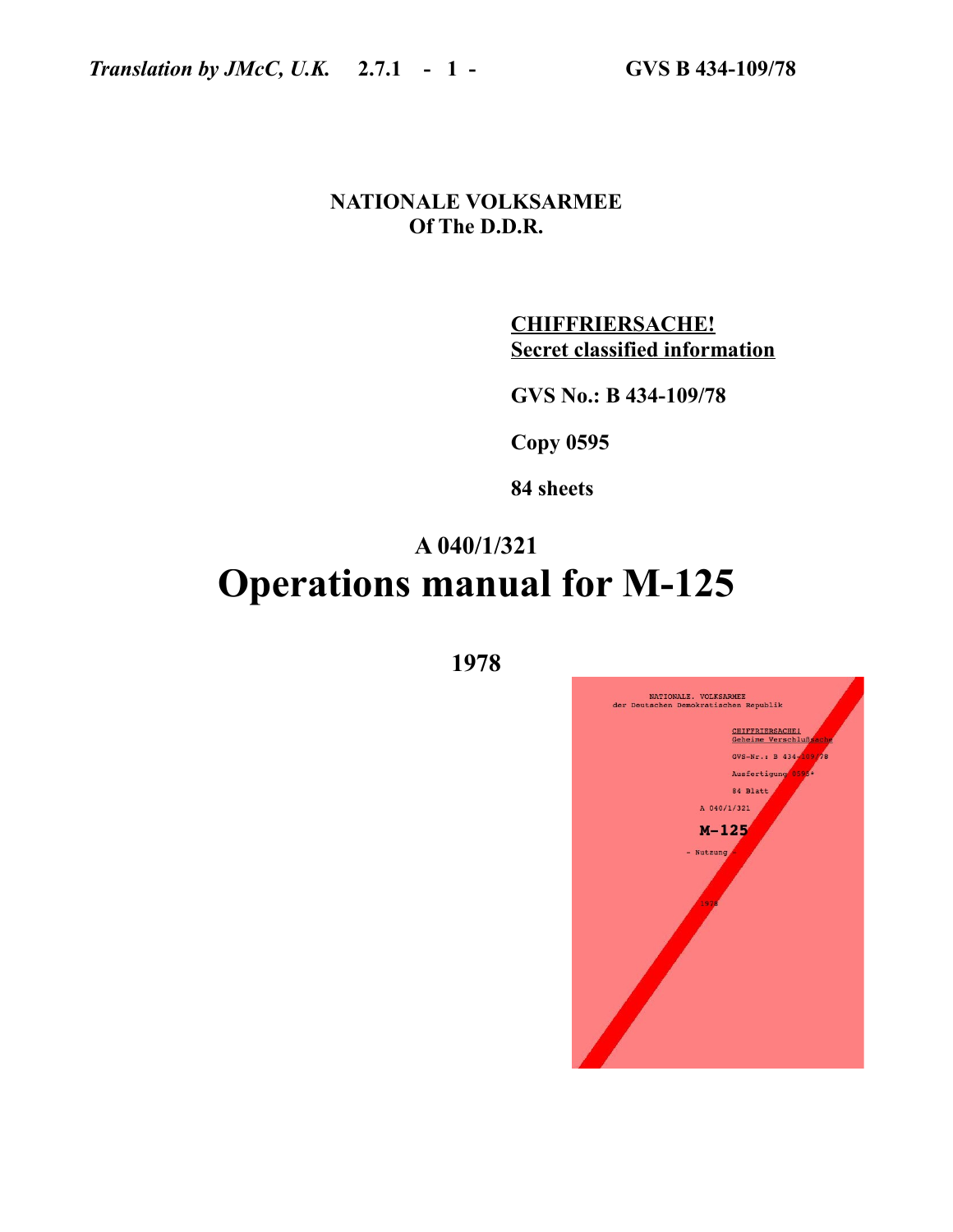*Page 2 missing.*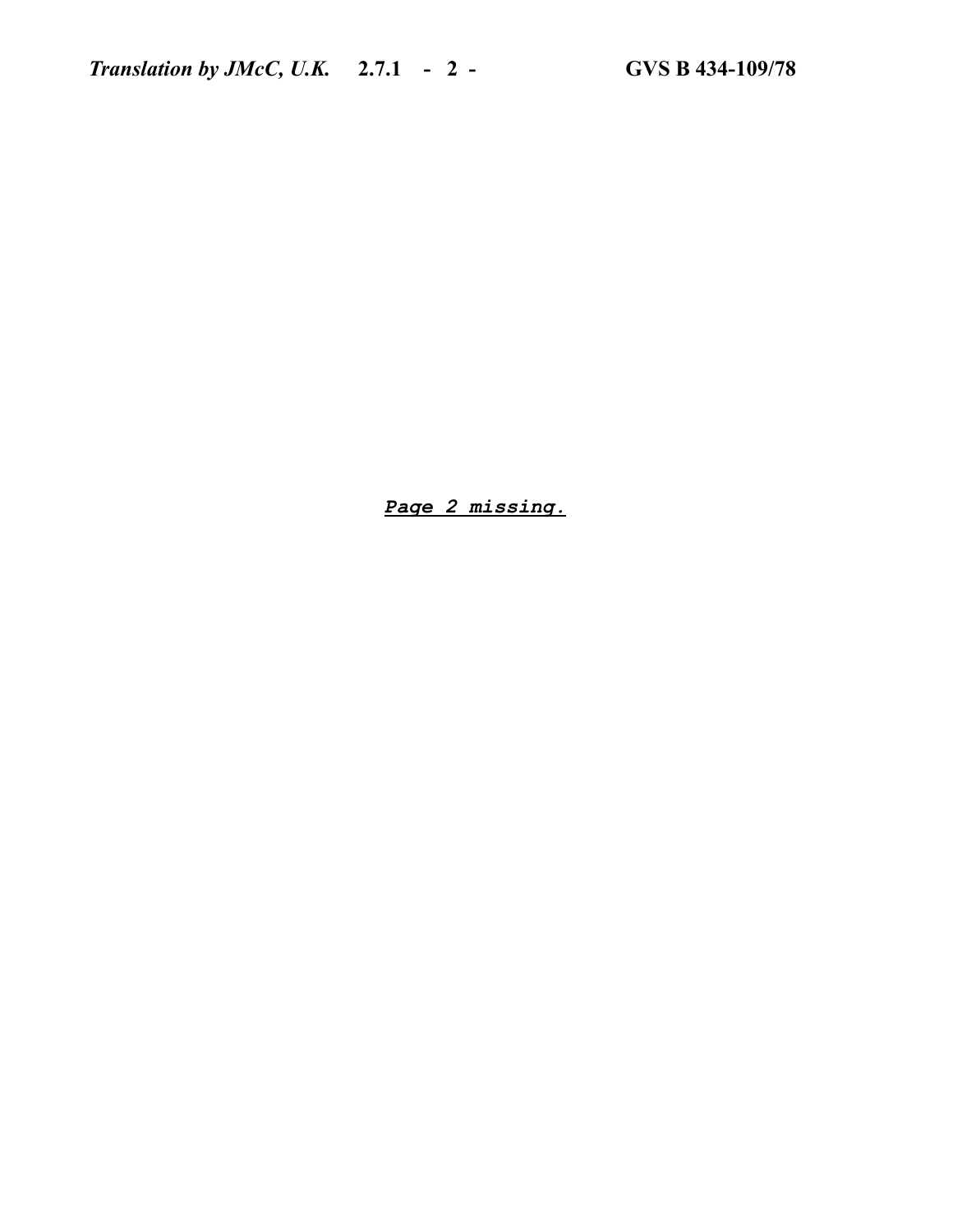*Translation by JMcC, U.K.* **2.7.1 - 3 - GVS B 434-109/78 Introduction rules for A 040/1/321**

**These instructions 040/1/321 – System M-125 (Cipher Machine Models M**-**125-3MN and M-125-MN – Operations Manual) - is adopted and comes into force on 01 December 1978.**

**At the same time, the following expire and must be destroyed:**

- **a) Usage instructions for the FIALKA system, GVS-XI/897/70;**
- **b) New rules for the retrieval (i.e., usage) and destruction of FIALKA system Message Key Tables, GVS-No. A 411 549.**

**O.U., 01 Dec. 1978 Chef Nachrichten.**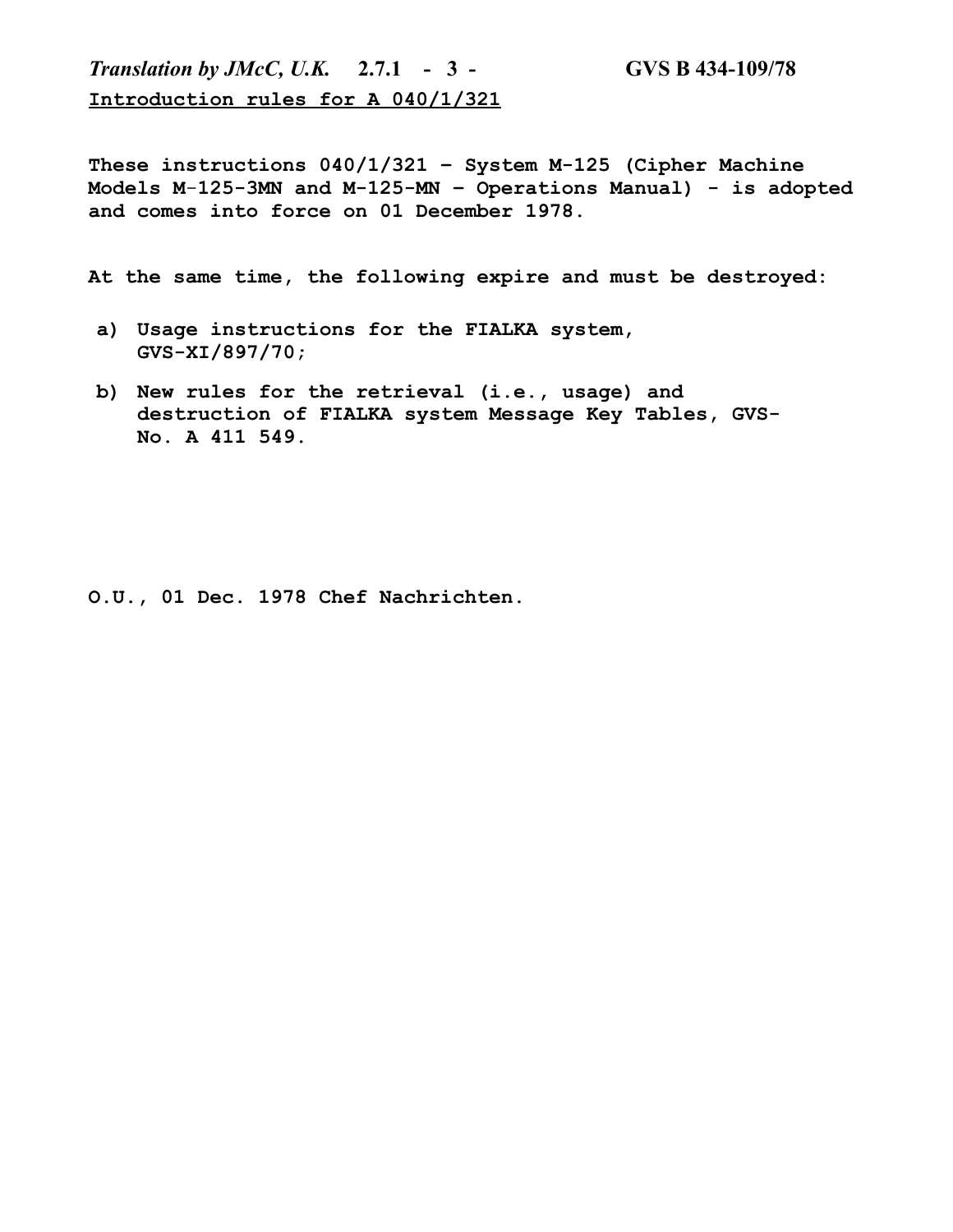*Page 4 missing.*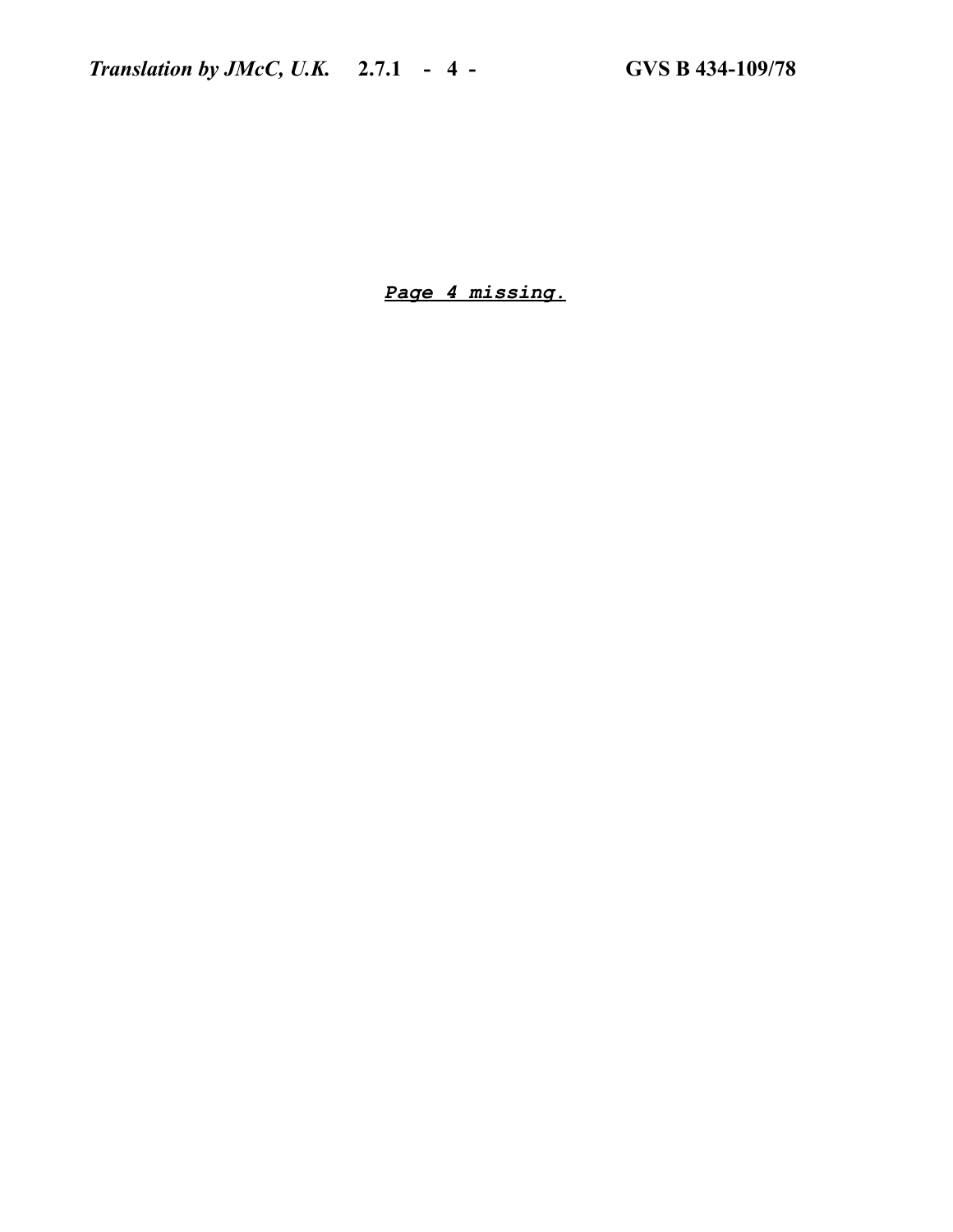*Translation by JMcC, U.K.* **2.7.1 - 5 - GVS B 434-109/78 Contents**

|        |                                                                                                                                             | Page |
|--------|---------------------------------------------------------------------------------------------------------------------------------------------|------|
| 1.     | Purpose                                                                                                                                     | 11   |
| 2.     | Ciphering equipment                                                                                                                         | 12   |
| 2.1.   | The Cipher Machine Models M-125-3MN/M-125-MN                                                                                                | 12   |
| 2.1.1. | General                                                                                                                                     | 12   |
| 2.1.2. | Technical Specifications                                                                                                                    | 12   |
| 2.1.3. | Unpacking the equipment set.                                                                                                                | 13   |
| 2.1.4. | Ciphering elements of the Cipher Machine.                                                                                                   | 14   |
| 2.1.5. | Maintenance of the Cipher Machine.                                                                                                          | 15   |
| 2.1.6. | Packing up the equipment set                                                                                                                | 19   |
| 2.2.   | The Key Packages                                                                                                                            | 20   |
| 2.2.1. | General                                                                                                                                     | 20   |
| 2.2.2. | Retrieval, verification, storage and destruction                                                                                            | 20   |
| 2.2.3. | Daily Key Package                                                                                                                           | 21   |
| 2.2.4. | Message Key Package                                                                                                                         | 24   |
| 2.2.5  | Identification Group Packages for general traffic                                                                                           | 26   |
| 2.3.   | <b>Key Validity</b>                                                                                                                         | 27   |
| 3.     | Pre-editing the plain-texts                                                                                                                 | 28   |
| 3.1.   | General                                                                                                                                     | 28   |
| 3.2.   | Plain-Text Processing - Outline                                                                                                             | 31   |
| 3.3.   | Pre-editing the plain-texts in Letter<br>Number-Special Characters Text Mode (model M-125-<br>3MN, Text Mode switch to "Bu"("B") "Mi"("C")) | 32   |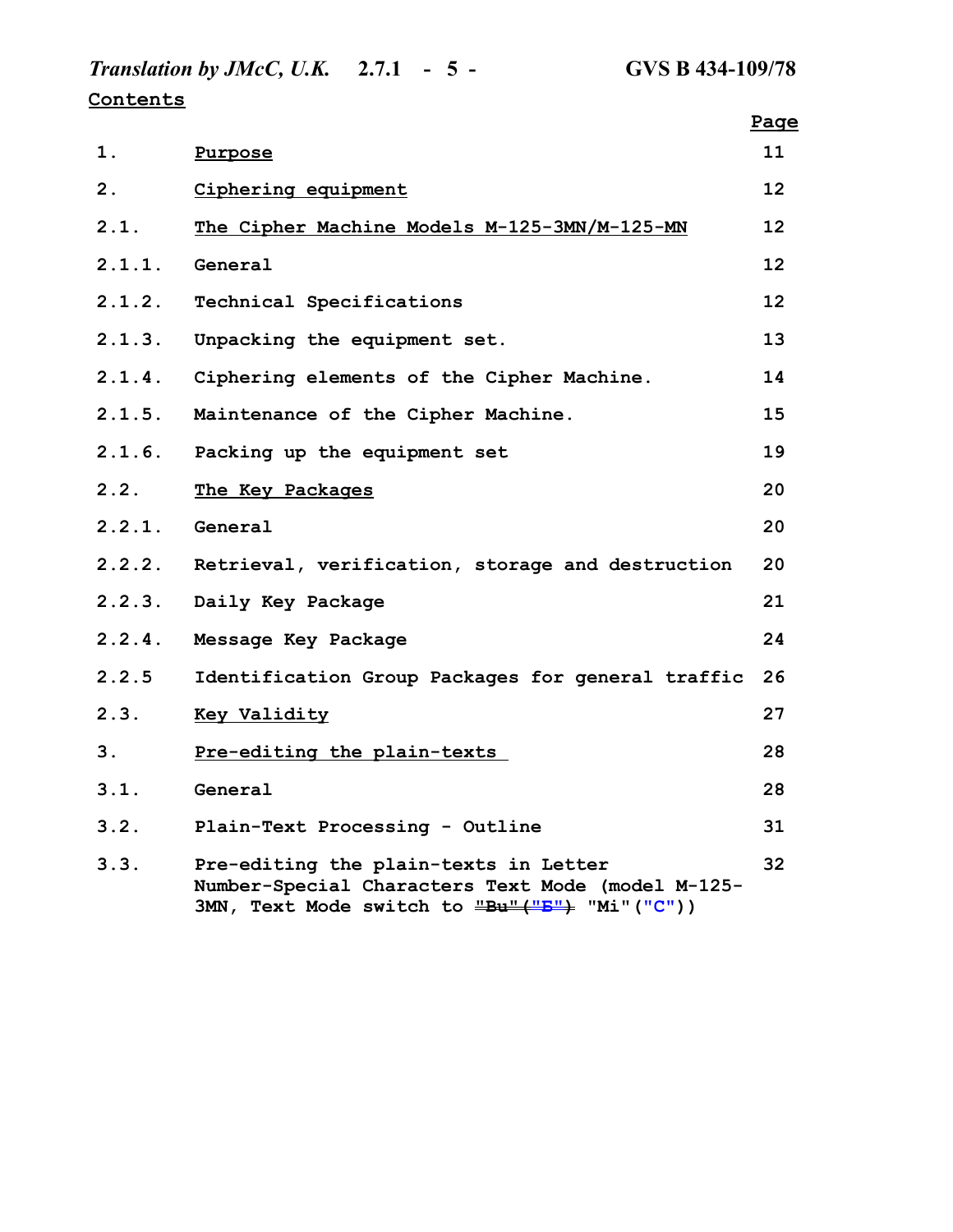|      | <i>Translation by JMcC, U.K.</i> 2.7.1 - $6 -$                                                                                                                                  | <b>GVS B 434-109/78</b> |          |
|------|---------------------------------------------------------------------------------------------------------------------------------------------------------------------------------|-------------------------|----------|
|      |                                                                                                                                                                                 |                         | Page     |
| 3.4. | Pre-editing German-language plain-texts in<br>German Letter-Number Text Mode (models M-125-<br>MN, and M-125-3MN, Text Mode switch set to<br>"Bu" $(\mathbf{''}B\mathbf{''})$ ) |                         | 32       |
| 3.5. | Pre-editing pure Number text (model<br>$M-125-3MN$ , Text Mode switch set to "Zi" ("I"))                                                                                        |                         | 34       |
| 4.   | Commissioning the Cipher Machine.                                                                                                                                               |                         | 36       |
| 4.1. | General                                                                                                                                                                         |                         | 36       |
| 4.2. | Operations when working with AC voltage<br>(127/220 V)                                                                                                                          |                         | 36<br>37 |
| 4.3. | Operations when working with DC voltage (24 V)                                                                                                                                  |                         | 37<br>38 |
| 5.   | Checking the Cipher Machine for functionality                                                                                                                                   |                         | 39       |
| 5.1. | General                                                                                                                                                                         |                         | 39       |
| 5.2. | Checking the Cipher Machine in the "K" ("O")<br>(plain-text) Operating Mode.                                                                                                    |                         | 39       |
| 5.3. | Checking the Cipher Machine in the Operating<br>Modes "C" ("3") (Enciphering) and<br>"D" ("P") (Deciphering)                                                                    |                         | 42       |
| 6.   | Preparing and printing a paper-tape                                                                                                                                             |                         | 45       |
| 6.1. | General                                                                                                                                                                         |                         | 45       |
| 6.2  | Workflow for the creation of a punched paper-<br>tape                                                                                                                           |                         | 45       |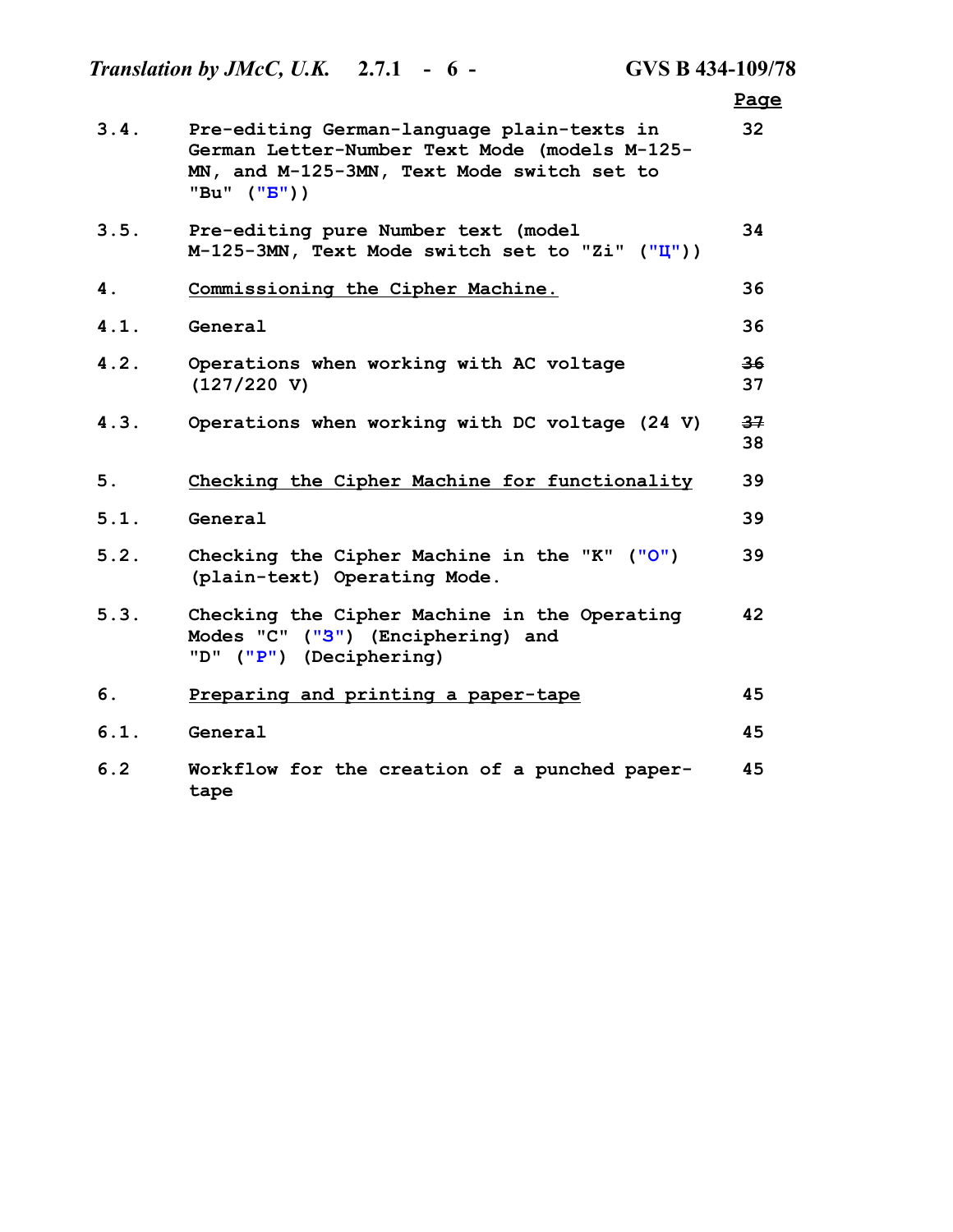*Translation by JMcC, U.K.* **2.7.1 - 7 - GVS B 434-109/78 Page 6.3. Inserting a punched-tape into the tape-reader 46 6.4. Printing and copying a paper-tape 46 7. Enciphering 48 7.1. General 48 7.2. Setting the Daily Key. 48 7.2.1. General 48 7.2.2. Key Card 49 7.2.3. Setting disassemblable rotors using the Daily Key Table. 50 7.2.4. Setting non-disassemblable rotors using the Daily Key Table. 51 7.3. Message Key Setting 52 7.3.1. General 52 7.3.2. Message Key Setting for individual or circular traffic. 52 7.3.3. Generating the Message Keys for general traffic 53 7.4. Message Detail Groups 56 7.4.1. General 56 7.4.2. System Indicator Group 56 7.4.3. Traffic Type Group 56 7.4.4. Identification Group(s) 57 7.4.5. Service Group 57 7.5. Workflow for enciphering 58 7.5.1. General 58 7.5.2. Enciphering with printing to paper-tape 58 7.5.3. Enciphering with output to punched-tape 61**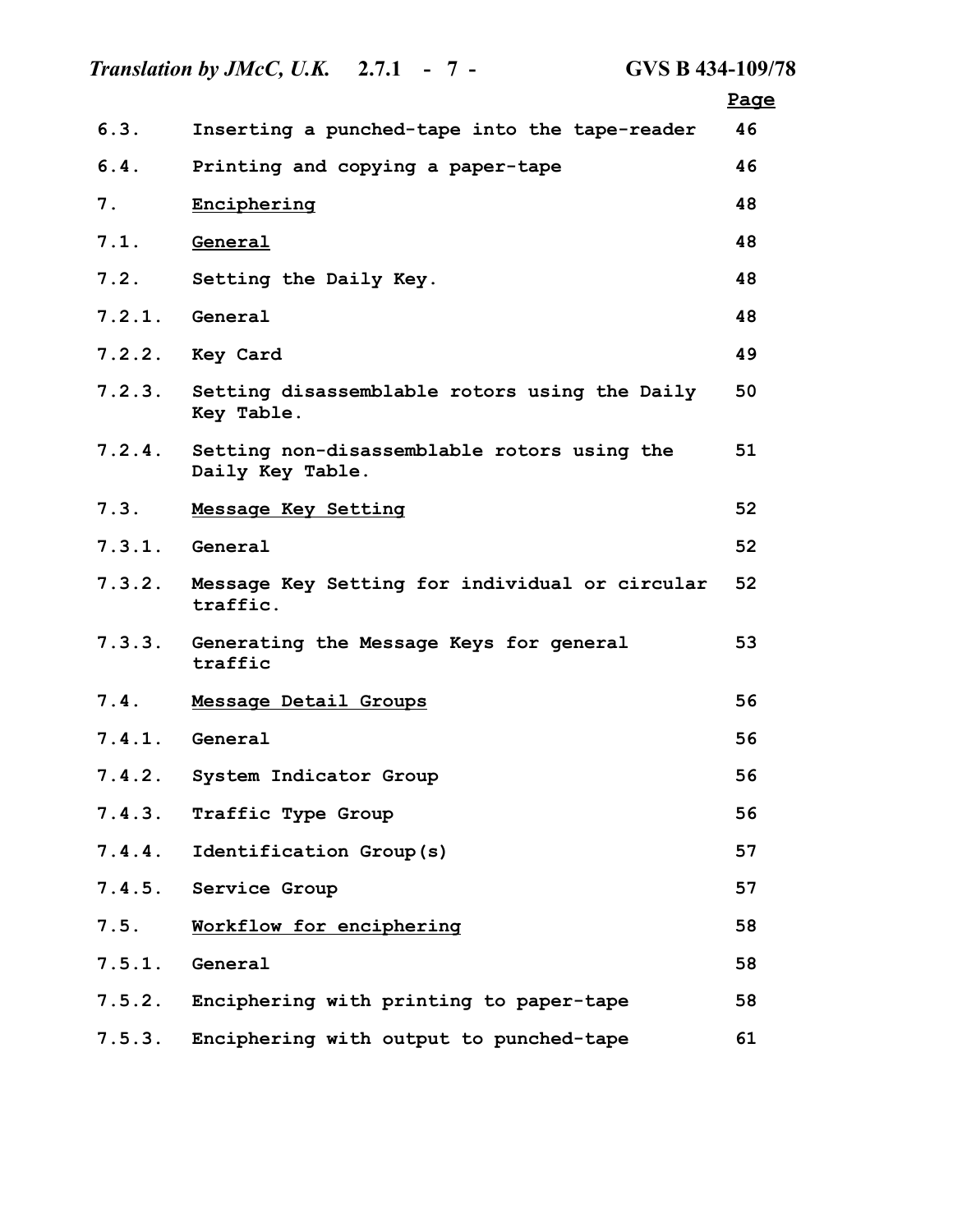|        | <i>Translation by JMcC, U.K.</i> 2.7.1 - $8 -$                           | <b>GVS B 434-109/78</b> |
|--------|--------------------------------------------------------------------------|-------------------------|
|        |                                                                          | Page                    |
| 8.     | Deciphering                                                              | 64                      |
| 8.1.   | General                                                                  | 64                      |
| 8.2.   | Workflow for deciphering                                                 | 64                      |
| 8.2.1. | Reproduction of the Message Detail Groups                                | 64                      |
| 8.2.2. | Determining the traffic type and the key                                 | 65                      |
| 8.2.3. | Deciphering the cipher-text                                              | 67                      |
| 9.     | De-garbling                                                              | 69                      |
| 9.1.   | No deciphering possible                                                  | 69                      |
| 9.2.   | Garbling during deciphering                                              | 69                      |
| 9.2.1. | Deciphering upon presentation of a cipher<br>text printed on paper       | 70                      |
| 9.2.2. | Deciphering upon presentation of a cipher-<br>text punched on paper-tape | 70                      |
| 9.2.3. | Deciphering a cipher text in Text Mode "Mi"<br>("C")                     | 71                      |
| 10.    | Check-back queries                                                       | 73                      |
| 11.    | Security regulations                                                     | 74                      |
| 11.1.  | General                                                                  | 74                      |
| 11.2.  | Incidents and emergency measures                                         | 74                      |
| 12.    | <b>Examples</b>                                                          | 77                      |
| 13.    | Pre-editing Russian-language plain-texts                                 | 97                      |

**Table:**

| Substitution table for |  |  |
|------------------------|--|--|
| diacritics             |  |  |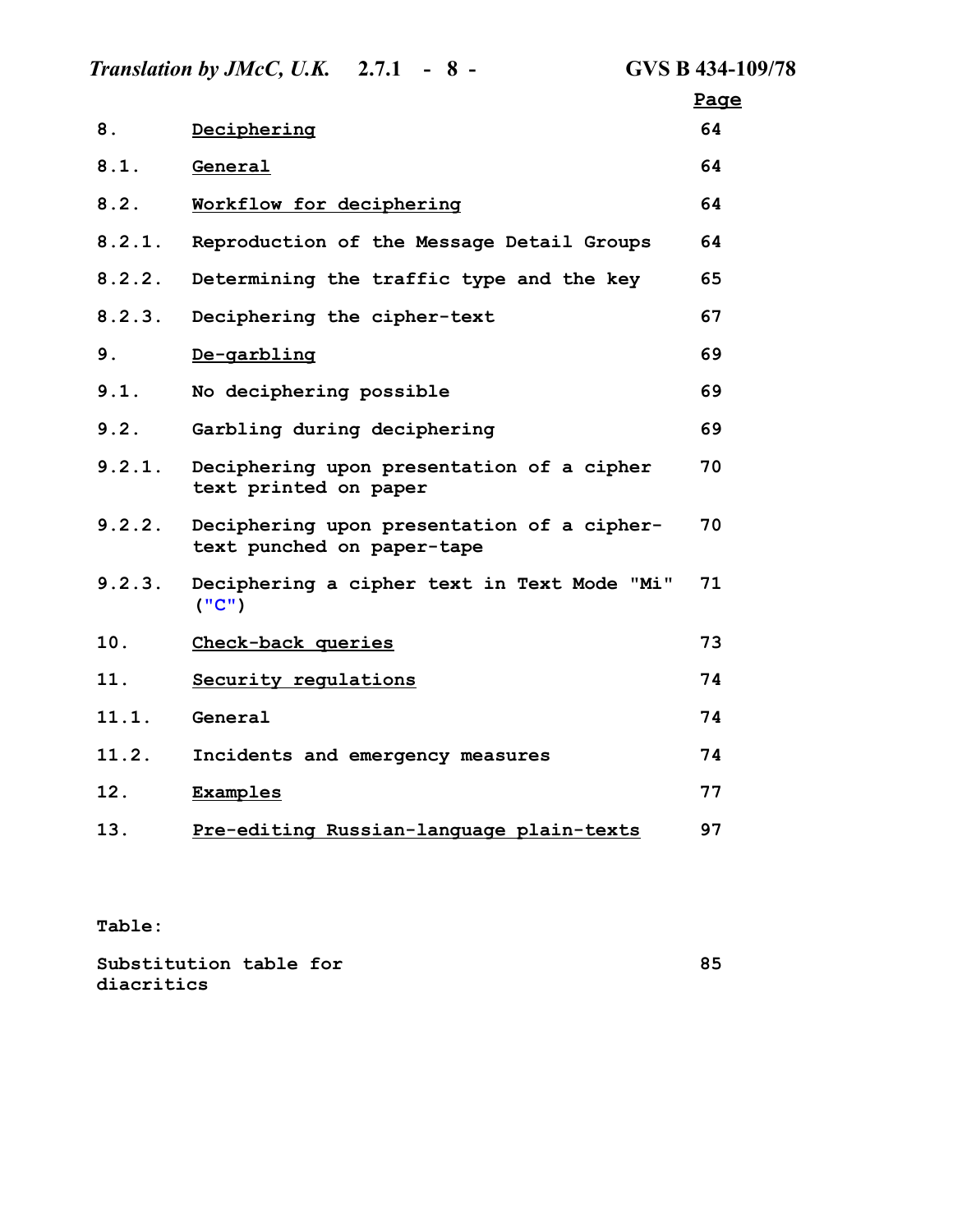|                 | Translation by JMcC, U.K. $2.7.1 - 9 -$<br><b>GVS B 434-109/78</b>                                                                                                                  |      |
|-----------------|-------------------------------------------------------------------------------------------------------------------------------------------------------------------------------------|------|
|                 |                                                                                                                                                                                     | Page |
| Figure 1        | Daily Key Table for use with disassemblable<br>rotors                                                                                                                               | 22   |
| <b>Figure 2</b> | Daily Key Table for use with non-<br>disassemblable rotors                                                                                                                          | 23   |
|                 | Figure 3 Key Card No 14.                                                                                                                                                            | 24   |
| Figure 4        | Message Key Table                                                                                                                                                                   | 25   |
| <b>Figure 5</b> | Identification Group tables                                                                                                                                                         | 26   |
|                 | Figure 6 Rotor set                                                                                                                                                                  | 86   |
|                 | Figure 7 Disassemblable rotor                                                                                                                                                       | 87   |
|                 | Figure 8 Cipher Machine M-125-3MN with housing<br>removed                                                                                                                           | 88   |
|                 | Figure 9 Cipher Machine M-125-3MN                                                                                                                                                   | 89   |
|                 | Figure 10 The Paper-tape Punch                                                                                                                                                      | 90   |
|                 | Figure 11 The Power Train of the Cipher Machine                                                                                                                                     | 91   |
|                 | Figure 12 Assignment of the print-wheel being used and<br>the setting of the Text Mode switch for<br>determining the effective keyboard segment<br>in the cipher machine M-125-3MN. | 91   |
|                 | Figure 13 Texts for Testing Purposes                                                                                                                                                | 92   |
|                 | Opening the Daily Key Package type<br>"OSV-25-N" and "OSB-25-N"                                                                                                                     | 111  |
|                 | Figure 14 Daily Key Package                                                                                                                                                         | 112  |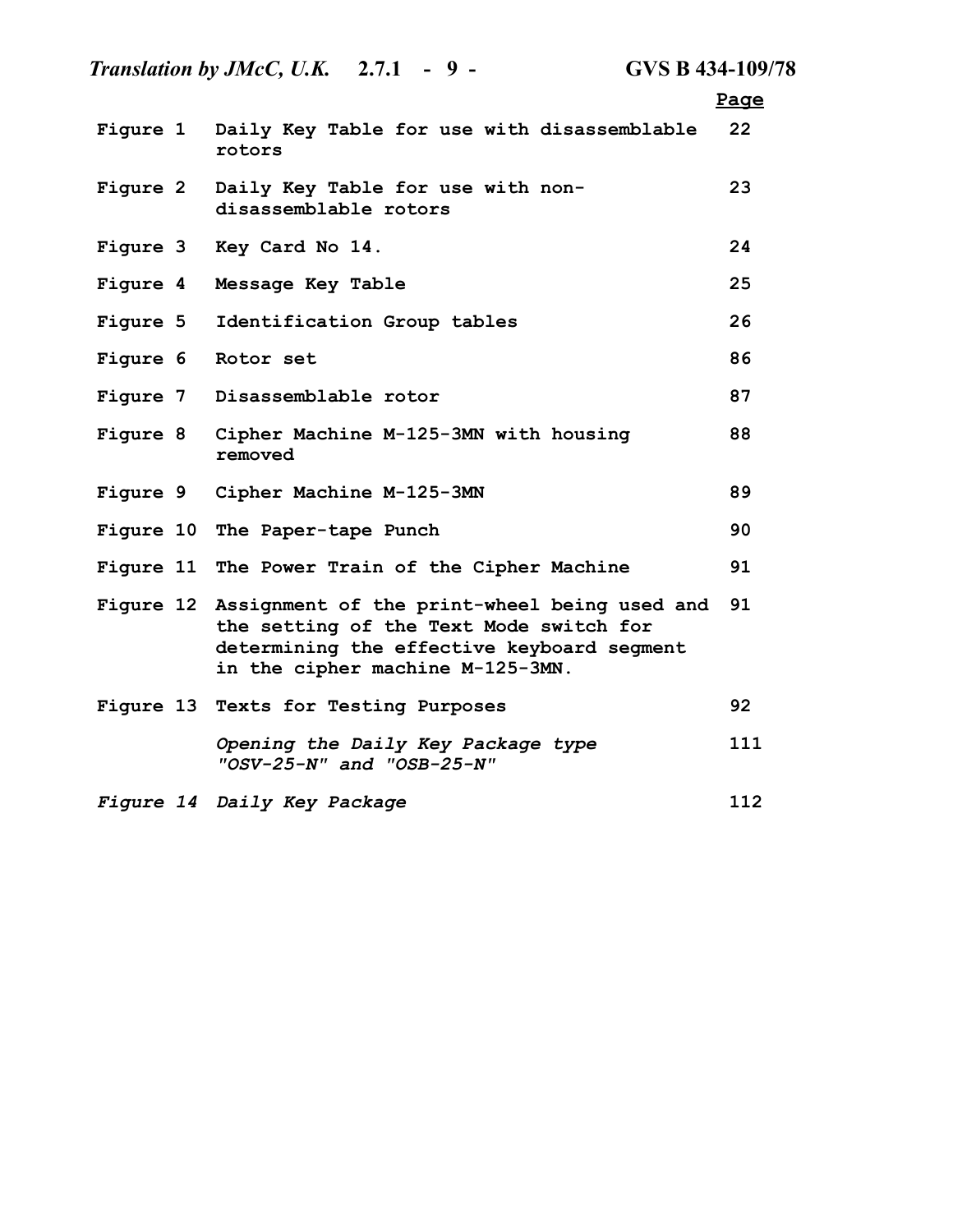| <i>Translation by JMcC, U.K.</i> 2.7.1 - 10 -                                | GVS B 434-109/78 |
|------------------------------------------------------------------------------|------------------|
|                                                                              | Page             |
| Workflows                                                                    |                  |
| Commissioning according to Section $4^{[P36]}$ .                             | 93               |
| Checking for correct functioning in accordance with<br>Section $5^{[P39]}$ . | 94               |
| Enciphering in accordance with Section $7^{[P48]}$ .                         | 95               |
| Deciphering in accordance with Section $8^{[P64]}$ .                         | 96               |

# **Examples**

| 1, 2, 3:                | 77 |
|-------------------------|----|
| 4, 5, 6:                | 78 |
| 7, 8, 9, 10:            | 79 |
| 11, 12, 13, 14, 15, 16: | 80 |
| 17, 18, 19, 20:         | 81 |
| 21, 22, 23, 24, 25:     | 82 |
| 26, 27:                 | 83 |
| 28, 29, 30:             | 84 |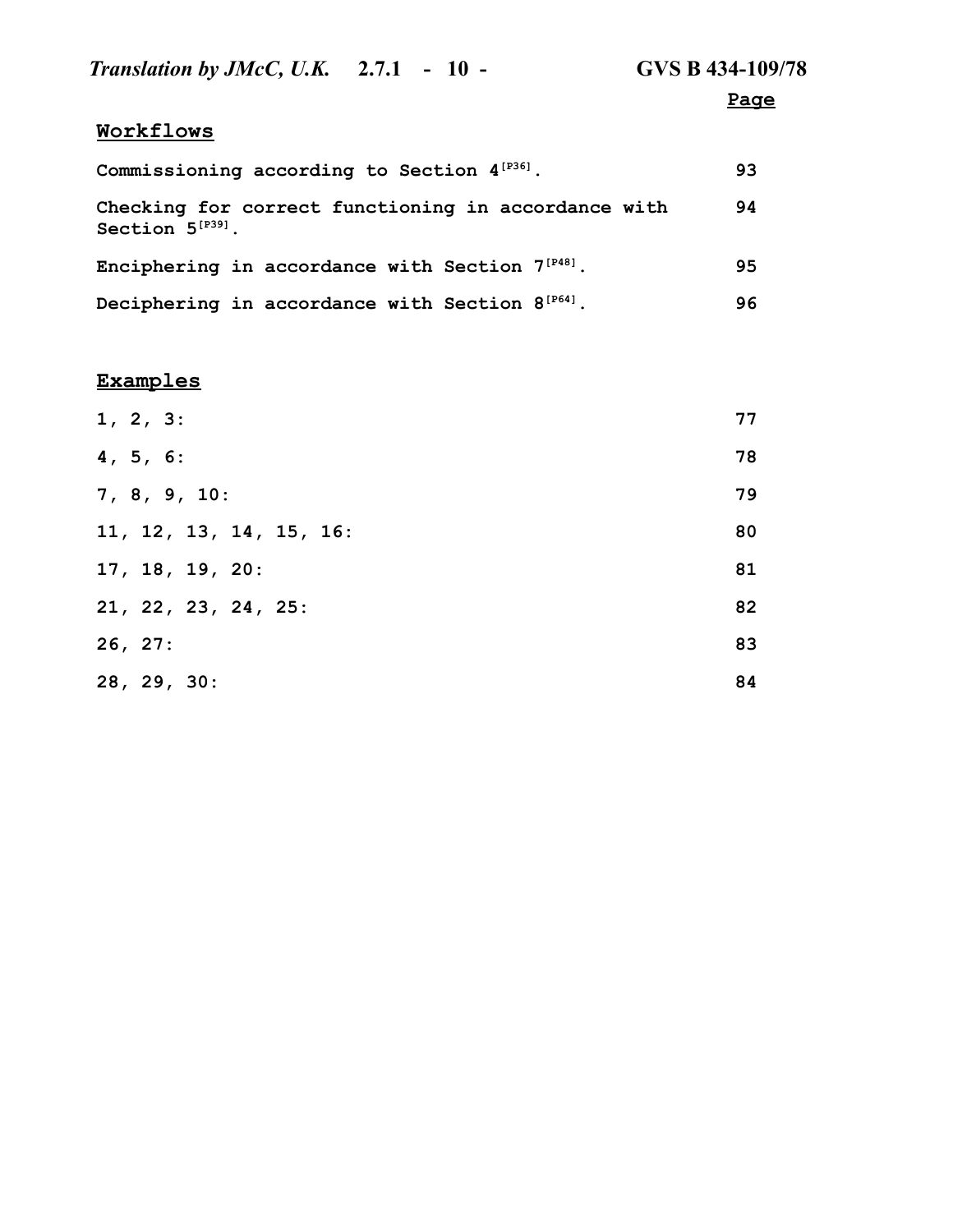*Translation by JMcC, U.K.* **2.7.1 - 11 - GVS B 434-109/78**

 **1. Purpose**

**The M-125 cipher-system is a machine-based system for stationary and mobile use.**

**It is used for processing German or Russian plain-texts and pure number texts. Only pre-ciphering is possible.**

**The M-125 system is approved for the processing of information to and including classification level GVS. Messages enciphered by the M-125 system can be transmitted by any means of communication,** including radio**.**

**Using this system, individual, circular, and general traffic can be handled.**

**There are Key Areas with up to 600 participants allowed.**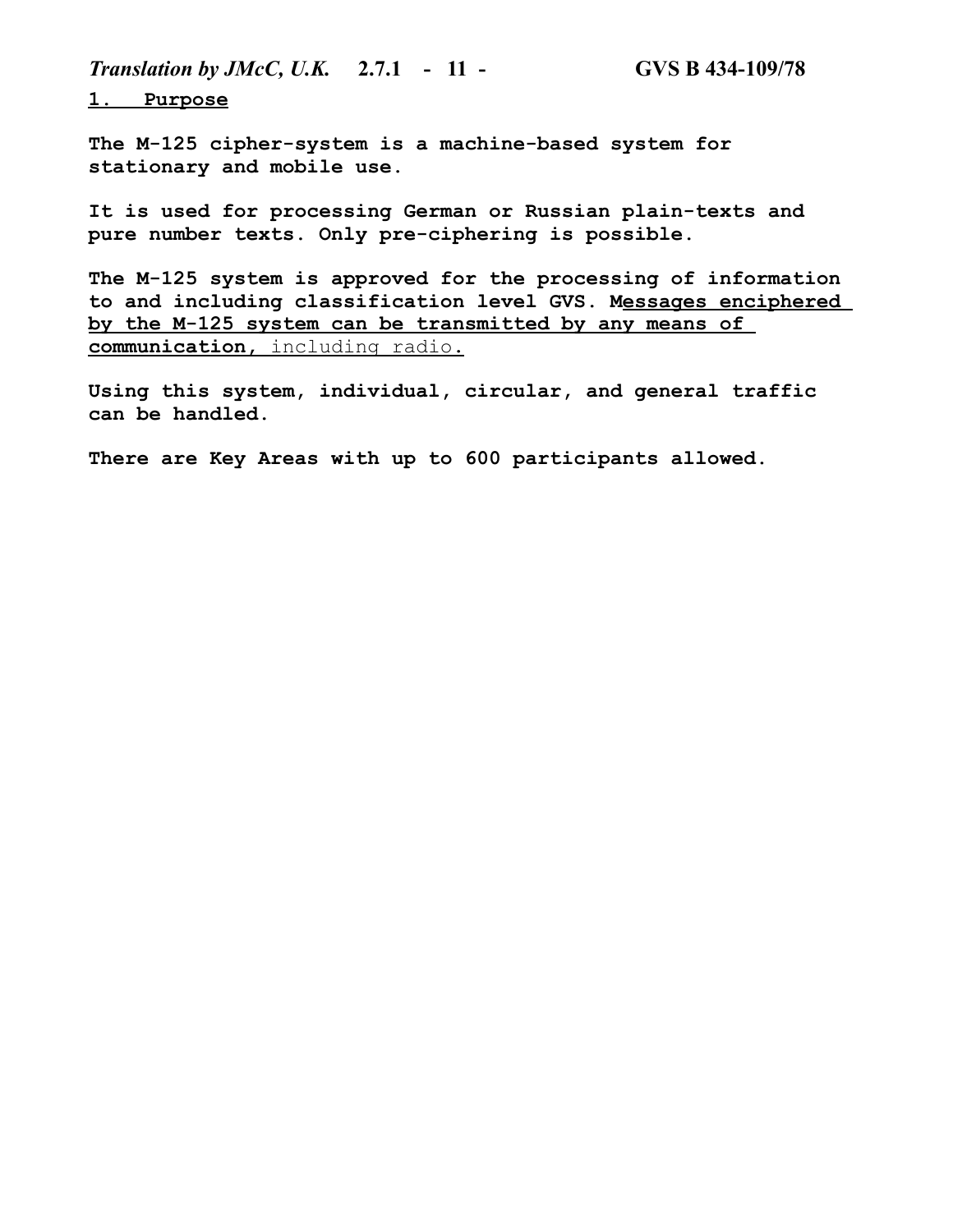*Translation by JMcC, U.K.* **2.7.1 - 12 - GVS B 434-109/78 2. Ciphering equipment.**

**The M-125 cipher-system consists of the following ciphering equipment:**

**(1) Cipher Machine Model M-125-3MN or M-125-MN with its ciphering elements and Power Supply Unit (forming the set of components),**

**(2) The Key Packages,**

**(3) The current rules for the M-125 system,**

**(4) Technical descriptions for the Models M-125-3MN and/or M-125-MN.**

**2.1 The Cipher Machine Models M-125-3MN / M-125-MN**

# **2.1.1 General**

**Between the Cipher Machine Models M-125-3MN and M-125-MN basis of these provisions cooperation is possible if**

- **- the same key setting is used (note Section 7.2.1[P48] sub-section (4))**
- **- the pre-editing of the plain-text of the Letter-Number text is completed (see Sections 3.1[P28], 3.2[P31], 3.4[P32]).**

#### **2.1.2 Technical Specifications**

| (1) | Input voltage:        | DC: | Line voltage: 100 $V \approx$ 250 $V \approx$<br>$24 \text{ V} - + -10\%$ |
|-----|-----------------------|-----|---------------------------------------------------------------------------|
| (2) | Output voltage:       | DC: | $24 \text{ V} - + -10\%$                                                  |
| (3) | Frequency:            |     | 50 Hz or 400 Hz                                                           |
| (4) | Power<br>consumption: |     | 50 VA                                                                     |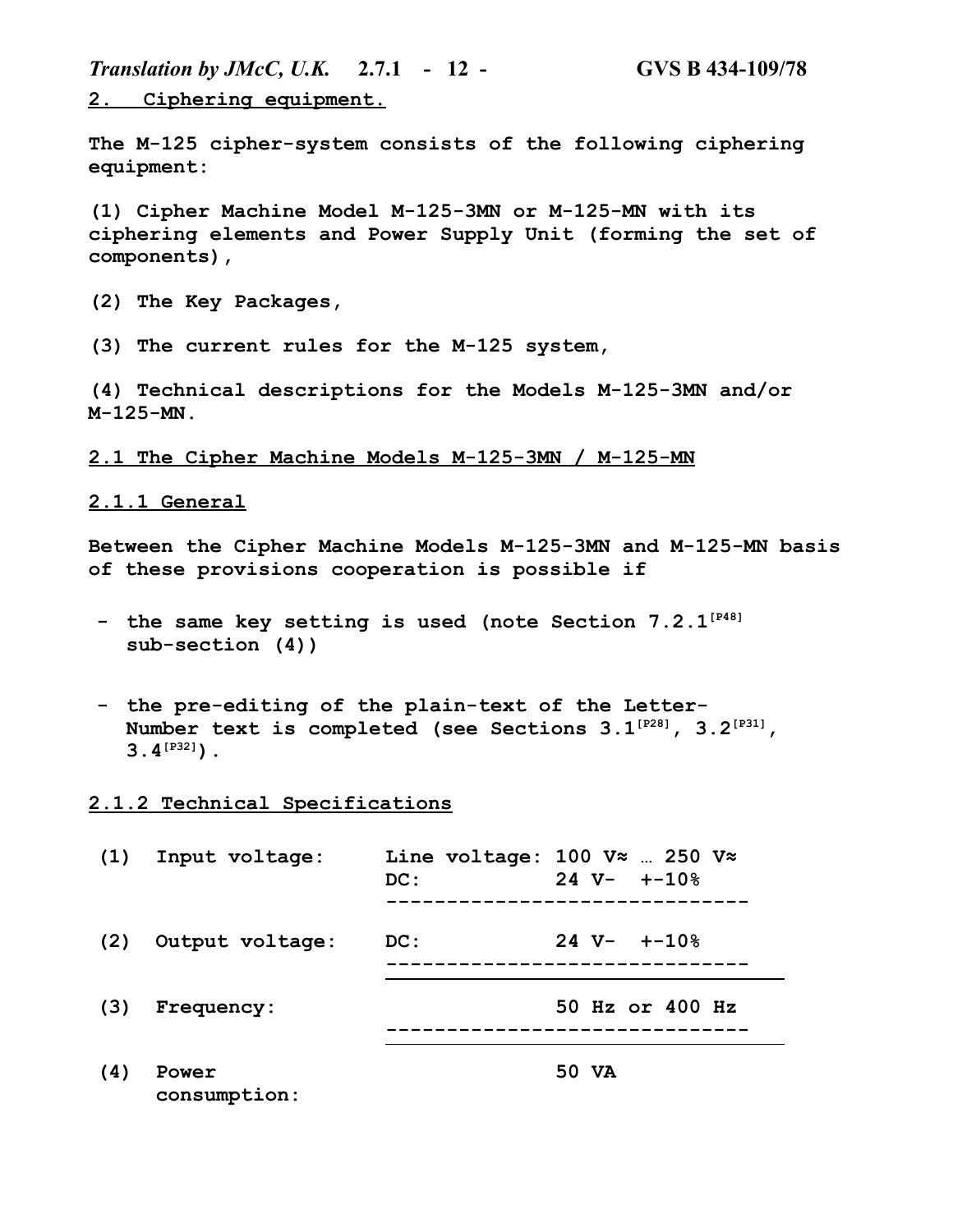| (5) | temperature:                            | Permitted operating $0^{\circ}$ C $50^{\circ}$ C +2°C40°C |
|-----|-----------------------------------------|-----------------------------------------------------------|
|     | With relative<br>Humidity               | $65 + -10$ 95 to 98%                                      |
| (6) |                                         | <b>Dimensions:</b><br>Weight:<br>Width Height Depth       |
|     | Equipment set in                        |                                                           |
|     | Shipping crate:<br>Cipher Machine       | 470 mm 400 mm 350 mm<br>38 kg                             |
|     | with covering lid:<br>Cipher Machine in | 350 mm 280 mm 215 mm<br>$19$ kg                           |
|     | work location:<br>Power Supply Unit:    | 465 mm 380 mm 350 mm<br>$16$ kg                           |
|     |                                         | 270 mm 175 mm 190 mm 6.8 kg                               |
| (7) | Telegraph Alphabet:                     | internal code                                             |
|     |                                         |                                                           |
| (8) | Operating speed                         |                                                           |
|     | on tape:                                | max 455 characters / min.                                 |
|     | using the keyboard:                     | max 500 characters / min.                                 |
| (9) | Error probability-                      | $2.10^{-5}$                                               |
|     | sensitivity:                            |                                                           |
|     | (10) 5-channel tape                     | $17.4$ mm<br><b>Width:</b>                                |
|     |                                         | Step Length 2.54 mm                                       |
|     |                                         | (or 2.50 mm)                                              |

# **2.1.3.Unpacking the equipment set**

**Unpacking the equipment set is to be done in the following order:**

**(1) Break the seals of the shipping box and remove the spring washers from the locks of the box.**

**(2) Remove the unit from the box, remove the packaging materials and place the unit on a rubber pad on the work table.**

**(3) Remove the lid; then take the paper-tape cassette and**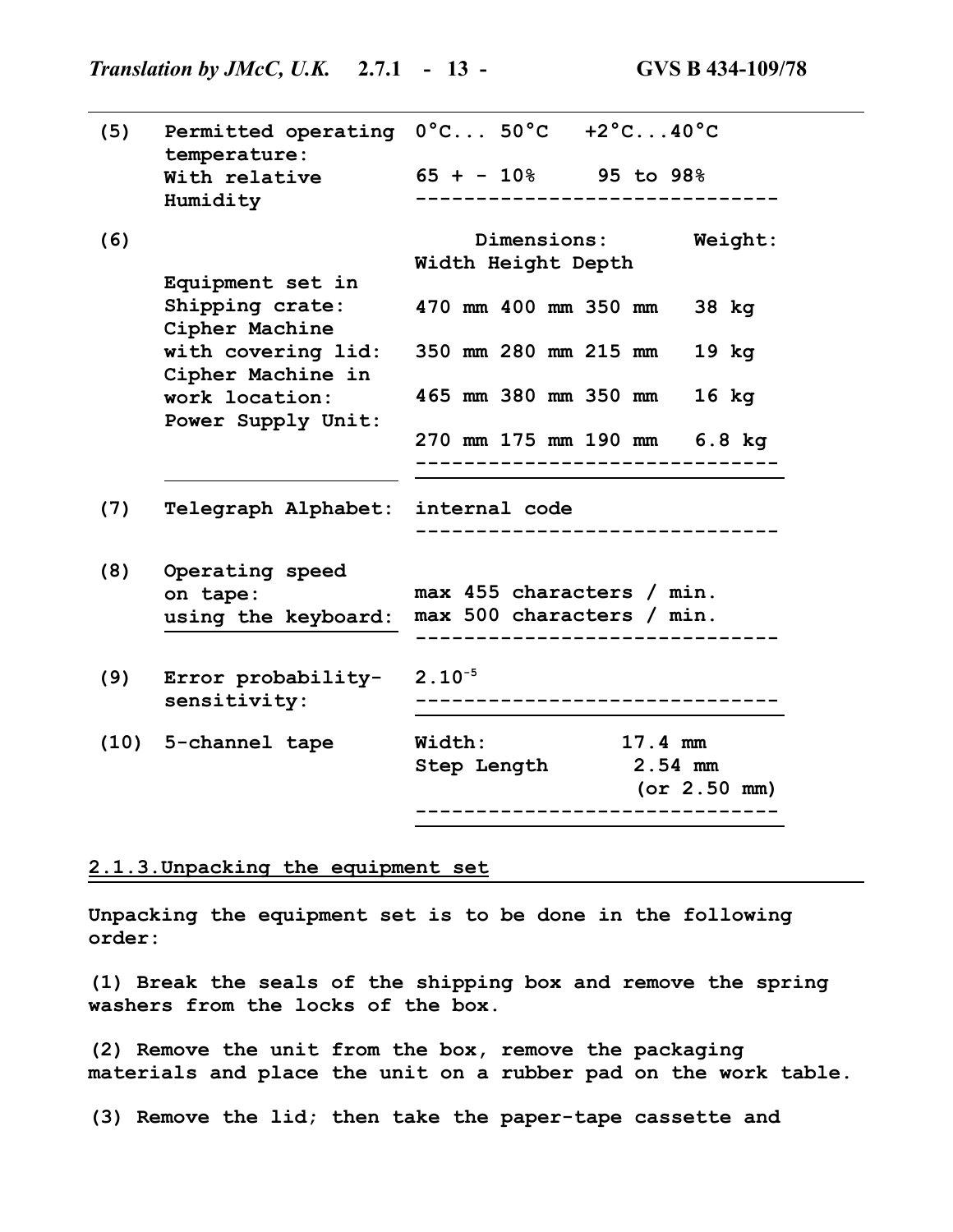**the paper-tape punch chad box out of the lid.**

**(4) Insert punching roll or printing paper-tape roll into the paper-tape cassette and fit it onto onto the bracket on the rear of the machine, hook on the chad box and pull down the output chute of the punch.**

**(5) For the Model M-125-3MN open the cover and insert the print-wheel appropriate for the required work in the machine: - Lift the lever and remove the print-wheel.**

**- Install the required print-wheel such that the mark on the wheel and on the square axle match. Slide the spare print-wheel onto the axle on the lid of the device and lock it in place.**

**(6) Take the Power Supply Unit out of the crate and remove the packaging material. Open the lid of the Power Supply Unit.**

**(7) Open the storage compartment of the power device and take out the necessary power cable.**

 **2.1.4.Ciphering elements of the Cipher Machine (Figs. 6[P86] and 7 [P87] )**

**(1) The ciphering elements of the Cipher Machine consist of ten disassemblable (Model M-125-3MN) or ten non-disassemblable (Model M-125-MN) rotors - the rotor set - and a Key-card Reader "KC - 30 x 30"**

**Each disassemblable rotor consists of a rotor body and a inner wired disk.**

**A spare rotor set is located in the lid of the Cipher Machine.**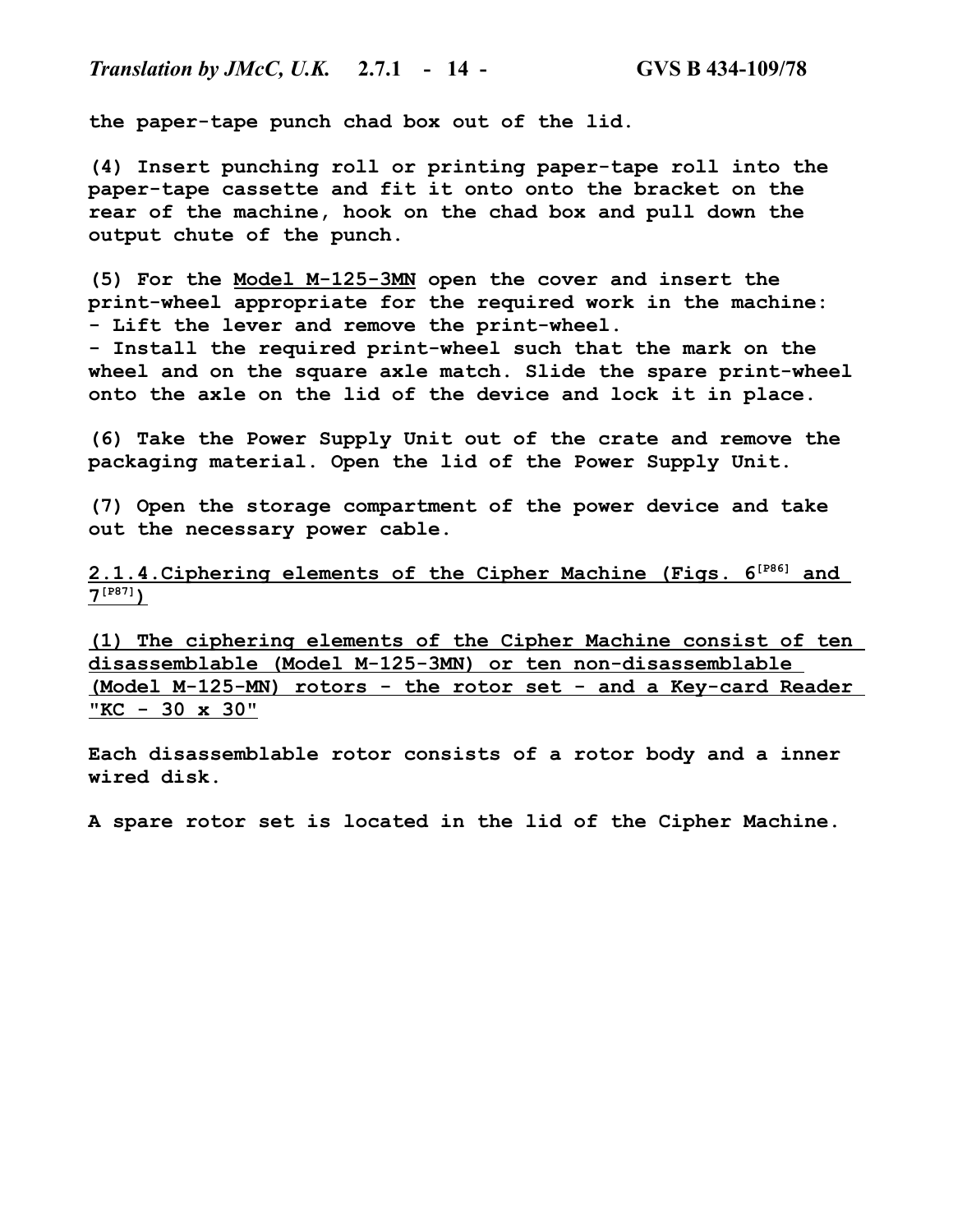*Translation by JMcC, U.K.* **2.7.1 - 15 - GVS B 434-109/78** (2) The rotor body and the side faces of the rotors of each set of rotors are each marked with one of the Russian letters А Б В Г Д Е Ж З И К and also with sequential numbering. (3) On the setting ring of each rotor and on the marker ring of the rotor body are the Russian letters: А Б В Г Д Е Ж З И К Л М Н О П Р С Т У Ф Х Ц Ч Ш Щ Ы Ь Ю Я Й (4) On the setting ring of the disassemblable rotors there is a setting mark opposite the letter А. (5) The inner wired disks of the disassemblable rotors are marked as follows: - Each of the first sides with А1, Б1, В1, Г1, Д1, Е1, Ж1, З1, И1, К1; - Each of the second sides with А2, Б2, В2, Г2, Д2, Е2, Ж2, З2, И2, К2; Next to the contact with the label, a setting mark is located on both sides. --------------------------------------------------

# 2.1.5. Maintenance of the Cipher Machine

*(Approx: "All maintenance is to be done according to a different document (number given)" plus signature and date* 

*(24/11/86)? of cancellation of this page.)* Lowell 724, SVS Nr. : 1675 486, cherchsubshiren,

#### 2.1.5.1. General

(1) The maintenance of the device may only be carried out by persons who are in possession of the operating authorisation.

(2) In addition to the daily and weekly maintenance and the maintenance of the rotor sets, all maintenance activities are to be carried out in accordance with the current specific maintenance technology for the device.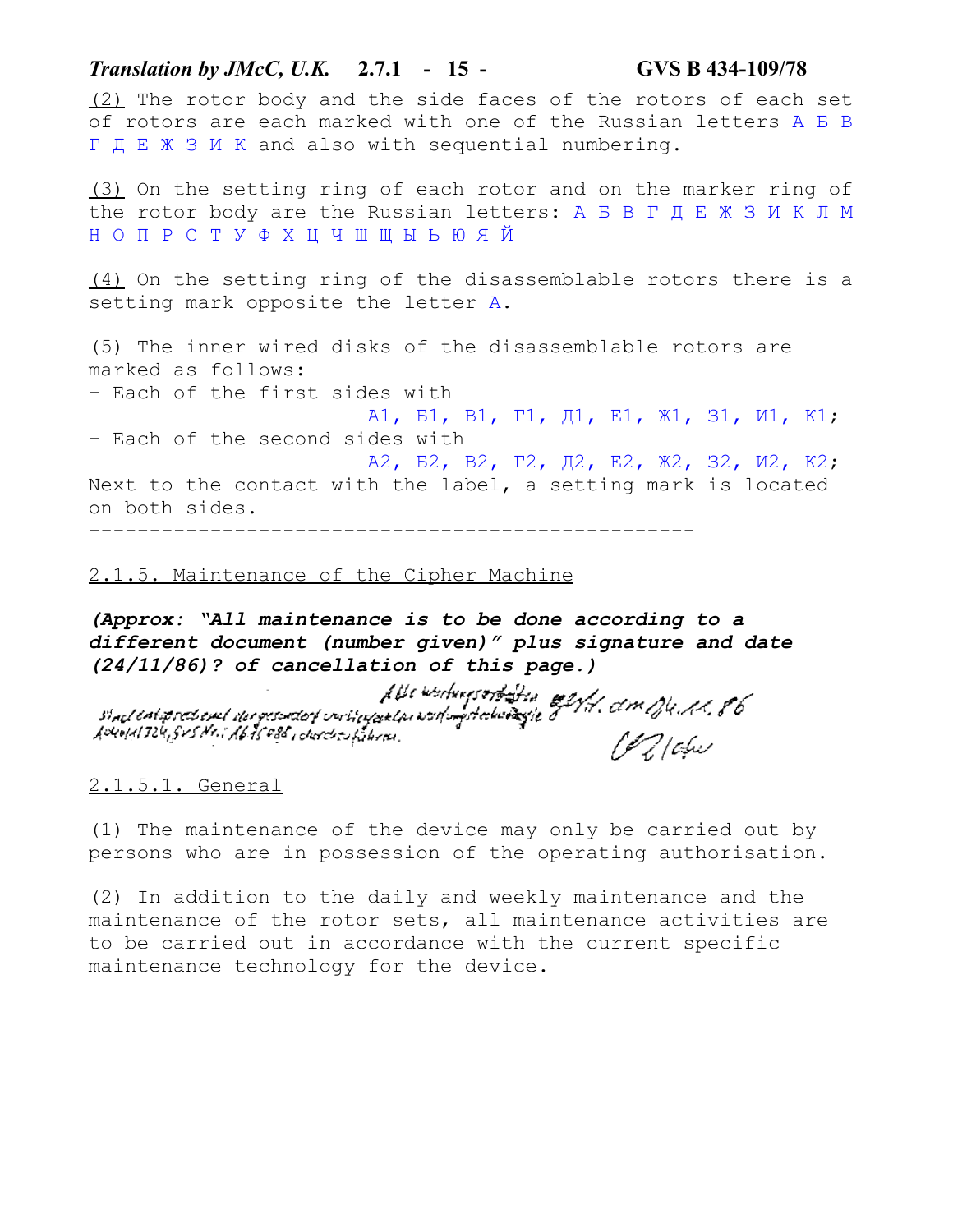# *Translation by JMcC, U.K.* **2.7.1 - 16 - GVS B 434-109/78**

(3) The maintenance must comply with the following requirements:

- Unplug the Cipher Machine from the power supply

- Clean the Cipher Machine with a clean, dry rag, or one lightly moistened with oil or petroleum. When doing so, it is very important to ensure that the removed dirt does not fall into other parts of the machine.

- Clean the electrical wiring with a dry brush.

- Remove old grease with mineral spirits. Do not allow the oil, gasoline or alcohol to fall onto the electrical wiring. Allow the parts which have been cleaned with Benzine or alcohol to dry.

- Only slightly oil the oil points which are marked in red. Additionally, Apply a thin film of oil to all sliding surfaces. - Remove any excess grease and oil.

*Signature and date (24/11/86)? of cancellation of this page.*

epfi, am 24.44.1%<br>CM21efui,

# 2.1.5.2. Daily maintenance

Daily maintenance is carried out in the following order:

- (1) Prepare the workplace, lay out the tools and materials.
- (2) Remove the lid and the housing from the Cipher Machine.
- (3) Remove the rotor set as follows (Fig.  $8^{[P88]}$ ):
- Pull the locking levers of the contact holders towards the front of the machine.
- Move the setting bar upwards and towards the rear of the machine.
- Pull the contact holders laterally apart, i.e. away from the rotors.
- Carefully remove the rotor set, taking care not to damage the movable contacts of the right-most rotor.
- (4) Open the cover of the Power Supply Unit.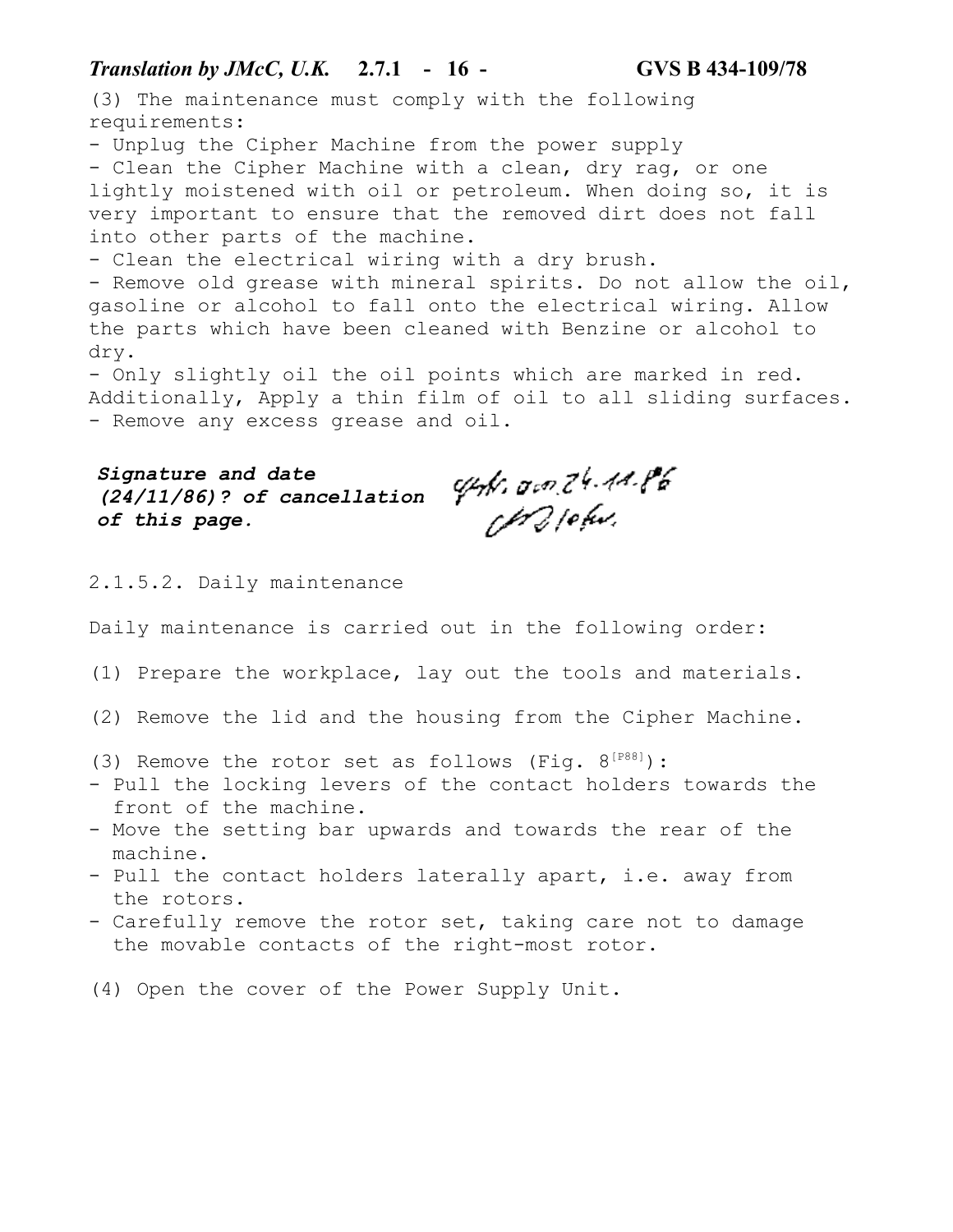# *Translation by JMcC, U.K.* **2.7.1 - 17 - GVS B 434-109/78**

(5) Clean dust and oil residue from the lid, the housing, the paper-tape cassette, the paper-tape punch chad box and the Power Supply Unit.

(6) Clean the print-wheel with a linen cloth, slightly moistened with mineral spirits.

(7) Check the condition of the print ribbon..

(8) Check the condition of the pulse group contacts "ИГ".

(9) Reassemble the Cipher Machine and check for functionality as described in Section 5**[P39]**.

2.1.5.3 Weekly Maintenance

The following parts of the Cipher Machine are to be lubricated once a week.

*Signature and date (24/11/86)? of cancellation of this page.*

gestions 24.01.86<br>[ft 2/6fis

(1) With teleprinter oil lubricate:

- All oiling points in the Cipher Machine which are marked in red;
- In the base plate, the bolt, the axle and the pins of the rod and of the frame (Fig. 8**[P88]**);
- In the punch the felt around the quides of the punching pins *(Führung der Stanzstifte)*, the connecting parts between the selection lever *(Auswahlhebel)*, the intermediate levers *(Zwischenhebel)* and the support pieces *(Auflagestücken)*, the axles *(Achse)* of the intermediate and selection levers and the bearing of the paper-tape transport shaft (Fig. 10**[P90]**).

(2) Apply teleprinter oil: (Fig. 8**[P88]**)

- In the rotor unit, to the axles of the fixing lever*(Fixier hebel)*,
- To the axles of the transport lever *(Transporthebel)* and of the sensing lever *(Abfühlhebel)*,
- To the hinges of the holder *(Scharniere der Halterung)*

(3) To be greased with Vaseline (Fig. 11**[P91]**) - The worm *(Schnecke)* and the worm gear *(Sneckenrad)* of the power train.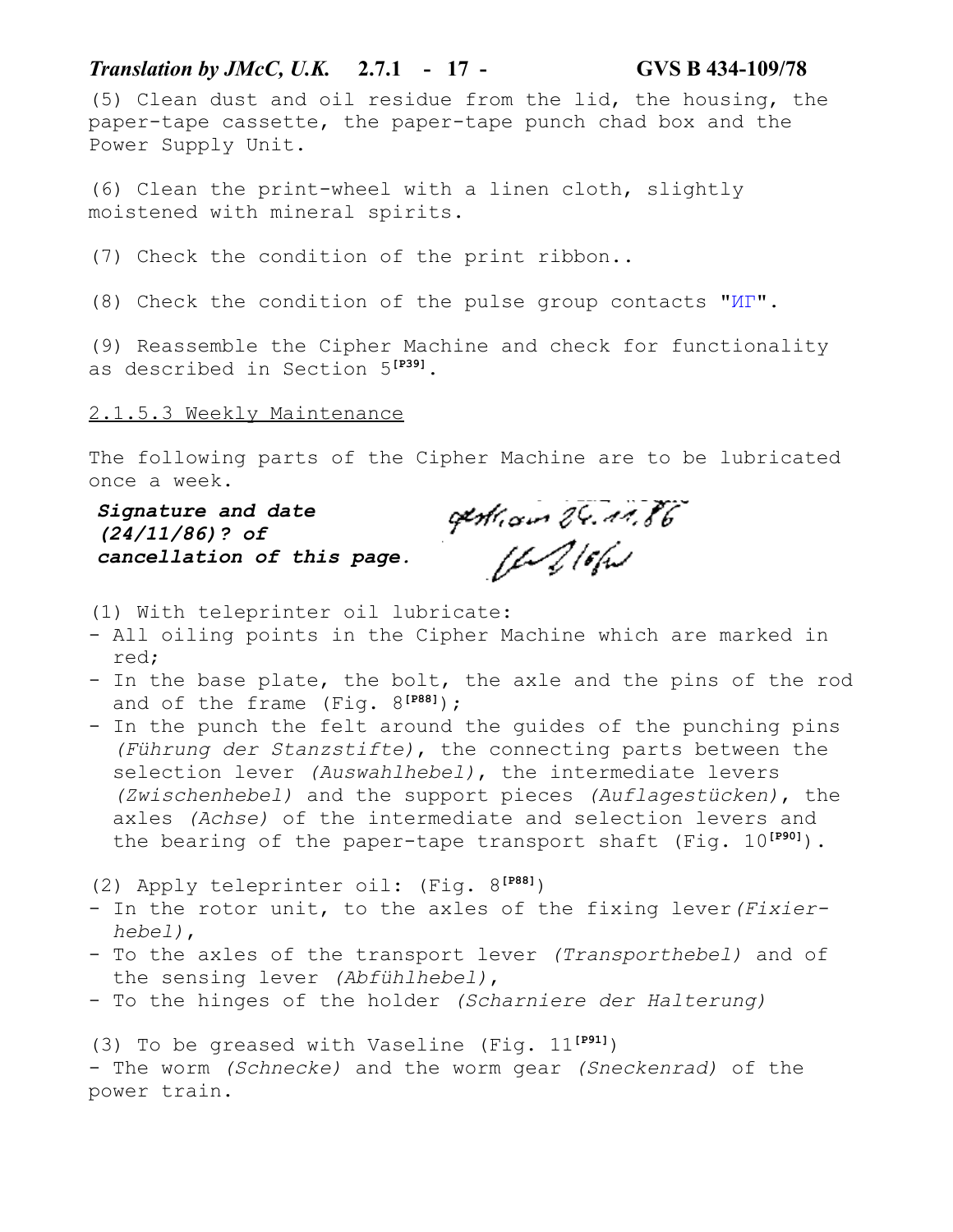After lubricating the Cipher Machine, verify its functionality in accordance with Section 5**[P39]**.

2.1.5.4 Maintenance of rotor set

The rotors and contact holders are to undergo maintenance after the processing of 45,000 groups:

(1) Remove the spring ring from the rotor set and take the rotors off the axle (Fig. 6**[P86]**).

(2) Grease the axle of the rotor set with technical vaseline.

ANUMER & Of P *Signature and date (24/11/86)? of cancellation of this page.*

(3) Clean the left contact holder with a brush, clean the right contact holder with a linen cloth soaked in spirit. Lightly grease the contacts of the right contact holder (Fig. 8**[P88]**).

(4) Clean the moving contacts of the rotors with a linen cloth and a stiff brush.

(5) In the case of the disassemblable rotors, remove the inner wired disks.

(6) Clean the stationary contacts of the rotors with a linen cloth soaked in spirit.

(7) Clean the moving contacts of the rotor body with a brush (Fig. 7**[P87]**).

(8) Check all the rotors for damage (cracks, breakage, damaged contacts).

(9) Grease the fixed contacts of the rotor or of the inner wired disks lightly with Vaseline. It is forbidden to apply technical Vaseline

# *Translation by JMcC, U.K.* **2.7.1 - 18 - GVS B 434-109/78**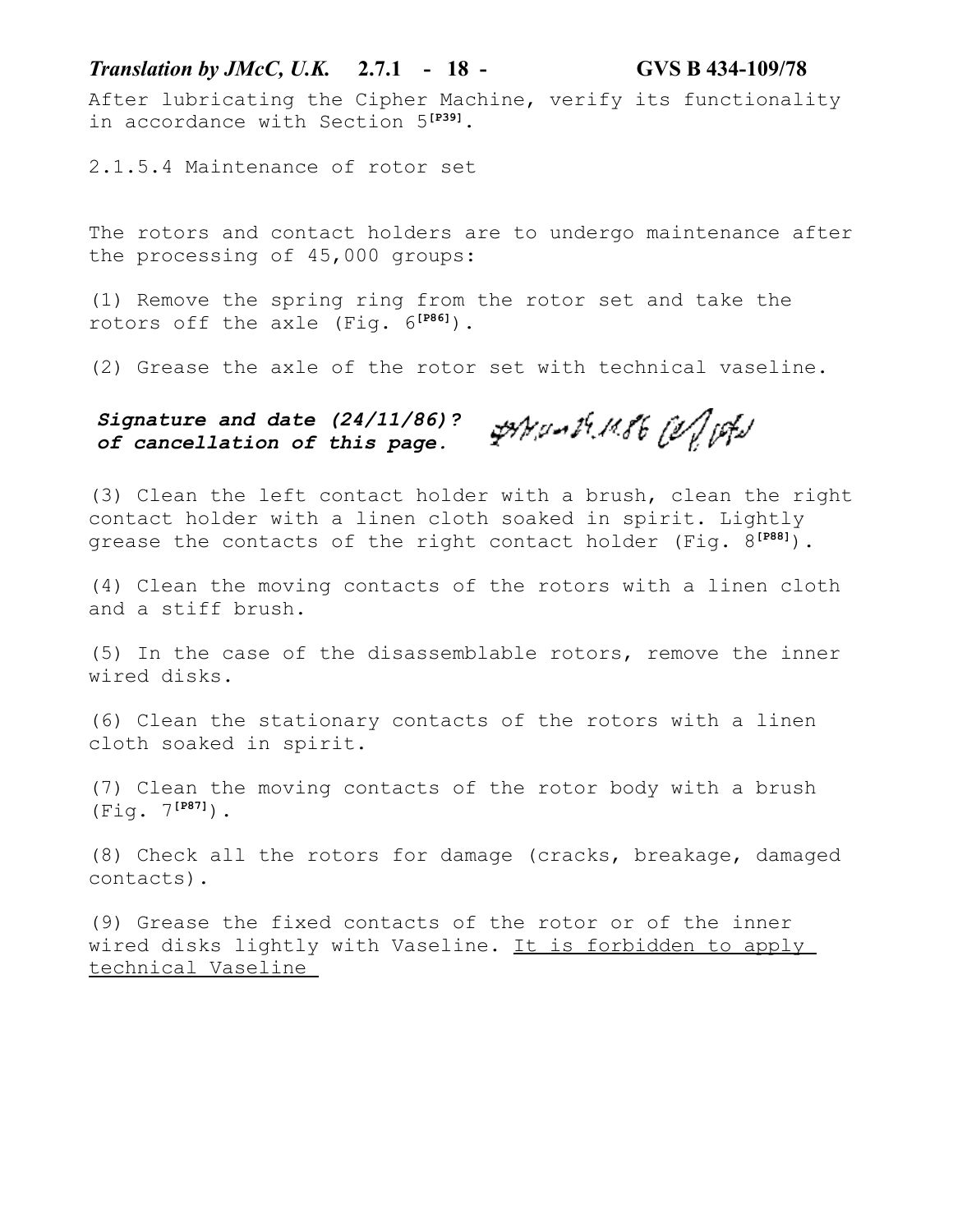# *Translation by JMcC, U.K.* **2.7.1 - 19 - GVS B 434-109/78**

to the movable contacts!

(10) In the case of the disassemblable rotors, re-fit the inner wired disks and the lock-washer (Fig. 7**[P87]**).

*Signature and date (24/11/86)? of cancellation of this section of page.*

opper omn Franc e<sup>n</sup><br>[f/g] op*v*.

(11) Put together the rotor set and secure with the spring -ring (Fig. 6**[P86]**).

(12) Insert the rotor set into the Cipher Machine, run the device for two minutes in Operating Mode "C" ("З") or "D" ("P"), and then check the machine for functionality according to Section 5**[P39]**.

#### **2.1.6. Packing up the equipment set**

**The packaging of the equipment set is to be carried out in the following order:**

**(1) Remove the power cord and put it in the storage area in the Power Supply Unit.**

**(2) Remove the paper-tape cassette and the paper-tape punch chad box from the unit and put into the cover, slide up the output chute of punch.**

**(3) Put the cover on the Cipher Machine and clip it shut.**

**(4) Seal the Cipher Machine and pack it in the packaging material.**

**(5) Clip shut the the cover of the Power Supply Unit and pack it in the packaging material.**

**(6) Packing the equipment set in the crate, close the crate, secure with the spring rings and seal the crate.**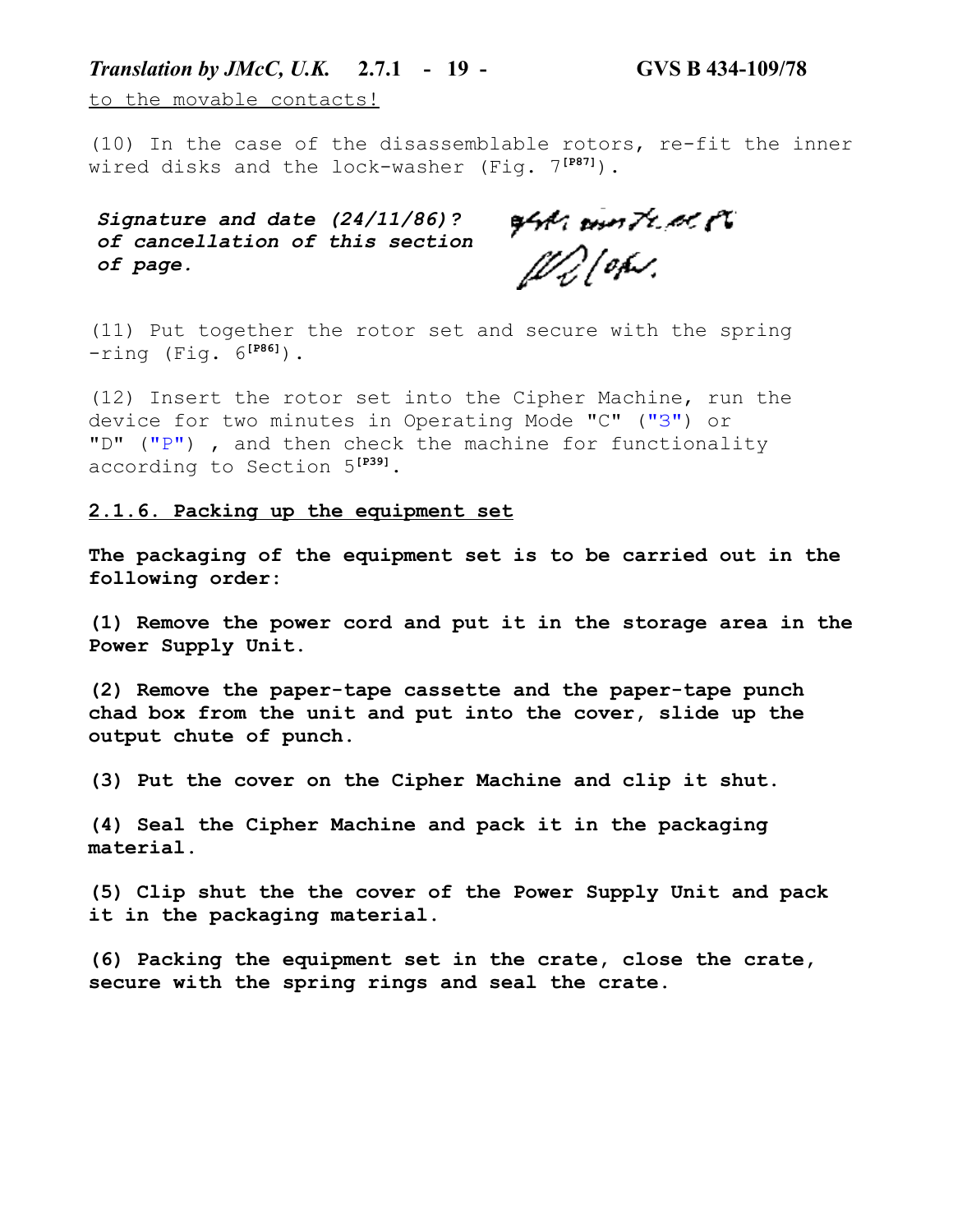*Translation by JMcC, U.K.* **2.7.1 - 20 - GVS B 434-109/78 2.2. The Key Packages**

**2.2.1. General**

**(1) The Key Packages for the M-125 cipher-system consist of a Daily Key Package, a Message Key Package and a Identification Group Package for general traffic.**

**(2) The Daily Key Package contains the Daily Keys for one month. Each Daily Key consists of a Daily Key Table and a Key Card. The Daily Key has a validity of 24 hours.**

**(3) For inter-working with machines which have only nondisassemblable rotors,** use the Daily Key Tables for nondisassemblable rotors **"Daily Key Tables for disassemblable and non-disassemblable rotors can be used."**

#### **2.2.2. Retrieval, verification, storage and destruction.**

**The verification, storage and destruction of The Key Packages (Daily Key Tables, Punched Key-cards, Message Key Tables, Identification Group Tables) are based upon the "rules and regulations of the GDR for enciphering"** *("Regelungen und Bestimmungen für das Chiffrierwesen der DDR")* **in accordance with the appropriate provisions.**

**(1) The Daily Key Table and the Punched Key-card should only be retrieved from the respective package when they are needed for immediate work. The retrieval of the Daily Key Tables and the Punched Key-card are to be shown by date and** signature **symbol or emblem** "*signum"(?)* **in the respective signature sheet.**

**(2) Once Message Keys for the individual and the circular traffic have been used, Identification Groups are to be removed from the Identification**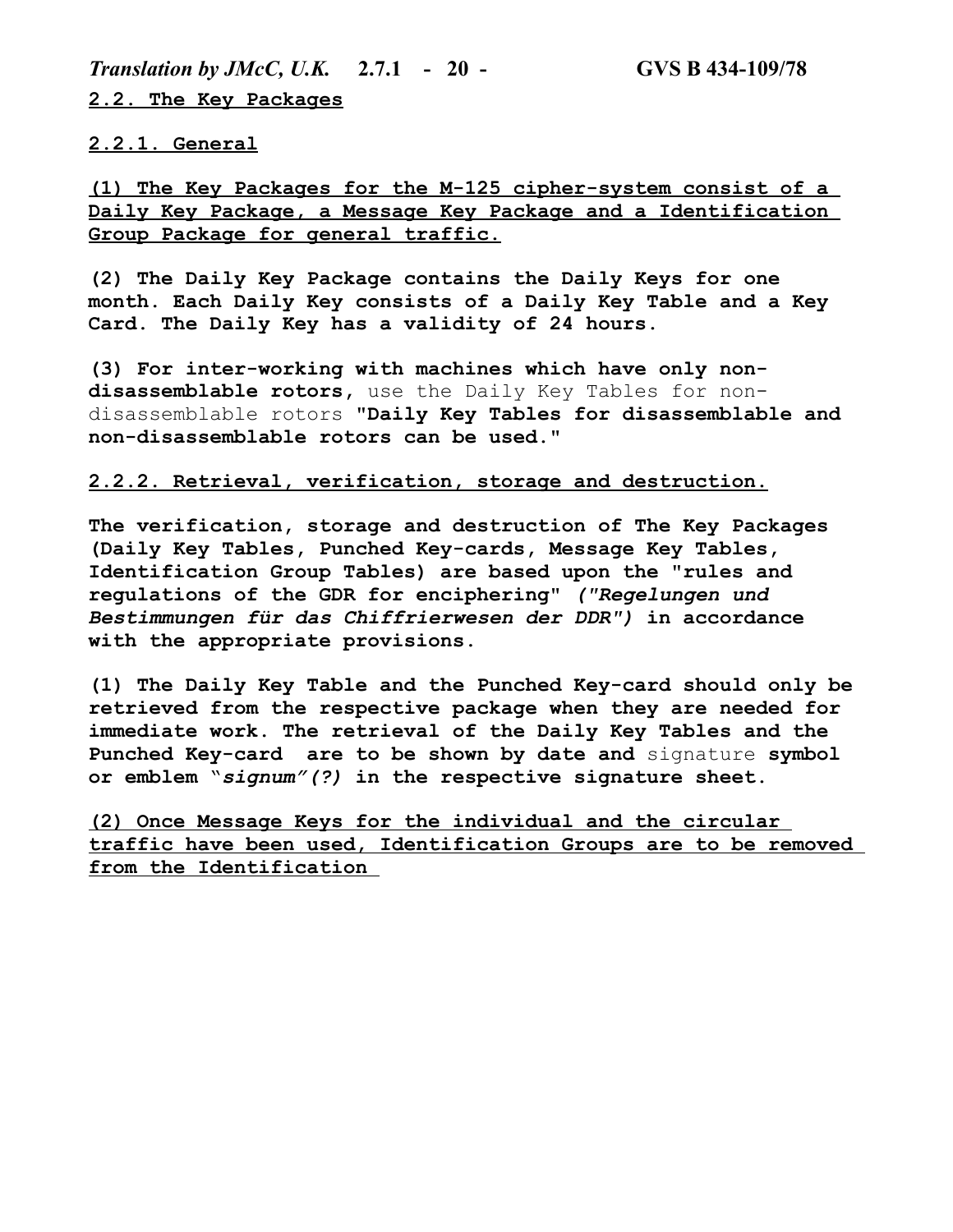*Translation by JMcC, U.K.* **2.7.1 - 21 - GVS B 434-109/78 Group Tables. The Message Key Table is deleted, to be signed by the user with the date of use, and to left for destruction in the Message Key Package.**

**(3) Damaged, invalid or compromised Daily Key Tables, Punched Key-cards and Message Key Tables are not to be used for enciphering. In the case of Message Key Tables, the next noncompromised Message Key is to be used.**

**(4) All Key Packages, including those withdrawn, unused or unusable for processing are to be stored for destruction so that access is impossible for unauthorised persons.**

**(5) Unless otherwise instructed, used, unused, or unusable Daily Key Tables, Message Key Tables, Punched Key-cards, and completely used up Identification Group Tables, are to be destroyed within 48 hours.**

**(6) The destruction of Key Packages is to be consistently confirmed with date and two signatures.**

*(Handwritten instructions concerning required documentation when Daily Key Tables are destroyed)* 

DET Nochweis d og versichtungsder Togesephüsselhobellen, Schlösselhochkorten und Tordeburge.<br>Schlen kat in der Erhokhmelalde zuerstäßen.

# **2.2.3. Daily Key Package**

**(1) The cover of the Daily Key Package includes the following markings:**

- **- OSB-25-MN for disassemblable rotors, OSB-25-N and OS-25 for non-disassemblable rotors,**
- **- Serial number,**
- **- Copy number,**
- **- Classification level,**
- **- Effective period.**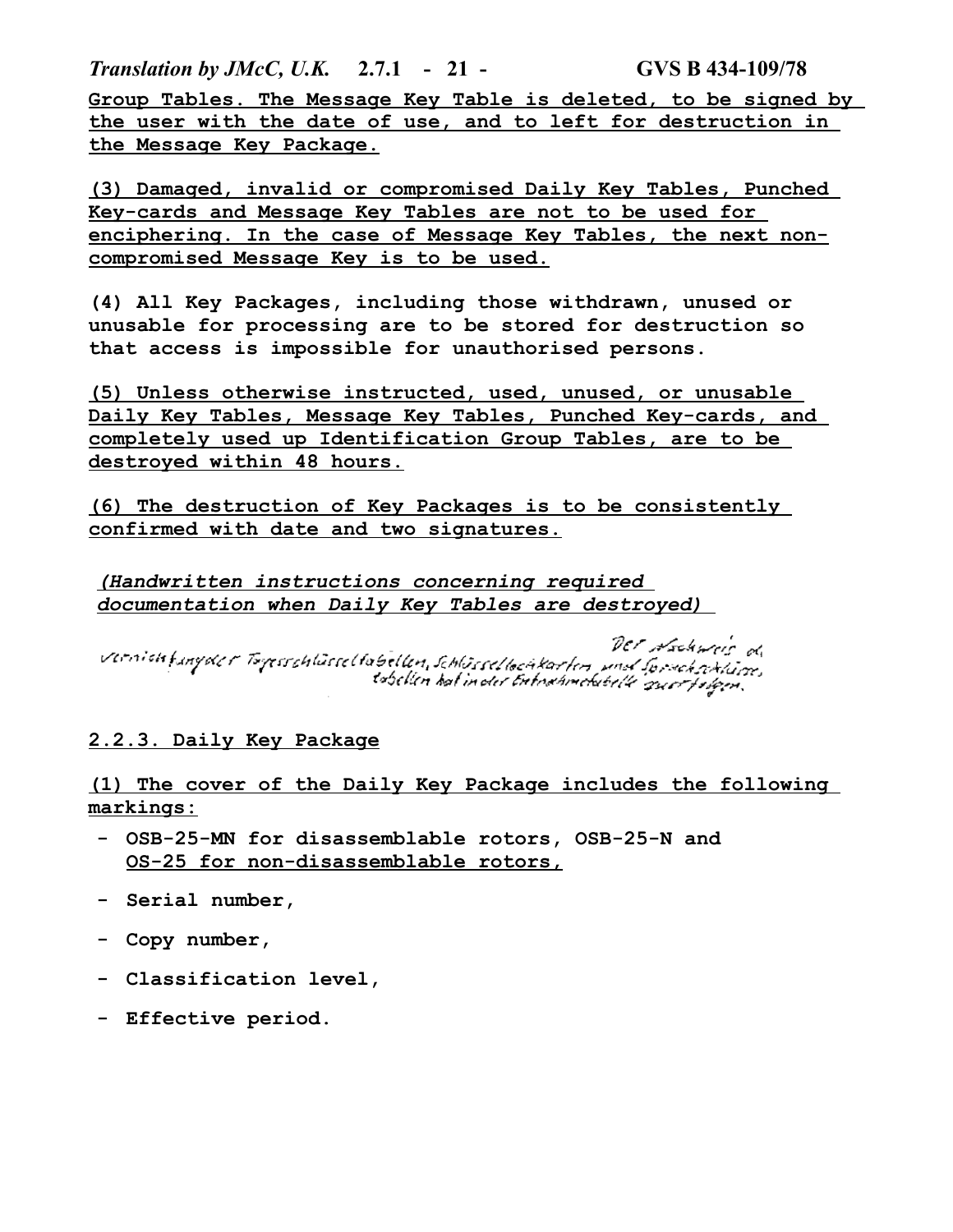*Translation by JMcC, U.K.* **2.7.1 - 22 - GVS B 434-109/78**

**(2) Each Daily Key Package includes:**

- **- 31 Daily Key Tables**
- **- 31 Punched Key-cards for the Key-card Reader "KC-30 x 30",**
- **- 1 signature sheet to indicate key retrieval.**

**The Tables and Punched Key-cards are numbered consecutively from 1 to 31. By this numbering the validity period (date) is determined.**

**(3) Each Daily Key Table for use with disassemblable rotors contains 8 groups of five letters and 2 groups of five numbers as shown in Fig. 1[P22]. When using non-disassemblable rotors only the 1st and 2nd rows of this table are to be used as described in Section 2.2.3(4)[P23].**

| <b>BKETE</b>  | 14 |
|---------------|----|
| <b>PTBBE</b>  |    |
| <b>TESKX</b>  |    |
| I22I2         |    |
| <b>LIXBYT</b> |    |
|               |    |

**Figure 1. Daily Key Table for use with disassemblable rotors.**

**The values of the five rows, each containing two groups of five characters, are as shown in order below:**

- **- The 1st line determines the arrangement of the rotors on their axle.**
- **- The 2nd line determines the position of the setting mark of the respective setting ring to the letter of the associated marker ring.**
- **- The 3rd line determines the order of the letters marked for the inner wired disks within the**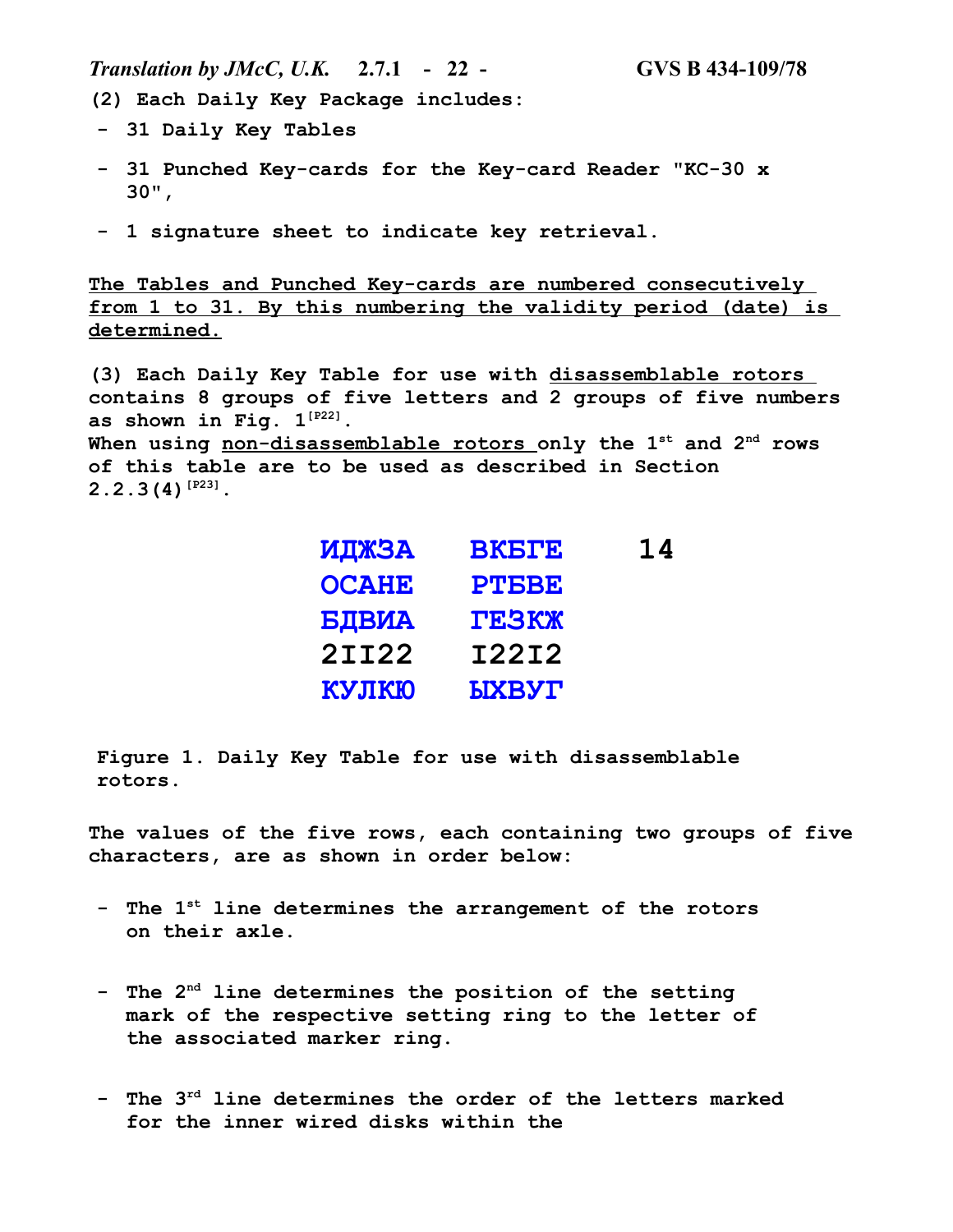**rotor bodies of which the sequence has already been defined by the first line. The two groups of five may contain the letters А Б В Г Д Е Ж З И К only once each, otherwise the Daily Key is not to be used for processing text.**

- **- The 4th line determines (in the order of the inner wired disks of the associated rotor bodies), which side of the respective inner wired disks must be visible from the outside.**
- **- The 5th line determines the position of the setting mark line to the respective inner wired disks of the associated marker ring.**

**(4) Every Daily Key Table for use with non-disassemblable rotors contains 4 five-letter groups in the configuration specified in Figure 2 below.**

| <b>EXKAT</b> | <b>ИЕВДЗ</b> | 14 |
|--------------|--------------|----|
| ФРМКЕ        | <b>Y3YTP</b> |    |
|              |              |    |
|              |              |    |
| <b>БЖКАГ</b> | <b>ИЕВДЗ</b> | 14 |
| <b>ФРМКЕ</b> |              |    |
| <b>Y3YTP</b> |              |    |

**or**

**Figure 2 Daily Key Tables for use with non-disassemblable rotors.**

**The values of the two or three rows, each containing one or more groups of five characters, are as shown in order below:**

**- The two groups of five letters in the 1st line determine the arrangement of the rotors on their axle.**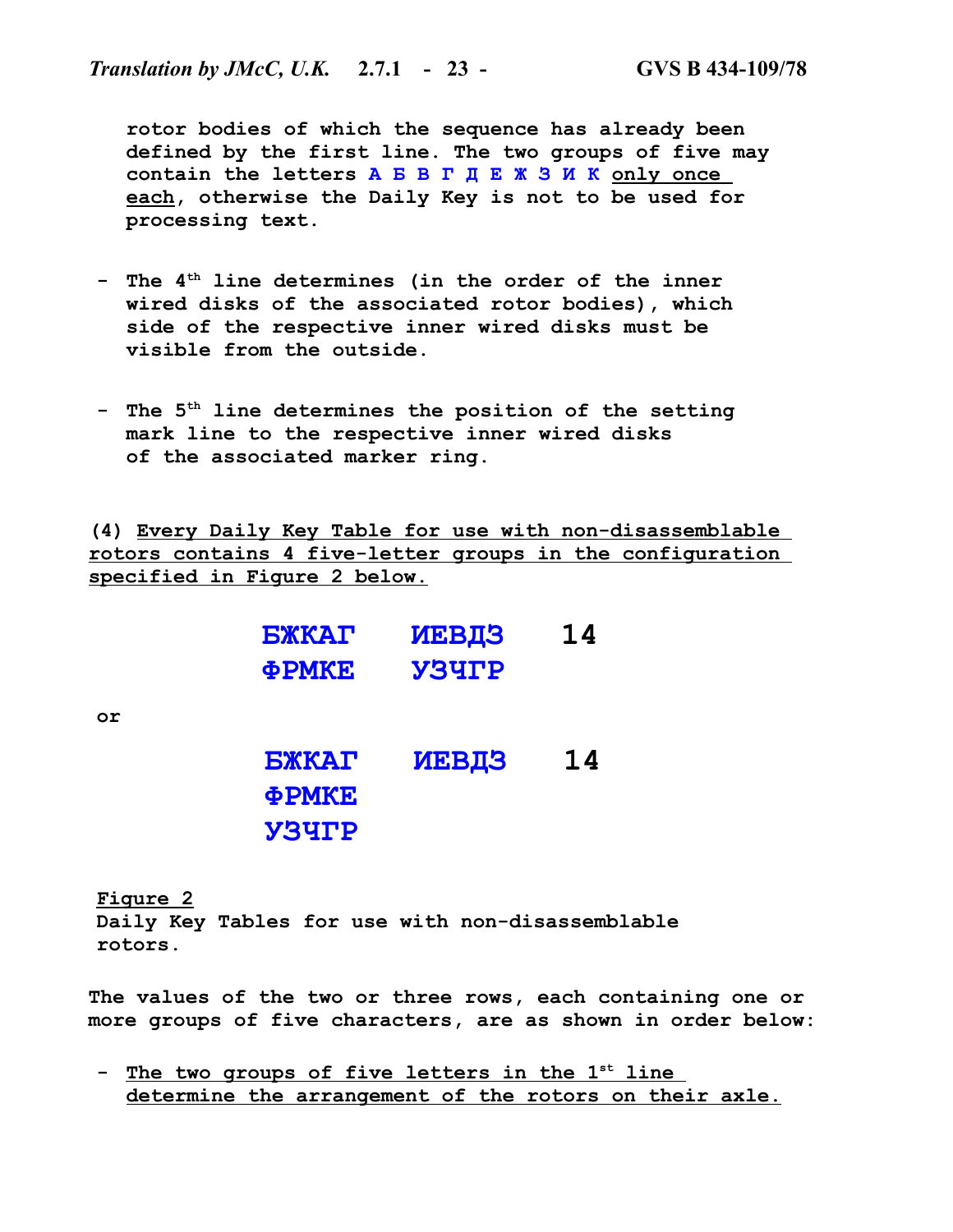**These two groups of five letters may contain the letters А Б В Г Д Е Ж З И К only once each; if not, this Daily Key is not to be used for text editing.**

**- The two groups of five letters on the 2nd line, or on the 2nd and 3rd lines together, determine the initial position of the rotors on their axle to create the key groups (enciphering of the Identification Groups) for general traffic.**

**(5) Each Key Card (Fig. 3 below) contains 30 perforations, of which each row and each column has only one.**



**Fig.3 Key Card No. 14.**

# **2.2.4 Message Key Package**

**(1) The envelope of the Message Key Package contains the following notation:**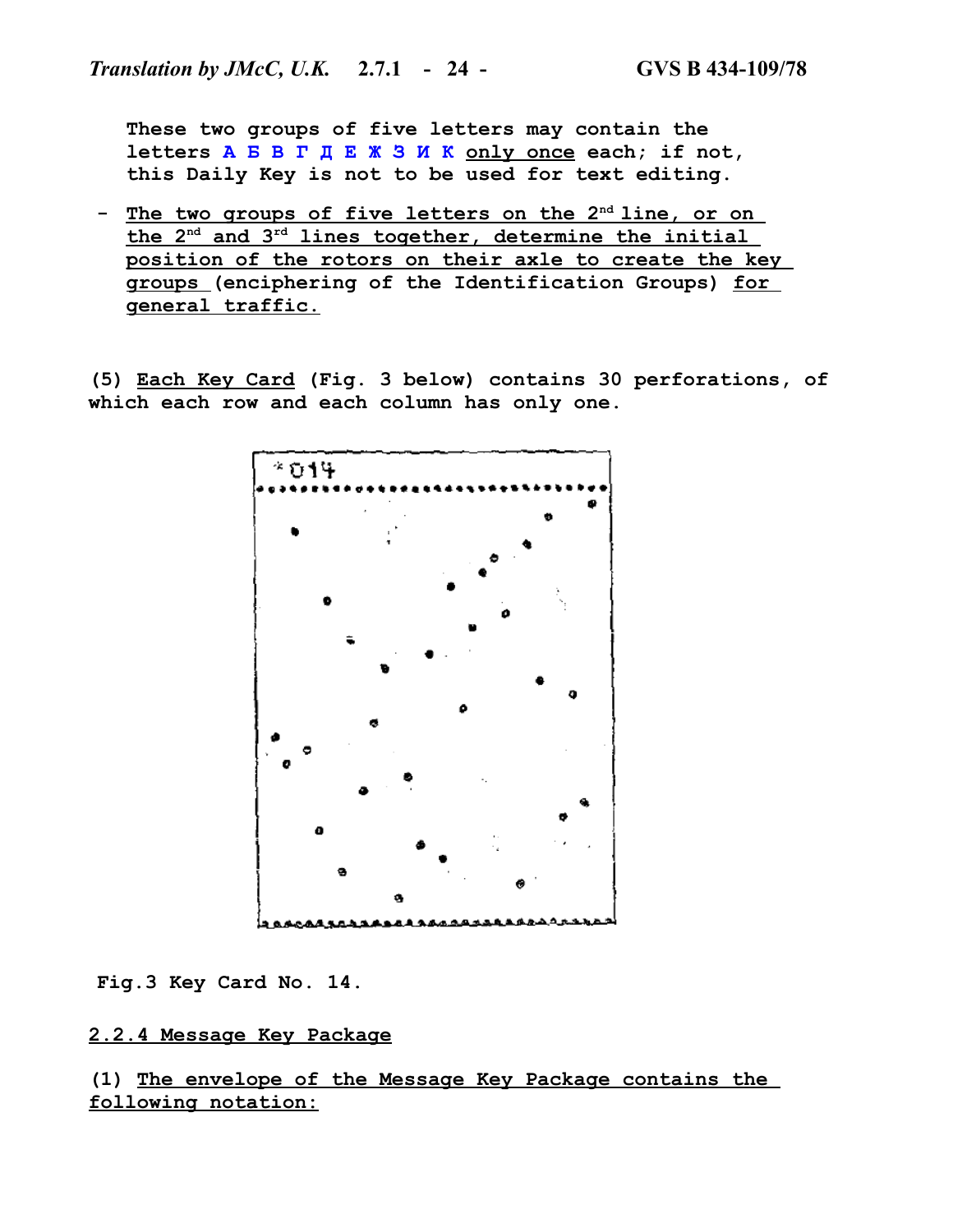*Translation by JMcC, U.K.* **2.7.1 - 25 - GVS B 434-109/78 - KV-25-MN or KV-25-N (designation for the individual traffic) ZV-25-MN and ZV-25-N (designation for the circular traffic).**

- **- Serial number,**
- **- Copy number (unless instructed otherwise, copy 1 for enciphering, the other copy is for deciphering),**
- **- Level of secrecy.**
- **(2) Each Message Key Package includes:**
- **- 40 Message Key Tables**
- **- 2 Identification Group tables**
- **- 2 signature sheets.**

**(3) Each Message Key Table for the individual or circular traffic contains two key groups (two groups of five letters each) - the Message Key – which determine the initial position of the rotors on their axle. The Message Keys within a package are consecutively numbered in accordance with the Message Key Tables from 01 to 40.**



**Figure 4 Message Key Table**

**Once used, these key groups must not be reused for enciphering.**

**(4) Each Identification Group Table (see Figure 5[P26] ) contains of 20 groups of five letters (for Letter-Number cipher texts) and 20 groups of five numbers (for Number cipher texts). Regardless of the type of text, the Identification Groups for the Message Key being used (groups of five letters and numbers) are to be struck out.**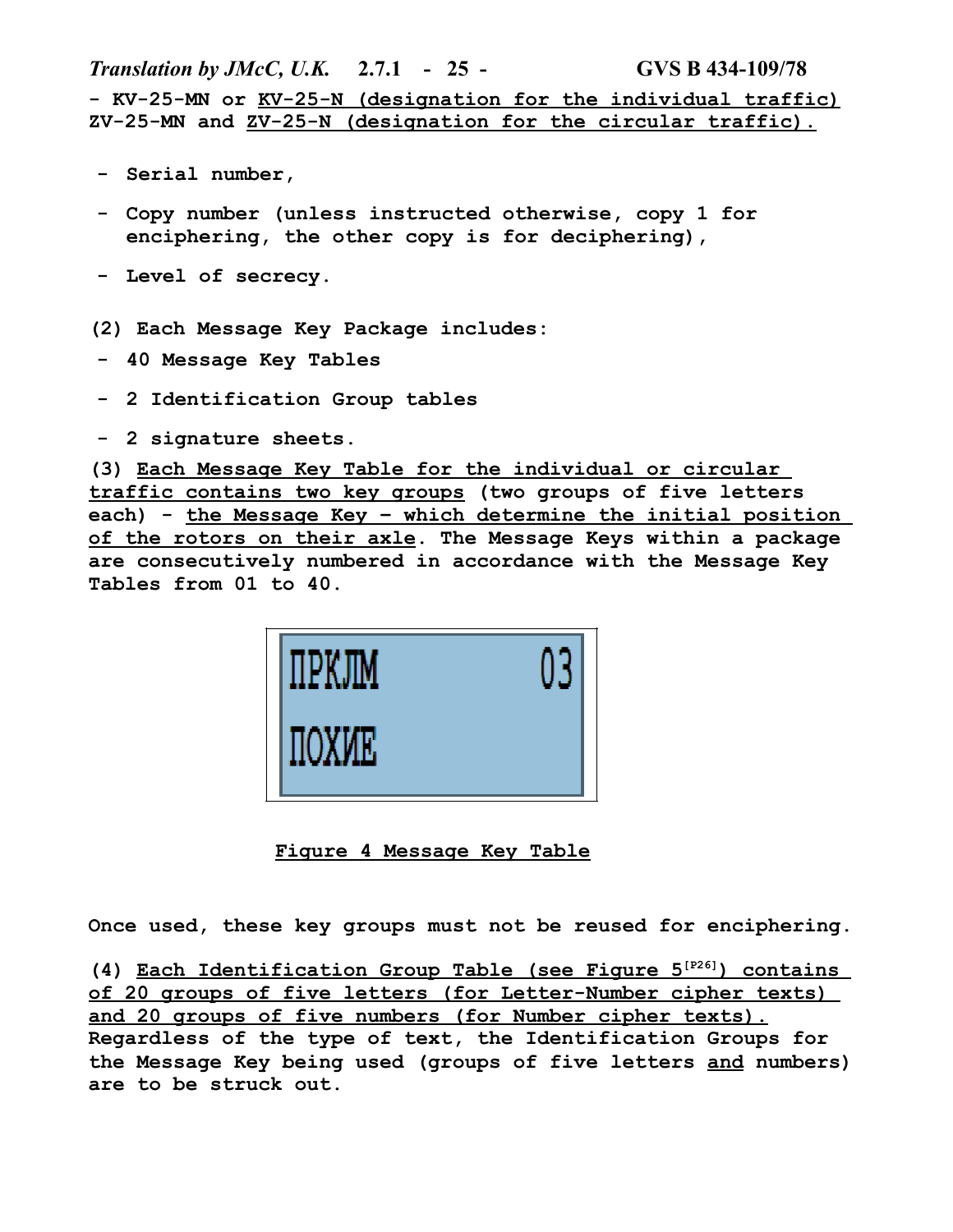| THEXP OMOKE MITTLE KOROS       |  |  | 61449 56442 61770 12327 |                         |  |
|--------------------------------|--|--|-------------------------|-------------------------|--|
| ЛЧРХА ОКРРД ТВХРН АВГБЧ        |  |  | 19804 66262 63452 86367 |                         |  |
| KBHCII MPCSO H3TPT APETC       |  |  | 25477 24262 35715 34194 |                         |  |
| OKEKK KTMHO OJIFY HUMJIT       |  |  | 83271 37012 81576 38721 |                         |  |
| CABEC IMMIK JIXPAX ORTER       |  |  | 92421 70875 69640 65856 |                         |  |
|                                |  |  |                         |                         |  |
|                                |  |  |                         |                         |  |
|                                |  |  |                         |                         |  |
| <b>YUPAX ALLYS INTEN HKICT</b> |  |  | 17828 13695 22384 75607 |                         |  |
| IMKJIM BBTPY OKPYK ESTPA       |  |  | 29083 52365 41026 21319 |                         |  |
| XXEEE MKKOH CEMBH AABCY        |  |  | 66775 28694 48333 62978 |                         |  |
| ОКТОА БЕГРС ИАИИХ ХХЛАД        |  |  | 39666 68988 34515 97492 |                         |  |
| ВЯТИЬ ТАЛРА ЧСЖЕЩ ОЛКРА        |  |  |                         | 20250 75921 73905 79110 |  |

**(For letter-digit cipher (For Number cipher text) text)**

**Fig.5 Identification Group Tables**

# **2.2.5. Identification Group Packages for general traffic**

**(1) Identification Group Packages for general traffic contain the following notation on the envelope:**

- **- Type number,**
- **- Serial number,**
- **- Level of secrecy.**

**Each Identification Group Package includes:**

**- 50 Identification Group Tables**

**- 1 signature sheet.**

**(2) Each Identification Group Table contains 48 Identification Groups for use with 24 messages.**

**(3) Two directly adjacent groups of five characters are to be used in each case for the formation of a Message Key.**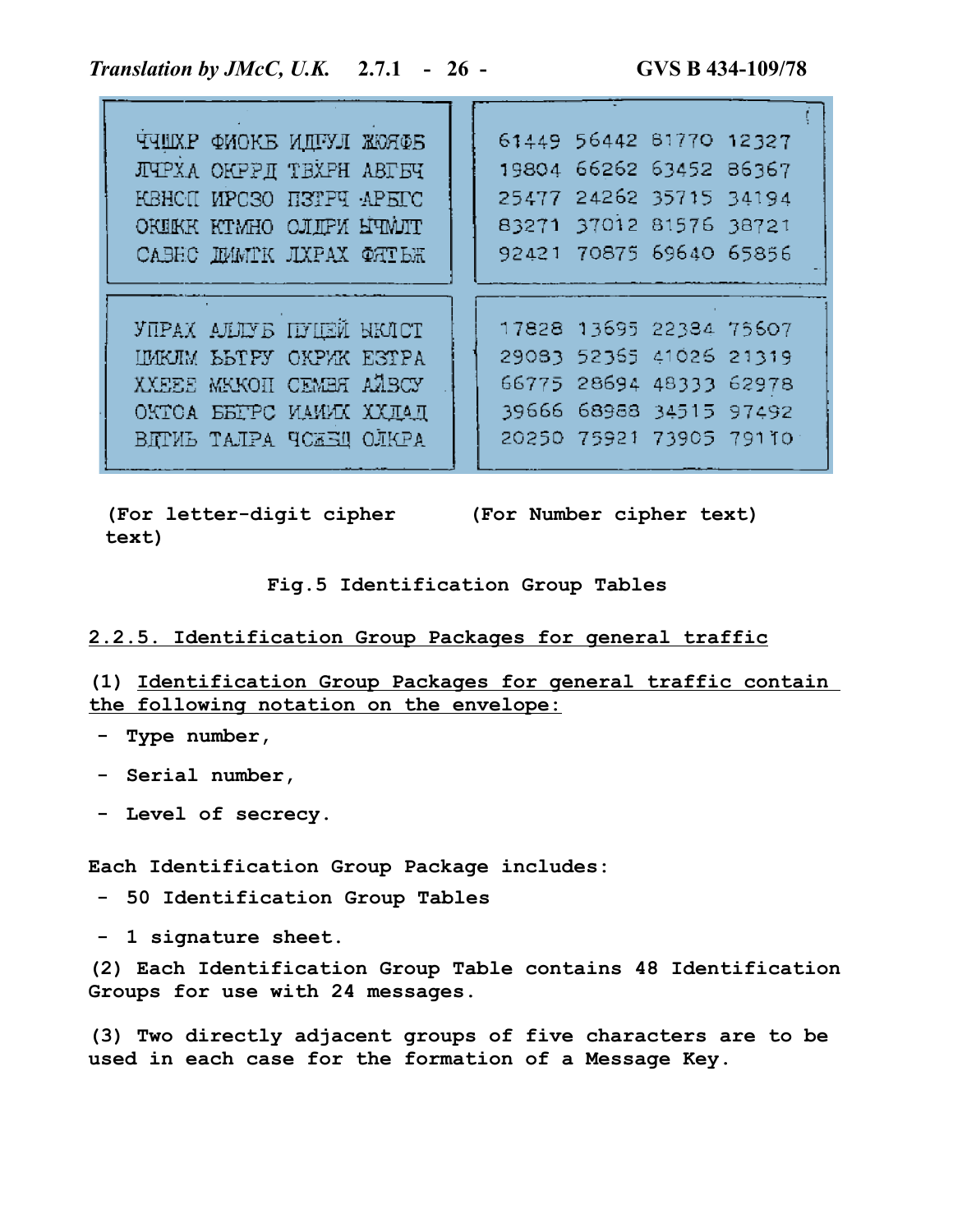*Translation by JMcC, U.K.* **2.7.1 - 27 - GVS B 434-109/78**

**Identification Groups can only be used once each to form a Message Key.**

# **2.3. Key Validity**

**(1) The Daily Key is time-dependent, and has a 24 hour validity. The key change time is 00:01 o'clock.**

**(2) The Message Key is valid only for one message.**

**(3) Daily Key Tables and Punched Key-cards, which cannot be used due to damage or compromise, are to be reported to the control centre of the key area (the enciphering post responsible for the enciphered connection) by enciphered message or via courier. The new Daily Key (or a new set of Daily Keys) is to be sent enciphered by the control centre or by courier.**

**(4) When using disassemblable rotors, after the expiry of the validity period of a key, and when putting the rotor set into storage, the setting marks of the setting rings are to be set to A; the inner wired disks are to be fitted into their matching rotor bodies (i.e. those with the same labelling), in position A (with side 1 outwards) and secured.**

**The rotors (both disassemblable and non-disassemblable) are to be arranged in alphabetical order on the axle and secured with the spring ring.**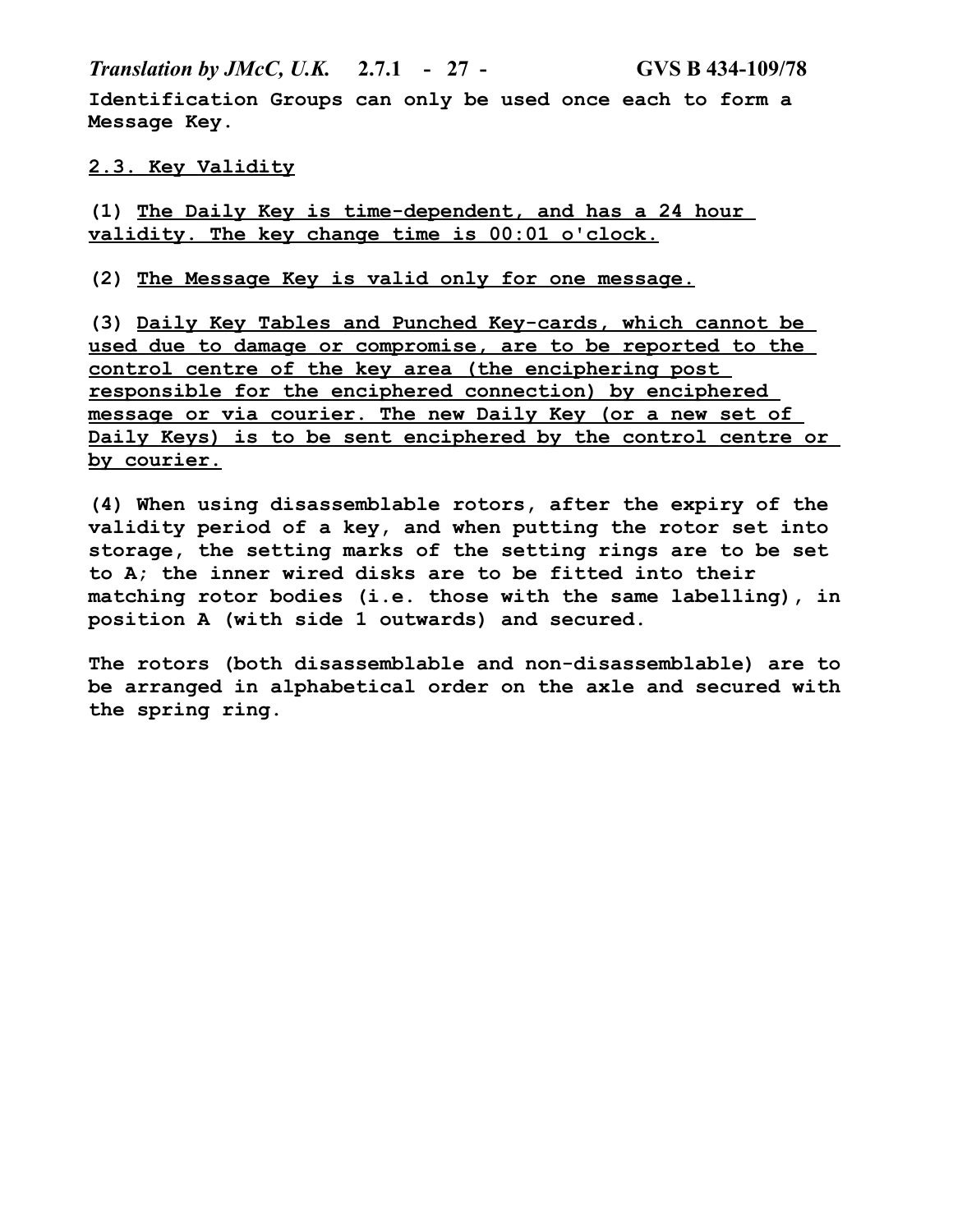*Translation by JMcC, U.K.* **2.7.1 - 28 - GVS B 434-109/78 3. Pre-editing of plain-texts**

#### **3.1. General**

**(1) Model M-125-3MN has two registers and can, after the appropriate print-wheel has been installed, be used either for processing German plain-texts only, or for processing Russian plain-text together with pure Number texts only.**

**(2) It is important to ensure that the appropriate pre-editing method of the plain-text for the connection being used (Letters-Numbers-Special Characters/German or Russian, Letters-Numbers/German, Letters/Russian, or Numbers) is consistently adhered to,in to obviate misunderstandings (see Figure 12[P91]):**

- **- When using the Latin print-wheel, the red Letters, Numbers and Special Characters on the keyboard apply for Letter-Number-Special Characters text and for Letter-Number text (10/30 Modulus switch to 30).**
- **- When using the Russian print-wheel, the blue Letters, Numbers and Special Characters on the keyboard apply for Letter-Number-Special Character text and for Letter text (10/30 Modulus switch to 30);**

**For the processing of pure Number text, the blue Number keys on the grey background apply (10/30 Modulus switch to 10).**

**(3) In pre-edited plain-text, the group of letters "BBBBB" ("БББББ") is to be enciphered as the first group, when both pre-editing for plain-text (Letter-Number-Special Characters text and Letters-Numbers text) is allowed in the Key Area , and the plain-text is being pre-edited as Letter-Number text (Text Mode switch on the Model M-125-3MN is set to the "Bu" ("Б")) position).**

**(4) Any Latin/Russian letters which occur in German/Russian Russian/German texts respectively, are to be implemented as shown in the**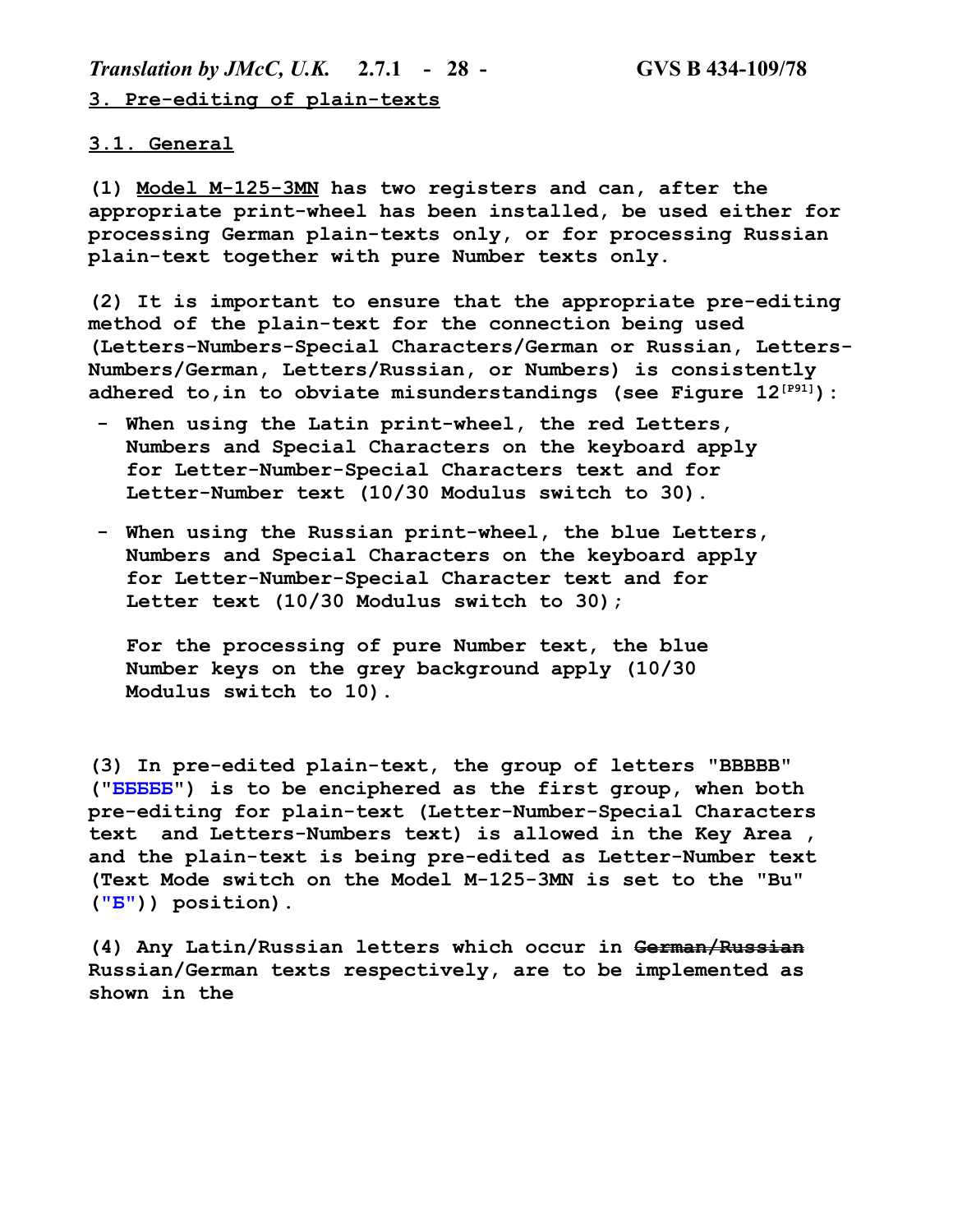*Translation by JMcC, U.K.* **2.7.1 - 29 - GVS B 434-109/78 following table in Russian/Latin letters:**

**A B C D E F G H I J K L M N O P Q R S T U V W X Y Z А Б Ц Д Е Ф Г Х И Ш К Л М Н О П Я Р С Т У Ж В Ъ Ы Э**

**When using Latin/Russian letters, letters converted into Russian/Latin using the table above are to be marked with the Service Code "RUS"/ "ЛАТ" within bracket/slash characters (Example 1[P77]).**

- **(5) Single space character is to be used:**
- **- between successive words, between hours and minutes, before and after numeric characters, commonly used abbreviations, etc. (Examples 2[P77], 3[P77], 6[P78], 8[P79], 9 [P79], 13[P80], 14[P80])**
- **- between important letters or difficult proper names (Examples 4[P78], 6[P78], 12[P80]),**
- **- instead of punctuation (hyphen, etc.) in place and street names (Example 11[P80]).**
- **(6) Two space characters are to be used:**
- **- before and after proper names, closed expressions, words, figures, and names that were already divided by single spaces for better understanding or for other reasons (Examples 1[P77], 3[P77], 4[P78], 6[P78]),**
- **- before and after repetition of proper names and designations (Examples 4[P78], 6[P78], 8[P79]),**
- **- instead of commas if misunderstanding cannot happen (Example 6[P78]).**

**(7) Fivefold spaces are to be used when in the plain-text a paragraph occurs.**

**(8) Roman numerals can be introduced in repetitions, depending on whether there is German or Russian plain-text, by the indicator "RÖM", "ROEM" or "РИМ" if misunderstandings are possible. Their presentation can be**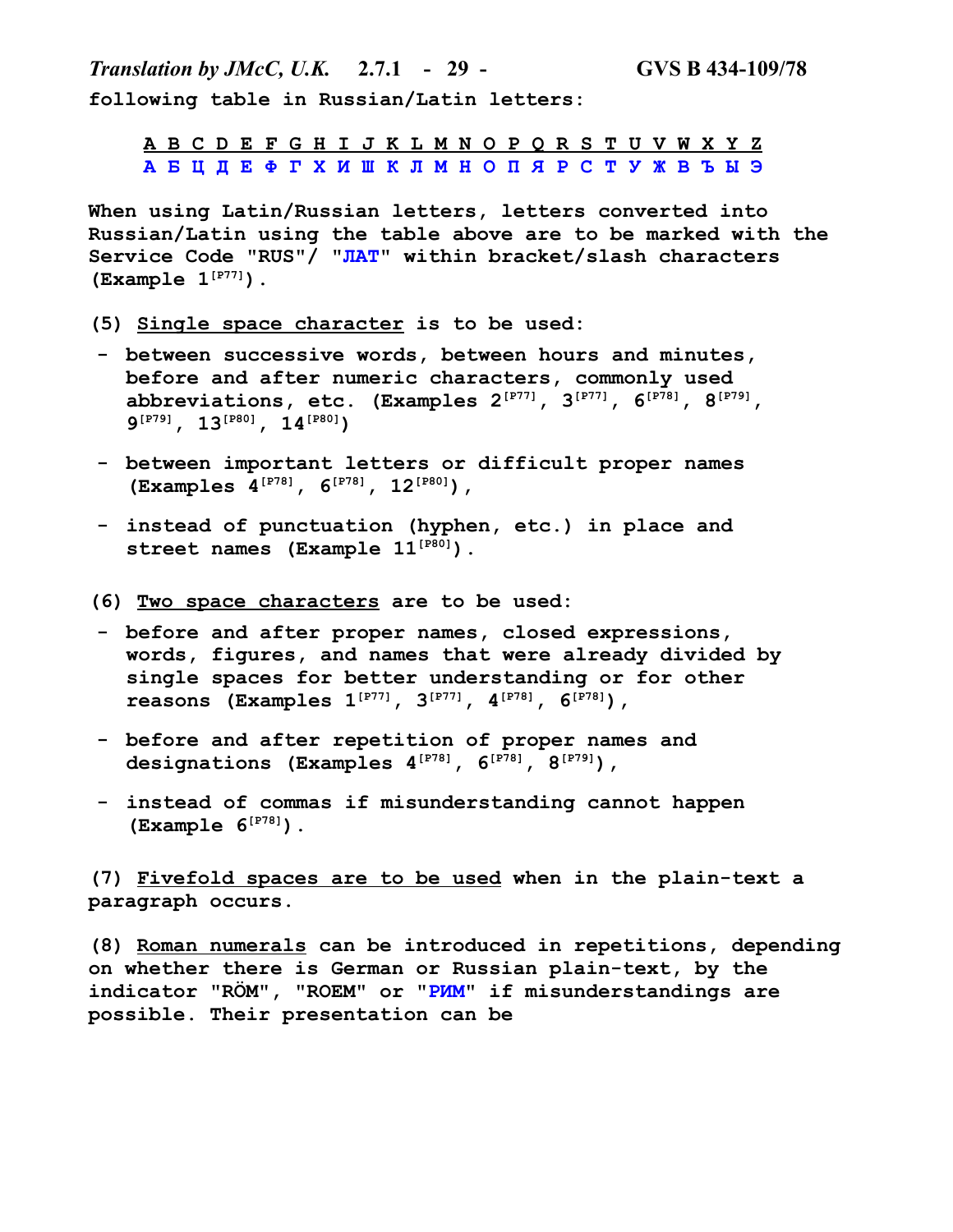*Translation by JMcC, U.K.* **2.7.1 - 30 - GVS B 434-109/78 carried out by the corresponding Latin or Russian characters or by Arabic numerals (Example 2[P77]).**

**(9) Tables are to be prepared in the row order that was specified by the sender. In order to maintain the unique order of the columns, the column headings, and the information within each column are to be enumerated by letters of the alphabet in alphabetical order(Example 3[P77]).**

**(10) Characters with diacritics in Letter-Number-Special characters text are to be pre-edited as Latin texts. For diacritics in a repetition, the replacement units set out in the table[P85] are to be used. The replacement unit is to directly follow the Latin character to which the diacritical mark is associated (Example 5[P78]).**

**(11) Repeats are important for proper names, vehicle, unit and type designations, dates, coordinates, words with diacritics, and words with Russian characters. They are to announced by the indicator "RPT" (repetition) (Examples 4[P78], 5[P78], 6[P78]).**

**(12) Redirects are generally only permitted if the exists no direct enciphered connection by a unit to another, or if the enciphered connection is temporarily suspended.**

- The message is to be enciphered via the nearest **available service, which has an enciphered connection with the receiver, in order to enable forwarding.**
- **- By the sending unit is "VVVVV" (= to be forwarded) to be sent as the first plain-text group, the entire final**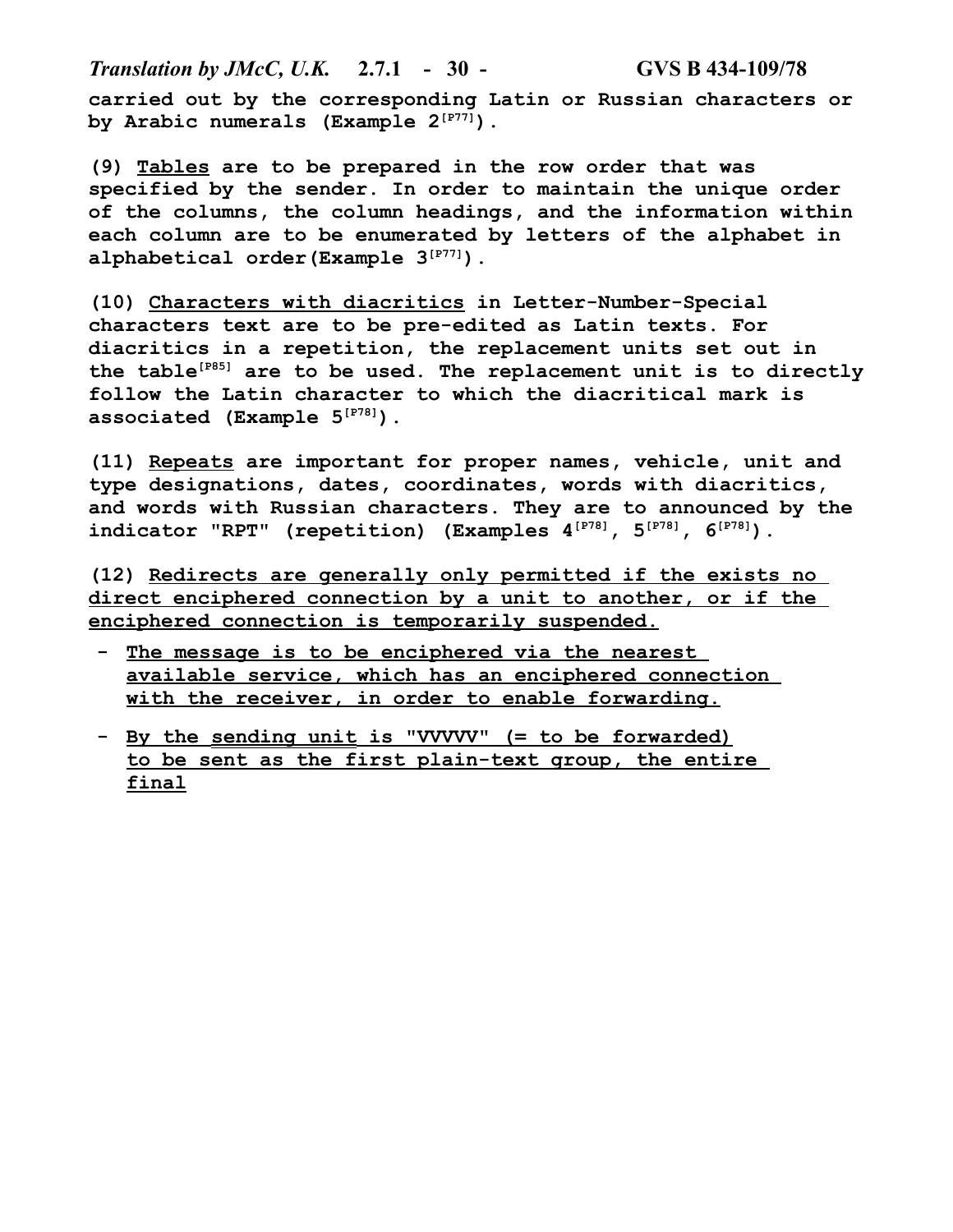**recipient and the sender are then to be enciphered.**

**- The forwarding unit deciphers the message. The message is then to be processed with a new key. The receiver and the entire original sender are to be enciphered. (Example 7[P79]).**

**(13) When correcting errors, the indicator "NN" to to be used, continuing with the first newly revised word (Example 5[P78]). If misunderstandings are possible, the entire section is to be repeated.**

**3.2. Plain-Text Processing - Outline**

**(1) Unless otherwise instructed, each plain-text which is to be enciphered, should be enciphered as follows, taking into account the text arrangement declared by the sender:**

- **- Classification (in VS, the registration number),**
- **- Receiver**
- **- Actual text (possibly with repetitions, continuation notes, etc.),**
- **- Sender.**

**(2) In traffic between cipher posts, the recipients and senders can be omitted. The same is true with repeated reports, corrections, etc., from which it is clear who are recipients and senders.**

**(3) Abbreviations of the plain-text are permissible if misunderstandings are not possible, and letter-by-letter faithful reproduction of the plain-text is not required.**

**(4) Longer plain-texts are to be split depending on the rules applicable in the areas of application of the system's operating service regulations, if the length of the cipher-text significantly exceeds 300 groups. Corresponding to the number of parts into which the plain-text is to be divided,**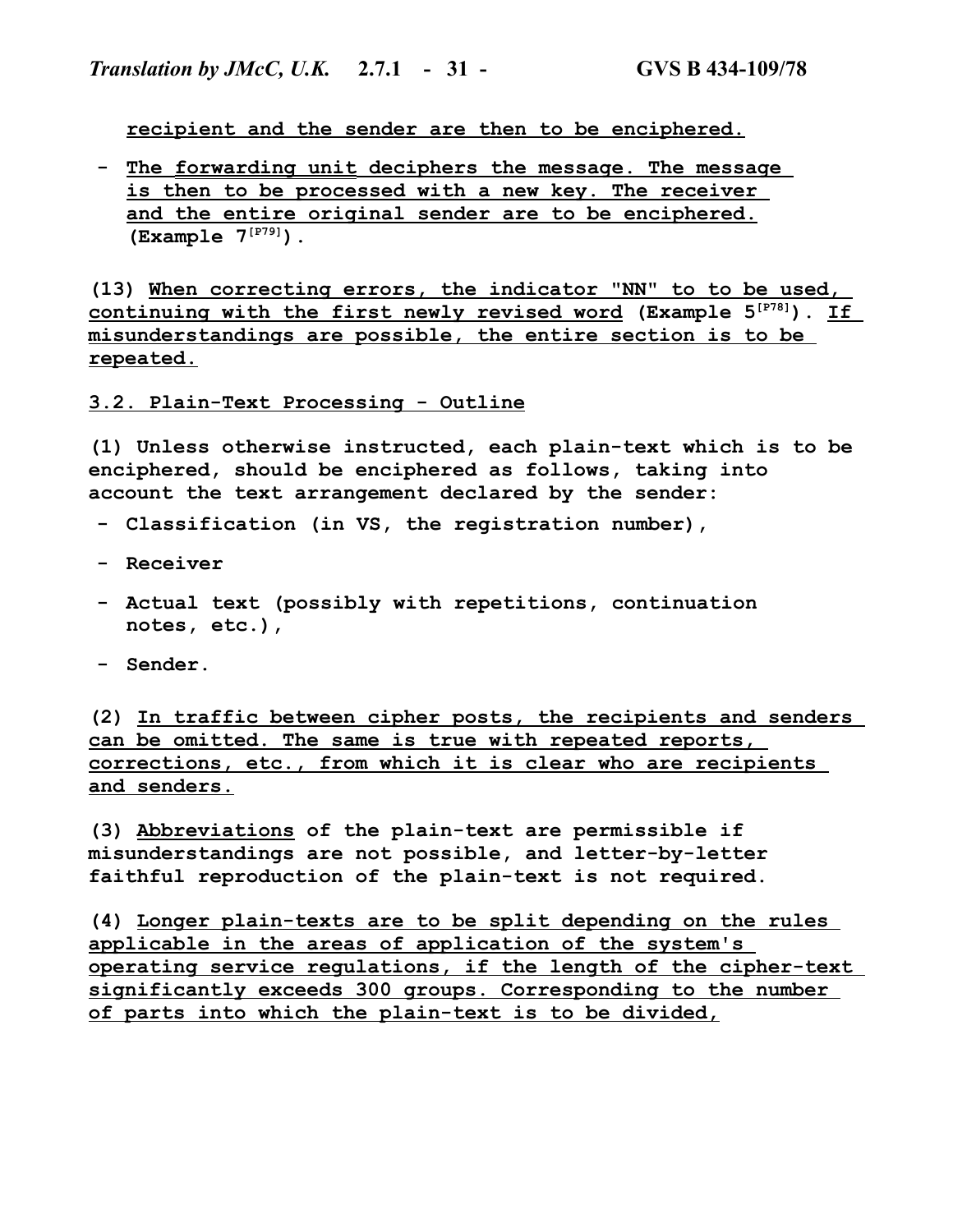**in the first part of the message, after the sender, there is to be a section of the form "This is part one of two / three / etc. parts, VS-No." (for a non-classified message, the FS-No. replaces the VS-No.).** 

**In the following parts (except for the last) before each plaintext part, there is to be a section of the form "This is part two / three / etc., VS-No." (For a non-classified message, the FS-No.)** 

**In the last part, before the plain-text part, there is to be a section of the form "End of VS-No."(for a non-classified message, the FS-No.).**

**3.3. Pre-editing the plain-texts in the Letter-Number-Special Characters Text Mode (Model M-125-3MN, Text Mode switch set to "Bu"("Б") "Mi"("С" )).**

**(1) When working as a two-register machine the plain-text (German or Russian) is to be pre-edited considering in Sections 3.1[P28]. and 3.2[P31] determinations made in accordance with the message operating regulations valid in the area.**

**(2) When entering the plain-texts it is important to ensure, when shifting from one keyboard shift to the other, that the keyboard shift key (1... or A...) is pressed, as the keyboard shifts are not locked to each other.**

**3.4 Pre-editing German language plain-texts in the Letter-Number Text Mode (Models M-125-MN and M-125-3MN, Text Mode switch set to "Bu" ("Б" ))**

**(1) Special characters and letters which don't exist on the keyboard are replaced as follows:**

| $\ddot{A}$ - AE   | $B - SZ$ | $W - VV$ |
|-------------------|----------|----------|
| $\ddot{O}$ – $OE$ | $J - I$  | $X - KS$ |
| $\ddot{U}$ - $UE$ | $Q - KV$ | $Y - I$  |

**Are words written locked so the quoted letter pairs are inseparable. (Examples 2[P77], 3[P77], 4[P78], 6[P78], 8[P78], 11[P80], 12[P80])**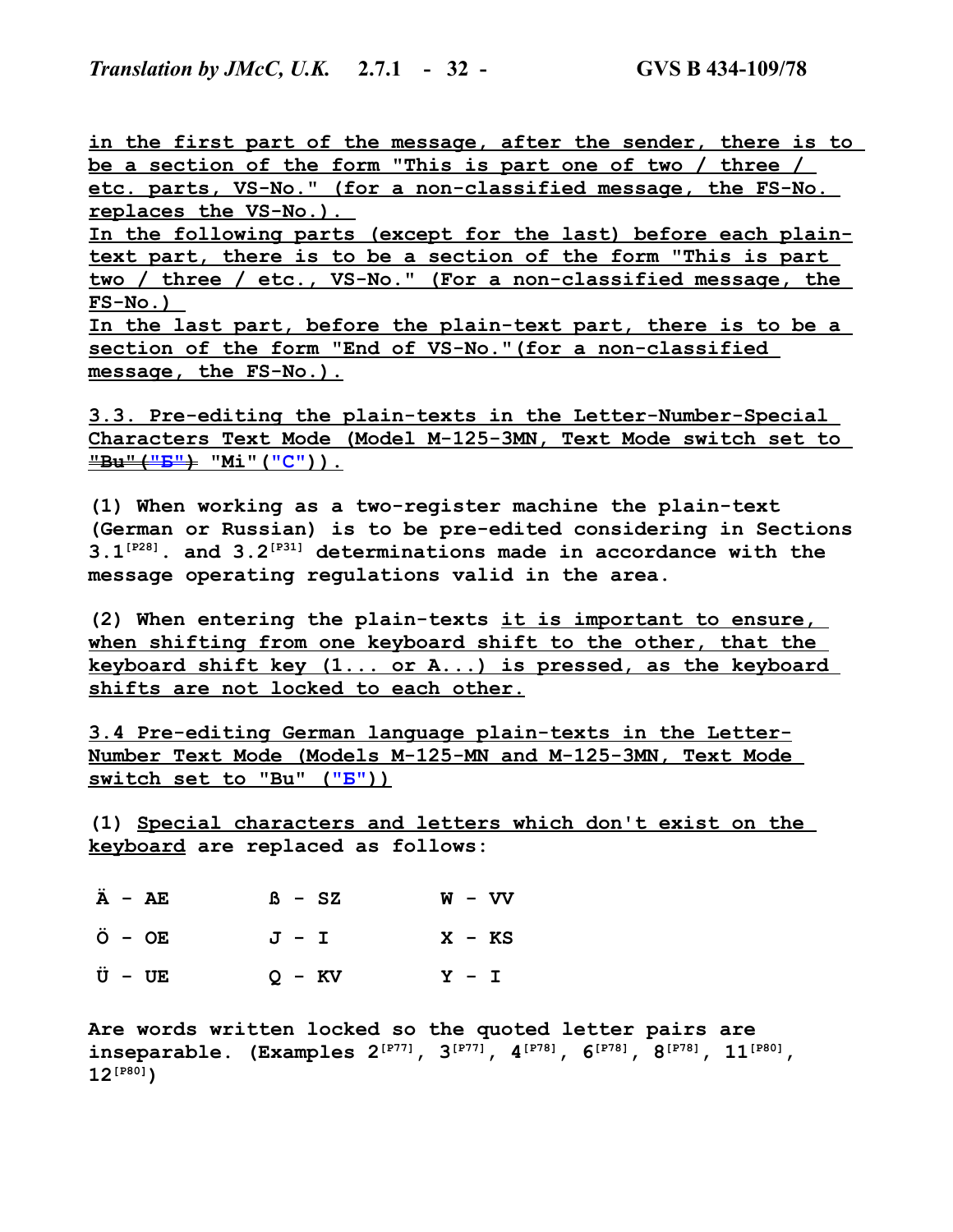*Translation by JMcC, U.K.* **2.7.1 - 33 - GVS B 434-109/78**

**(2) Punctuation marks should be presented as follows:**

**, - KOMMA - - STRICH . - PKT / - SSTRICH : - DKPT ? - FRAGEZEICHEN () - KL**

**(Examples 1[P77], 8[P79], 9[P79])**

**Punctuation may be omitted, if misunderstandings are not possible (Examples 3[P77], 11[P80]).**

**(3) Characters that are not on the keyboard, and which are not the punctuation marks shown above, are to be written out as words in full (Example 10[P79] ).**

**(4) Clarification characters, corresponding to the original spelling of proper names, are to be doubled if a clear interpretation of each letter must be ensured and no repetition is provided (Example 8[P79]).**

**(5) Number and Letter-Number sequences are to be passed unchanged in pre-edited plain-text. Numbers which are not available on the keyboard are to be replaced by letters: Digit: 0 1 Letter: O I Characters occurring in Number- or Letters-Number sequences are to be pre-edited according to sub-section (2) above, if misunderstandings would otherwise be possible (Examples 1[P77], 2 [P77]).**

**(6) Ordinal numbers are to be written with the abbreviation "PKT" (Example 9[P79]). If the current day number of the month is used in conjunction with the month number, then to avoid misinterpretation, the abbreviation "PKT" can be used (Example 14[P80]).**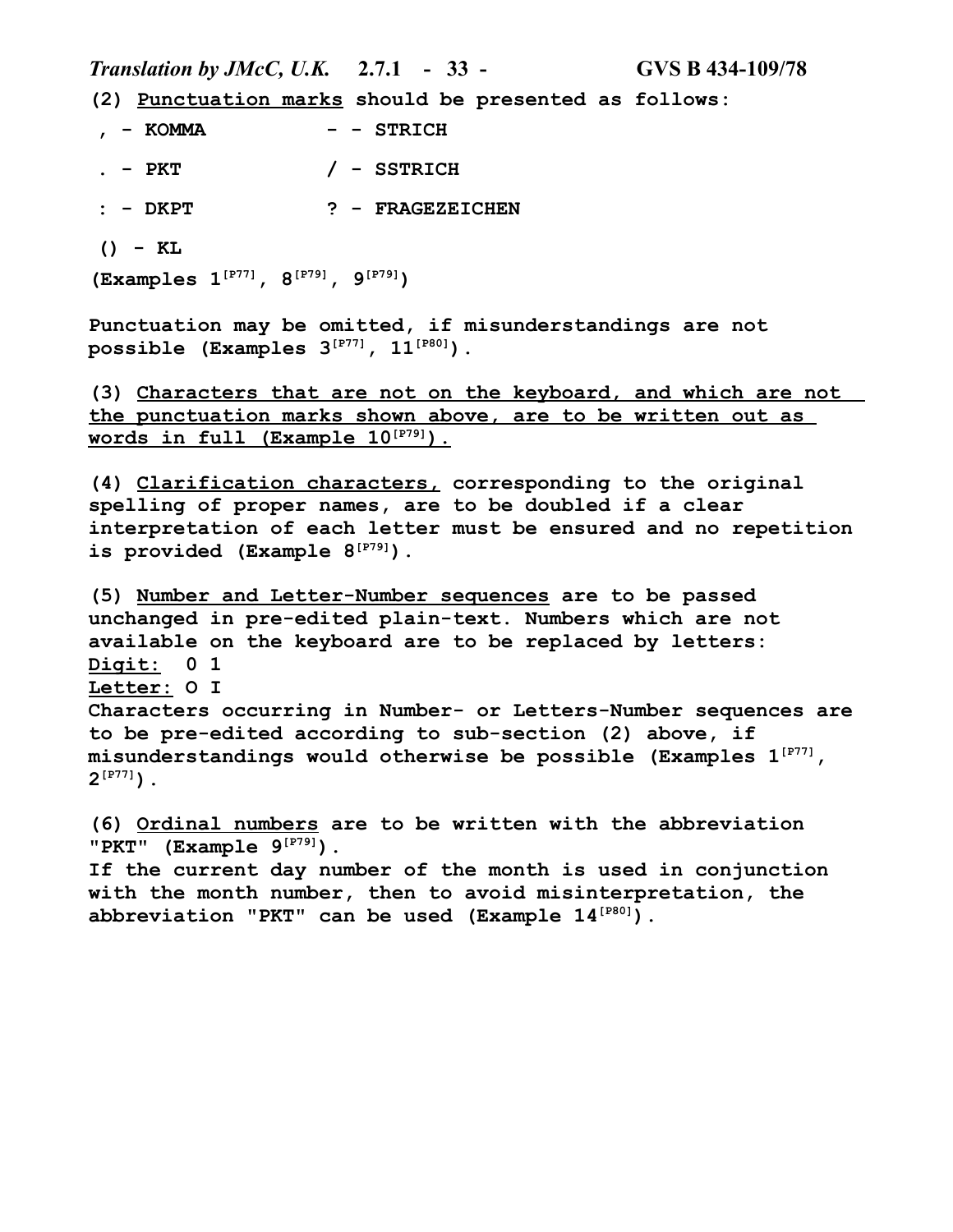*Translation by JMcC, U.K.* **2.7.1 - 34 - GVS B 434-109/78**

- **(7) Times are to be written thus:**
- **- whole hours as two-digit numbers;**
- **- hours with minutes as four-digit numbers written without punctuation (Example 13[P80]).**

**(8) Month names are to be written in the following form as abbreviations: IAN, FEB, MAERZ, APRIL, MAI, IUNNI, IULLI, AUG, SEPT, OKT, NOV, DEZ (Example 14[P80])**

**(9) In repetitions, the bigrams AE, OE, UE, SZ, KV, VV and KS are to be doubled if they are identical to the original spelling, (Example 6[P78]). In repetitions, J is to be replaced by IOT and Y by IPS (Example 6[P78]). In repetitions, figures being sent in disturbed channels in A1 mode should be written out in words (Example 1[P77]).**

**3.5. Pre-editing pure Number text (Model M-125-3MN, Text Mode switch set to "Zi" ("Ц" ))**

**(1) It is important to note that it is necessary that the print-wheel with Russian characters be used (note Figure 12[P91]).**

**(2) The Text Mode switch is to be set to "Zi" ("Ц") (Number text), and the 10/30 Modulus switch is to be set to "10".**

**(3) Only texts may be enciphered, which can, by means of special provisions (code form, substitution tables, etc.) be converted such that they consist of pure Number text. . It is strictly prohibited, to enter other characters (punctuation marks, letters, spacing) for enciphering. (When inputting using punched paper-tape, each character**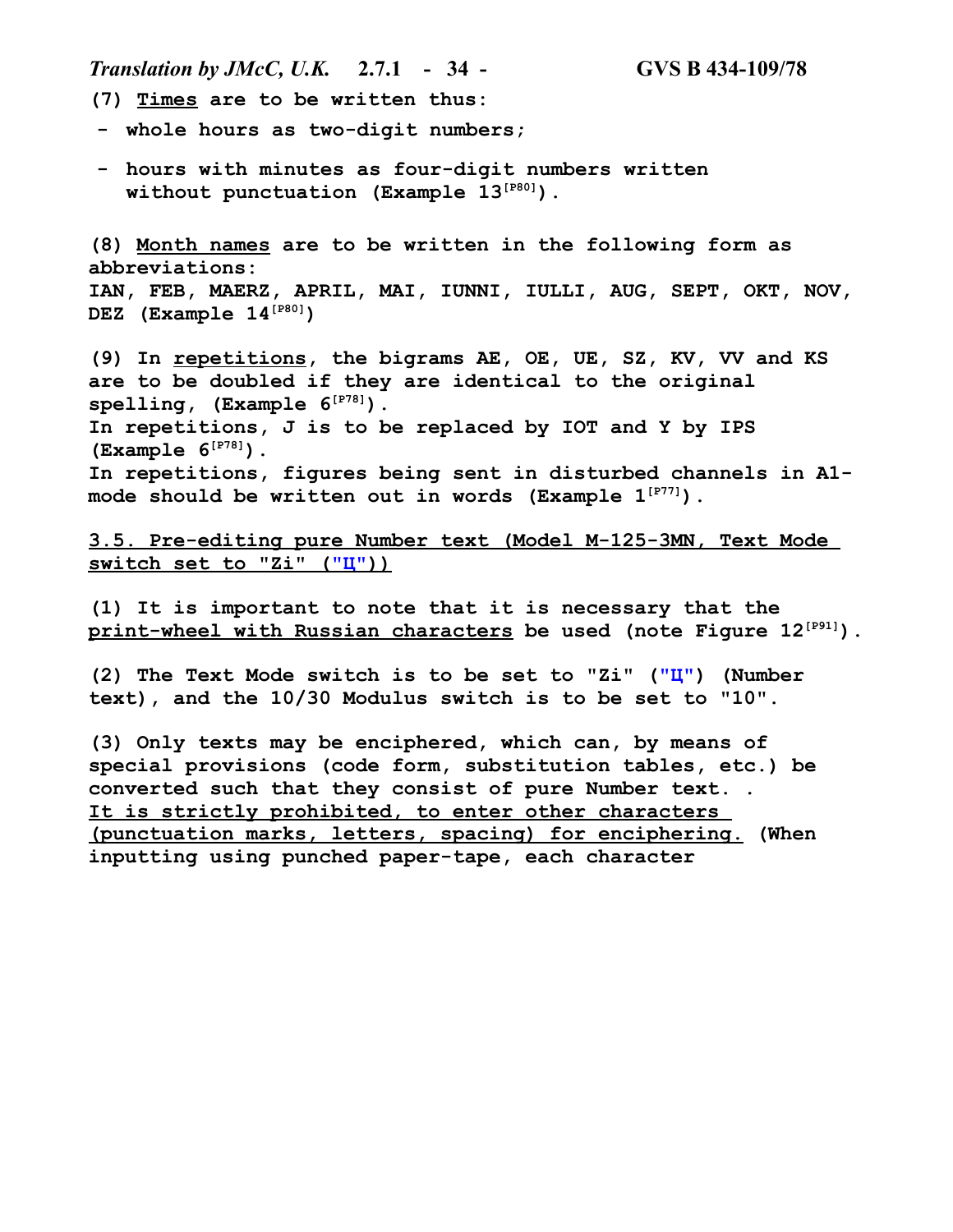*Translation by JMcC, U.K.* **2.7.1 - 35 - GVS B 434-109/78 which is not a number will result in a no-holes character on the tape.)**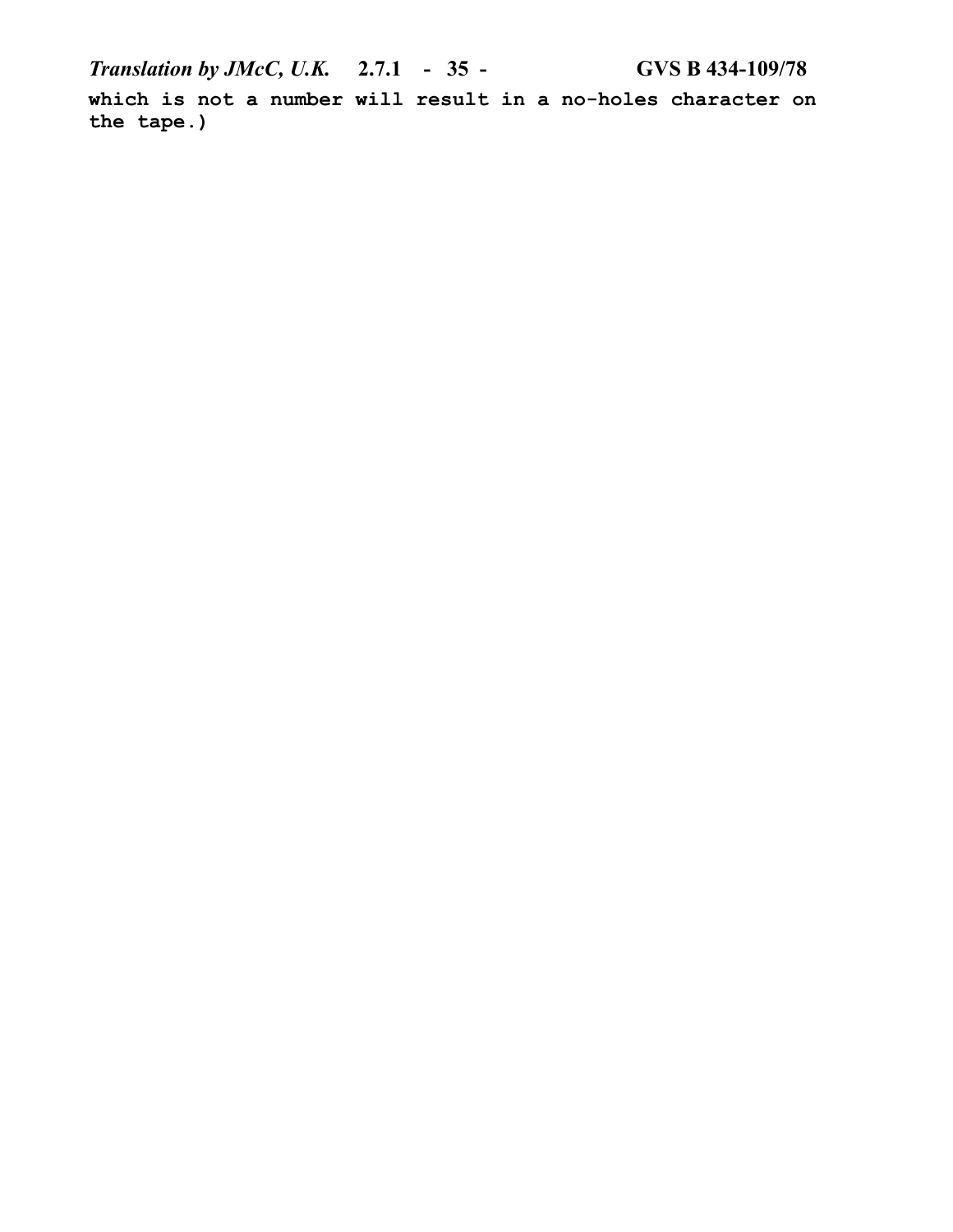*Translation by JMcC, U.K.* **2.7.1 - 36 - GVS B 434-109/78 4. Commissioning the equipment set**

#### **4.1. General**

**(1) The Cipher Machine must be placed in a secured area / stop band as defined in the appropriate safety regulations concerning cipher-systems. The radius of the controlled zone must be at least 10 m.** 

**(2) The equipment set - the Cipher Machine (with rotor set and print-wheel), the power supply and the power supply cable – must, when working, be kept clear of other communication equipment (radio receiving and transmitting equipment, powerline communication equipment, microwave equipment, etc.) and must be kept clear of all other cables which go beyond the controlled zone, maintaining a minimum distance of 0.5 m.**

**(3) Prior to commissioning the equipment set, ensure that**

- **- the available supply (AC or DC) and the line voltage have been determined,**
- **- on the Model M-125-3MN the screw under the Baseplate is to be set to: "ВКЛ."(On) when the Output Mode switch is set to "DL" ("ПФ"), when simultaneous printing and punching are required; "ОТКЛ." (Off) when only punching is required and the required print-wheel (Latin or Russian) is inserted,**
- **- the corresponding Daily Key is set (See Section 7.2[P48].)**
- **- the lever "Transmit <---> Receive" ("Передача в линию <---> Прием") (right of the unit) to "Transmit" ("Передача в линию") is,**
- **- the paper-tape is fed into the Cipher Machine.**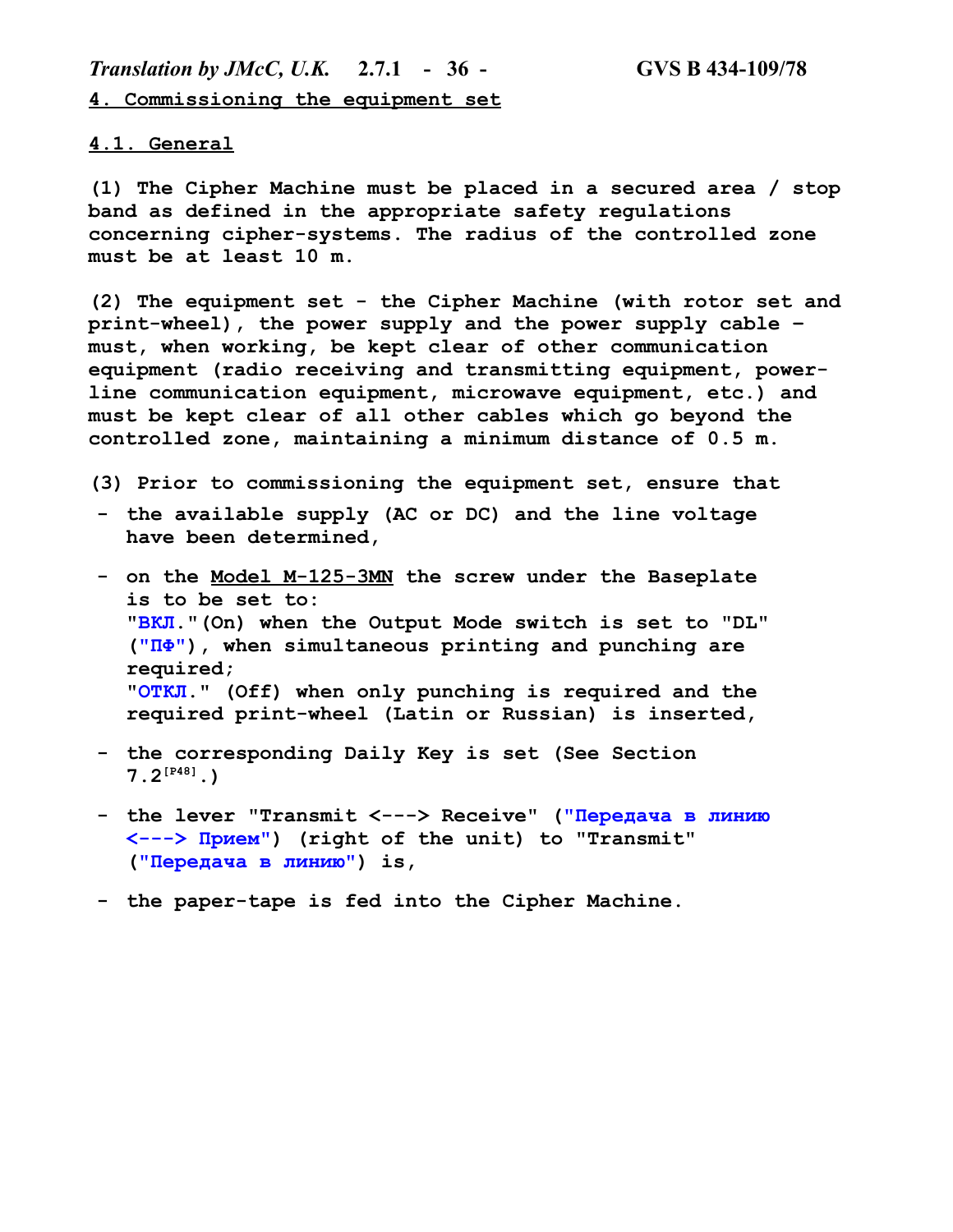*Translation by JMcC, U.K.* **2.7.1 - 37 - GVS B 434-109/78 4.2. Operations when working with AC voltage (127/220V)**

**(1) Set the power type switch on the Power Supply Unit to "Netz~"("СЕТЬ~") .**

**(2) Set the Power Switch of the Cipher Machine to "Off" ("ВЫКЛ").**

**(3) Connect the Cipher Machine to the output of the Power Supply Unit (labelled ("Maschine" or "Gerät" ("МAШИНА")).**

**(4) Control switch on the power supply in the middle ("1" or "0") position.**

**(5) Connect the Power Supply Unit ("Input ~" ("ВXОД ~")) using the power cable to the mains power supply.**

**(6) Set the voltage selector switch ("НАПРЯЖЕНИЕ") on the Power Supply Unit to "250".**

**(7) Set the Power Switch of the Cipher Machine to "On" ("ВКЛ"). (The components within the Cipher Machine establish their starting positions.)**

**(8) Output Mode switch is in the "DL" ("ПФ") switch (Printing and Punching).**

**(9) Set the Operating Mode switch in position "D" ("Р") (Deciphering) or "C" ("З") (Enciphering).**

**(10) Press the "On" ("ПУСК") key of the tape-reader and using the voltage selector switch ("НАПРЯЖЕНИЕ") and the control switch of the Power Supply Unit, set an output voltage of 24V ± 2.4V.**

**(11) Cipher Machine off.**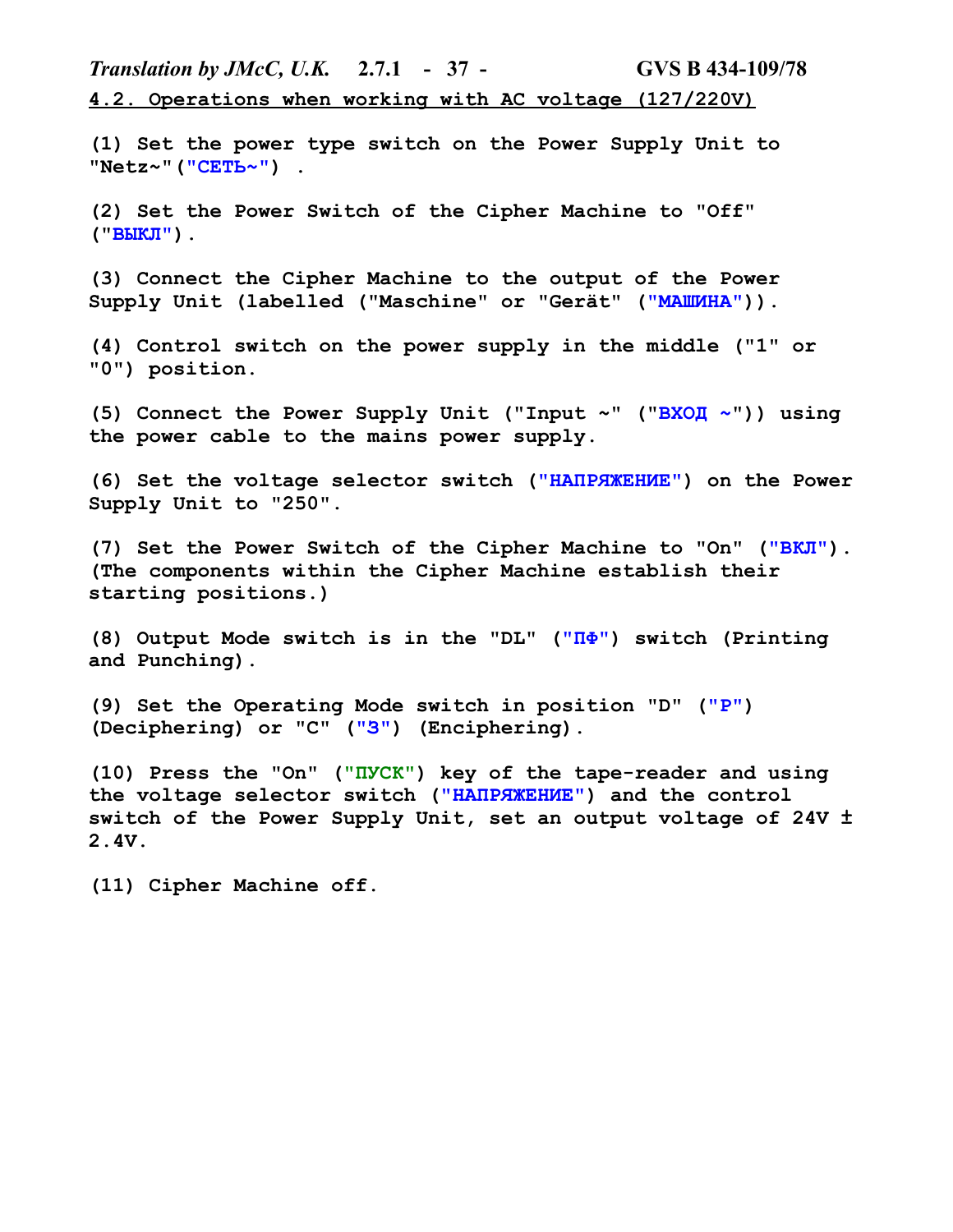*Translation by JMcC, U.K.* **2.7.1 - 38 - GVS B 434-109/78 4.3. Operations when working with DC voltage (24v)**

The power switch on the PSU must be set to "Off" ("BLKJI"),

**(1) Set the Power Type switch of the Power Supply Unit to "Netz="("СЕТЬ=").**

**(2) Set the Power Switch of the Cipher Machine to "Off" ("ВЫКЛ").**

**(3) Connect the Cipher Machine to the output (labelled ("Maschine" or "Gerät" ("МAШИНА")) of the Power Supply Unit.**

**(4) Connect the Power Supply Unit ("Maschine 24 V" ("ВXОД 24")) via a power cable to the DC power supply or a battery.**

**(5) Set the power switch of the Power Supply Unit to "On" ("ВКЛ").**

**(6) Set the Power Switch of the Cipher Machine to "On" ("ВКЛ"). (The components within the Cipher Machine establish their starting positions.)**

**(7) Output Mode switch to "DL" ("ПФ") switch (Printing and Punching).**

**(8) Set the Operating Mode switch in position "D" ("Р") (Deciphering) or "C" ("З") (Enciphering).**

**(9) Press the "On" ("ПУСК") of the tape-reader and check the voltage using a voltage meter.**

**(10) Cipher Machine off.**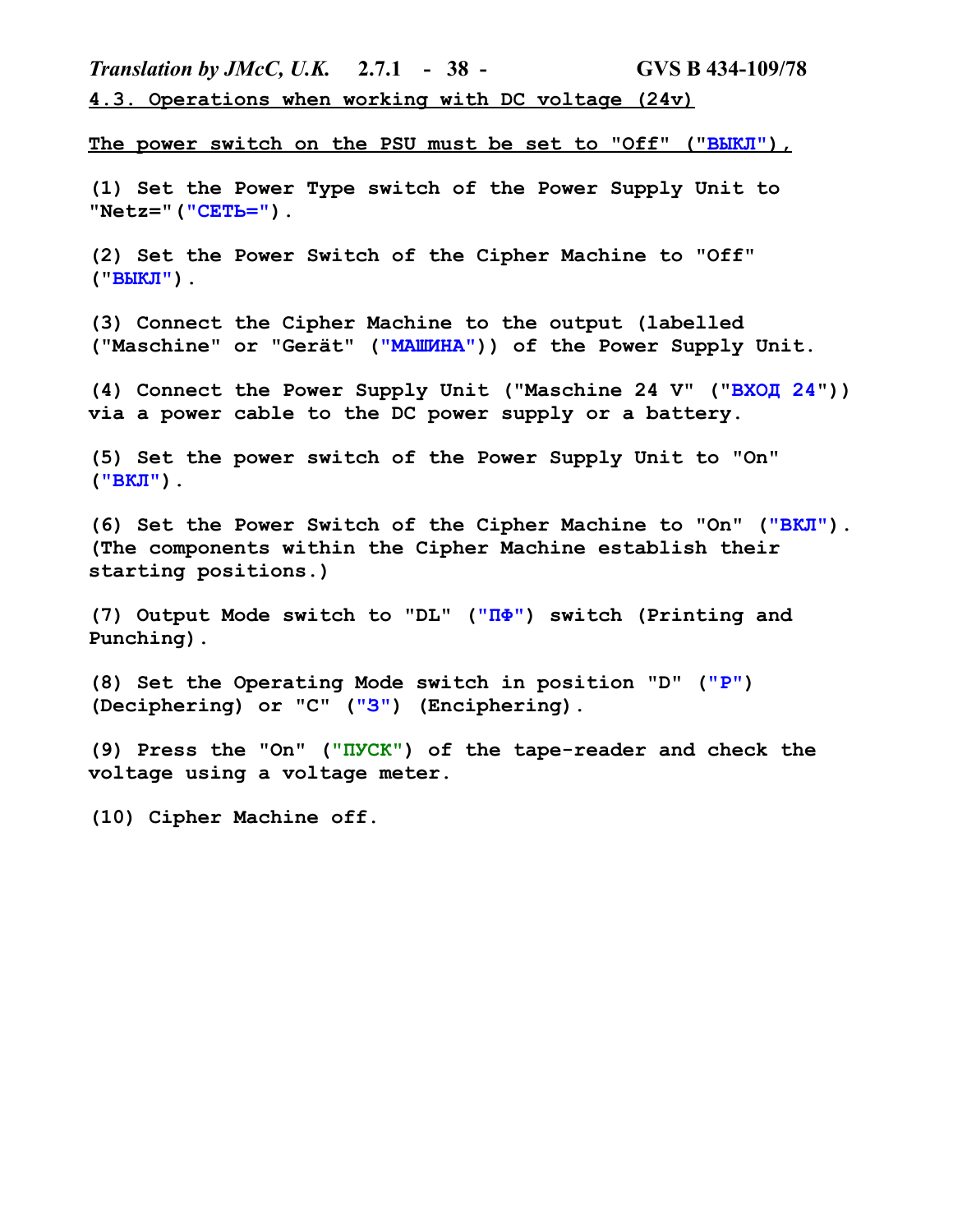*Translation by JMcC, U.K.* **2.7.1 - 39 - GVS B 434-109/78 5. Checking the Cipher Machine for functionality**

## **5.1. General**

**(1) The review of the Cipher Machine for functionality is to be carried out and demonstrated daily after changing the Daily Key, or service takeover (shift change), regardless of the amount of work carried out, in the specified order. The resulting test text material is to be demonstrably destroyed.**

**(2) The Cipher Machine may not be used for enciphering if the result of the review differs from that prescribed.**

**(3) Defects in the Cipher Machine must be corrected by approved persons. Checking for correct operation of the Cipher Machine is to be fully repeated after correcting defects.**

**5.2. Checking the Cipher Machine in the "K" ("O") (plain-text) Operating Mode**

**(1) Commission the equipment set according to Section 4[P36].**

### **(2) On the Cipher Machine**

| Model M-125-3MN                                                                            | Model M-125-MN                                                                                         |
|--------------------------------------------------------------------------------------------|--------------------------------------------------------------------------------------------------------|
| "Bu" ( <mark>"B"</mark> ) (Letter-Number<br>text), andthe 10/30 Modulus<br>switch to "30". | Set the Text Mode switch to   <u>Set the Lanquag</u> e Mode Pluq to<br>$\vert$ "LAT" ("JIAT") (Latin). |

**(3) Set the Operating Mode switch to the position "K" ("О" ) (plain-text).**

(4) Set the Power Switch of the Cipher Machine to "On" ("ВКЛ").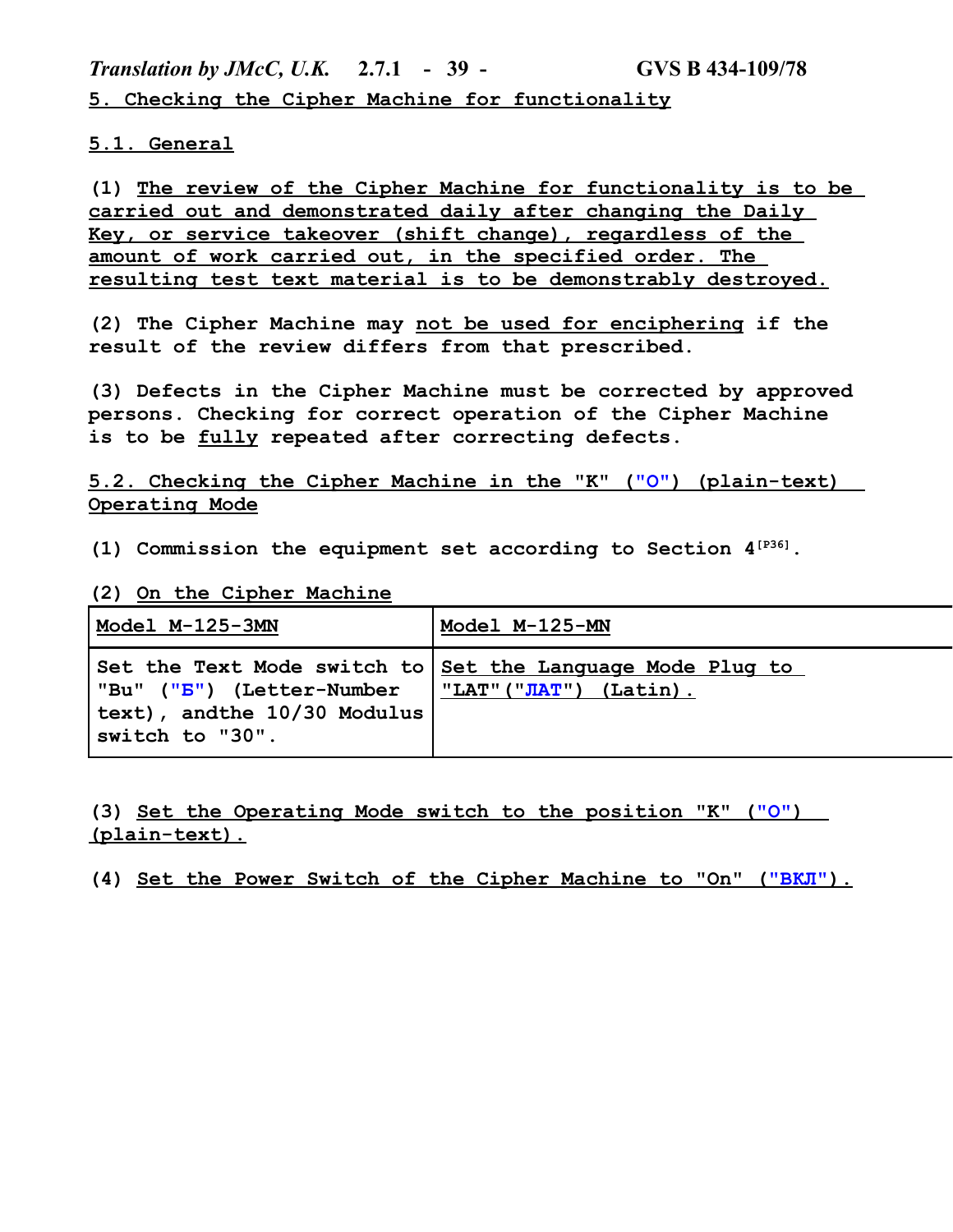*Translation by JMcC, U.K.* **2.7.1 - 40 - GVS B 434-109/78 (5) Press each of the following keys five times in this sequence, each set of five immediately after the preceding set: Key "G" ("Г") (hole in channel 1), Key "8" ("Ч") (hole in channel 2), Key "6" ("Ы") (hole in channel 3), Key "K" ("К") (hole in channel 4), Key "A" ("A") (hole in channel 5), Key "9" ("Ю") (punching in all channels), according to ITA No. 2 (6) Press the space-bar once. (7) Press all keys in the order along the rows of keys, alternating with the space-bar. (8) On the Model M-125-3MN - Using the tape transport roller, move on the tape one step further; - All keys (except for keys "1..." and "A...") in the order of the rows of keys, alternating with the space-bar; - Press the "1 .." key once; - All keys (except for keys "1..." and "A...") in the order of the rows of keys, alternating with the space-bar; - Using the tape transport roller, move on the tape one step further; - Except button "Й/J", press the keys along the first row of keys in order, alternating with the space-bar; (9) Press the lever of the pinch-roller forwards, and move the tape on about 30 cm. Tear tape. (10) Place the tape thereby produced (the test punched paper-**

**tape), with the first character of the test text ready to read, in the tape-reader.**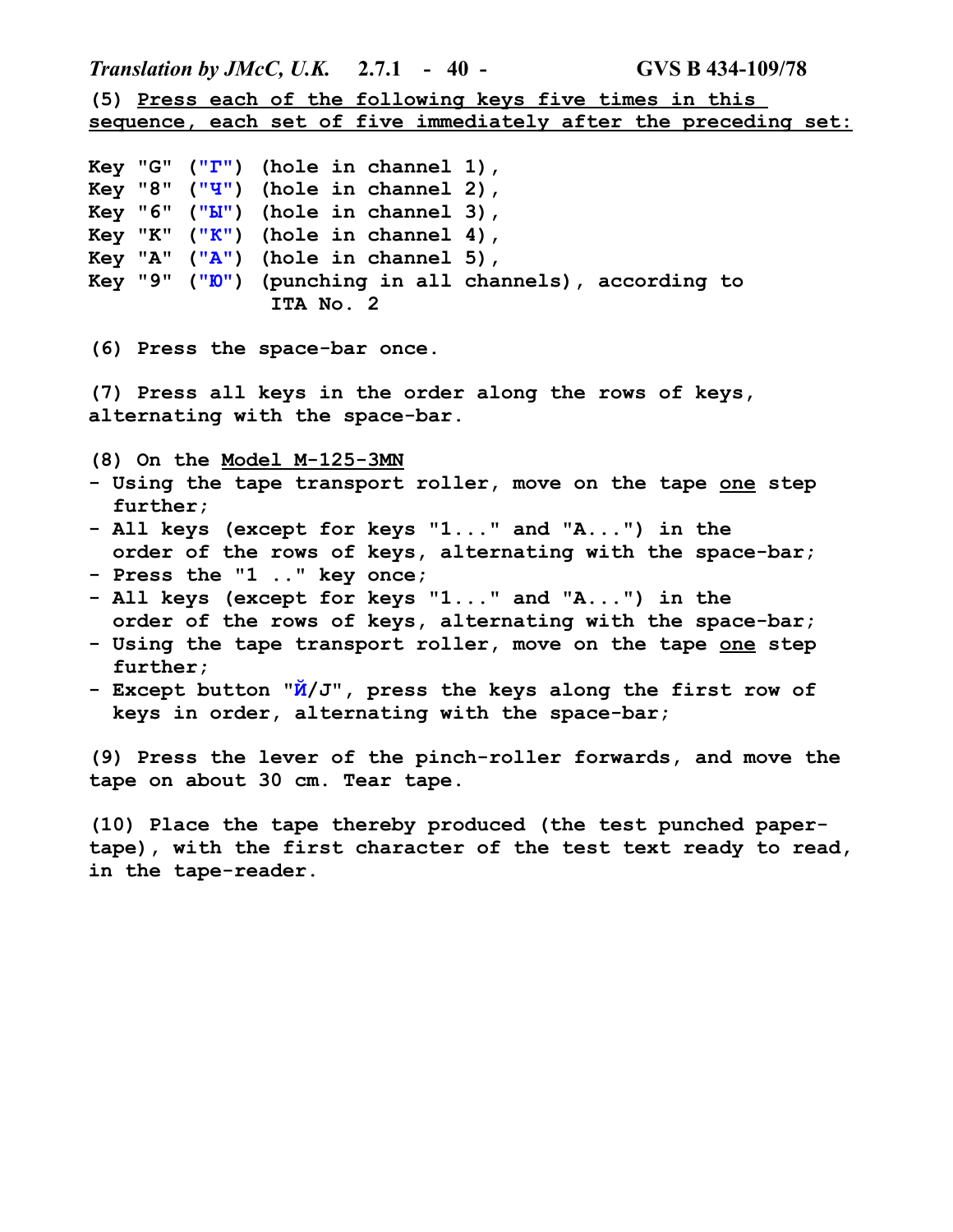*Translation by JMcC, U.K.* **2.7.1 - 41 - GVS B 434-109/78 (11) Set the Output Mode switch to "DL" ("ПФ") (Printing and Punching) or to position "D" ("ПЧ") switch (Printing).**

**(12) Press the "On" ("ПУСК") button on the tape-reader. (The text inserted in the tape-reader is output on paper-tape. The Cipher Machine stops automatically after reading the no-holes character from paper-tape.)**

**(13) On the Model M-125-3MN**

- **- Set the Text Mode switch to "Mi" ("С") (Letter-Number-Special Characters text);**
- **- Press the "On" ("ПУСК") button on the tape-reader (The text inserted in the tape-reader is output on papertape. The Cipher Machine stops automatically after reading the no-holes character from paper-tape.);**
- **- Press the "On" ("ПУСК") button on the tape-reader (The remainder of the text inserted in the tape-reader is output on paper-tape. The Cipher Machine stops automatically after reading the no-holes character from paper-tape.)**

**(14) Remove the tape from the tape-reader and close the tapereader flap.**

**(15) Press the lever of the pinch roller forwards and move the tape on about 30 cm. Tear the paper-tape and compare it with the test punched paper-tape or with Testing Text (see Figure 13[P92]). The tape or the text must match the test punched papertape or the Testing Text.**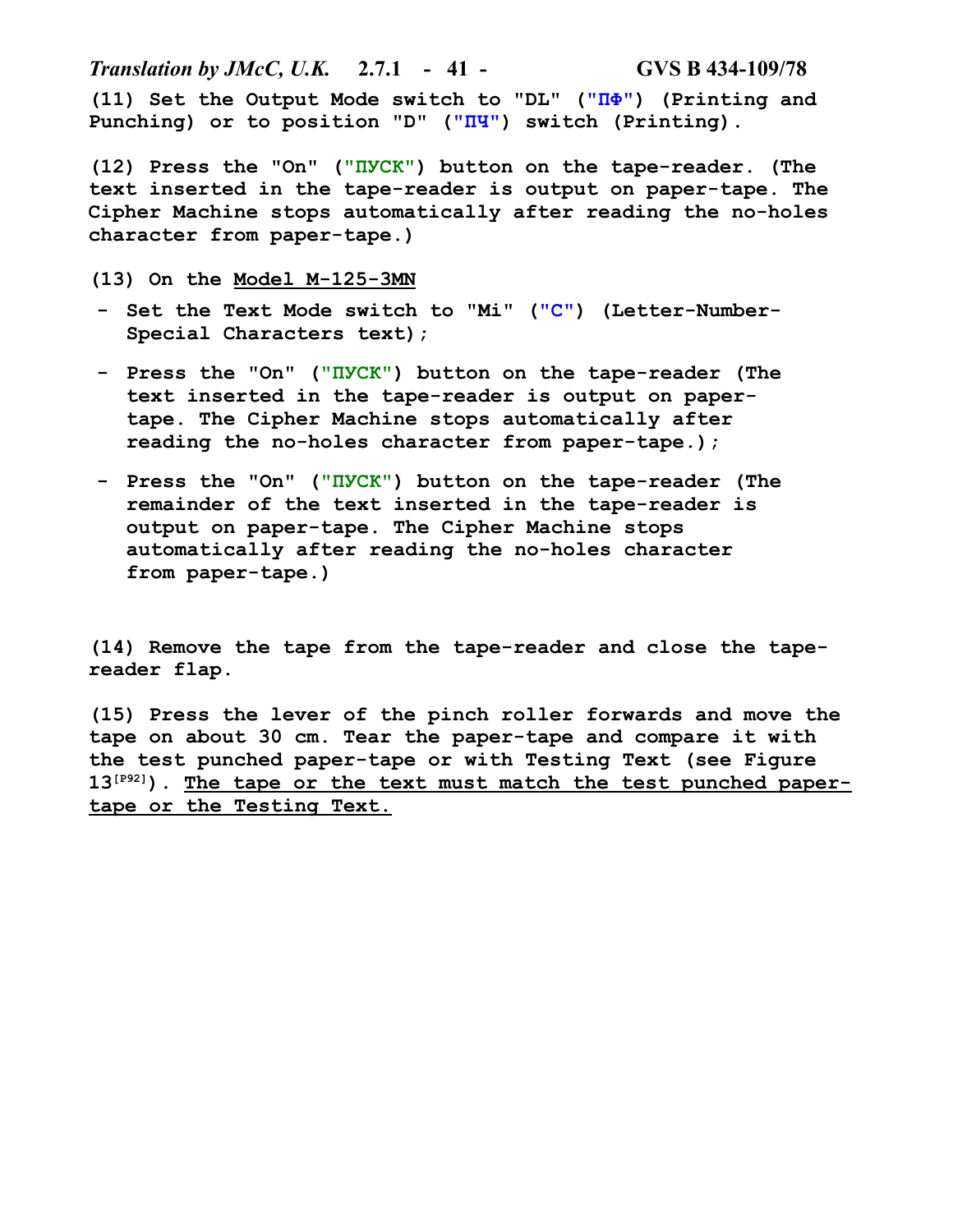*Translation by JMcC, U.K.* **2.7.1 - 42 - GVS B 434-109/78 5.3. Checking the Cipher Machine in the Operating Modes "C" ("З" ) (Enciphering) and "D" ("Р" ) (Deciphering)**

**The checking of the cipher machine is to be carried out using a valid Daily Key in the following sequence:**

**(1) Place the tape produced in Section 5.2[P39] (the test punched paper-tape), with the first character of the test text ready to read, in the tape-reader (see Section 6.3[P46] ).**

**(2) Bring the rotors to such an initial position on their axle that above the setting bar the letter sequence AAAAAAAAAA is placed.**

**(3) On the Model M-125-3MN set the Text Mode switch to "Bu" ("Б") (Letter-Number text).**

**(4) Set Output Mode switch to the "DL" (" ПФ" ) switch (Printing and Punching).**

**(5) Set the Operating Mode switch to the position "C" ("З" ) (Enciphering).**

**(6) Press the "On" ("ПУСК") button on the tape-reader. (The test punched paper-tape is output in enciphered form on tape. The machine will stop automatically after reading the no-holes character from paper-tape.)**

**(7) If, when using the Cipher Machine Model M-125-3MN, stops occur then press repeatedly the "On" ("ПУСК") button on the tape-reader until the entire test punched paper-tape is read. (The test punched paper-tape continues to be output in enciphered form to tape.)**

**(8) Remove the test punched paper-tape from the tape-reader.**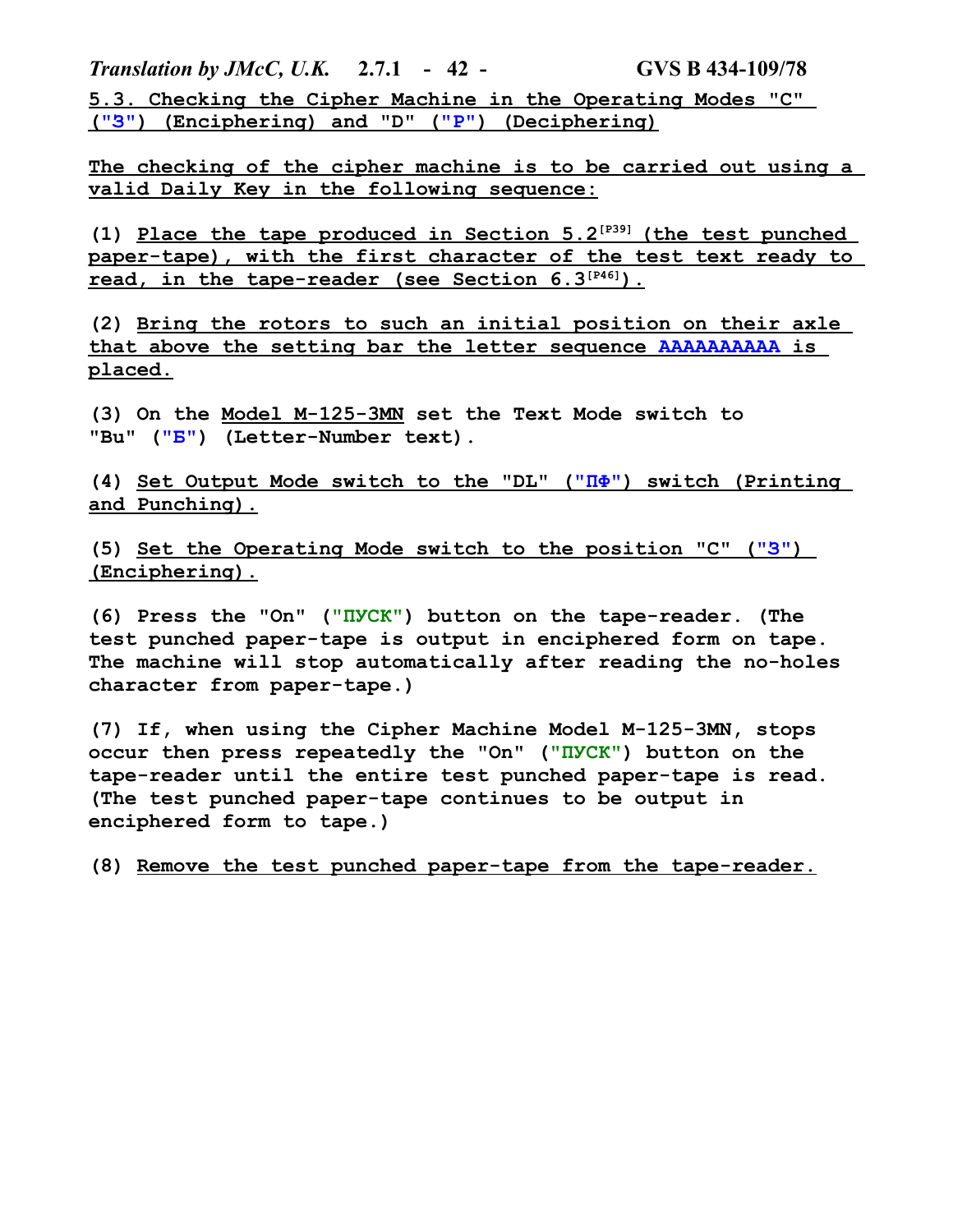*Translation by JMcC, U.K.* **2.7.1 - 43 - GVS B 434-109/78 (9) Press the pinch roller lever forward. Move the tape on about 30 cm and tear. Insert the cipher-text punched tape, resulting from steps (6) and (7) above, with the first character of the cipher-text ready to read, in the tapereader . (See Section 6.3[P46]). (10) Bring the rotors to such an initial position on their axle such that above the setting bar the letter sequence AAAAAAAAAA is placed. (11) Set the Output Mode switch to "D" ("ПЧ") (Printing). (12) Set the Operating Mode switch in position "D" ("Р") (Deciphering). (13) Press the "On" ("ПУСК") button on the tape-reader. (The cipher-text punched paper-tape is output deciphered on tape. The machine will stop automatically after reading the no-holes character from paper-tape.) (14) For the Model M-125-3MN - Set the Text Mode switch to "Mi" ("С") (Letter-Number-Special Characters text); - Press the "On" ("ПУСК") button on the tape-reader. (The cipher-text punched paper-tape is output deciphered on tape. The machine will stop automatically after reading the no-holes character from paper-tape.); - Text Mode switch to "Zi" ("Ц") (Number text); - Press the "On" ("ПУСК") button on the tape-reader. (The cipher-text punched paper-tape is output deciphered on tape. The machine will stop automatically after reading the from paper-tape.);**

**(15) Cipher Machine off.**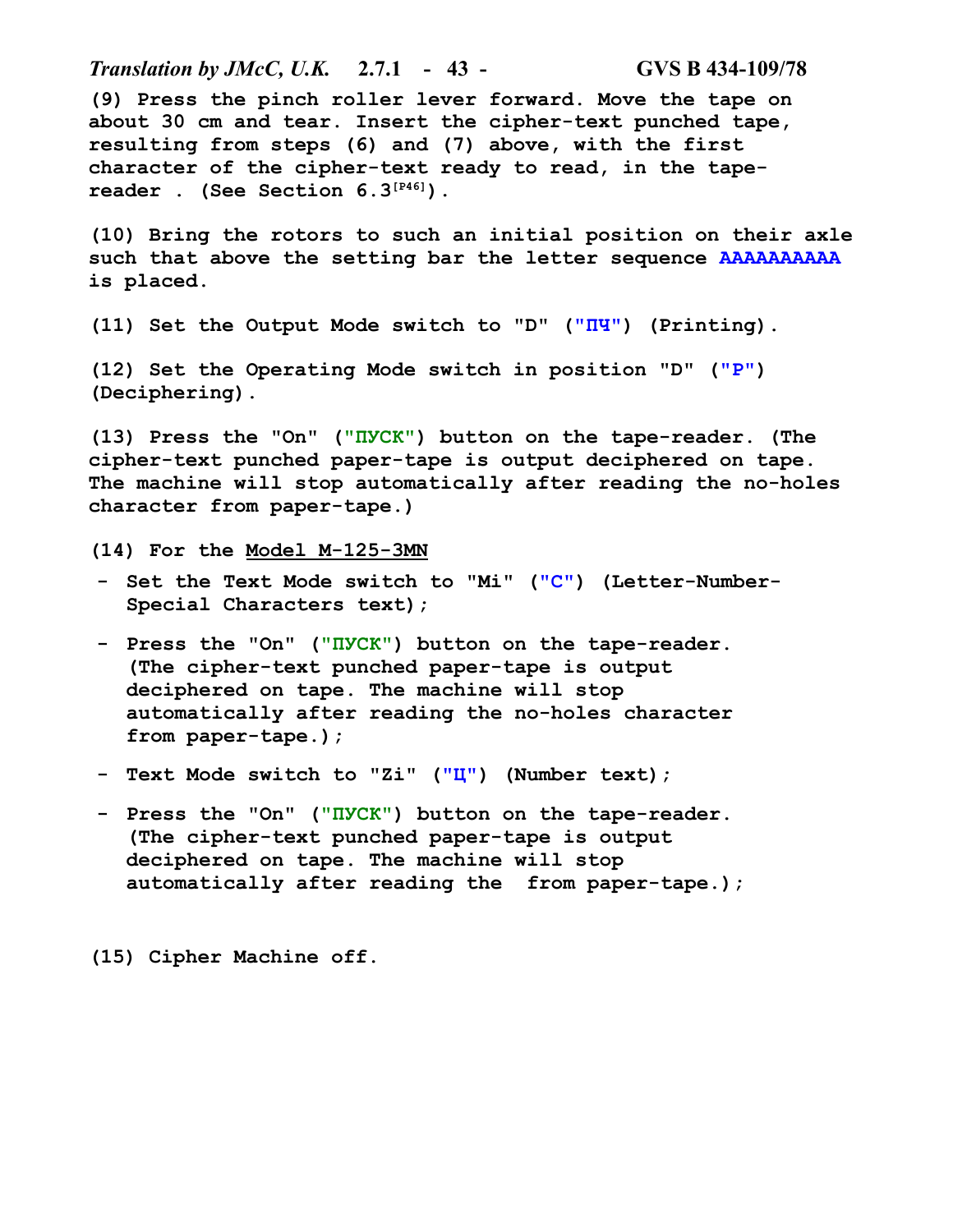*Translation by JMcC, U.K.* **2.7.1 - 44 - GVS B 434-109/78 (16) Remove the cipher-text punched tape from the tape-reader.**

**(17) Press the pinch roller lever forward. Move the tape on about 30 cm and tear. Compare this tape with the test text paper tape (see Figure 13[P92]). The two Texts must match!**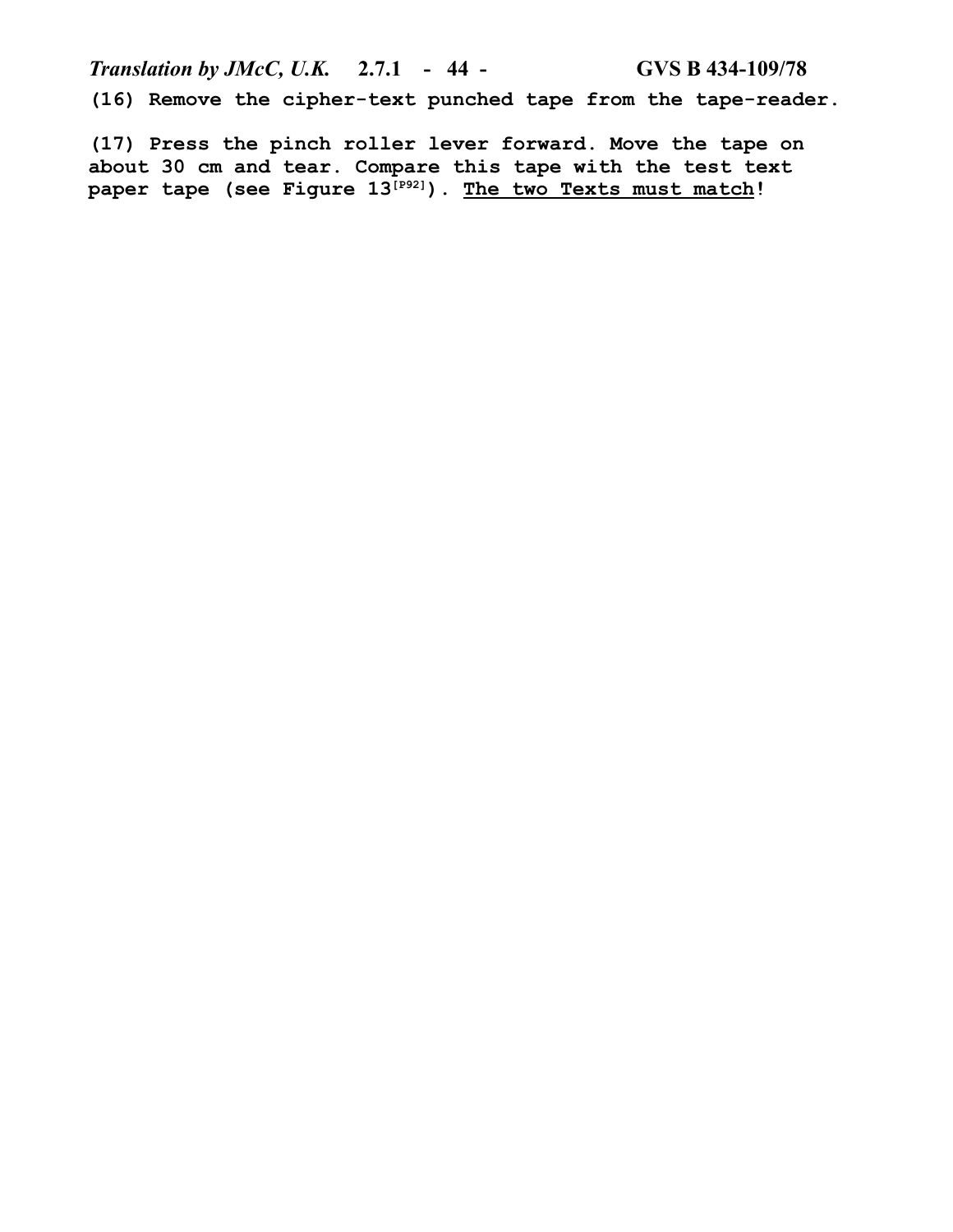*Translation by JMcC, U.K.* **2.7.1 - 45 - GVS B 434-109/78**

**6. Preparing and printing a paper-tape**

### **6.1. General**

**(1) In making a plain-text paper-tape the key with the letter combination "Й/J" should not pressed.** 

- **(2) For the Model M-125-3MN.**
- **- install the print-wheel, which contains the required Latin or Russian characters for the selected Language Mode (see Figure 12[P91]),**
- **- for pure Number text, install the type wheel with Russian Characters. (See Figure 12[P91]),**
- **- The 10/30 Modulus switch on the left side of the Cipher Machine, when in Letters text, is to be set to "30"; in Number text, it is to be set to "10",**
- **- the Text Mode switch for Letter text, is to be set to "Mi" ("С") (Letter-Number-Special Characters text) or be set to "Bu" ("Б") (Letter-Number text), in Number text, is to be set to "Zi" ("Ц") (Number text).**

**(3) Set the Model M-125-MN's Language Mode Plug, according to the selected Language Mode, to "LAT." or "RUSS" (" РУС" ).**

**6.2. Work flow for the creation of a punched paper-tape.**

**(1) Set the Operating Mode switch to the position "K" ("О" ) (plain-text) and the Output Mode switch to the position "DL" (" ПФ" ) switch (Printing and Punching).**

**(2) Commission the equipment set (see Section 4[P36] ); if this has already been done, turn on the Cipher Machine.**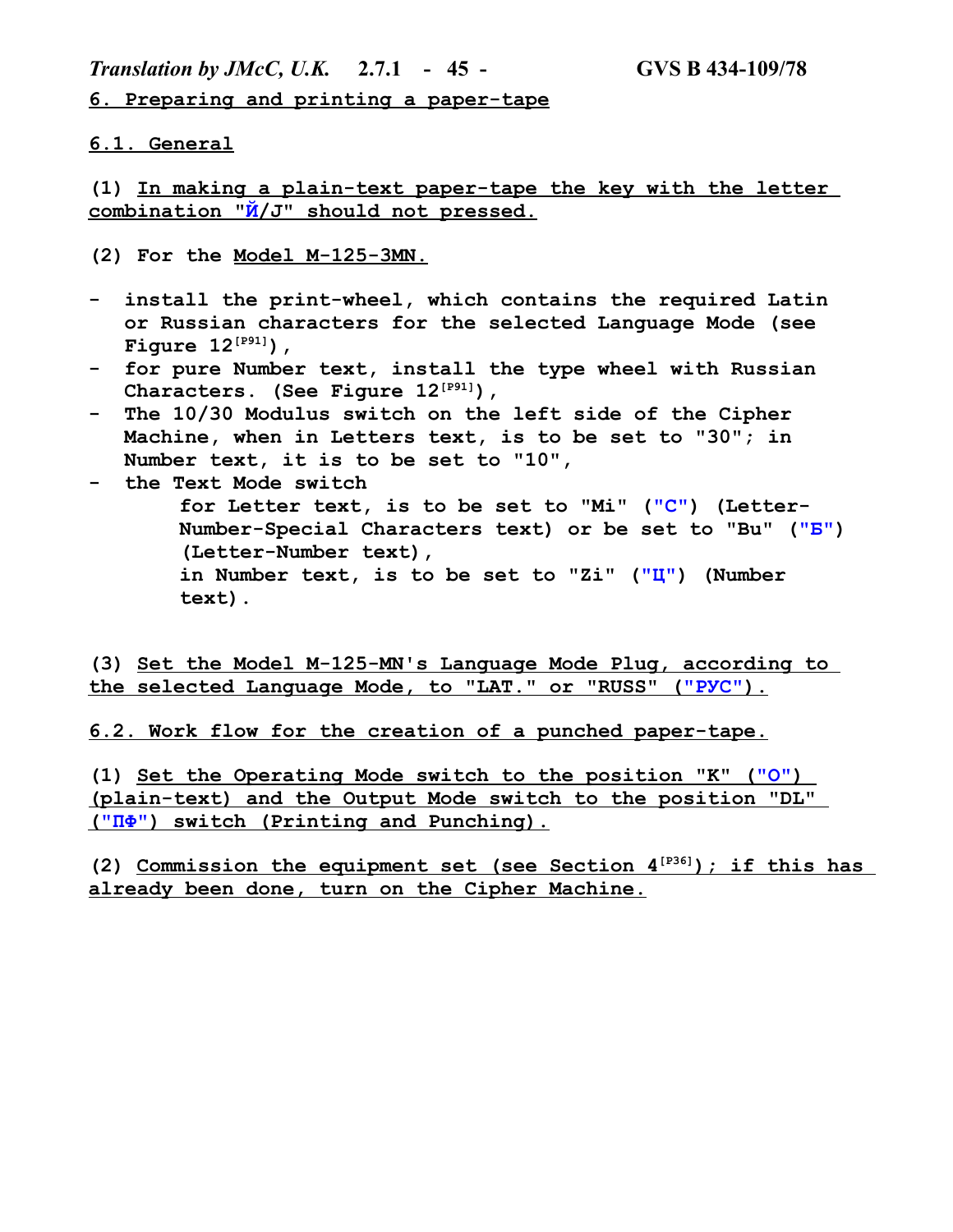*Translation by JMcC, U.K.* **2.7.1 - 46 - GVS B 434-109/78 (3) Using the space-bar, make 5 to 10 cm paper-tape lead-in.**

**(4) Type in text using the keyboard.**

**(5) After typing in the last element, use the space-bar to produce 5 to 10 cm of paper-tape run-out.**

**(6) Press the pinch roller lever forward, move on the tape about 30 cm and tear off. Clearly label the plain-text with "PLAINTEXT"** *(originally "KLARTEXT").*

**6.3. Inserting a punched paper-tape into the tape-reader**

**(1) Open the tape-reader flap.**

**(2) Load the punched paper-tape into the tape-reader, in such a way that the first character to be read is over the reading pins of the tape-reader.**

**(3) Close the tape-reader flap.**

**Plain-text tape must be marked clearly with "PLAINTEXT"**   *(originally "KLARTEXT")***!**

**6.4.Printing and copying a paper-tape.**

**(1) Set the Operating Mode switch to the position "K" ("О") (plain-text) and the Output Mode switch to:**

| Printing               | Printing and Punching                     |
|------------------------|-------------------------------------------|
| In position "D" ("II") | In position "DL" $(\mathbf{M}\mathbf{P})$ |
| switch (Printing).     | (Printing and Punching).                  |
|                        |                                           |

**(2) Insert the tape into the tape-reader (see Section 6.3[P46]).**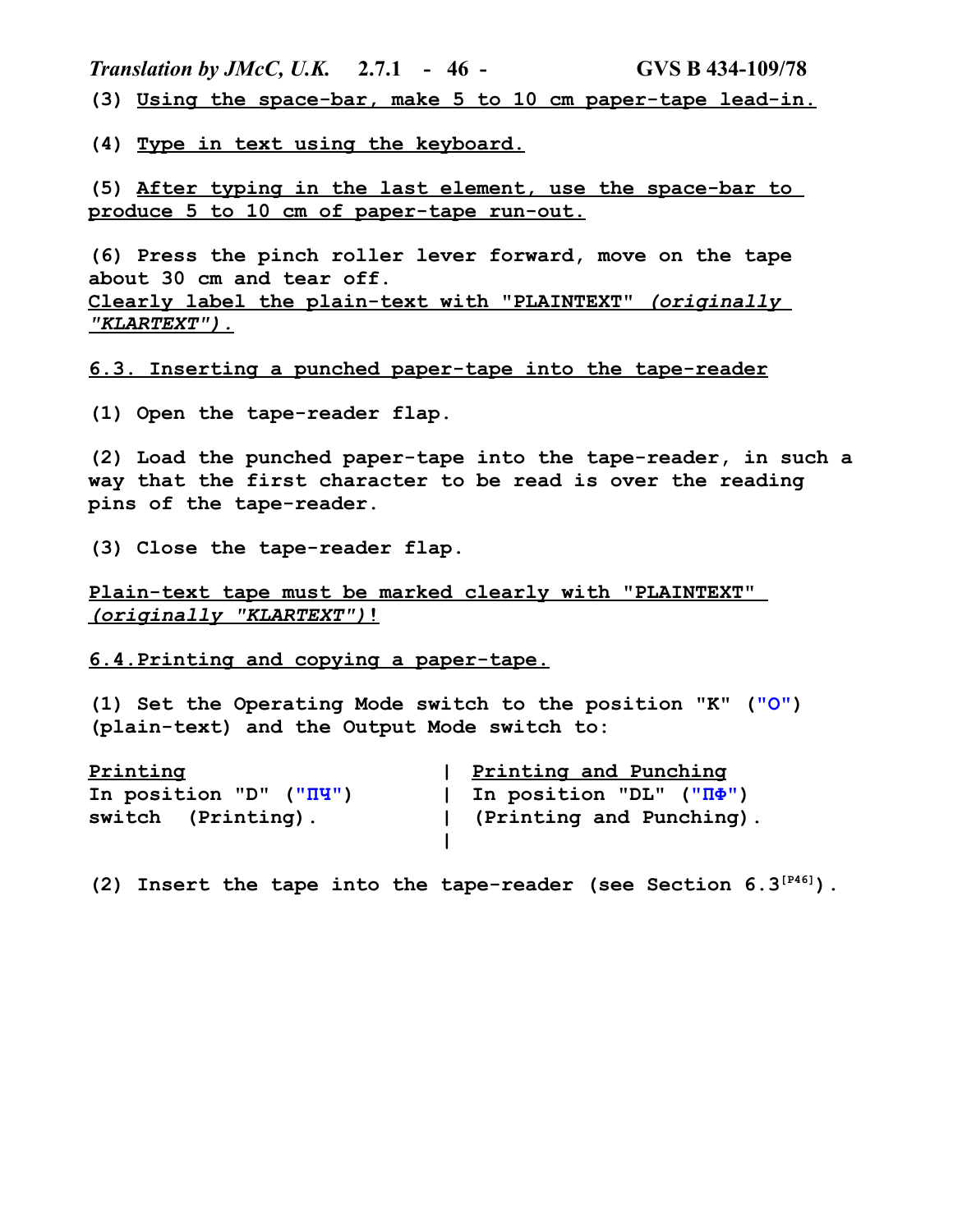*Translation by JMcC, U.K.* **2.7.1 - 47 - GVS B 434-109/78 (3) Using the space-bar, make 5 to 10 cm paper-tape lead-in.**

**(4) Press the "On" ("ПУСК") button on the tape-reader. Text is read and then**

| Printing                                             | Print and Punch  |
|------------------------------------------------------|------------------|
| printed on the paper-tape.)   printed and punched on | the paper-tape.) |

**The Cipher Machine stops automatically when reading the .**

**(5) Press forward the lever on the paper-tape pinch roller, move on the tape about 30 cm and tear off.**

 **Clearly label the plain-text tape with "PLAINTEXT"** *(originally "KLARTEXT")***.**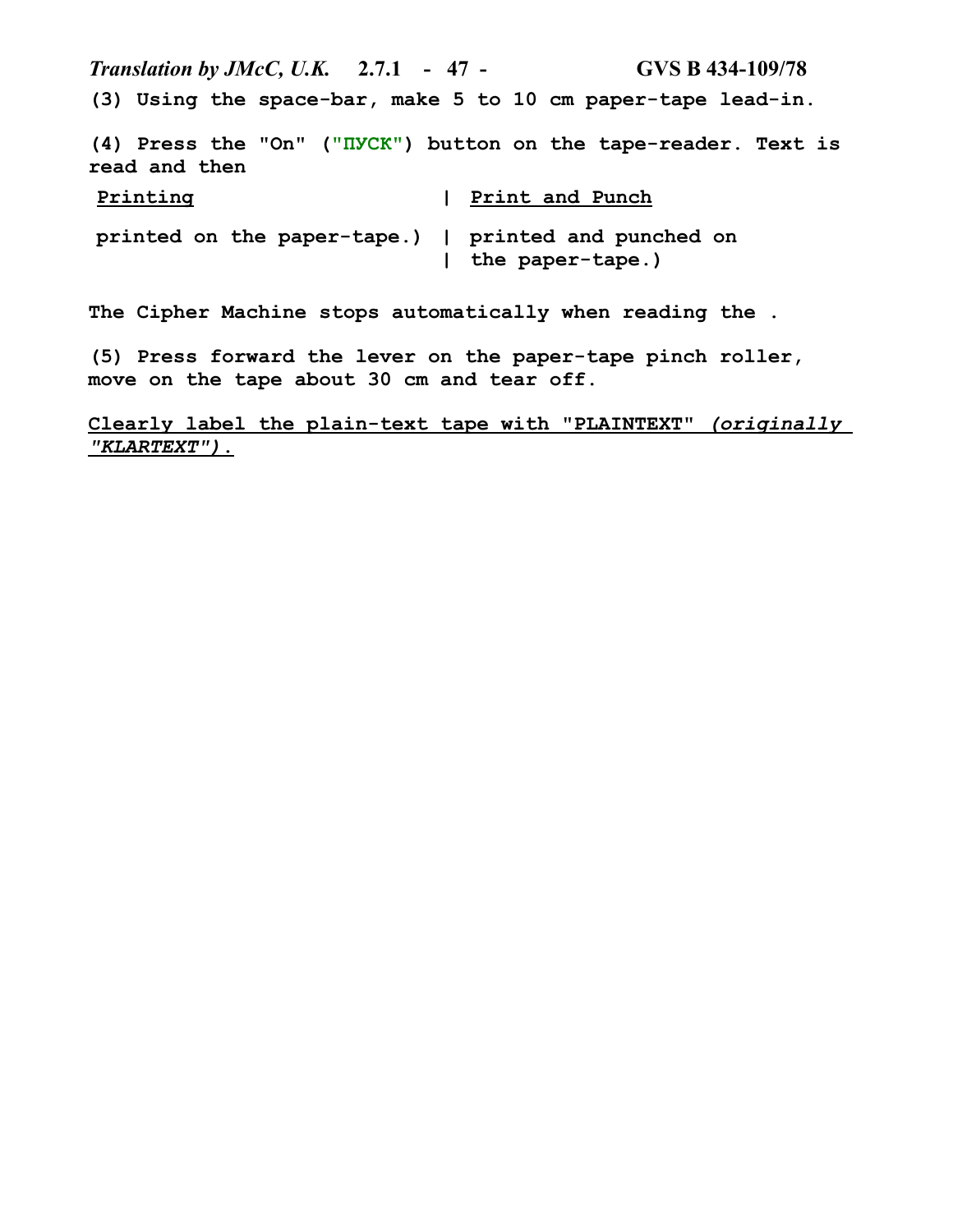*Translation by JMcC, U.K.* **2.7.1 - 48 - GVS B 434-109/78 7. Enciphering**

**7.1. General**

**(1) The commissioning of the equipment set is to be carried out according to Section 4[P36].**

**(2) The hand crank must not be used for enciphering.**

**(3) The Cipher Machine-related terms and switch settings that are mentioned in this section are shown in Figures 6[P86], 7[P87], 8 [P88], 9[P89].**

**7.2. Setting the Daily Key**

### **7.2.1 General**

**(1) The Daily Key Setting is, within its validity time period, independent on the traffic type, that is, the individual, circular and general traffic types.**

**(2) For setting the key, only the assigned rotor sets are to be used.**

**(3) The assigned Daily Key Tables are usually to be used starting with the lowest serial number.**

**For processing of messages, retrieve the Daily Key, consisting of the Daily Key Table and the Punched Key-card, by matching the current date to the correspondingly numbered Daily Key Package (Example 15[P80]).**

**(4) If interworking of Cipher Machines with disassemblable and non-disassemblable rotors is required, the disassemblable rotors are to be assembled and adjusted as follows (see Fig. 7[P87]):**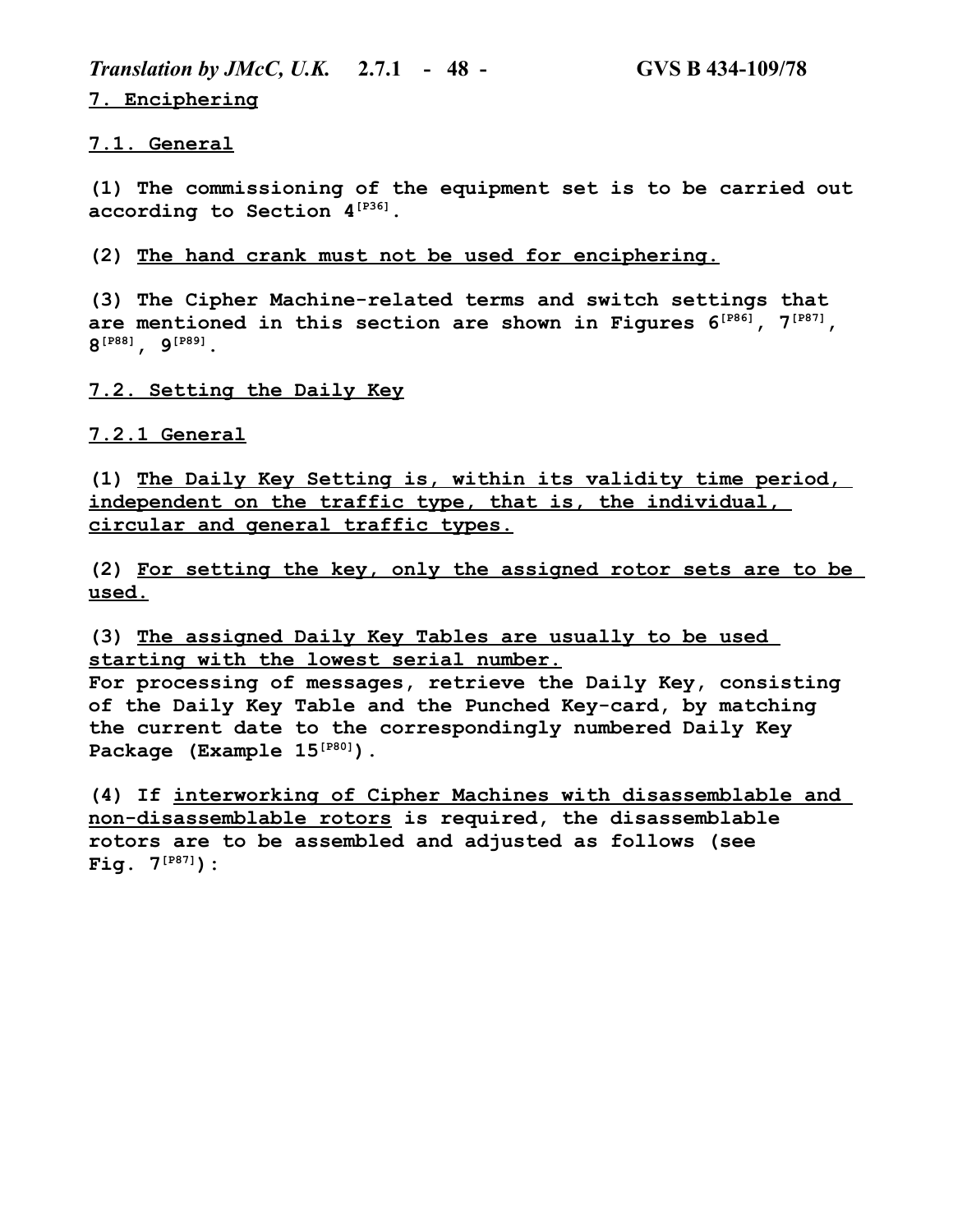*Translation by JMcC, U.K.* **2.7.1 - 49 - GVS B 434-109/78**

- **- Adjusting each rotor body until the setting mark matches the letter A of the marker ring;**
- **- The inner wired disk and the rotor body with the same letter code assigned to each other;**
- **- Insert the inner wired disk, with its side 1 facing outwards, in its associated rotor body, in such a way that that the setting mark of each inner wired disk lines up with the letter A on the marker ring of the rotor body;**
- **- By means of the lock-washer, secure the setting of the inner wired disk;**
- **- The rotors are to be set according to the provided Daily Key for non-disassemblable rotors (See Section 7.2.4[P51]).**

**It is forbidden to use disassemblable rotor sets with this fixed setting, or non-disassemblable rotor sets, for processing Number texts in general traffic.**

**(5) The Daily Key Settings must always be checked.**

#### **7.2.2 Key Card**

**Insert the Key Card (see Section 2.2.3 sub-section (5) Figure 3 [P24]) as follows into the Key-card Reader:**

- **- Fold down the securing latch of the cover of Key-card Reader.**
- **- Pull out the cassette until it stops.**
- **- Remove the Key-Card of the previous Daily Key (or metal triangle, if fitted).**
- **- Insert the Key-Card for the upcoming period of validity into the cassette such that the two-digit number of the Key-Card appears in the left corner of the cassette and the left edge of the Key-Card appears at the stop bar of the cassette.**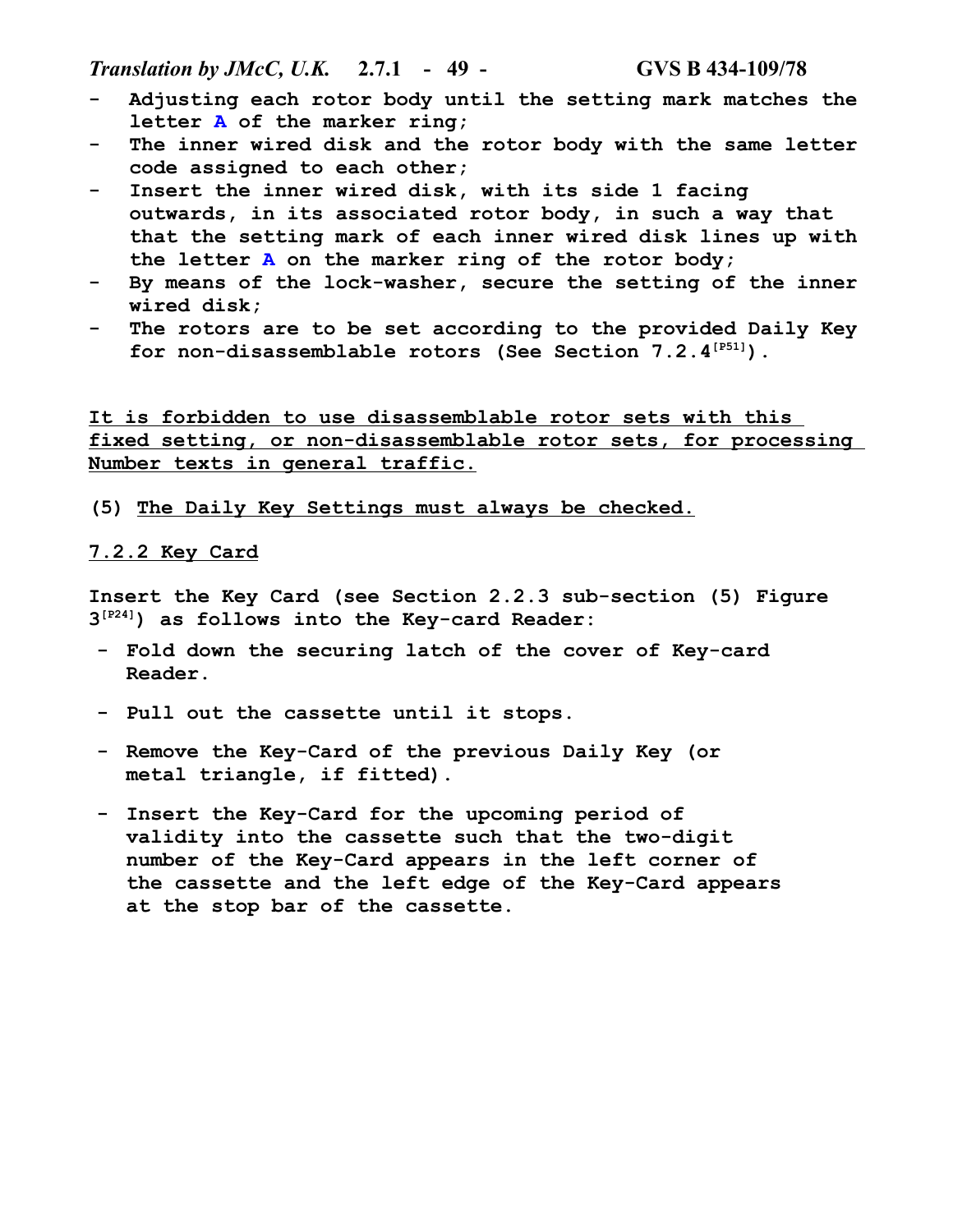**- Push in the cassette until it stops and secure it with the latch.**

**The metal triangle may be used in the Key-card Reader only when testing the Cipher Machine during repair work.**

#### **7.2.3 Setting disassemblable rotors using the Daily Key Table**

**Set the rotors according to the intended Daily Key as follows (see Figures 6[P86] and 7[P87]):**

**(1) Remove the spring ring from the axle, pull rotors off the axle, loosen the key-lock washer and remove the inner wired disks from the rotor bodies.**

**(2) Set out the rotor bodies according to their markings as specified by the letters the Daily Key Table (Example 16[P80]).**

**(3) Set the setting mark on the setting ring of each rotor body (previously set out in paragraph (2) above) according to the letters of the second line of the Daily Key table in the order indicated on the letters of the marker ring (Example 17[P81]).**

**(4) Set out the inner wired disks, in the order of the letters given in the third line of the Daily Key Table, next to the rotor bodies already set out in paragraph (2) above (Example 18[P81]).**

**(5) Insert the inner wired disks into the rotor bodies, with the side facing out which is indicated by the fourth line of the Daily Key Table in the order shown (Example 19[P81]).**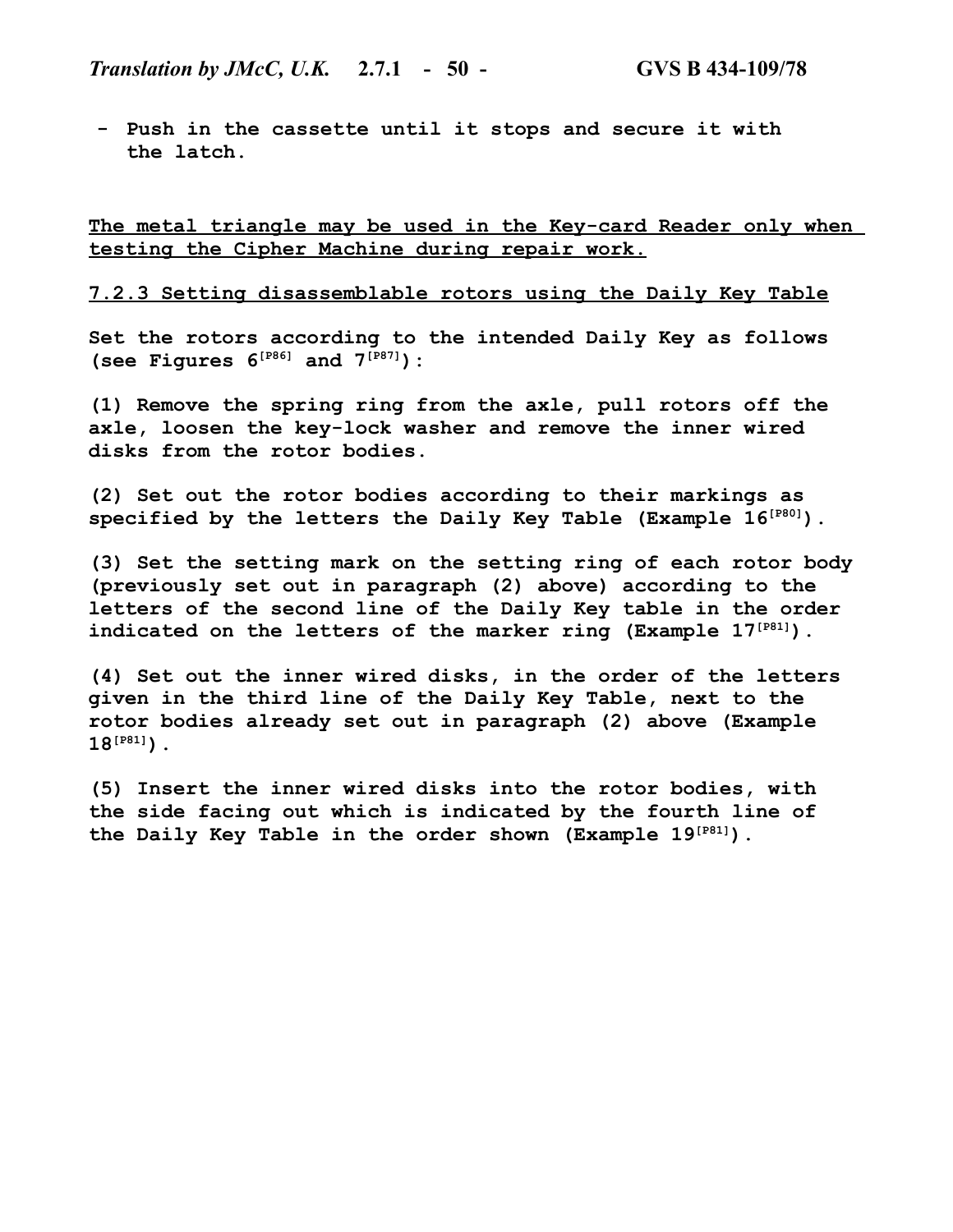*Translation by JMcC, U.K.* **2.7.1 - 51 - GVS B 434-109/78**

**(6) Insert the inner wired disks into the rotor body in such a way that the alignment mark of the respective inner wired disks matches the letter on the respective marker ring of the rotor body, as determined by the fifth line of the Daily Key Table (Example 20[P81]).**

**Secure the inner wired disks with the lock-washer.**

**(7) Place the rotors in the order determined by the first line of the Daily Key Table with the fixed contacts against the stop on the axle and secure with the spring ring (Example 21[P82])**

**7.2.4. Setting non-disassemblable rotors using the Daily Key Table**

**Set the rotors according to the intended Daily Key as follows (see Figure 2[P23] ):**

**(1) Remove the spring ring and remove the rotors from the axle.**

**(2) Place the rotors in order specified on the upper line of the Daily Key Table (see example in Figure 2[P23] ) with the fixed contacts against the stop on the axle. The order of the rotors on the shaft must match the order of the letters of the Daily Key (Example 22[P82] ).**

**(3) Secure the rotors with the spring ring.**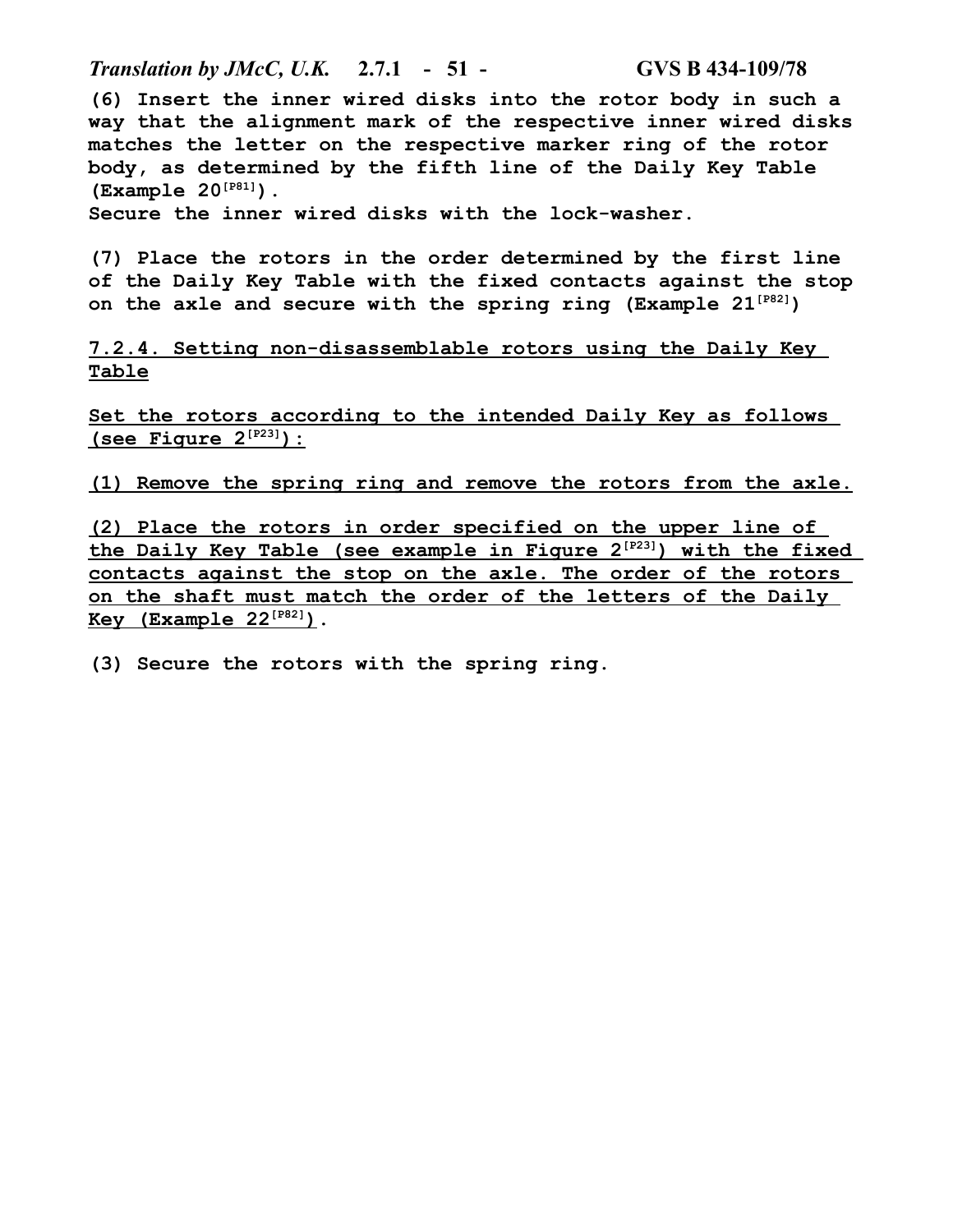*Translation by JMcC, U.K.* **2.7.1 - 52 - GVS B 434-109/78 7.3. Message Key Setting**

**7.3.1 General**

**(1) The Message Keys for individual or circular traffic are allocated from the Message Key Package in numerical order of the messages.**

**(2) The Message Key for general traffic, depending on the instructions, are to be formed either from predefined or from generated Identification Groups.**

**When generating punched paper-tapes, resulting Identification Groups and Key Groups are to be handled as a piece of intermediate material, to be kept with other associated resulting intermediate material, to be held securely, and to be demonstrably destroyed after the error-free processing of the respective message (not later than the end of the specified period).**

**(3) Each Message Key will become invalid after one use. Repeated use of a key table for the enciphering of individual, circular or general traffic is forbidden!**

**(4) The proper adjustment of the rotors after the predetermined key is set, is always to be double-checked.**

**7.3.2. Message Key Setting for individual or circular traffic.**

**(1) For the first letter of the first key group, turn the first rotor (counting from the left) until that letter appears just above the setting bar.**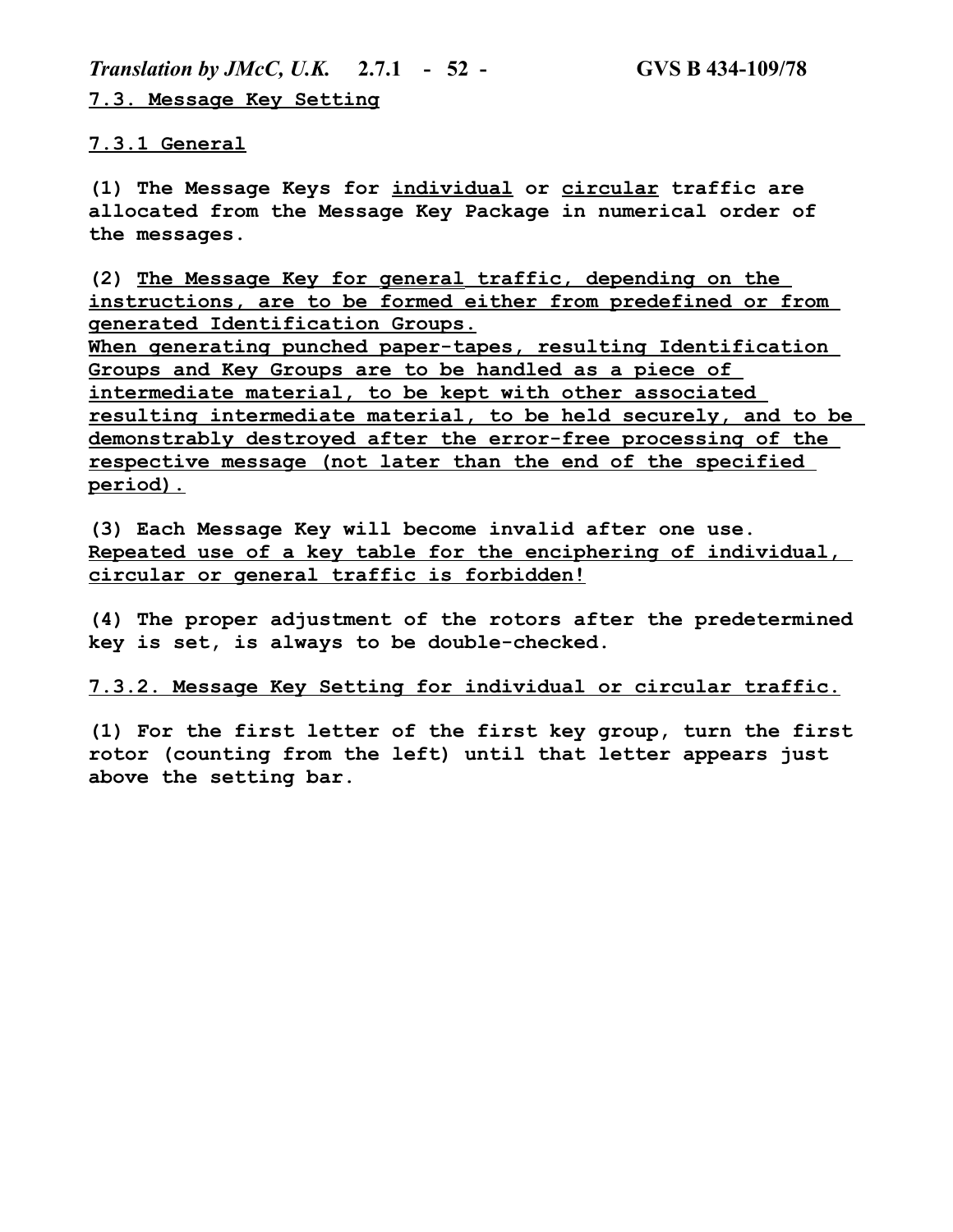*Translation by JMcC, U.K.* **2.7.1 - 53 - GVS B 434-109/78 (2) For the second letter of the first key group, turn the second rotor (from the left) until this letter appears just above the setting bar, etc.**

**(3) For the first letter of the second key group turn the sixth rotor (from the left) until this letter appears just above the setting bar, etc.**

**After setting all of the rotors, the letters on the rotors just above the setting bar must show the letters in the order of the letters of the Message Key. (Example 23[P82]).**

**7.3.3 Generating the Message Keys for general traffic.**

**(1) Set the Operating mode switch to the position "C" ("З" ) (Enciphering).**

**(2) Set the Output Mode switch to the position "D" ("ПЧ") (Printing).**

**(3) On the Model M-125-3MN when processing:**

| Letter text                | Pure Number text               |
|----------------------------|--------------------------------|
|                            | - install the print-wheel with |
|                            | Russian characters,            |
| - Set the 10/30 Modulus    |                                |
| switch in position:        |                                |
| "30"                       | "10"                           |
| <b>- Set the Text Mode</b> |                                |
| switch in position :       |                                |
| "Bu" $("B")$               | (Number text)<br>"Zi" ("II")   |
| (Letter text).             |                                |

**(4) Set the Power Switch of the Cipher Machine to "On" ("ВКЛ").**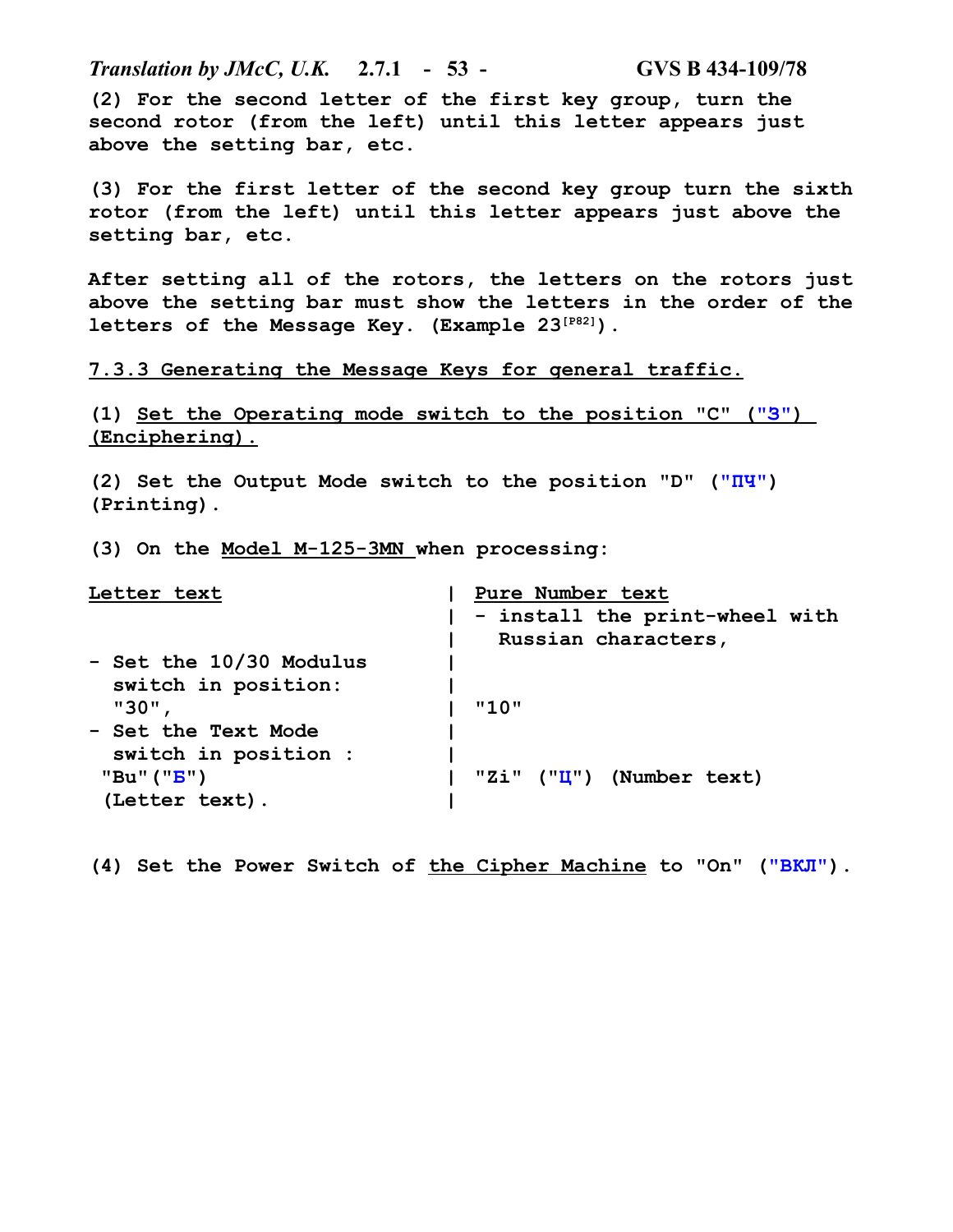*Translation by JMcC, U.K.* **2.7.1 - 54 - GVS B 434-109/78**

**(5) When generating the Message Key not using issued Identification Groups: - Bring the rotors into any (randomly chosen) initial position on their axle. - Bring one of the marks on the paper-tape transport roller in line with the mark on the paper-tape pinch roller lever. - When processing Letter-text type in ten randomly chosen characters. | Pure Number-text | | type in ten randomly | chosen numbers. | | (On the paper-tape will be printed two groups of five characters, forming the 1st and 2nd Identification Group.) - Press the pinch roller lever; move on the tape, tear off and label with "KG" (= Kenngruppen (= Identification Groups)). It is forbidden, when producing the two groups of five (Identification Groups), to use the tape-reader, the same item (letter, number, symbol, space) several times one after the** 

**other, or in a logical succession on the keyboard!**

**(6) When generating the Message Key using issued Identification Groups:**

- **Two consecutive unused Identification Groups (1st and 2 nd Identification Group) are to be retrieved from, and then struck out from, the Identification Group Table.**
- **- The retrieval of these two Identification Groups is to be confirmed by writing date and signature directly under them.**

**(7) The rotors**

- **- when working with disassemblable rotors bring them (Daily Key Table as shown in Fig. 1[P22]) to the initial position on their axle of AAAAAAAAAA;**
- **- when working with non-disassemblable rotors (Daily Key Table as shown in Fig. 2[P23] ), using the groups of five from the second, or from the second and third, lines**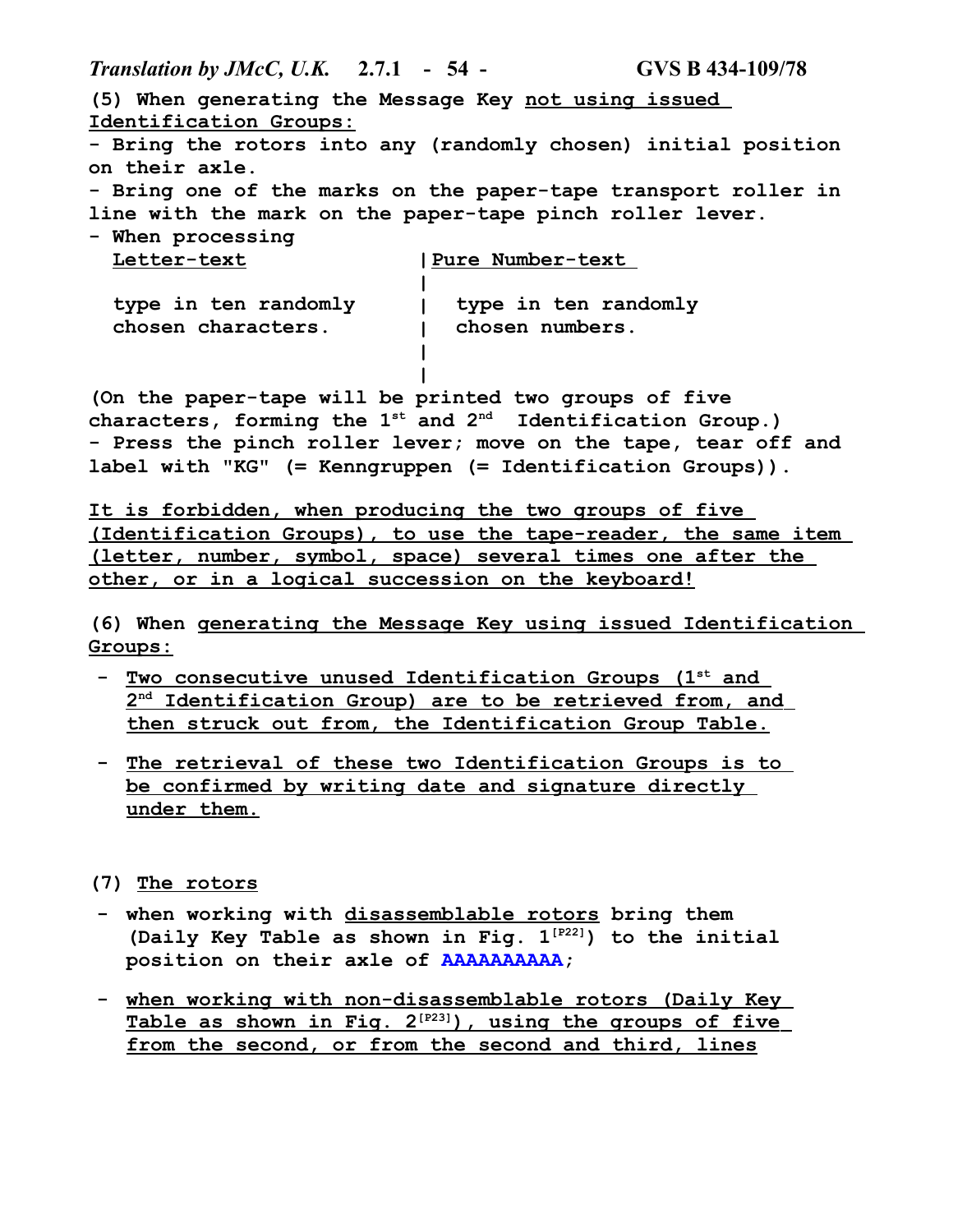*Translation by JMcC, U.K.* **2.7.1 - 55 - GVS B 434-109/78 of the Daily Key Table in the given order, set the rotors to the initial position on their axle (Example 24[P82] ).**

**"or when using Daily Key Tables for disassemblable rotors, use the groups of five on the second line (Fig. 1[P22]). (8) Bring one of the marks on the paper-tape transport roller in line with the mark on the paper-tape pinch roller lever.**

**(9) Type in the letters or numbers of the two Identification Groups (given or generated) (Note Figure 12[P91] ). (Replace the letter J/Й by spaces.) On the paper-tape from the two five groups (1 and 2 keys) is existing Message Key reprinted.**

**(10) Cipher Machine off.**

**(11) Press forward the lever of the pinch roller; move the paper-tape forward, tear it, and mark it with the label "SchG". Message Key must consist of at least three different elements (Letters, Numbers),otherwise a new Identification Group to form the Message Key is to be used.**

- **- In Letter text (Text Mode in the position "Bu"("Б")) implement the Numbers and Latin characters of the key groups in Russian characters using the Keyboard Layout at the top of Page 29.**
- **- In pure Number text (Text Mode in the position "Zi "("Ц")), numbers in the key groups are to be converted to Russian characters using this table:**

**Digit 1 2 3 4 5 6 7 8 9 0**

**Letter А Б В Г Д Е Ж З И К**

**(12) Set the Message Key as for individual traffic (see Section 7.3.2[P52] ).**

**The generation of the Message Key by any other method that differs from that listed is strictly prohibited!**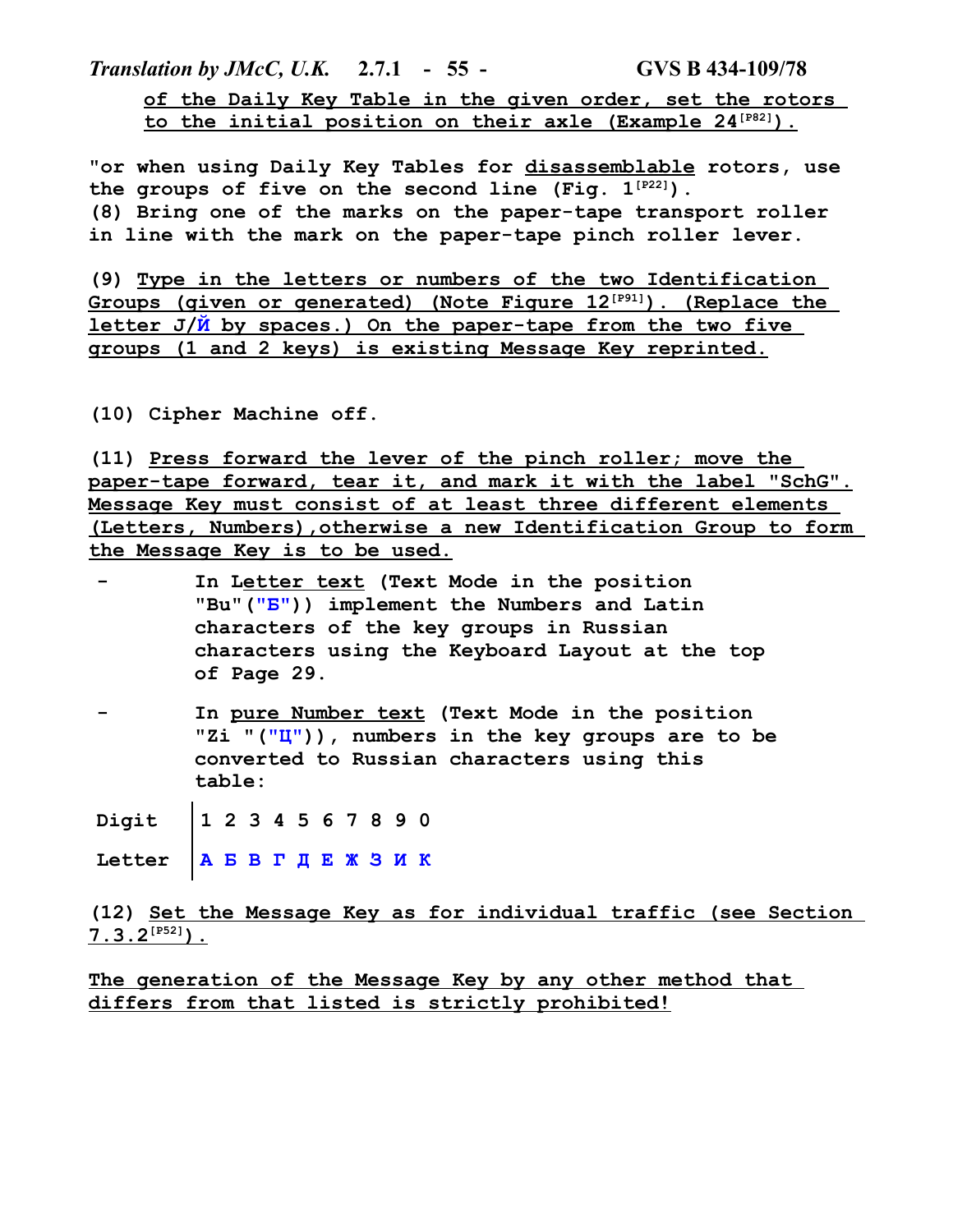*Translation by JMcC, U.K.* **2.7.1 - 56 - GVS B 434-109/78 7.4. Message Detail Groups**

**7.4.1. General**

**To the Message Detail Groups belong, in order, the System Indicator Group, the Traffic Type Group, the Identification Group(s) as well as the Service Group.**

## **7.4.2 System Indicator Group**

**(1) The System Indicator Group is used to clearly distinguish the messages of the M-125 cipher-system from messages produced by other systems:**

| Letter text | l AAAAA |
|-------------|---------|
| Number text | 11111   |

**(2) The System Indicator Group is to be typed in clear as the first group, before the Traffic Type Group.**

**(3) Messages of general traffic contain no System Indicator Group.**

### **7.4.3 Traffic Type Group**

**(1) The traffic type for circular messages is specified by means of the Traffic Type Group:**

|               | <b>Text Mode</b> |             |  |  |
|---------------|------------------|-------------|--|--|
| Language Mode | Letter-text      | Number-text |  |  |
| German        | םםםםם <b>D</b>   | 55555       |  |  |
| Russian       |                  | 55555       |  |  |

**(2) The Traffic Type Group is to be typed in clear immediately before the Identification Group (after the System Indicator Group).**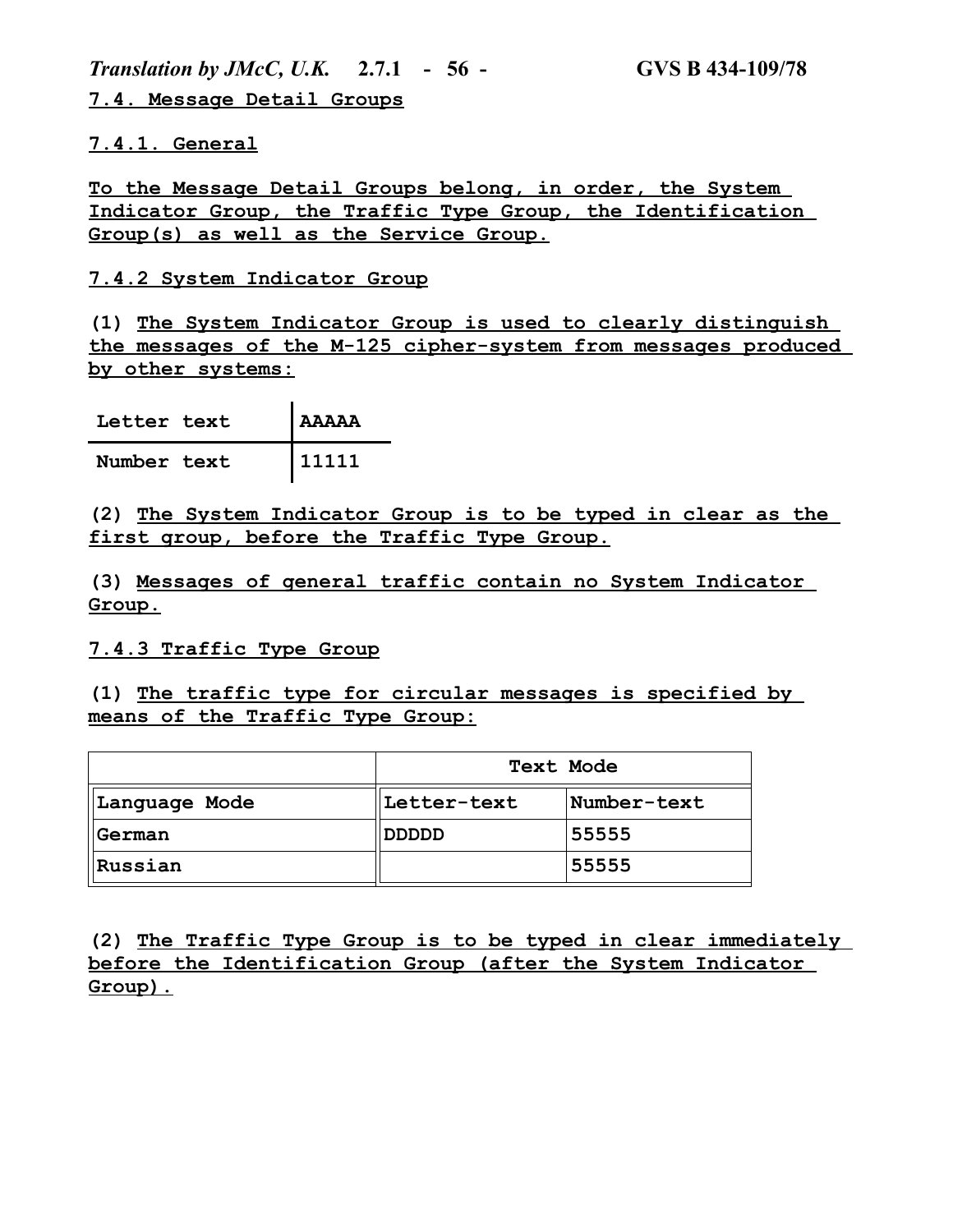*Translation by JMcC, U.K.* **2.7.1 - 57 - GVS B 434-109/78 7.4.4. Identification Group(s)**

**(1) The Identification Group(s) determine(s) the Message Key, with which the plain-text has been processed.**

**(2) The retrieval of the Identification Groups for the individual or circular traffic from the Identification Group Table (see Figure 5[P26]) is to be carried out by columns from top to bottom, in order of the columns from left to right (Example 25[P82]).**

**(3) Each letter / Each digit of the Identification Groups for general traffic (see Section 7.3.3[P53] ) is to be sent three times (Example 27[P83] ).**

**(4) The Identification Group(s) is (are) to be typed in clear immediately before the first group of the cipher-text (after the Traffic Type Group) (Examples 26[P83] , 27[P83] ).**

### **7.4.5. Service Group**

**(1) The Service Group consists of five digits. The first two digits indicate the date of the Daily Key. The last three digits contain the count of the number of groups of the ciphertext, including the System Indicator Group, the Traffic Type Group, and the Identification Group, but excluding the Service Group itself (Examples 26[P83], 27[P83]).**

**(2) If the group count consists of a number of only one or two digit(s), then before this number two zeros or one zero must be placed** *(to ensure that the group count is a three-digit number)***.**

**If working in Russian letter Text Mode, characters of the Service Group are to be converted into Russian characters as in the table in Section 7.3.3. sub-section (11)[P55].**

**(3) The Service Group is to be added as the last group of the cipher-text.**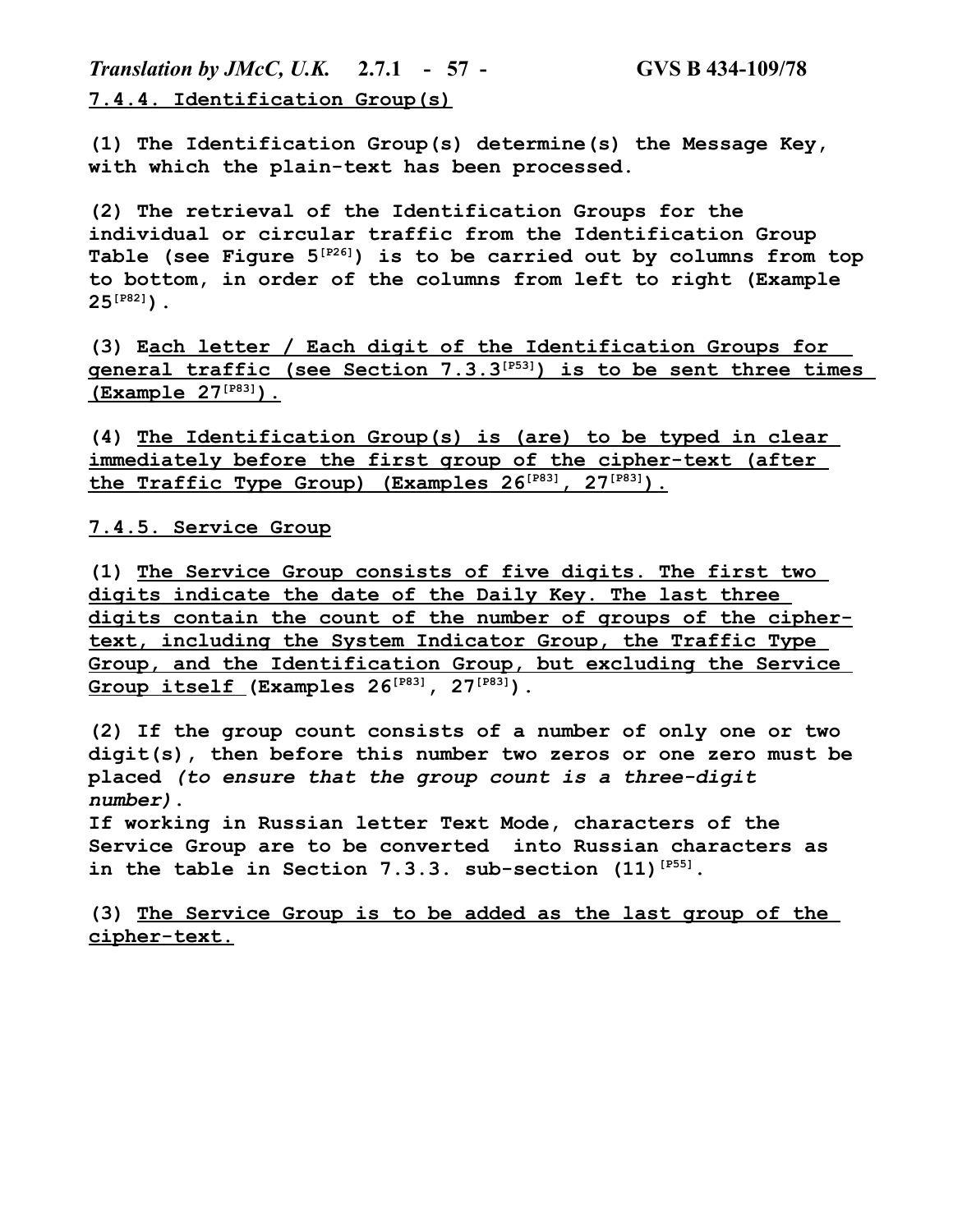*Translation by JMcC, U.K.* **2.7.1 - 58 - GVS B 434-109/78 7.5. Workflow for enciphering**

#### **7.5.1 General**

**(1) When using the M-125 cipher-system, plain-texts may only be prepared according to the provisions of this document.**

- **(2) In accordance with the prescribed Language Mode**
- **- On the Model M-125-3MN For Letter-Number and Letter-Number-Special Character text install the appropriate print-wheel with Latin or Russian characters, and set the 10/30 Modulus switch to "30"; for pure Number text, use the print-wheel with Russian characters and set the 10/30 Modulus switch to "10",**
- **- The Model M-125-MN's Language Mode Plug is to be set:** in German text, to "LAT" ("JIAT"),  **in Russian text, to "Russ" (" РУС" ).**

**(3) Set the applicable Daily Key (see Sections 7.2[P48] and**   $5.1^{[P39]}$ ).

**(4) For general traffic generate the Message Key (see Section 7.3.3[P53]).**

**(5) To control the proper conversion of the plain-text to cipher-text, decipher at least the beginning of the ciphertext. Check the deciphered text for compliance with the specified plain-text. Demonstrably destroy the deciphered text along with other intermediate materials.**

#### **7.5.2. Enciphering with printing to paper-tape**

**(1) On the Model M-125-3MN set the Text Mode switch, according to the selected Text Mode, to "Bu" ("Б") or "Zi" ("Ц").**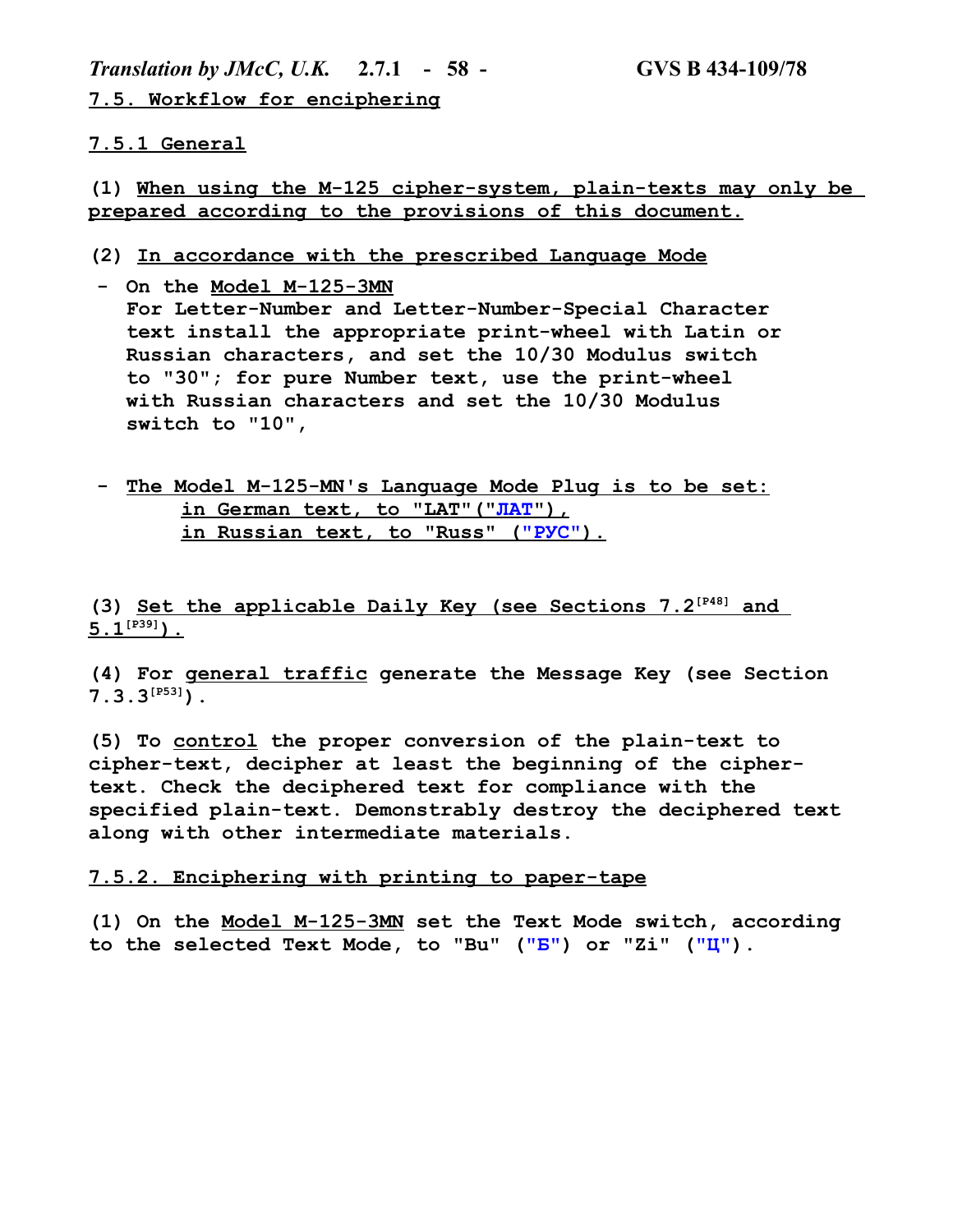*Translation by JMcC, U.K.* **2.7.1 - 59 - GVS B 434-109/78 (2) Set the Operating Mode switch to the position "K" ("О") (plain-text). (3) Set the Output Mode switch to the position "D" ("ПЧ")** 

**(Printing). (4) Push the lever for automatic group-of-5 division (on the** 

**right side of the Cipher Machine) towards the rear of the machine.**

**(5) Bring one of the marks on the paper-tape transport roller in line with the mark on the paper-tape pinch roller lever.**

**(6) Power switch on the Cipher Machine "On" ("ВКЛ").**

**(7) In order according to the selected traffic type**

*Individual and circular:*

**- type in the System Indicator Group (see Section 7.4.2[P56]),**

*Circular:*

**- type in the Traffic Type Group (see Section 7.4.3[P56]),**

*Individual and circular:*

**- type in the Identification Group (see Section 7.4.4[P57]). (If the installed print-wheel has Latin characters or if the setting of the Language Mode Plug is "LAT"("ЛАТ"), the Russian Letters of the Identification Group(s) will be printed in Latin Letters and Numbers as per the keyboard layout, see Figure 12[P91].)**

*General:*

**- type in each letter / each number of the Identification Groups three times (see Section 7.4.4[P57]), key (six groups of five).**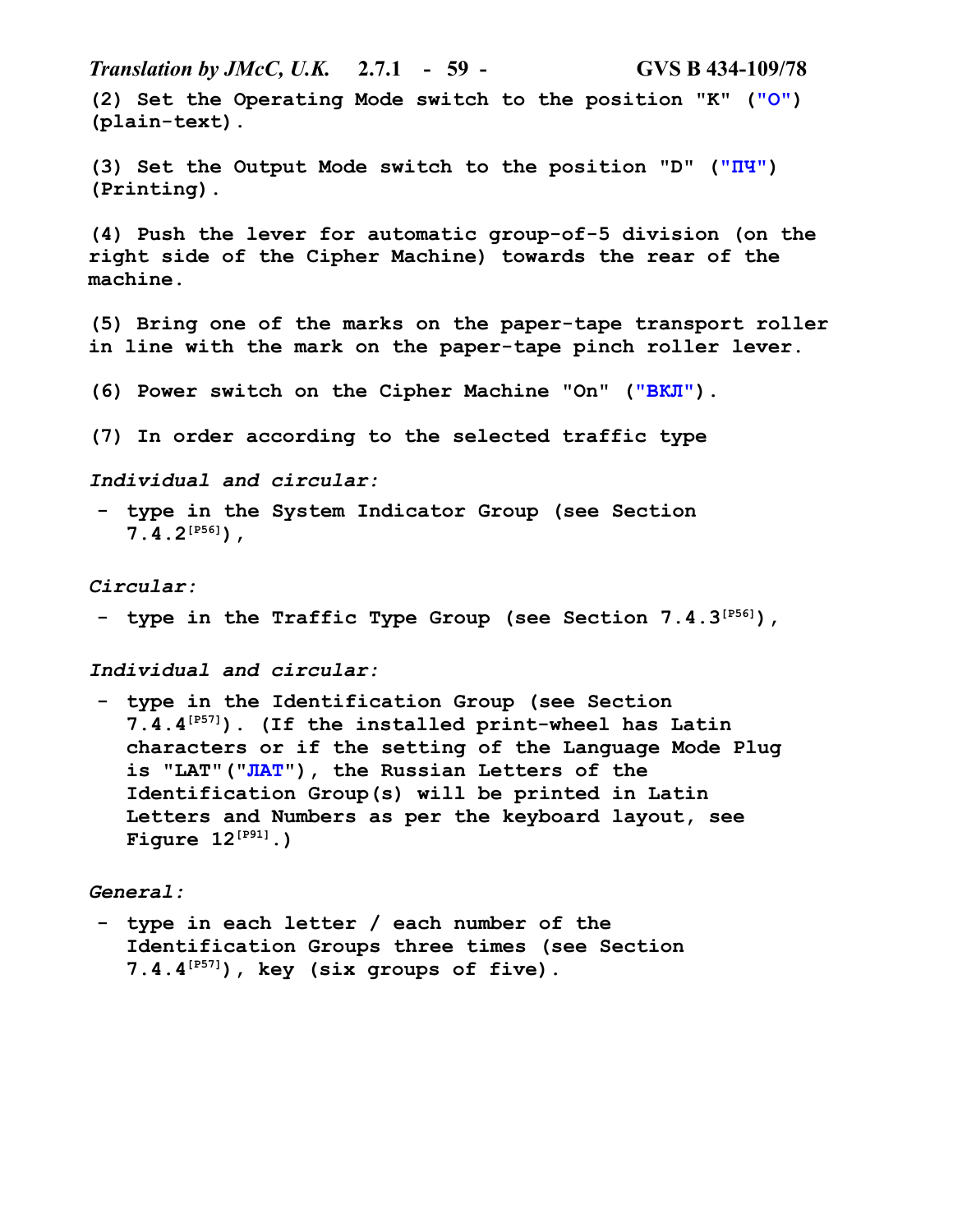*Page 60 of GVS B 434-109/78 is missing, this is from GVS B 434-109/76 found at http://scz.bplaced.net/dv040-1-321.html*

*(8) Set the Operating Mode switch to the position "C" ("З") (Enciphering).*

*Translation by JMcC, U.K.* **2.7.1 - 60 - GVS B 434-109/78**

*(9) Clear the Group-of-5 counter to "zero". Turn off automatic group-of-5 division by pressing the button (on the right hand side of the device).*

*(10) Setting Message Key (see Section 7.3[P52]).*

*(11) If you enter the pre-edited plain-text via:*

**the Keyboard the Tape-reader**

|  | Type in pre-edited plain-<br>text (see Section $3^{[P28]}$ ). |  | - Load plain-text paper-<br>tape (see Section $6.3^{[P46]}$ ).<br>- Button "On" ("IIYCK") button<br>on the tape-reader.<br>- Before the end of the plain-<br>text punched-tape "Off" key<br>$('''CTOII")$ button.<br>- Press the "Off" key ("CTOI")<br>several times until the last<br>plain-text character has<br>been read. Remove the paper-<br>tape from the tape-reader.<br>- Close the tape-reader flap. |
|--|---------------------------------------------------------------|--|----------------------------------------------------------------------------------------------------------------------------------------------------------------------------------------------------------------------------------------------------------------------------------------------------------------------------------------------------------------------------------------------------------------|
|  |                                                               |  |                                                                                                                                                                                                                                                                                                                                                                                                                |

*- If there is not a complete group-of-5 at the end of the message, complete it with space characters. Check this process using the group-of-5 counter.*

*(12) Set the Operating Mode switch to the position "K" ("О").*

*(13) Press the space-bar once.*

*(14) Type in the Service Group (see Section 7.4.5[P57]).*

*(15) Power Switch of the Cipher Machine and of the Power Supply Unit off.*

*(16) Press the lever of the pinch-roller forwards, and move the tape on about 30 cm. Tear tape. Attach the cipher text tape*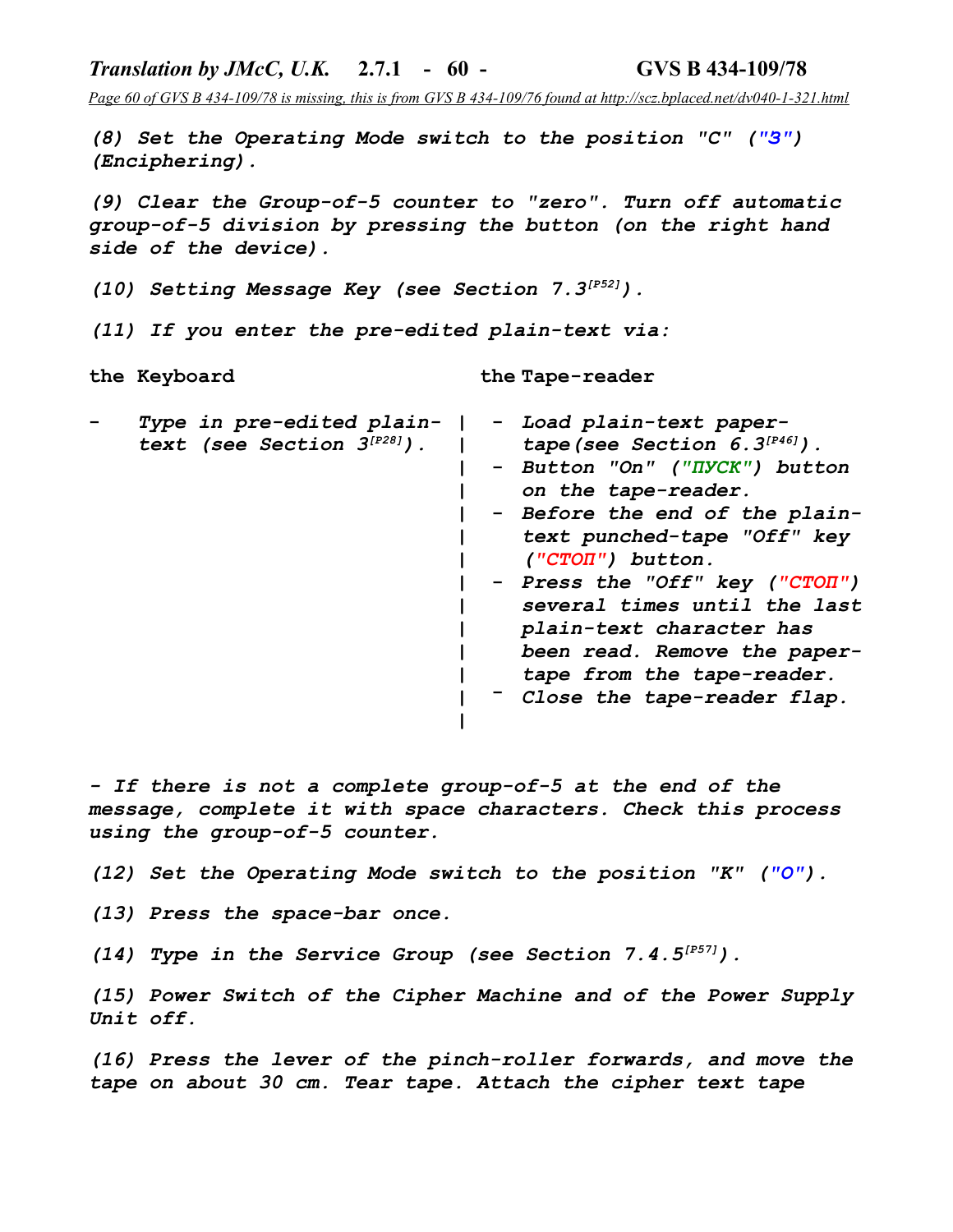*Translation by JMcC, U.K.* **2.7.1 - 61 - GVS B 434-109/78 onto the form.**

**7.5.3 Enciphering with output to punched-tape**

**(1) On Model M-125-3MN, set the Text Mode switch, according to the selected type of text, to "Bu" ("Б") or "Zi" ("Ц").**

**(2) Set the Operating Mode switch to the position "K" ("О" ) (plain-text).**

**(3) Set the Output Mode switch to the position "DL" (" ПФ" ) (Printing and Punching).**

**(4) Power switch on the Cipher Machine to "On" ("BKJI").** 

**(5) Using the space-bar, make 5 to 10 cm paper-tape lead-in.**

**(6) In order according to the selected traffic type** *individual and circular:*

**- type in the System Indicator Group (see Section 7.4.2[P56]),**

#### *circular:*

- **- press the space-bar once**
- **- type in the Traffic Type Group (see Section 7.4.3[P56]),**

*individual and circular:*

- **- Press the space-bar once**
- **- type in the Identification Group (see Section 7.4.4[P57]). (If the installed print-wheel has Latin characters or if the setting of the Language Mode Plug is "LAT"("ЛАТ"), the Russian Letters of the Identification Group(s) will be printed in Latin Letters and Numbers as per the keyboard layout, see Figure 12[P91].)**

*general:*

**- type in each letter / each number of the Identification Groups three times (see Section 7.4.4[P57] and Example 27[P83]), with a single space after every 5th character (giving 30 characters and 5 spaces).**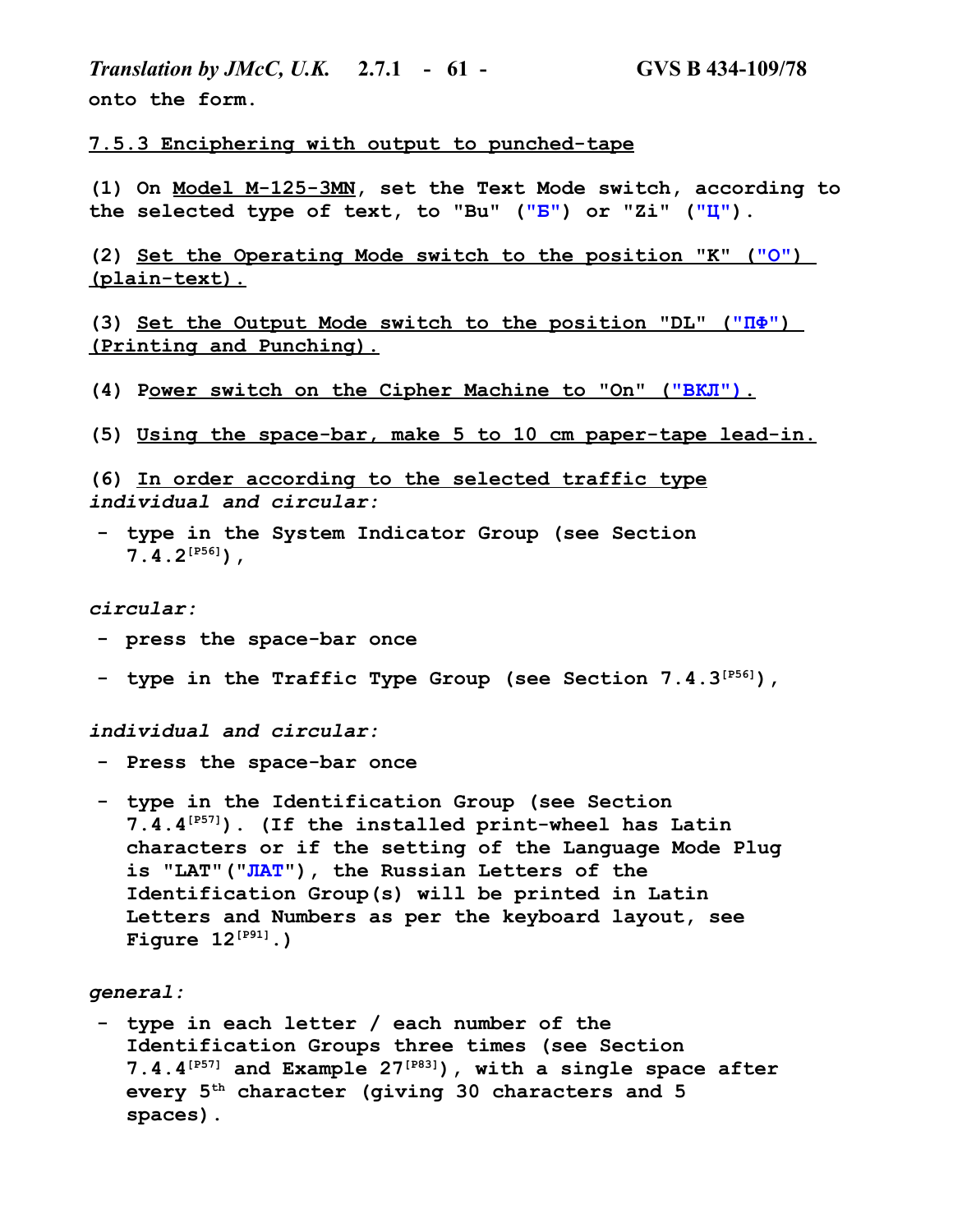*Translation by JMcC, U.K.* **2.7.1 - 62 - GVS B 434-109/78**

**(7) Using the space-bar, give 3 to 5 cm paper-tape lead-in. Using the tape transport roller, move on the tape one step further.**

**(8) Set the Operating Mode switch to the position "C" ("З" ) (Enciphering). Set the group-of-5 counter to the "zero" position.**

**(9) Setting the Message Key (see Section 7.3[P52] ).**

**(10) If you enter the pre-edited plain-texts via**

| the keyboard                                                           | the tape-reader                                                                                                                                                                                                                                                                                                                                                                                                       |
|------------------------------------------------------------------------|-----------------------------------------------------------------------------------------------------------------------------------------------------------------------------------------------------------------------------------------------------------------------------------------------------------------------------------------------------------------------------------------------------------------------|
| - type in the pre-<br>edited plain-text<br>(see Section $3^{[P28]}$ ). | - load the plain-text tape<br>(See Section $6.3^{[P46]}$ ).<br>- press the "On" ("IIYCK") key<br>on the tape-reader.<br>- press the "Off" key<br>("CTON") button<br>before the end of the<br>punched plain-text tape.<br>- press the "Off" key<br>("CTON") several times<br>until the last plain-text<br>character has been read.<br>- remove the paper-tape from<br>the tape-reader<br>- Close the tape-reader flap. |

**- If there is not a complete group-of-5 at the end of the message, complete it with space characters. Check this process using the group-of-5 counter.**

**- Using the tape transport roller, move on the tape one step further.**

**(11) Set the Operating Mode switch to the position "K" ("О" ).**

**(12) Type in the Service Group (see Section 7.4.5[P57] ).**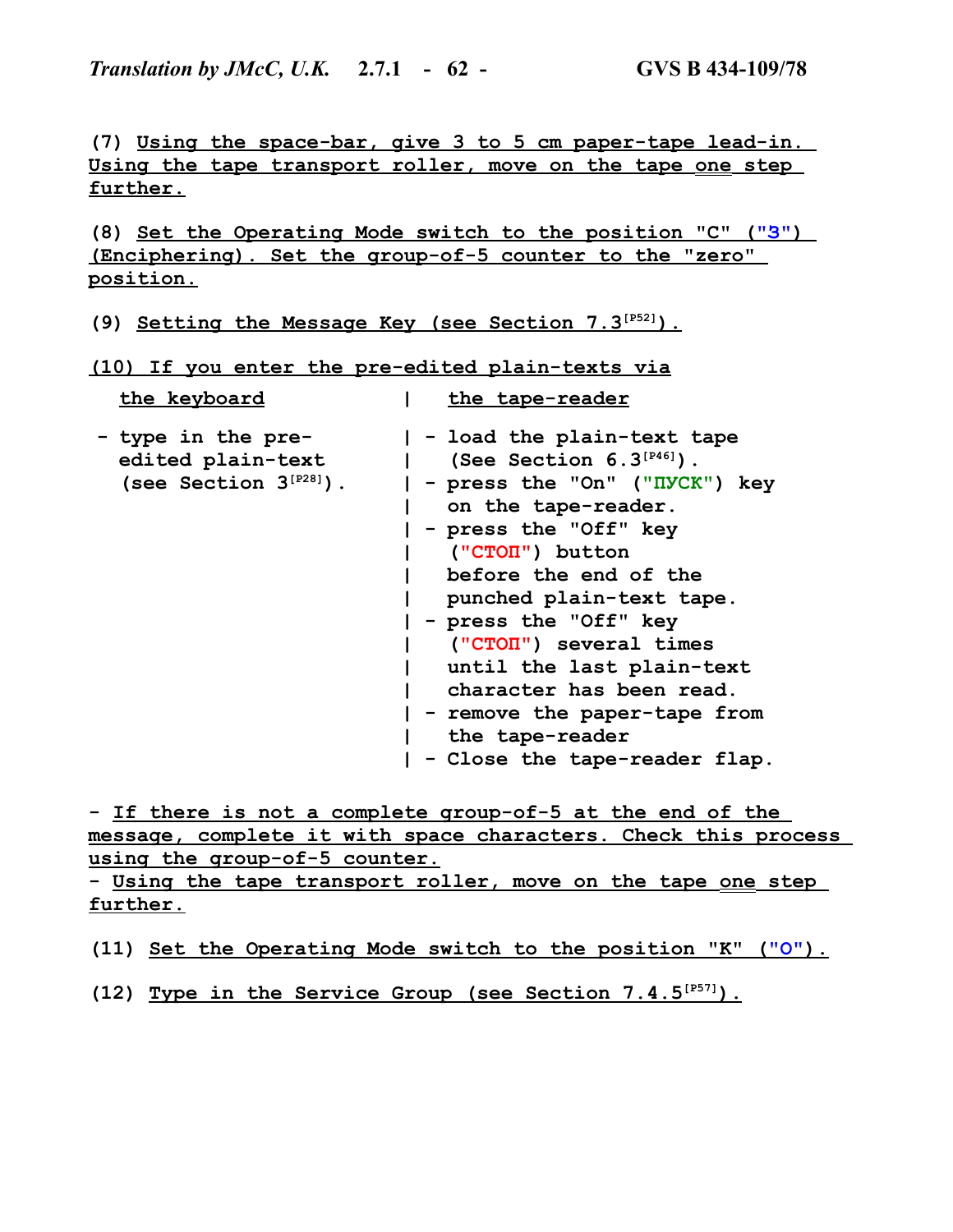*Translation by JMcC, U.K.* **2.7.1 - 63 - GVS B 434-109/78 (13) Using the space-bar, make 5 to 10 cm paper-tape run-out.**

**(14) Power Switch of the Cipher Machine and of the Power Supply Unit off.**

**(15) Press the lever of the pinch roller forwards, move the cipher-tape on about 30 cm, and tear it off.**

**(16) Where messaging forwarding is taking place, write by hand the necessary service information, including the Message Detail Groups, onto the associated message form or onto the beginning of the cipher-text punched-tape.**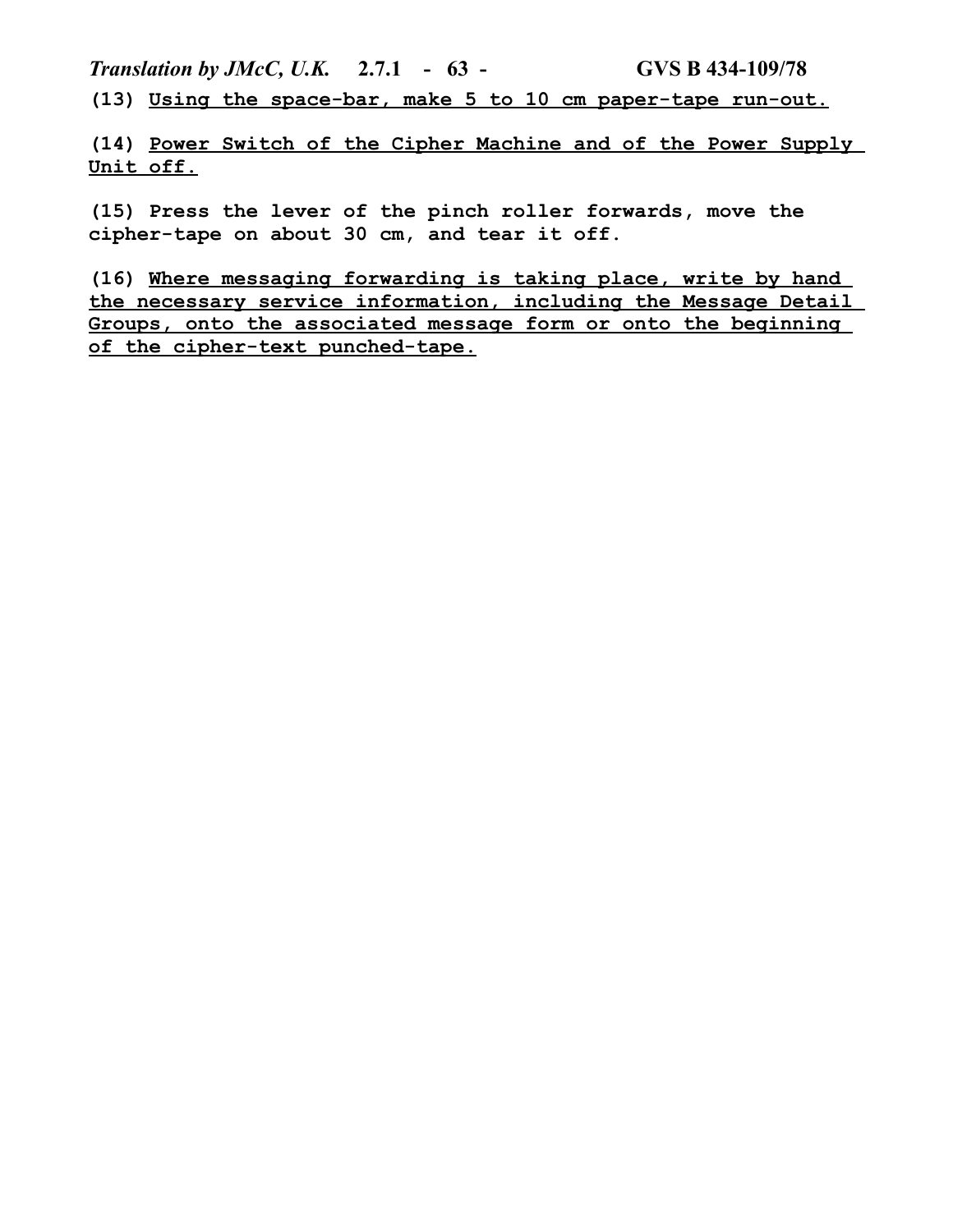*Translation by JMcC, U.K.* **2.7.1 - 64 - GVS B 434-109/78 8. Deciphering**

**8.1 General**

**(1) The commissioning of the equipment set is to be carried out according to Section 4[P36].**

**(2) The following operations are to be done in the order given below, taking into account the traffic type and the type of presentation of the cipher-text.**

- **(3) In accordance with the prescribed Language Mode**
- **- On Model M-125-3MN In Letter-Number and Letter-Number-Special Characters text, install the appropriate print-wheel with Latin or Russian characters and set the 10/30 Modulus switch to "30", for pure Number text, use the print-wheel with Russian characters and set the 10/30 Modulus switch to "10",**
- **- The unit M-125-MN's Language Mode Plug is to be set:** with German text, to "LAT"("JIAT"),  **with Russian text, to "Russ" (" РУС" ).**

**The Cipher Machine-related terms and switch settings that are mentioned in this section are as shown in Figures 6[P86], 7[P87], 8 [P88], 9[P89].**

**8.2 Workflow for deciphering**

### **8.2.1 Reproduction of the Message Detail Groups**

**(1) On Model M-125-3MN, set the Text Mode switch, according to the specific Text Mode, to "Bu" ("Б") and "Zi" ("Ц").**

**(2) Set the Operating Mode switch to the position "K" ("О" ) (plain-text).**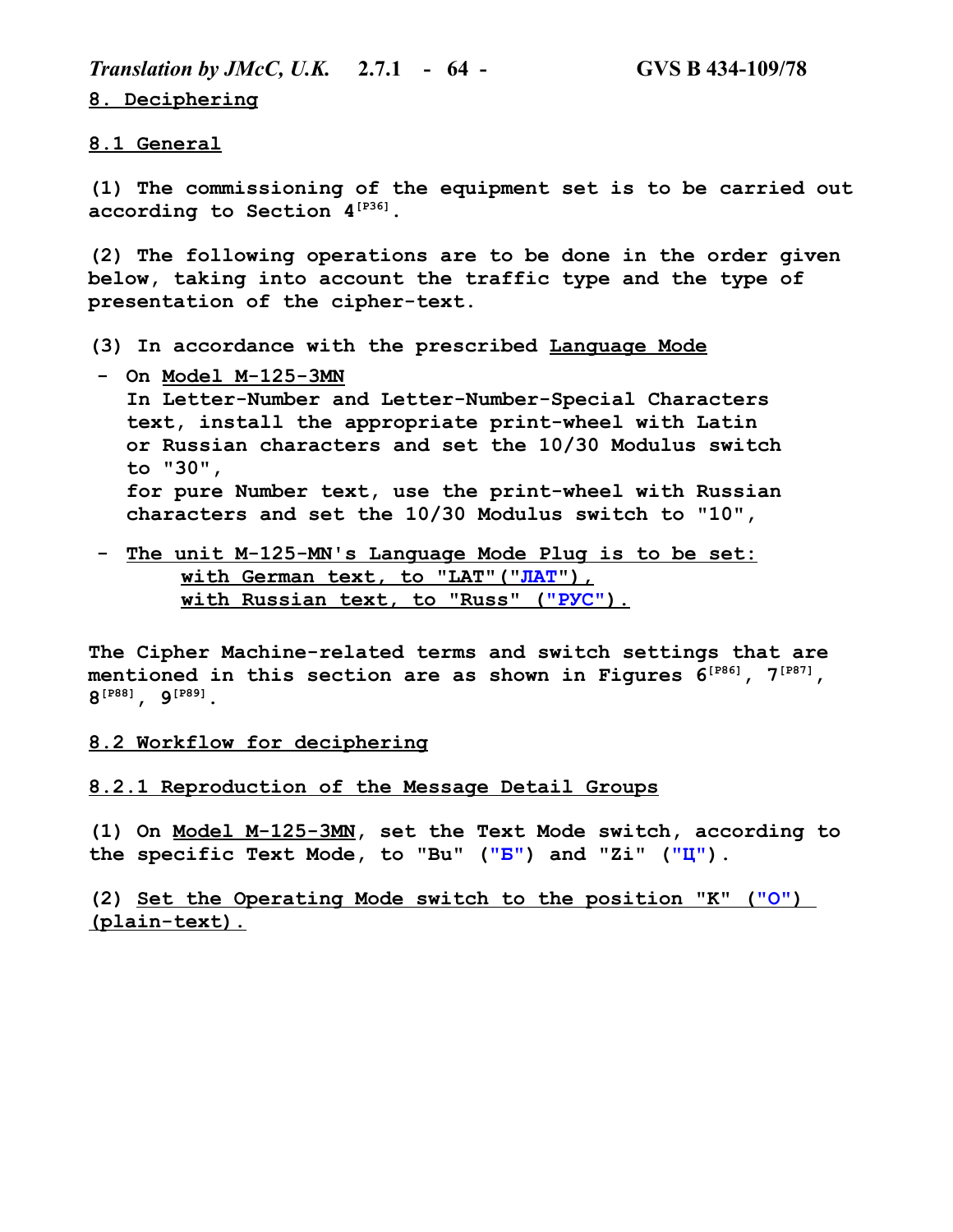*Translation by JMcC, U.K.* **2.7.1 - 65 - GVS B 434-109/78**

**(3) Set the Output Mode switch to the position "D" (" ПЧ" ) (Printing).**

**(4) Insert the cipher-text tape, ready to read from the first character of the Message Detail Group, into the tape-reader (see Section 6.3[P46] ).**

(5) Power switch on the Cipher Machine to "On" ("BKJI").

**(6) Press the "On" (" ПУСК" ) button on the tape-reader. (The Message Detail Groups at the beginning of the message, see Section 7.4[P56] , are printed on the paper-tape).**

**(7) Open the tape-reader flap, and remove the cipher-text tape from the tape-reader.**

**(8) Insert the cipher-text tape, with the first step of the group message after the no-holes character ready to read, into the tape-reader (see Section 6.3[P46]).**

**(9) Press the "On" (" ПУСК" ) button on the tape-reader. (The Service Group, see Section 7.4.5[P57] , is printed on the papertape.**

**(10) Cipher Machine off**

**(11) Open the tape-reader flap, and remove the cipher-text punch tape from the tape-reader. Close the tape-reader flap.**

**(12) Press the lever of the pinch roller forwards and move on the paper-tape with the Message Detail Groups 30 cm.**

**8.2.2 Determining the traffic type and key**

**(1) The System Indicator Group (see Section 7.4.2[P56] ) determines the cipher-system being used.**

**(2) The Traffic Type Group (see Section 7.4.3[P56] )**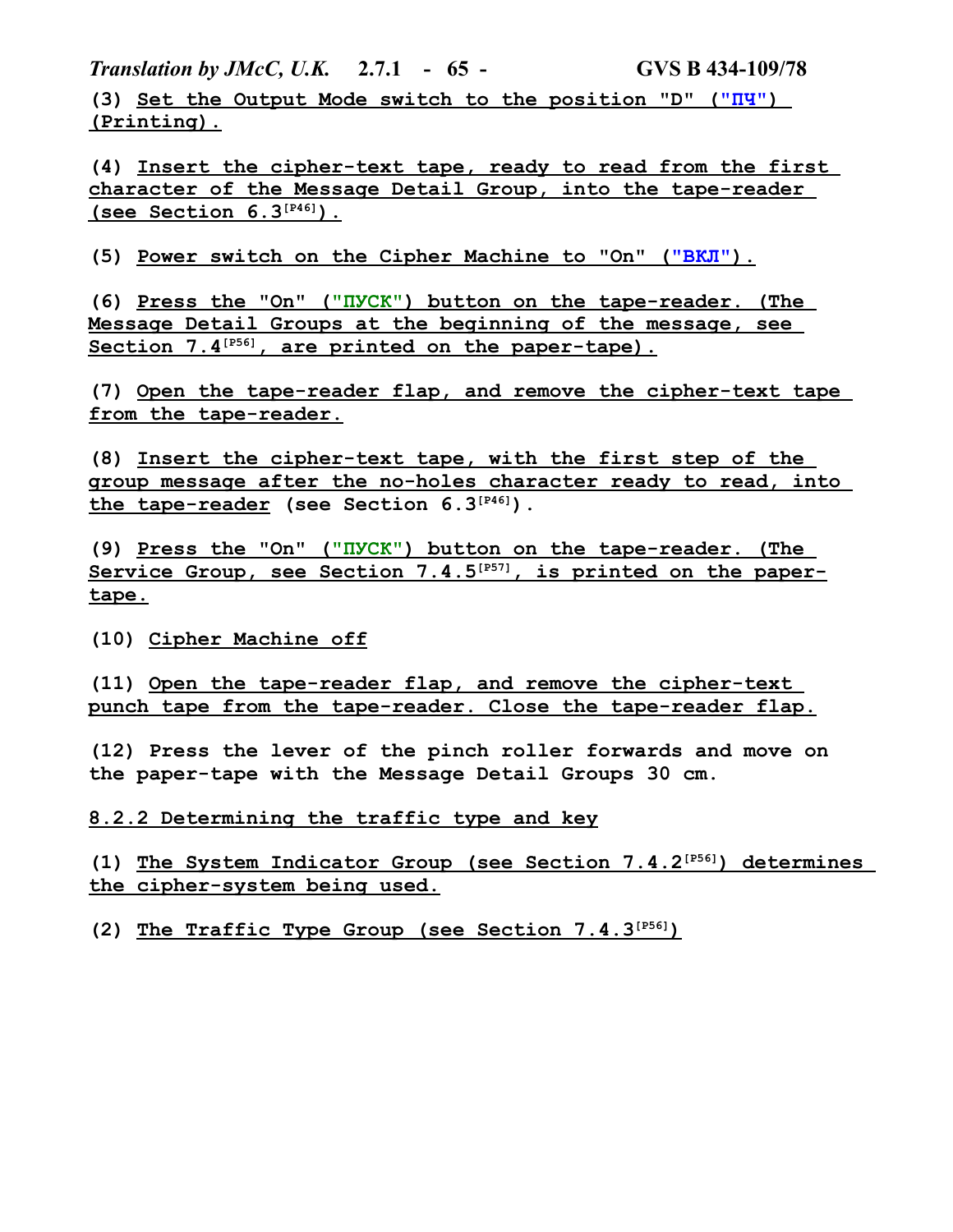*Translation by JMcC, U.K.* **2.7.1 - 66 - GVS B 434-109/78 determines the traffic type.**

**(3) The Service Group (see Section 7.4.5[P57] ) should determine the date of the Daily Key.**

**(4) If process is unsuccessful, set the Daily Key (see Section**   $7.2^{[P48]}$ .

- (5) Power switch on the Cipher Machine to "On" ("ВКЛ").
- **(6) If the traffic type is:**

| <b>general</b>                                                                                                                                                                                                                                          | individual or circular                                                                                                                                                                  |
|---------------------------------------------------------------------------------------------------------------------------------------------------------------------------------------------------------------------------------------------------------|-----------------------------------------------------------------------------------------------------------------------------------------------------------------------------------------|
| Based on the submitted<br>six groups of five,<br>produce the secured<br>Identification Groups<br>(see Section $7.4.4^{[PS7]}$ ),<br>which determine two<br>Identification Groups and<br>the Message Key as<br>described in Section<br>$7.3.3^{[P53]}$ . | Convert the received<br>Identification Groups<br>into Russian letters<br>according to the<br>keyboard table <sup>[P29]</sup> (see<br>also Section 3.1. sub-<br>section $(4)$ $[p28]$ ). |
| The two resulting groups<br>of five (two key groups)<br>form the Message Key.                                                                                                                                                                           | Find the Identification<br>Group in the<br>corresponding Message<br>Key Package and<br>determine the<br>appropriate Message                                                             |
| The resulting Message Key<br>corresponding to the<br>Keyboard Layout (see also<br>Section 3.1. sub-section<br>$(4)$ <sup>[P28]</sup> and table <sup>[P29]</sup> )<br>implement in Russian<br>letters.                                                   | Key (two groups)<br>(see<br>Sections 7.4.4 <sup>[P57]</sup> and<br>$2.2.4^{[P24]}$ .                                                                                                    |

**(7) Set the Message Key (see Section 7.3[P52]).**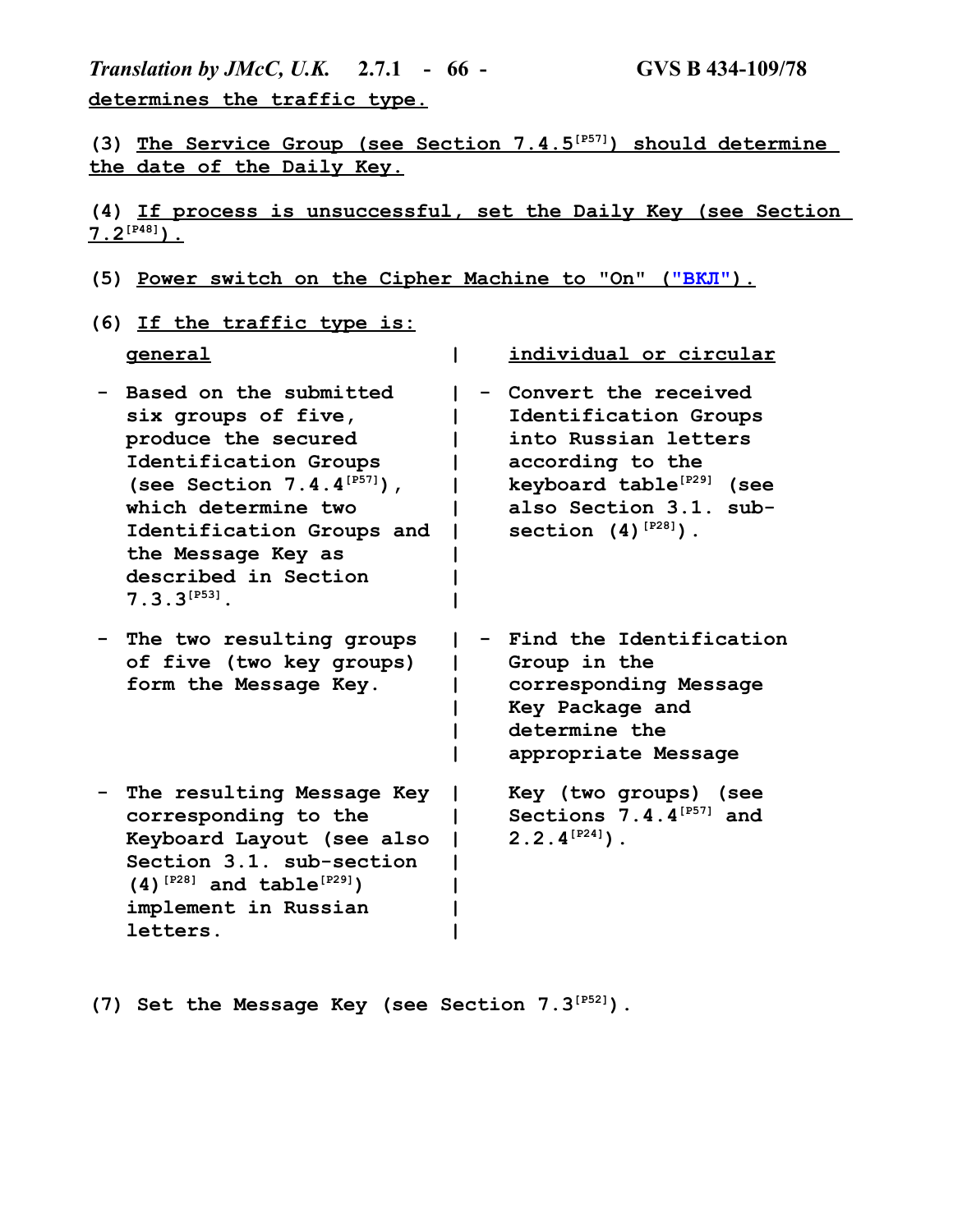*Translation by JMcC, U.K.* **2.7.1 - 67 - GVS B 434-109/78 8.2.3 Deciphering the cipher-text**

**(1) Depending on the intended type of output, set the Output Mode switch to one of the two possible positions:**

 **"D" ( "ПЧ" ) Print) | "DL" (" ПФ" ) (Printing and Punching)**

**- Using the space-bar make 5 to 10 cm tape lead-in.**

**- group-of-5 counter to "zero" position.**

**(2) Set the Operating Mode switch to position "D" ("Р" ) (Deciphering).**

**(3) On the Model M-125-3MN, set the Text Mode switch to "Mi" ("С"), "Bu" ("Б") or "Zi" ("Ц") depending on the intended type of text.**

**(4) If the deciphered text is to be printed in groups of five, push the lever for the automatic five-group division (right of the unit) towards the rear of the Cipher Machine and engage it. Bring one of the marks on the paper-tape transport roller in line with the mark on the paper-tape pinch roller lever.**

|   | Paper       |  | Punched paper-tape                                                                                                                                                                                     |
|---|-------------|--|--------------------------------------------------------------------------------------------------------------------------------------------------------------------------------------------------------|
| - | cipher-text |  | Type in the $ $ - Insert the cipher-text tape, ready to<br>read from the first character of the<br>using the   cipher-text, into the tape-reader.<br>keyboard $ $ (see Section 6.3 <sup>[P46]</sup> ). |
|   |             |  | - By repeatedly pressing the "OFF"<br>("CTON") key of the tape-reader,<br>check that the cipher-text is being<br>deciphered correctly.                                                                 |
|   |             |  | - If the cipher-text is being<br>deciphered correctly, press the "On"<br>("IVCK") key of the tape-reader<br>(tape-reader stops automatically<br>after the end of the plain-text)                       |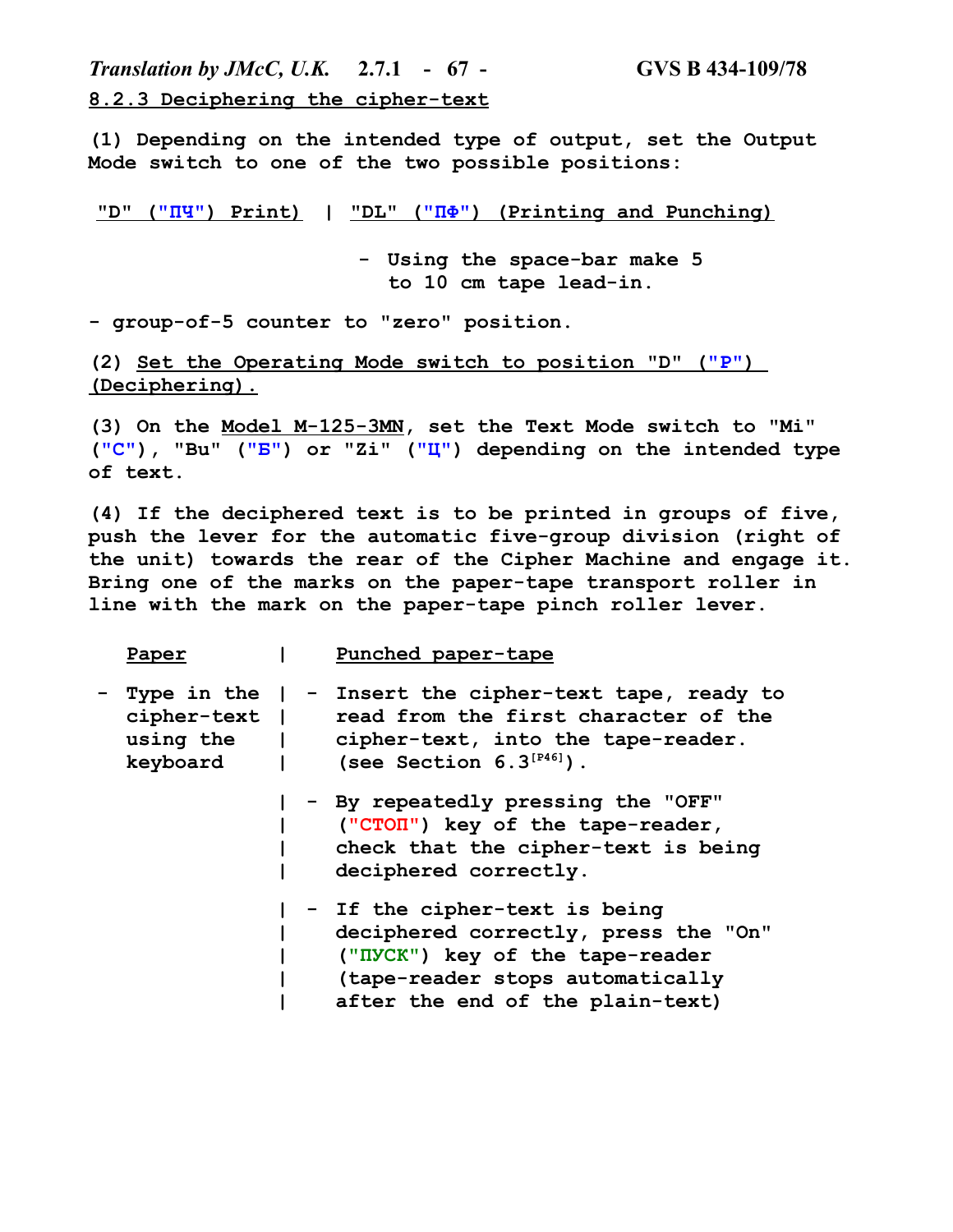**| - Remove the cipher-text tape from the | tape-reader.**

**(6) Power switch of the Cipher Machine and of the Power Supply Unit off.**

**(7) If the group-of-5 division has been set, turn off the automatic group-of-5 division by pressing the button (right side of the Cipher Machine).**

**(8) Press the lever of the pinch roller forwards and move on the paper-tape 30 cm and tear off.**

**(9) Clearly mark the plain-text punched-tape with "PLAINTEXT"**   *(originally "KLARTEXT")***!**

**(10) Correct the plain-text if necessary. Stick the corrected plain-text paper-tape, without intermediate work details, onto a message form.**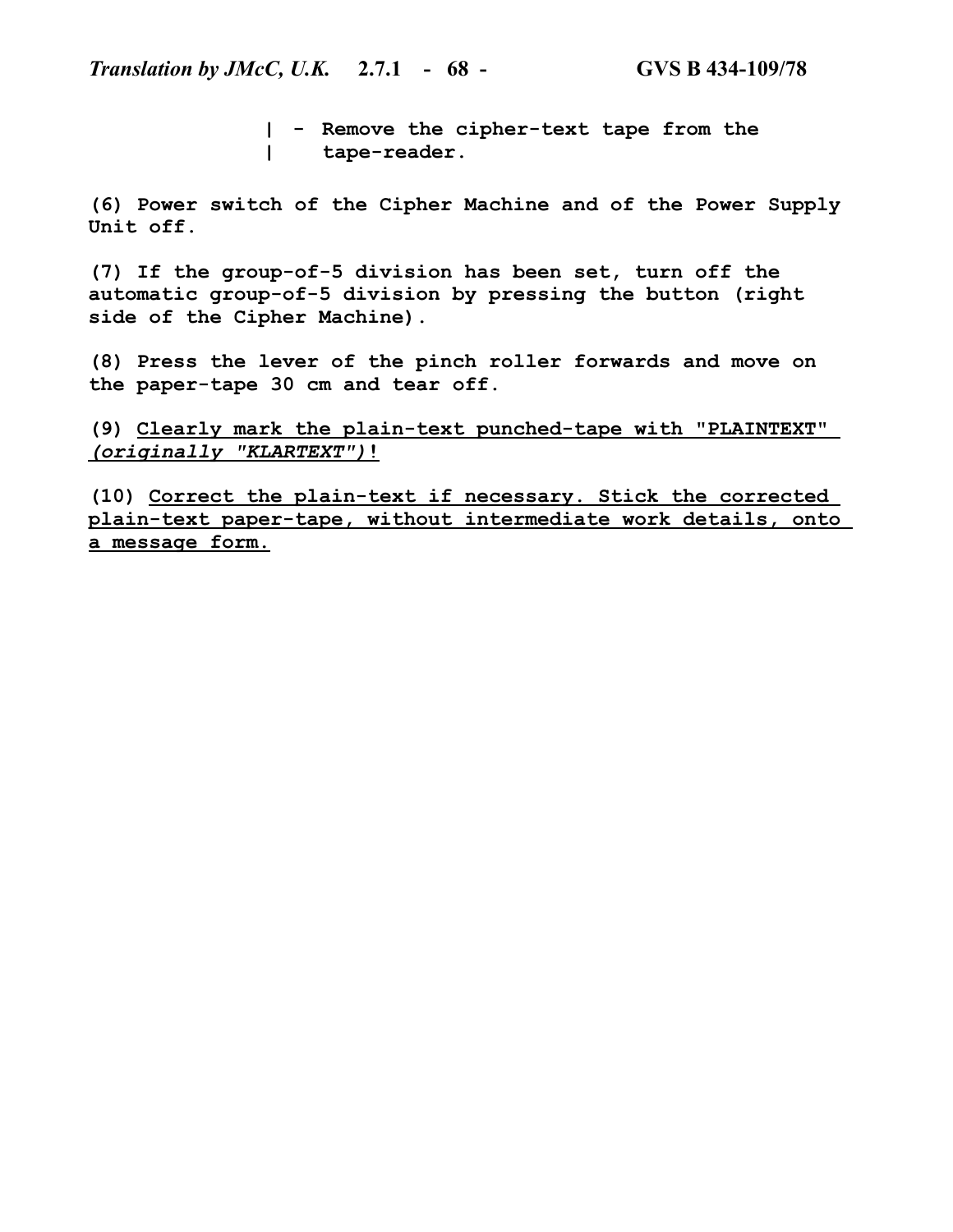*Translation by JMcC, U.K.* **2.7.1 - 69 - GVS B 434-109/78 9. De-garbling**

**9.1. No deciphering possible**

**Perform the following operations in order:**

**(1) If necessary, print out the Message Detail Groups at the beginning and end of the message from the cipher-text punchedtape (see Section 8.2.1[P64])**

**(2) Check the setting of the Daily and Message keys (see Sections 7.2[P48] and 7.3[P52]).**

| In the case of general | - In the case of       |  |
|------------------------|------------------------|--|
| traffic, check the     | individual or circular |  |
| Identifications Groups | traffic, attempt to    |  |
| for garbling. Repeat   | process the message    |  |
| the processing of the  | using the previous or  |  |
| message with possible  | next Message Key.      |  |
| variants.              |                        |  |

**(3) Attempt to process the message with the previous or next day's Daily Key.**

**(4) If the de-garbling attempt described below does not achieve success, then a check-back query (see Section 10[P73] ) should be sent.**

#### **9.2. Garbling during deciphering**

**The cause of the garbling is often a disorder of the synchronism between cipher-text and the rotor unit by a character or group shift. When using the crank, make sure that the power switch of the Cipher Machine is set to "Off" (" ВЫКЛ" ).**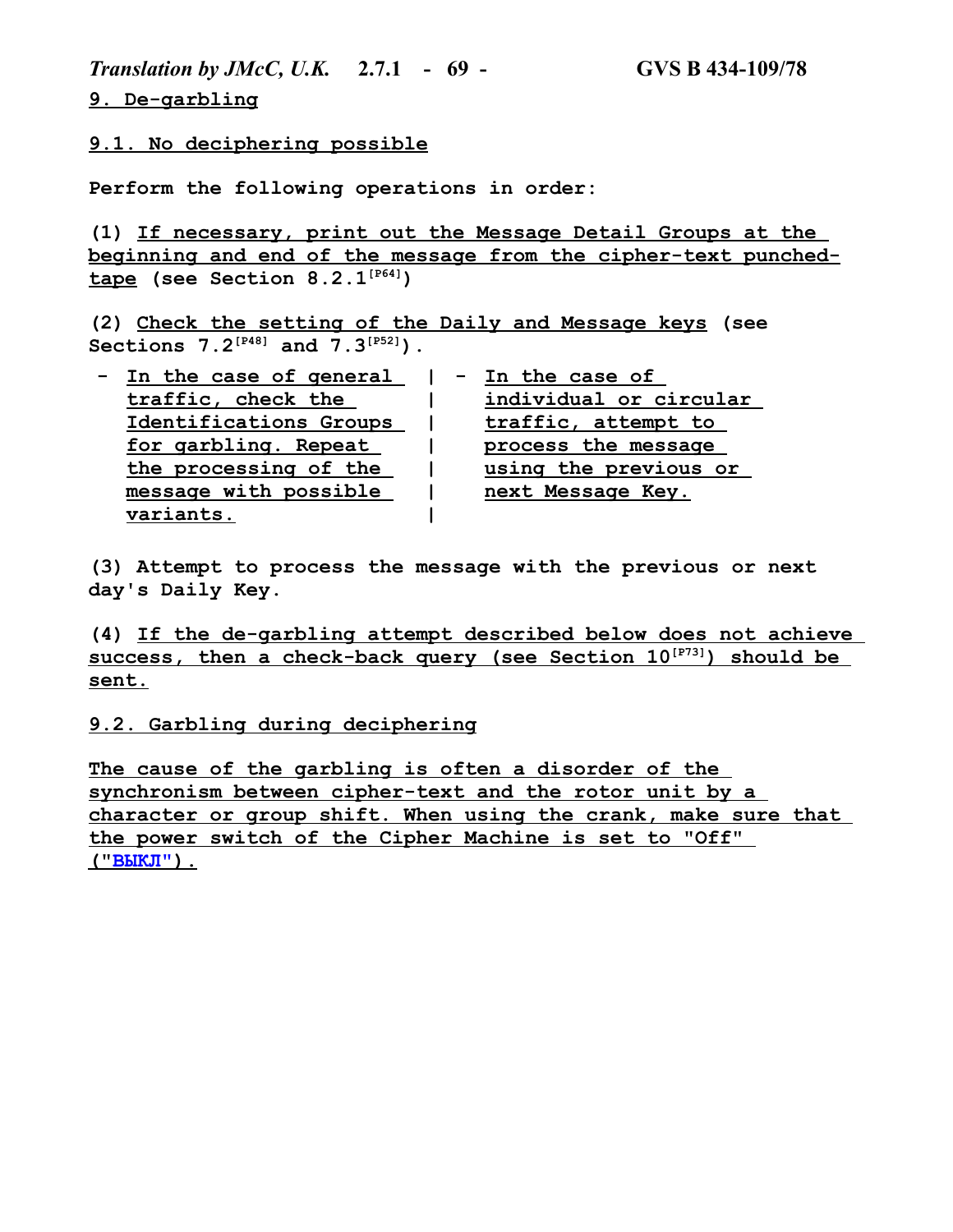*Translation by JMcC, U.K.* **2.7.1 - 70 - GVS B 434-109/78**

**9.2.1 Deciphering upon presentation of the cipher-text written on paper**

**(1) On the paper sheet, mark the spot where the garbling begins.**

**(2) Determine the cause of the garbling:**

- **- Check that the number of groups specified in the Service Group matches actual number of groups received.**
- **- Check the number of groups thus far deciphered matches the number of groups shown on the groups counter.**
- **- Using the crank, turn back the rotors to the position that corresponds to the last clearly deciphered word. Count the number of cycles rotated back and note them.**

**(3) After trying to determine the cause of the garbling, eliminate the garbling as follows:**

- **- The group number in the message is smaller (larger) than that declared in the Service Group: Add (Skip) one or more groups and continue deciphering.**
- **- The group number of the already deciphered message segment is smaller (larger) than the one displayed by the group-of-5 counters: Add (Skip) one or more groups and continue deciphering .**
- **- In a group, there are one or more missed (extra) characters): Add (Delete) one or more characters randomly chosen and continue deciphering.**

# **9.2.2 Deciphering upon presentation of a cipher-text punched on paper-tape**

**(1) Press the "Off" ("СТОП") key on the tape-reader and stop the processing.**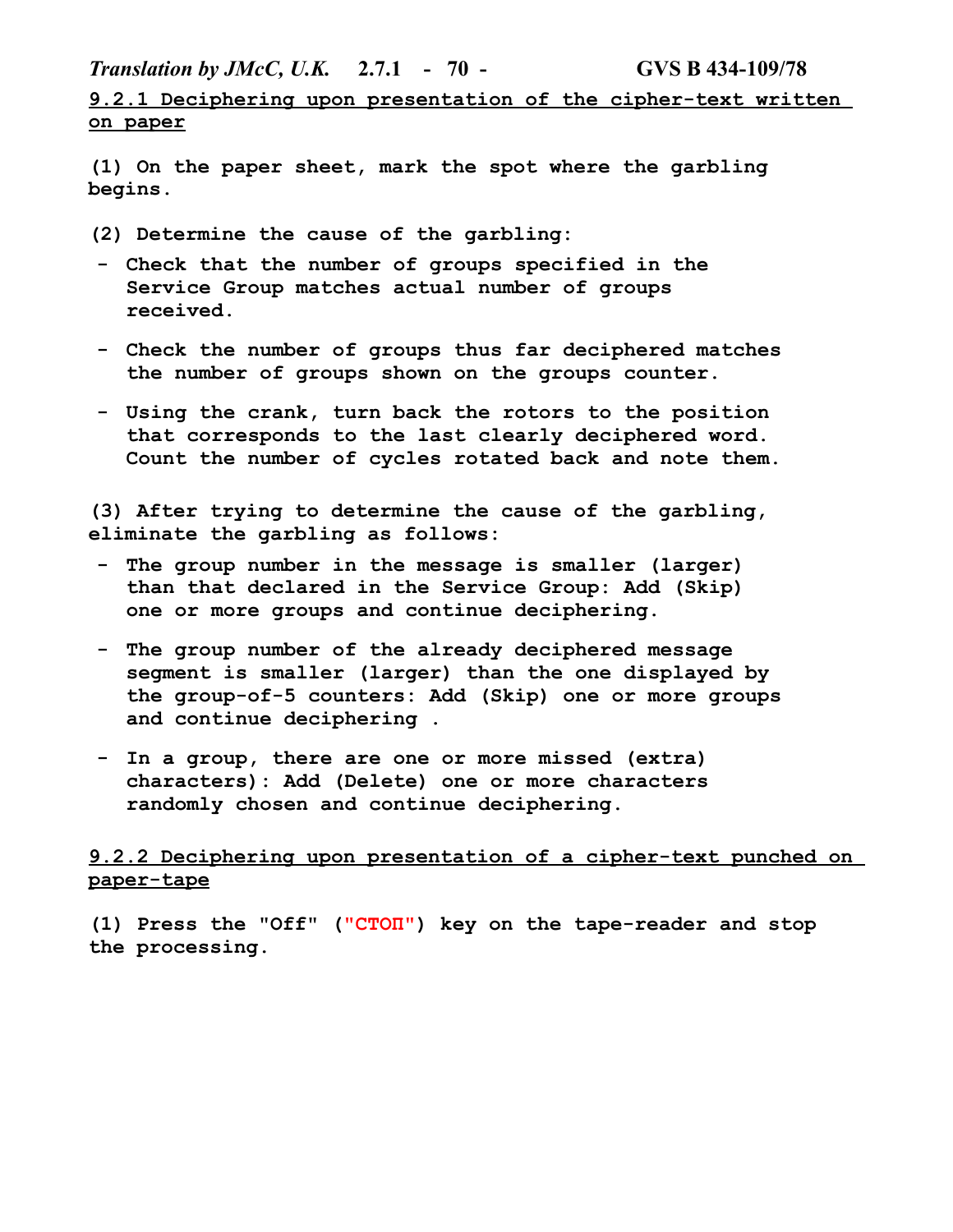*Translation by JMcC, U.K.* **2.7.1 - 71 - GVS B 434-109/78 (2) On the tape mark the location and count on the plain papertape the number of garbled characters.**

**(3) Rotate back the rotors using the crank the same number of cycles. Check the number of turns using the groups-of-5 counter.**

**(4) Using the thumbwheel on the paper tape-reader, move the cipher-text one, two or three steps forwards or backwards.**

**(5) Press the "OFF" ("СТОП") (single release) several times and check whether readable text appears.**

**(6) Repeat the attempts to de-garble until the cipher-text is deciphered correctly.**

**(7) If the Cipher Machine stops automatically and prints "\*" on the plain paper-tapes, press the "OFF" ("СТОП") key repeatedly.**

- **- If plain-text appears, continue with deciphering.**
- **- Individual missing elements are to be, as far as possible, recognised and inserted from the context.**
- **- If a correction of the element from the context is not possible, in place of the no-holes character in the cipher-text tape, place one of the letters "A (А)", "G (Г)", "K (К)", "6 (Ы)" or "8 (Ч)" via the keyboard.**

#### **9.2.3 Deciphering the cipher text in Text Mode "Mi" ("С")**

**One possible cause of the garbling is a failure in the setting, or not setting, the shift keys "A..." or "1..." to the correct keyboard shift.**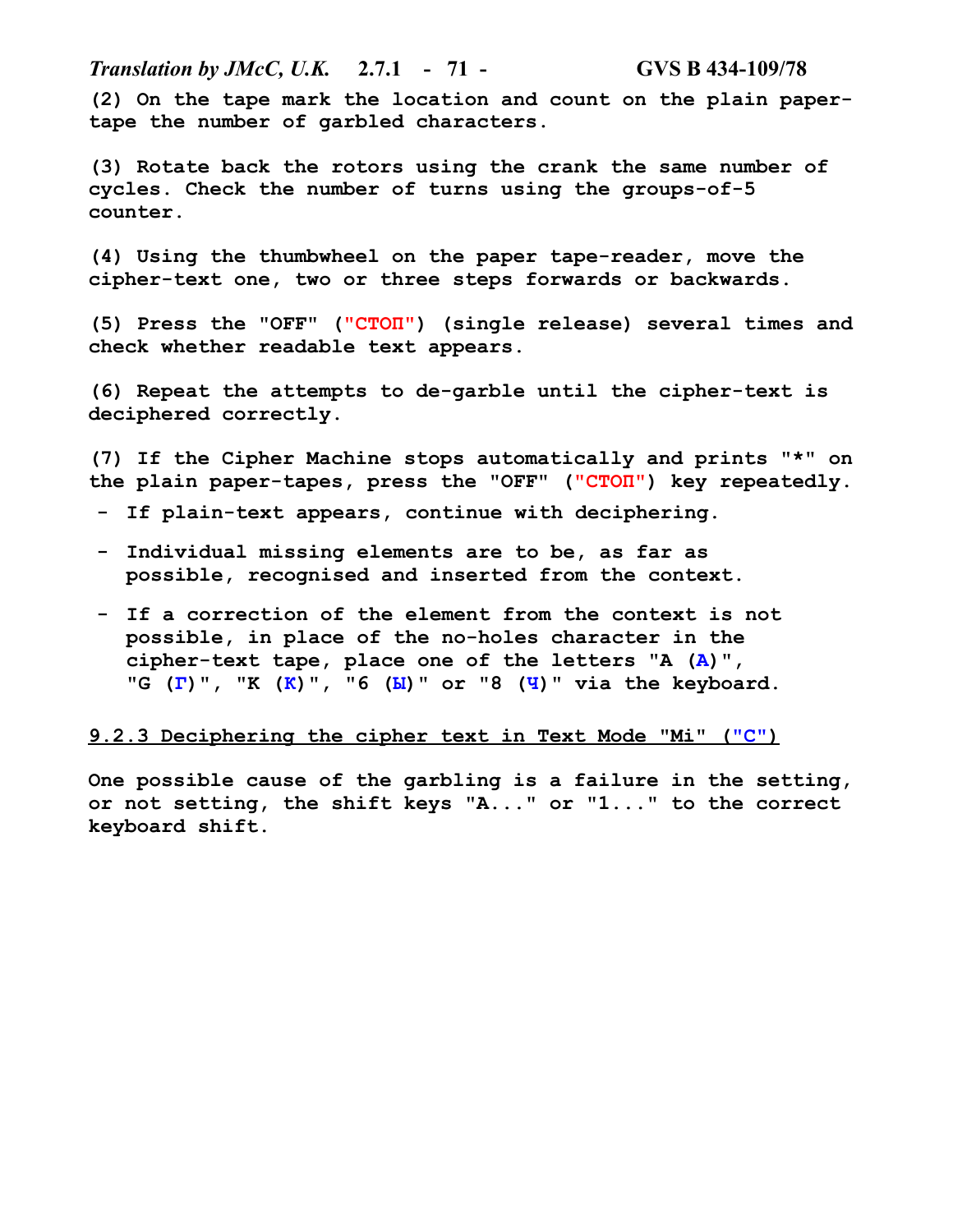*Translation by JMcC, U.K.* **2.7.1 - 72 - GVS B 434-109/78**

**(1) Check the garbled text components to see whether replacing the printed characters with characters of the other keyboard shift (see. Fig. 12[P91]) results in a meaningful text.**

**(2) If there is a meaningful text:**

**| |**

**| - According to Sections 9.2.1[P70] | | | or 9.2.2[P70], return the device to the position that corresponds to the last word clearly deciphered**

**- Set the Text Mode switch to the desired position "Bu" ("Б") or "Zi" ("Ц"). Enter an element accordingly. Set the Text Mode switch to "Mi" ("С") and continue deciphering.**

```
- After 
   deciphering the
|
   entire message,
|
  set the 
  Operating Mode 
  switch to "K" 
  ("О") and the 
  Text Mode 
  switch to the 
  position 
  required 
  ("Bu" ("Б") or 
   "Zi" ("Ц")) for
|
  the garbled 
  piece of text.
                     |
                     |
                    |
                    |
                     |
                     |
                     |
                    |
                     |
                    |
                     |
                    |
- Type the 
  garbled plain-
  text on the 
                     |
                    |
                    |
```
**keyboard. | |**

**(3) If the above does not result in meaningful text, then a check-back query (see Section 10[P73]) should be sent.**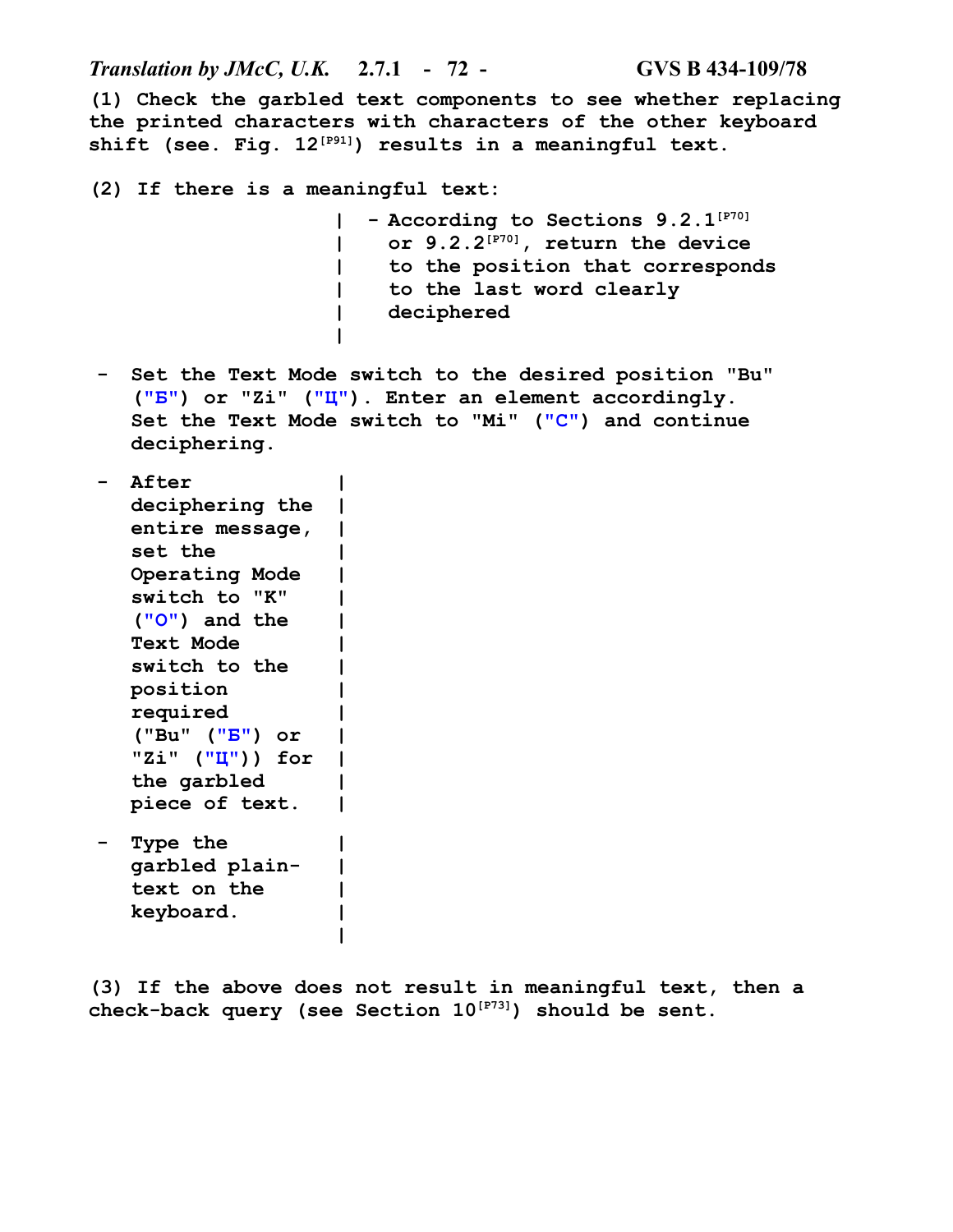*Translation by JMcC, U.K.* **2.7.1 - 73 - GVS B 434-109/78 10. Check-back queries**

**10.1. A check-back query must be sent, if a message is received with garbled sections, which cannot be corrected from the context or by de-garbling attempts.**

**10.2. It is permitted to send a request for a repeat of the transmission of the message or of the garbled group within the message, to the remote site (Example 29[P84]).**

**It is forbidden to send further communications in clear.**

**10.3. If after the repetition of the message, essentially the same error occurs, and it remains impossible to decipher the message, it is permitted to request the sending ciphering post to send a new version. (Example 30[P84]).**

**It is forbidden to send further communications in clear. This part of the message (whole words only) is then to be to encipher and sent by the sending ciphering post with a new Message Key.**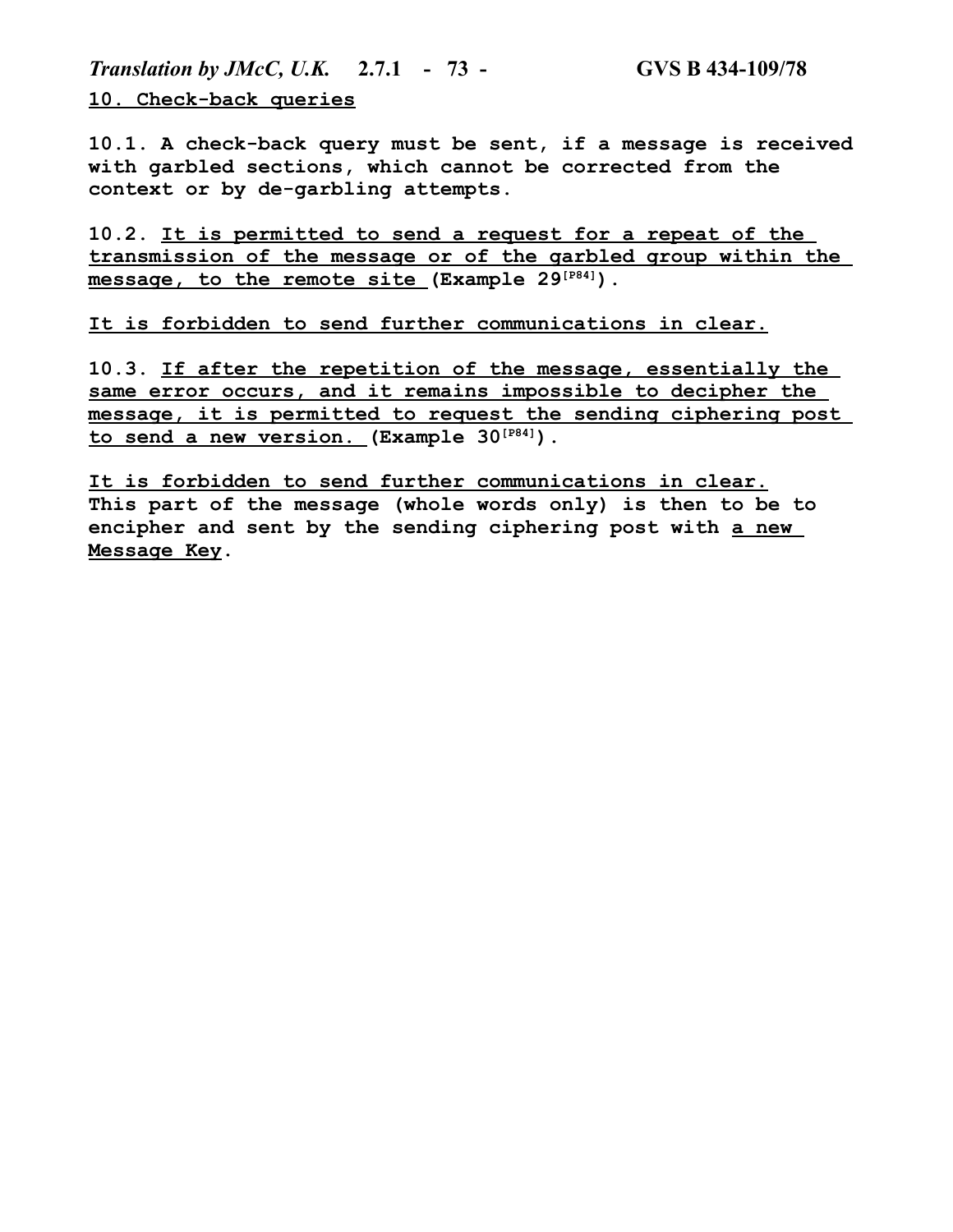*Translation by JMcC, U.K.* **2.7.1 - 74 - GVS B 434-109/78 11. Security regulations**

**11.1. General**

**(1) In particular occurrences, notification must be given prior to the initiation of emergency measures in accordance with the existing provisions.**

**(2) Notice of compromised keys, if sent by technical channels, is to be enciphered for transmission using a non-compromised Key Package.**

**(3) In the event of compromise of Key Packages or parts thereof, the following methods are to be used for enciphering this traffic using a non-compromised Key Package.**

**11.2 Incidents and Emergency measures**

| Incidents                                               | Emergency measures                                                                            |
|---------------------------------------------------------|-----------------------------------------------------------------------------------------------|
| (1) Compromise of plain-<br>text                        |                                                                                               |
| a) Before transmission:                                 | Message to the message<br>sender. Further processing<br>only after consultation with<br>this. |
| b)<br>Through open<br>communication or<br>transmission: | Notification to the sender<br>and recipient of the<br>message.                                |
|                                                         |                                                                                               |
| (2) Compromise of a<br>rotor or of a rotor set:         | Message, but no immediate<br>precautions are necessary.                                       |
|                                                         |                                                                                               |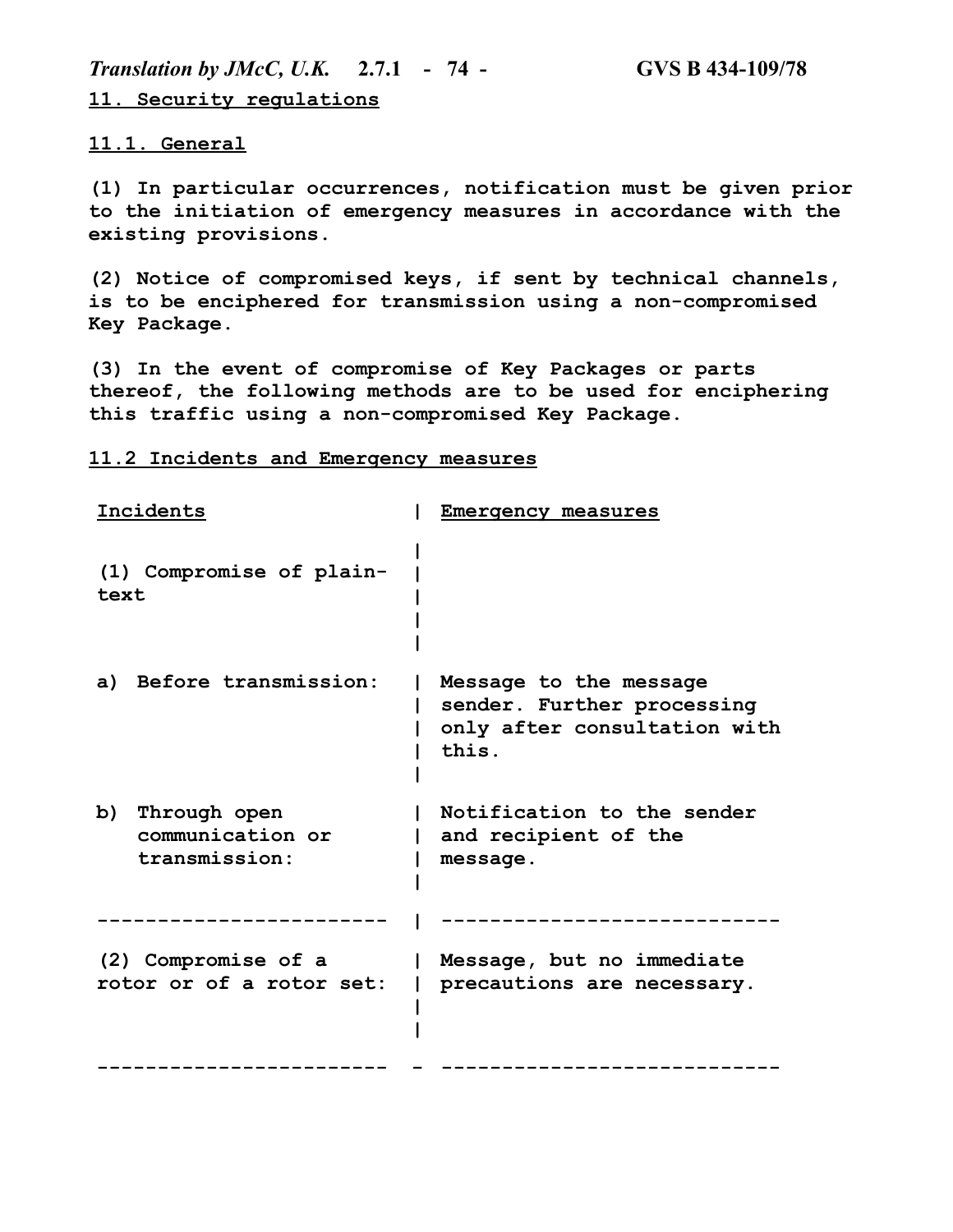**(3) Compromise of a Daily | Cancellation of all copies Key or parts thereof: | of the relevant series of | the Daily Key. | Notice to all senders and | receivers about the | messages sent that day with | that Daily Key. ------------------------ - --------------------------- (4) compromise of a Message Key | | | a) Before transmission of | Cancellation of the Message the message being | Key. worked on: | | b) After transmission of | Cancellation of the Daily the message being worked on: | Key of the Key Area. | Notice to all senders and | receivers of the Key Area | about the messages sent | that day with that key. ------------------------- - --------------------------- (5) Repeated use of the same Message Key during encipherment | | | a) Before transmission of | Correct mistakes. the messages being | worked on: b) After transmission of | Notification to sender and the messages being worked on: | receiver about the | compromised messages sent | with the same Message Key.|**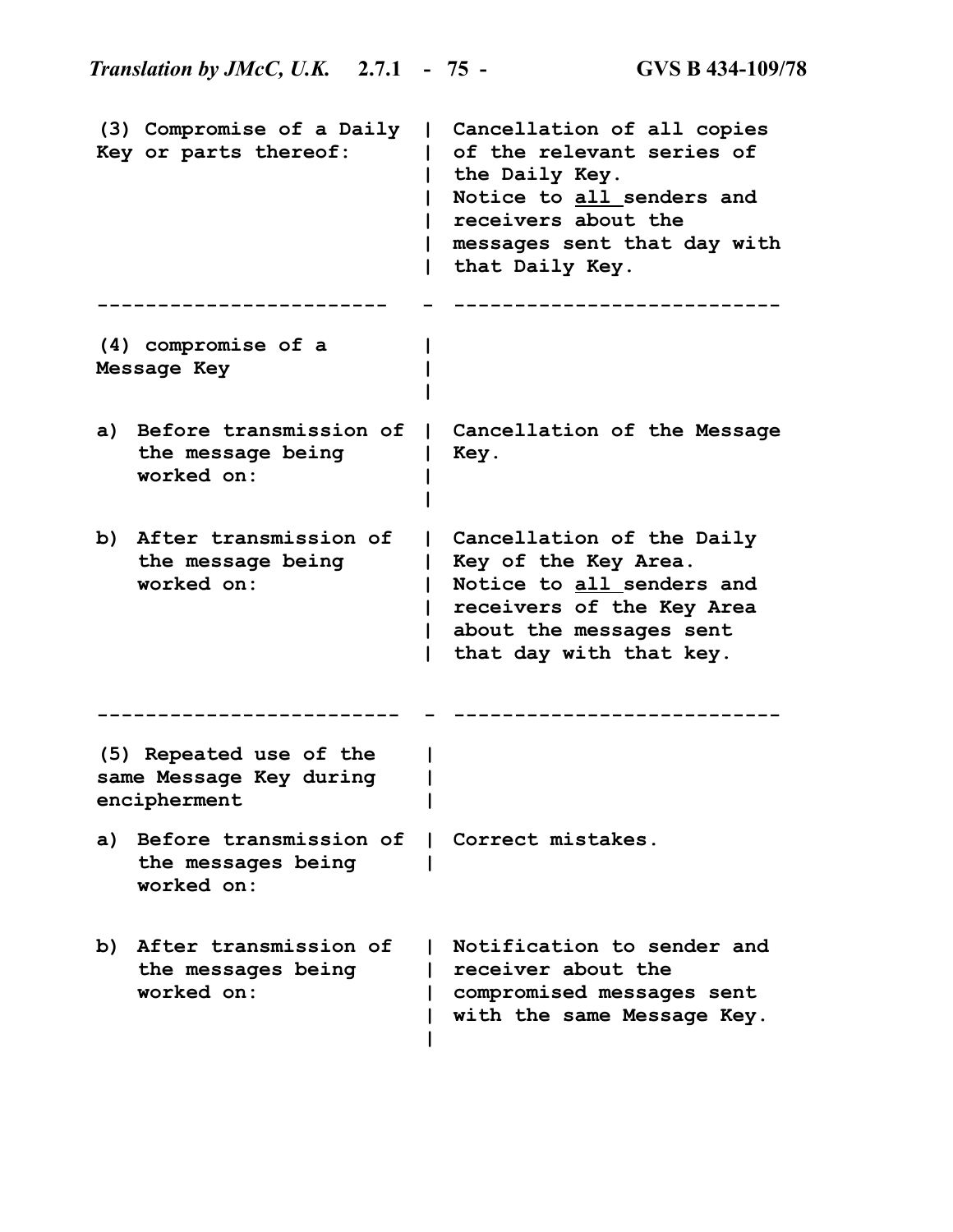|    | (6) Insertion of an<br>incorrect Identification<br>Group, Identification Group<br>missing. |                                                                                                                               |
|----|--------------------------------------------------------------------------------------------|-------------------------------------------------------------------------------------------------------------------------------|
| a) | Before transmission of<br>the message:                                                     | Correct mistakes.                                                                                                             |
| b) | After transmission of<br>the message:                                                      | If necessary, send in<br>clear the proper<br>Identification Group to<br>the receiving cipher<br>post.                         |
|    |                                                                                            |                                                                                                                               |
|    | (7) Enciphering with the<br>wrong Daily Key                                                |                                                                                                                               |
|    | a) Before transmission of<br>a message:                                                    | Correct mistakes.                                                                                                             |
| b) | After transmission of<br>the message:                                                      | Enciphering<br>- of the same text<br>and the prefixed note<br>н.<br>"message no  re-<br>processed"<br>with a valid Daily Key. |
|    |                                                                                            |                                                                                                                               |
|    | (8) Compromise of<br>Identification Groups:                                                | Message, but no immediate<br>precautions are<br>necessary.                                                                    |
|    |                                                                                            |                                                                                                                               |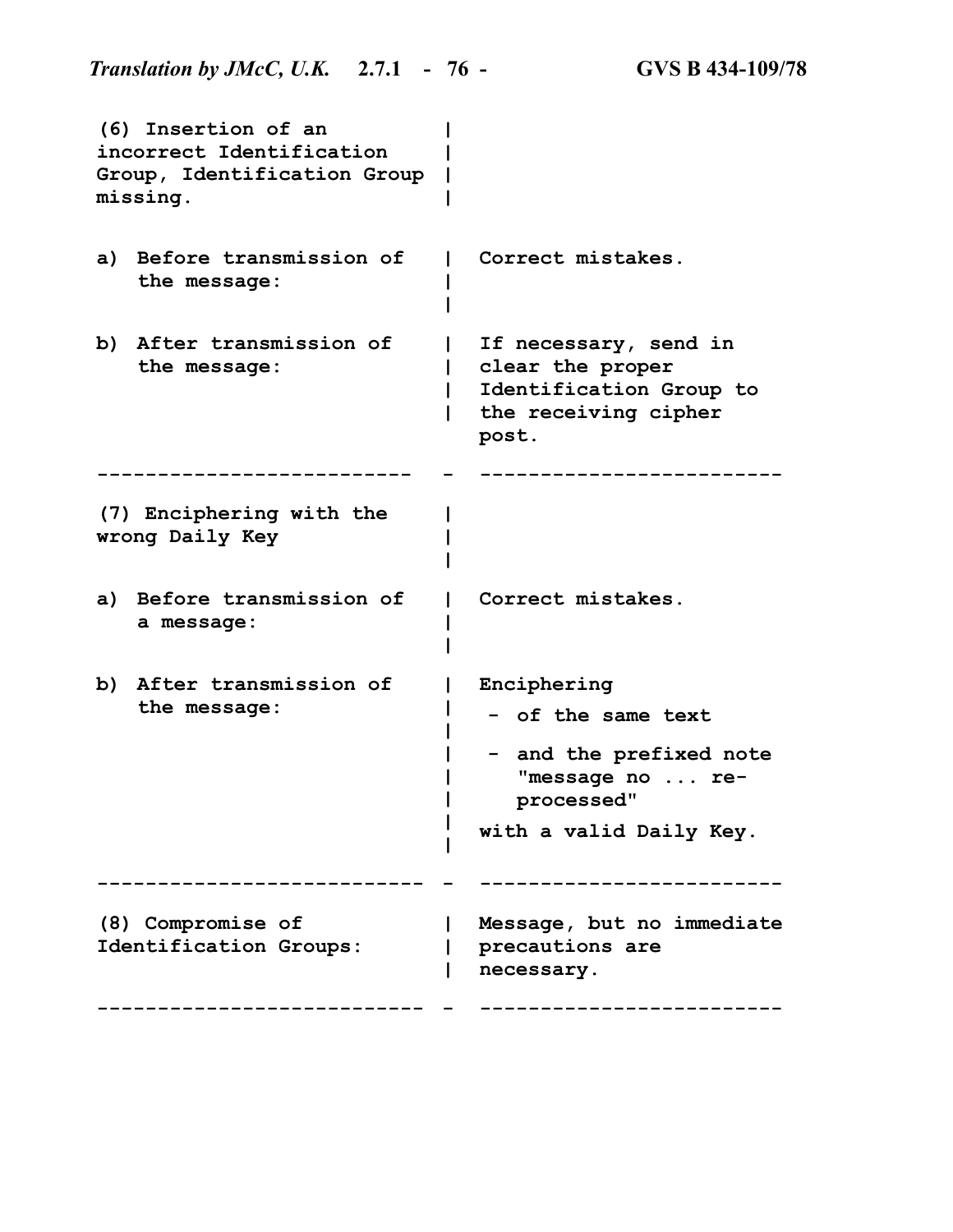*Translation by JMcC, U.K.* **2.7.1 - 77 - GVS B 434-109/78 12. Examples Abbreviations: KT = Plain-text** *(originally "Klartext")***. hKT = plain-text that has been pre-edited for transmission** *(originally "hergerichteter Klartext")***. Example 1: KT:... Karte Л - 20 ... hKT:... KARTE L (RUS) RPT L – 20... or hKT:... KARTE L KL RUS KL RPT L STRICH ZWANZIG Example 2: KT:... XVIII/4 ...IX/X ...**

| hKT:  XVIII/4  IX/X  RPT                 |
|------------------------------------------|
| RÖM XVIII/4  RÖM IX/RÖM X                |
| or hKT:  18/4 9/10  RPT RÖM              |
| $18/4$ RÖM $9/R$ ÖM $10$                 |
| or hKT:  18/4  9/10  RPT ROEM            |
| $18/4$ ROEM $9/$ ROEM $10$               |
| or hKT:  18 SSTRICH 4  9 SSTRICH 10  RPT |
| ROEM 18 SSTRICH 4  ROEM 9 SSTRICH ROEM   |
| $10 \ldots$                              |
| or $hKT$ 18 SSTRICH 4  9 SSTRICH 10  RPT |
| ROEM ACHTZEHN SSTRICH VIER  ROEM NEUN    |
| SSTRICH ROEM ZEHN                        |

**Example 3:**

**KT:**

| Positions-Nr. | Benennung                | Nummer des Teils         |
|---------------|--------------------------|--------------------------|
| 16<br>17      | Schneckenrad<br>Kegelrad | 16.374.001<br>18.440.003 |
| 18            | Zwischenwelle            | 18.464.000               |

**hKT: LIES DREI SPALTEN A POSITIONS NR B BENENNUNG C NUMMER DES TEILS A 16 B SCHNECKENRAD C 16 374 001 A 17 B KEGELRAD C 18 440 003**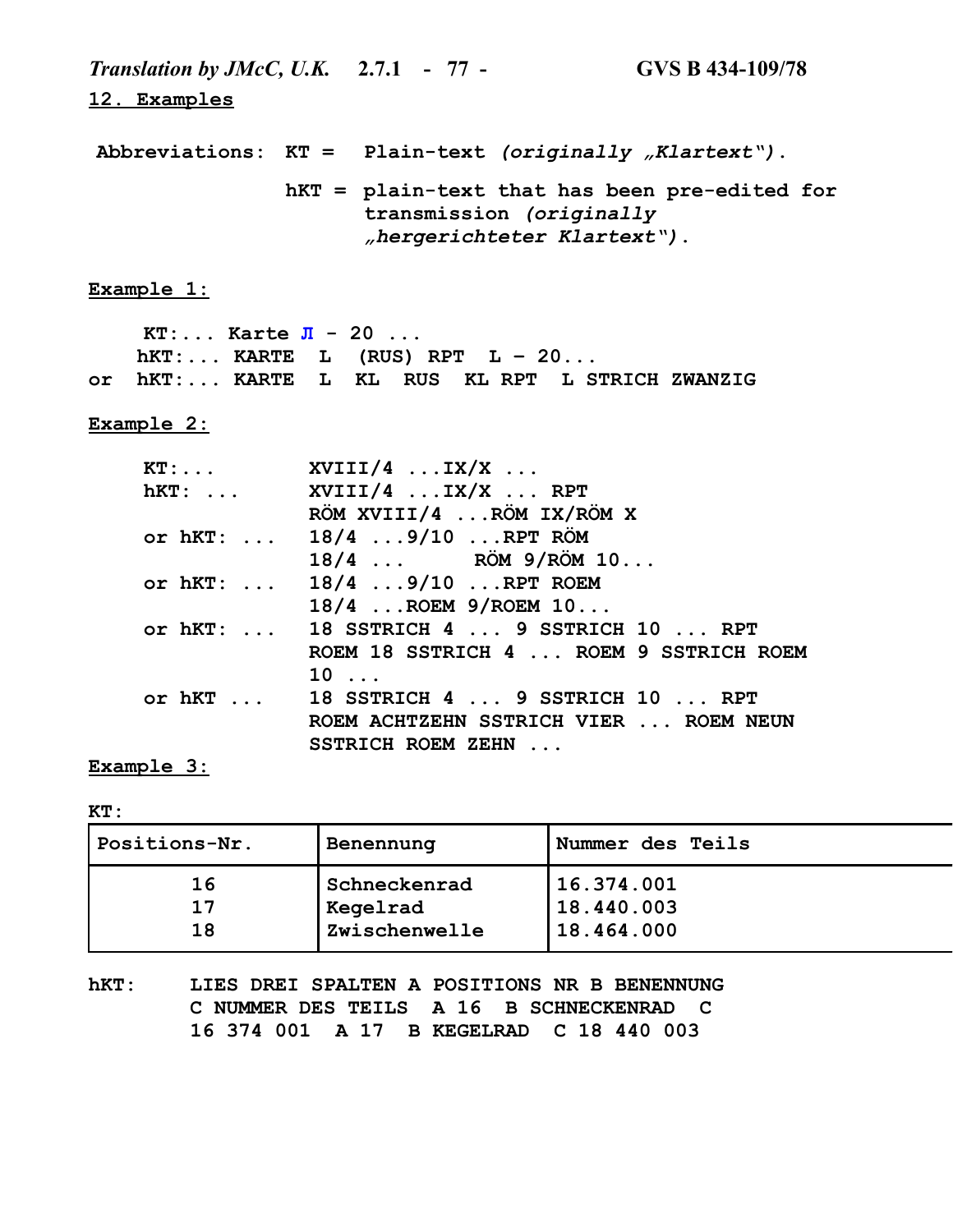*Translation by JMcC, U.K.* **2.7.1 - 78 - GVS B 434-109/78**

 **A 18 B ZVVISCHENVVELLE C 18 464 000**

#### **Example 4:**

 **KT: ...Ewald Kügeln ... hKT: ... EWALD K Ü G E L N RPT KÜGELN or hKT: ... EVVALD K UE G E L N RPT KUEGELN**

#### **Example 5:**

 **KT: ...Sztrzėbiński ... hKT: ...SZTREBNSKI NN SZTRZEBINSKI ...**

 **...RPT SZTRZEKKKBINLLLSKI ...**

**Example 6:**

 **KT: Meyerhöft an ...**

- **hKT: MEYERHÖFT AN ... RPT MEYERHÖFT AN ...**
- **or hKT: MEIERHOEFT AN ... RPT MEIPSERHOEFT AN ...**

 **KT: Major Lawrenz, Major Moeller und Oberst Majakow ...**

- **hKT: MAJOR L A W R E N Z RPT LAWRENZ, MAJOR M O E L L E R RPT MOELLER UND OBERST M A J A K O W RPT MAJAKOW ...**
- **or hKT: MAIOR L A VV R E N Z RPT LAVVRENZ MAIOR M O E L L E R RPT MOEOELLER UND OBERST M A I A K O VV RPT MAIOTAKOVV ...**
	- **KT: in Quitzow eintreffen ...**
	- **hKT: IN QUITZOW RPT QUITZOW EINTREFFEN ...**
- **or hKT: IN KVUITZOVV RPT KVUITZOVV EINTREFFEN**
	- **KT: ... Ruf XKS an ...**
	- **hKT: ... RUF XKS RPT XKS AN ...**
- **or hKT: ... RUF KSKS RPT KS KSKS AN ...**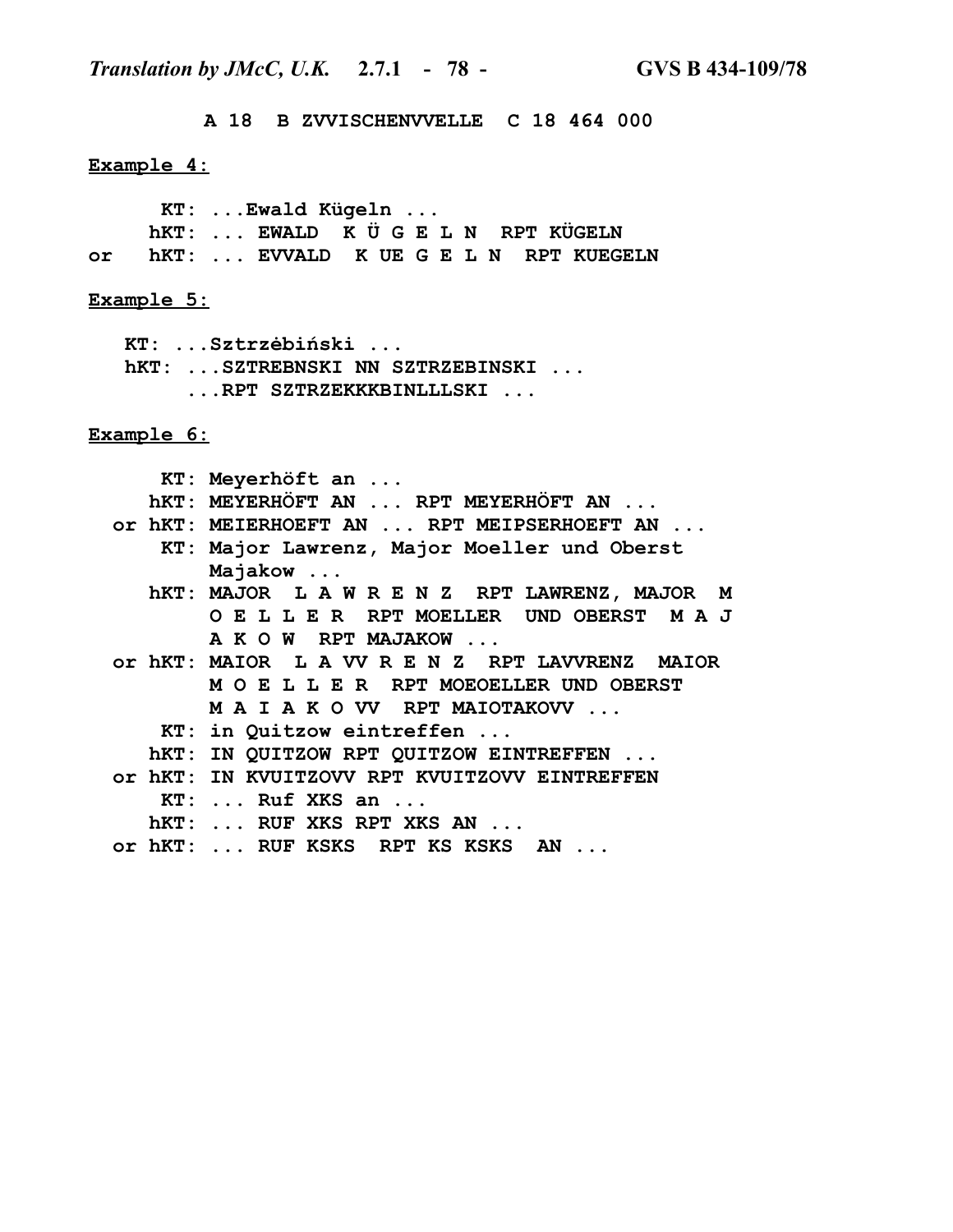*Translation by JMcC, U.K.* **2.7.1 - 79 - GVS B 434-109/78 Example 7:**

**Plan of communication:**

 $\rightarrow$   $($ B $)$  -->  $\mathbf{A}$  $\left( \, {\bf c} \, \right)$ 

**For enciphered plain-text as processed by point A:**

| vvvvv | Security                 | <b>Receiver C</b> | Text | <b>Sender A</b> |
|-------|--------------------------|-------------------|------|-----------------|
|       | $ {\tt Classification} $ |                   |      |                 |
|       | $(VS-NO.)$               |                   |      |                 |

**For enciphered plain-text as processed by point B:**

| Security Classification Receiver C | Text | Sender A |
|------------------------------------|------|----------|
| $(VS-No.)$                         |      |          |

**Example 8:**

 **KT: Kennzeichen IA 07 - 03 Typ... hKT: KENNZEICHEN IA 07 STRICH 03 TIP ... KT: ... Ruf XKS an ... hKT: ... RUF KSKS RPT KS KSKS AN ... KT: ... fährt über Baerenburg und ... hKT: ... FAEHRT UEBER BAEAERENBURG UND ... KT: ... Quadrat ... Major ... W3 ... hKT: ... KVUADRAT ... MAIOR ... VV3 ...**

**Example 9:**

 **KT: der 20. Jahrestag (Note: "." after a cardinal number is used for an ordinal number.) hKT: DER 20 PKT IAHRESTAG**

**Example 10:**

 **KT: ... + ... § ... hKT: ...PLUS ...PARAGRAPH ...**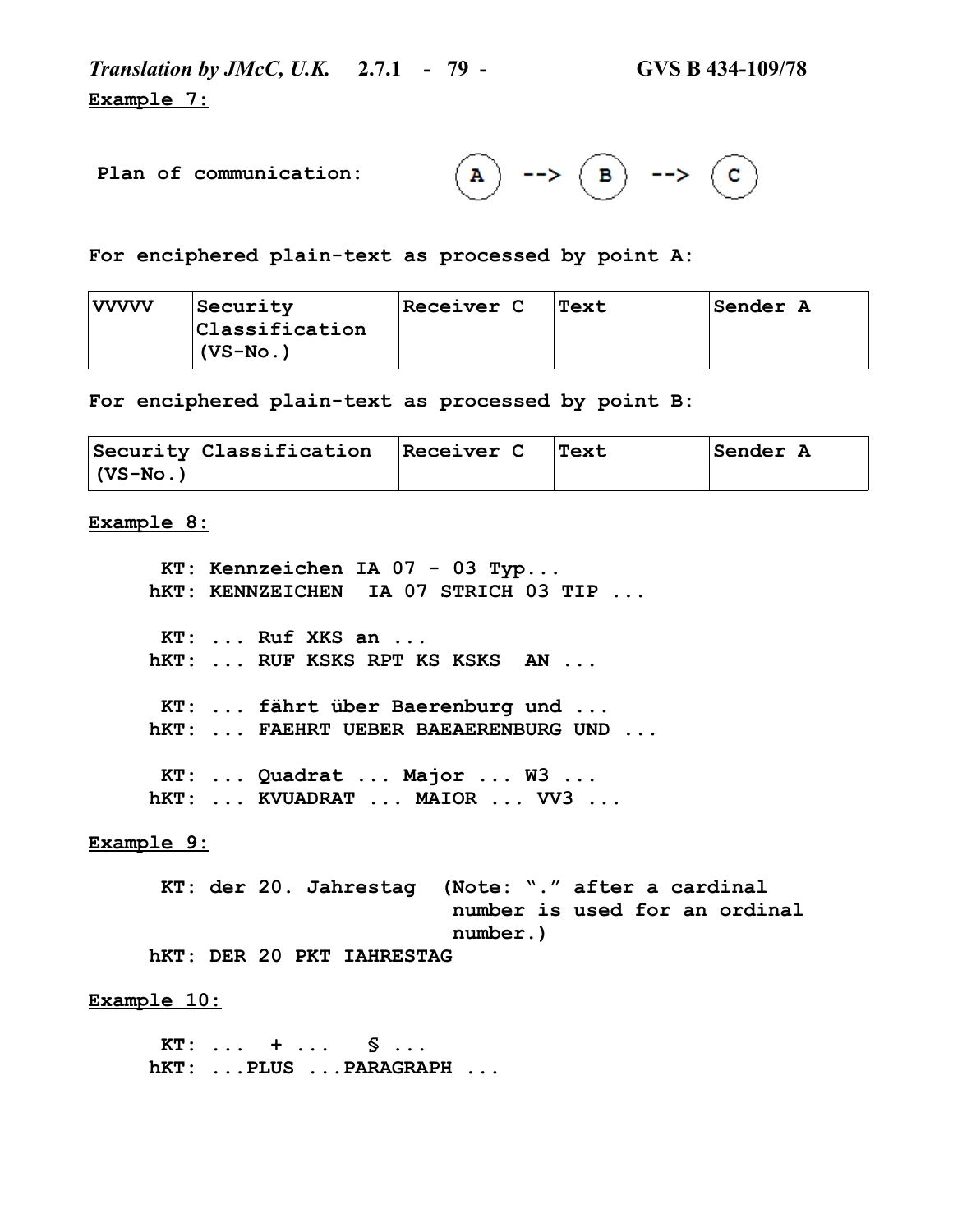*Translation by JMcC, U.K.* **2.7.1 - 80 - GVS B 434-109/78 Example 11: KT: Karl-Marx-Stadt hKT: KARL MARKS STADT Example 12: KT: ...Major Gäbler ... hKT: ...MAIOR G AE B L E R ... Example 13: KT: 9 Uhr hKT: 09 UHR KT: 7 Uhr 15 minuten hKT: 07 15 UHR Example 14: KT: ankommen am 17. 8. 1969 hKT: ANKOMMEN AM 17 AUG 69 Example 15: Date: May 14th** Valid Daily Key: - Daily Key Table No. 14  **- Key Card # 14 Example 16: Daily Key Table No. 14 (see Figure 1[P22]): Fit the rotor bodies in the order**

**И Д Ж З А В К Б Г Е.**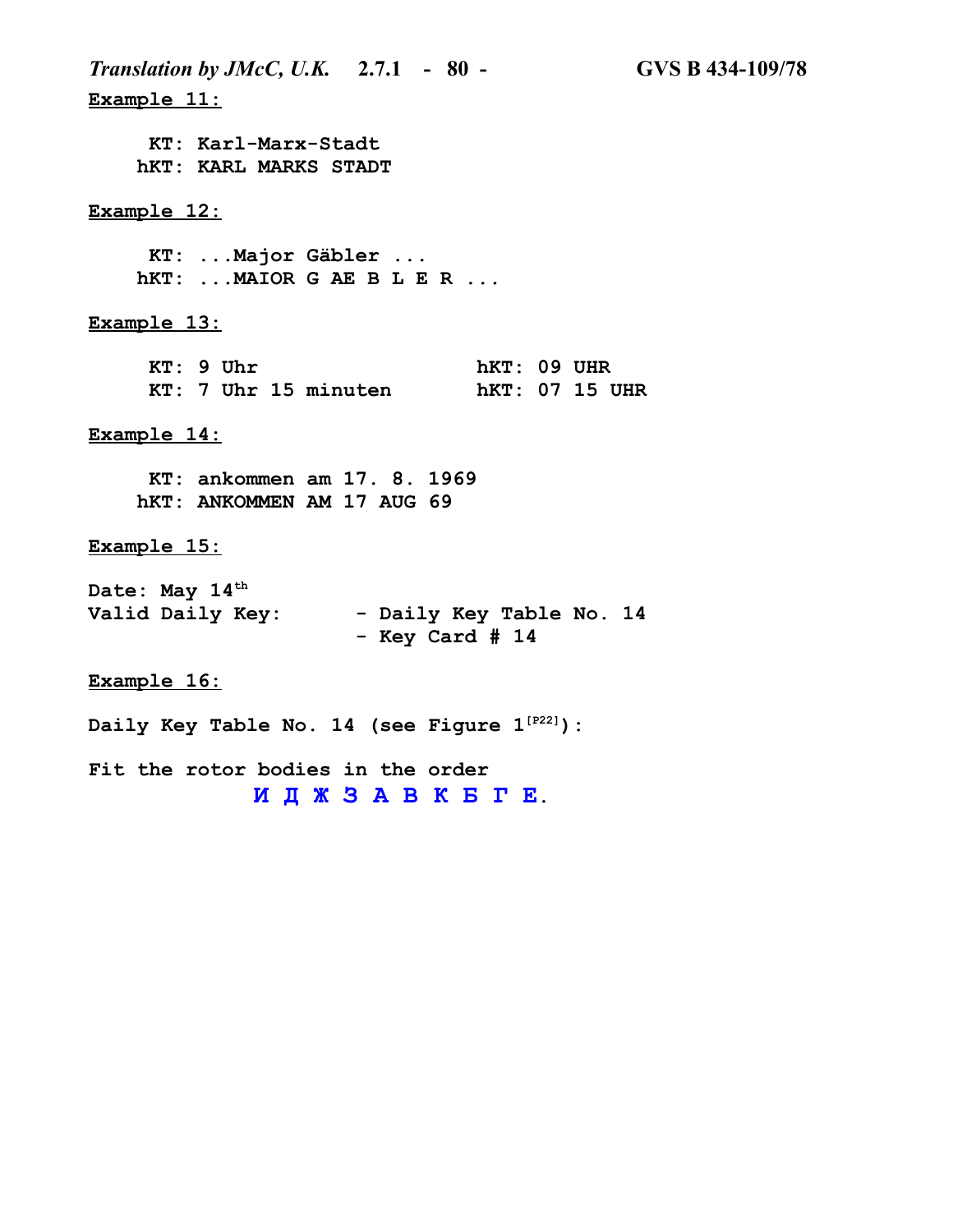| <i>Translation by JMcC, U.K.</i> 2.7.1 - 81 -      |                             | <b>GVS B 434-109/78</b> |
|----------------------------------------------------|-----------------------------|-------------------------|
| Example 17:                                        |                             |                         |
|                                                    | Rotor body with the marking |                         |
| Set the setting mark on<br>the setting ring to the | ИДЖЗАВКБГЕ                  |                         |
| letters<br>$\ddots$<br>of the marker ring.         | <b>OCAHEPTLEM</b>           |                         |
| Example 18:                                        |                             |                         |
|                                                    | Rotor body with the marking |                         |
| Assign the Inner wired<br>disks with the           | ИДЖЗАВКБГЕ                  |                         |
| letter<br>to the rotor body.                       | БДВИАГЕЗКЖ                  |                         |
| <u>Example 19:</u>                                 |                             |                         |
|                                                    | Inner wired disks marked    |                         |
| Insert the Inner wired<br>disk with the side       | БДВИАГЕЗКЖ                  |                         |
| marked                                             | 2 I I 2 2 I 2 2 I 2         |                         |
| Facing outward in the<br>rotor body                | ИДЖЗАВКБГЕ                  |                         |
| Example 20:                                        |                             |                         |
|                                                    | Inner wired disks marked    |                         |
| Set the setting mark of<br>the inner wired disk    | БДВИАГЕЗКЖ                  |                         |
| to the letter<br>of the marker ring                | K Y J K K B X B Y T         |                         |
| of the rotor body                                  | иджзавквге                  |                         |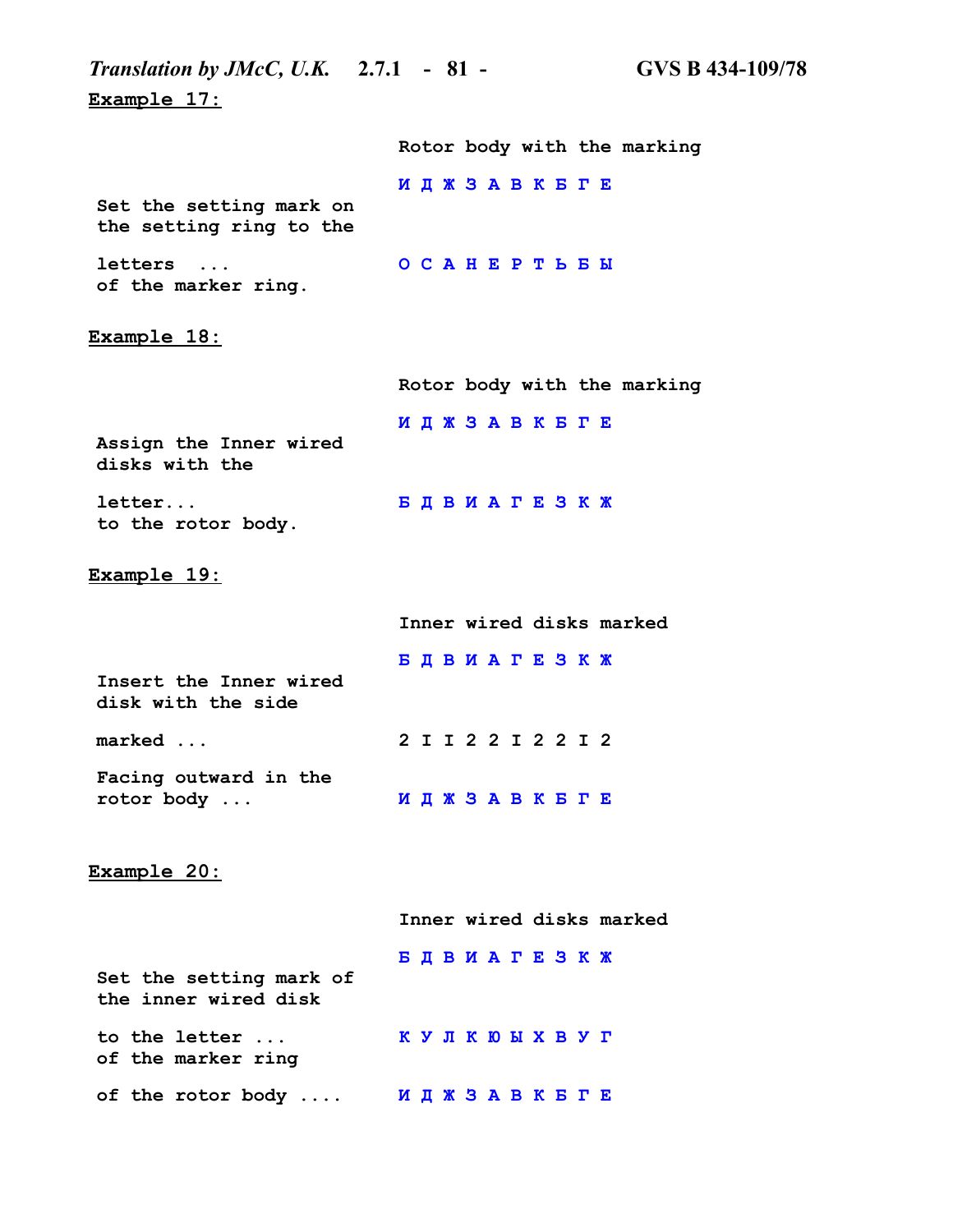*Translation by JMcC, U.K.* **2.7.1 - 82 - GVS B 434-109/78 Example 21:**

**Set up the rotor bodies on their axle in the order specified in Example 16[P80]. So, for example, the 4th rotor must have the label З, the setting mark of the adjusting ring must be set to the letter Н: the inner wired disk must be used with И2 showing outward in the rotor body З, and the alignment mark of the inner wired disk must match the character K of the marker ring of the rotor body З.**

**Example 22:**

**Daily Key Table: see Figure 2[P23] Key Setting: Б Ж К А Г И Е В Д З**

**Example 23:**

**Message Key 03 for individual traffic: see Fig. 4[P25] Key Setting: П Р К Л М П О Х И Е**

**Example 24:**

**Daily Key Table Fig. 2[P23]: Table 14 initial position of the rotors on their axle: Ф Р М К Е У З Ч Г Р "Daily Key Table Figure 1[P22]:.О С А Н Е Р Т Ь Б Ы"**

**Example 25:**

**Identification Group Tables: see Figure 5[P26]**

| Message Key Table:          |              | Corresponding Identification<br>Group: |
|-----------------------------|--------------|----------------------------------------|
|                             | Letter:      | Numbers:                               |
| 01                          | <b>YYMXP</b> | 61449                                  |
| 03 (as Figure $4^{[P25]}$ ) | КВНОП        | 25477                                  |
| 06                          | ФИОКБ        | 56442                                  |
| 23                          | <b>XXEEE</b> | 66775                                  |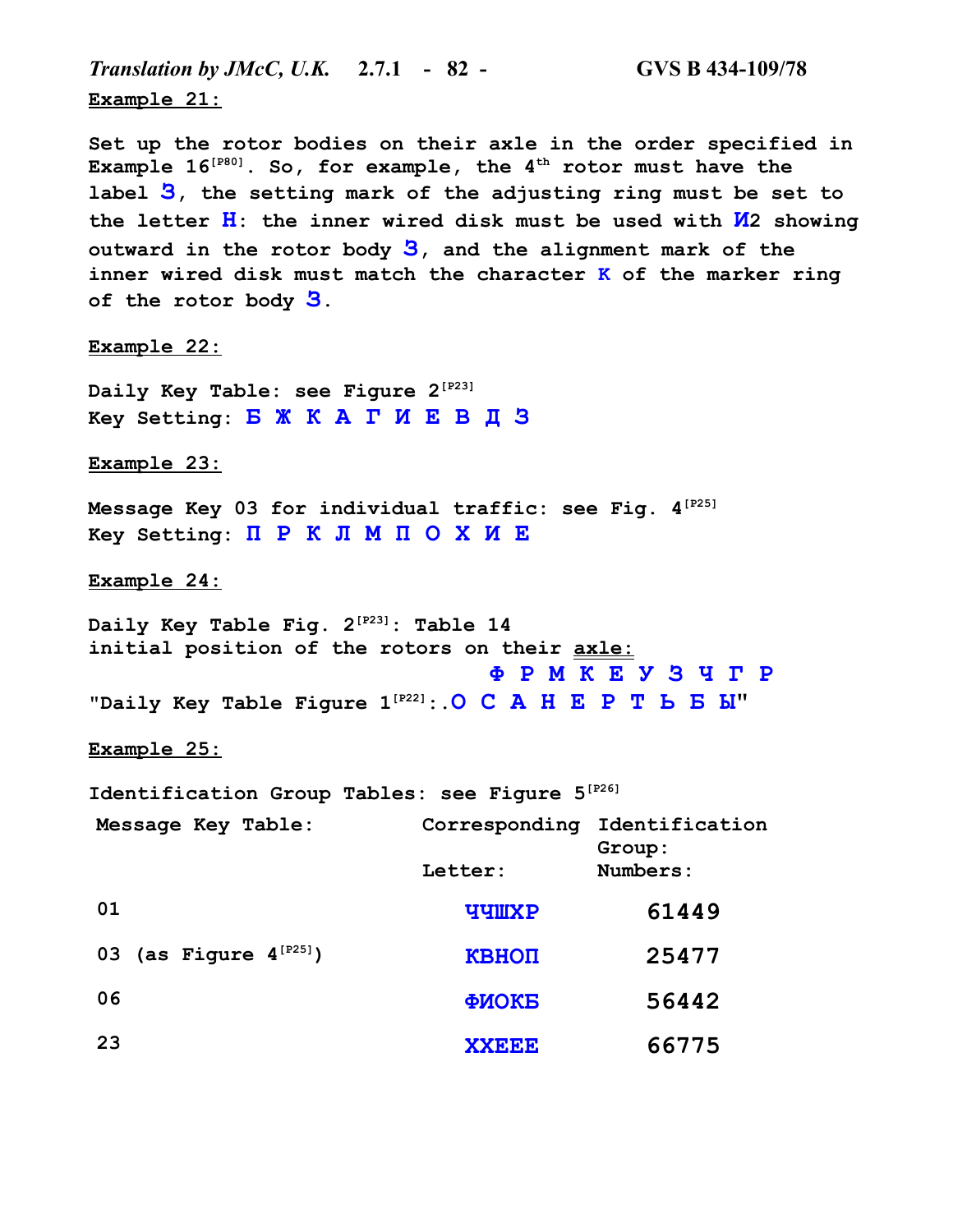**Example 26: Today's date: 14th of the month Identification Group Tables: see Figure 5[P26] Cipher-text: 121 groups Third Message Key of the Message Key Package (Fig. 4[P25]): Table 03 Identification Group: КВНОП or: 25477 Letter text message: AAAAA K2NOP\*NL139 6ONBL TAJHZ VAJUN CZNV6 6D75Z A3K2U HNMNB NROPC N3R63 EHU9Z 9I9NP 87KZR A4Z9R AR636 72... .................. ..... ...OK KF4B2 2K555 4M401 ANRGD B6039 2NTDA 8AMKC 3DK8M 2PRNZ R9AK7 HFGG2 JEEBC 6THEM 14123 Number text message: 11111 25477 63302 44262 88277 64492 33141 39823 11468 48486 37730 97543 82670 93926 52195 61910 49487 38... ..... ...06 03098 50265 36169 40209 16303 93463 78750 27720 31186 31383 27462 64827 92887 14245\*\* \* KWNOP?**

*Translation by JMcC, U.K.* **2.7.1 - 83 - GVS B 434-109/78**

**\*\* 14123?**

**Example 27:**

**Today's date: 14th of the month Cipher-text (general traffic): 239 groups Identification Group: R2J3Z ZMROE or 17884 35165**

**Letter text message: RRR22 2JJJ3 33ZZZ ZZZMM MRRRO OOEEE HAZAJ ZKC36 H3LS5 5TC6V STA7C 5FITH AFMKS 6BRIH HJ940 9G8U3 MLE5Z VD... ..... ..... ..... .. ..... ...BZ JF5PM BURAF 4PBP5 GUGAD DTER5 C3SAV AJ95P RAF5V RUGVB 14245**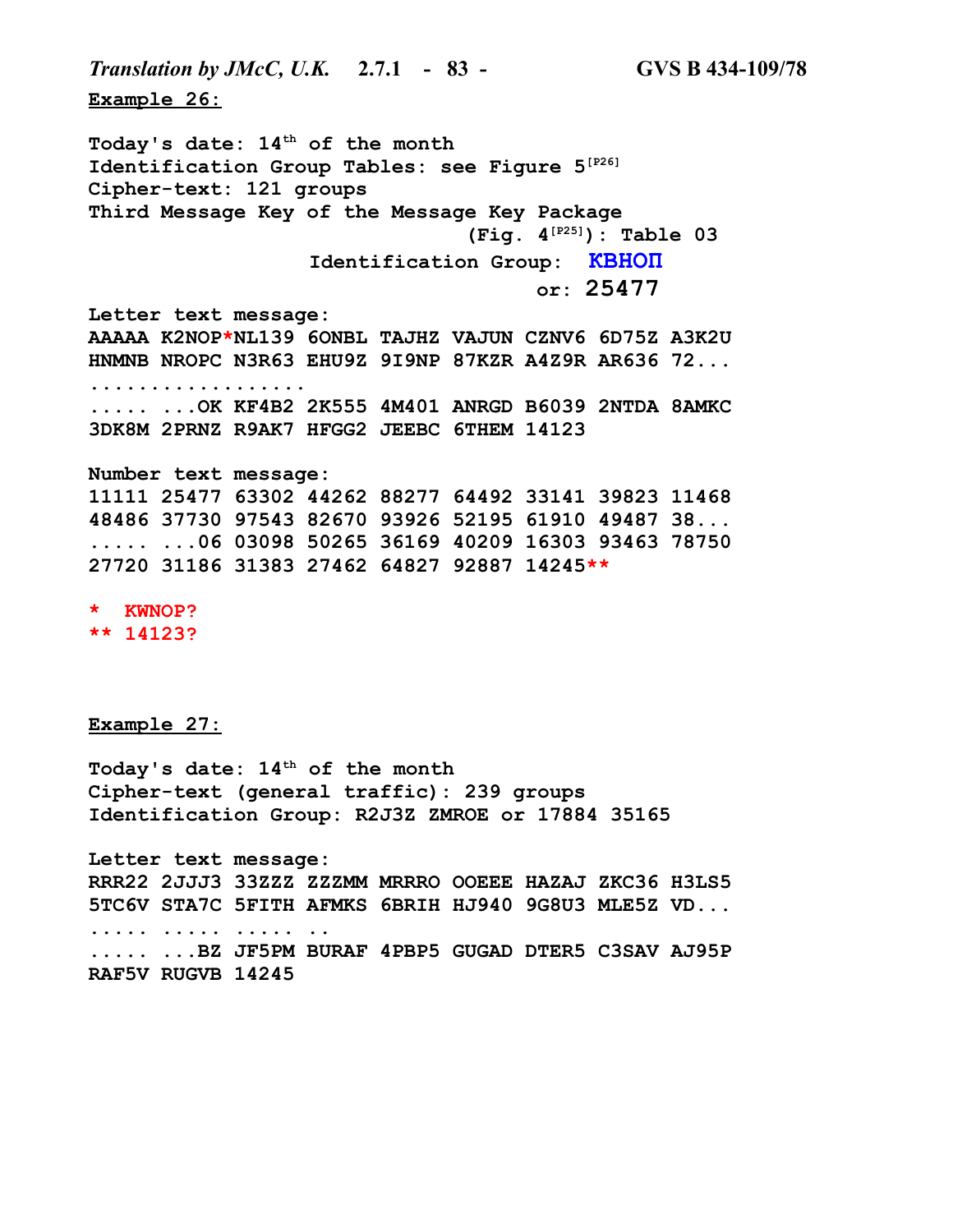*Translation by JMcC, U.K.* **2.7.1 - 84 - GVS B 434-109/78 Number text message: 11177 78888 88444 33355 51116 66555 63704 33488 62617 03922 33459 43051 76422 85069 96047 11284 06140 12 .. ..... ..... ..... .. ..... ...17 83651 91035 01330 11781 53211 79362 60228 57159 35274 14245 Example 28: Date of the Daily Key: 8th of the month Number of Groups: 79 (including Message Detail Groups but excluding the Service Group) Service Group: 08079 Example 29: "Repeat Message No. ... " or "Repeat Groups 30 to 40 of Message No ..." Example 30: "Repeat Groups 12 to 13 and 21 of Message No. ..."**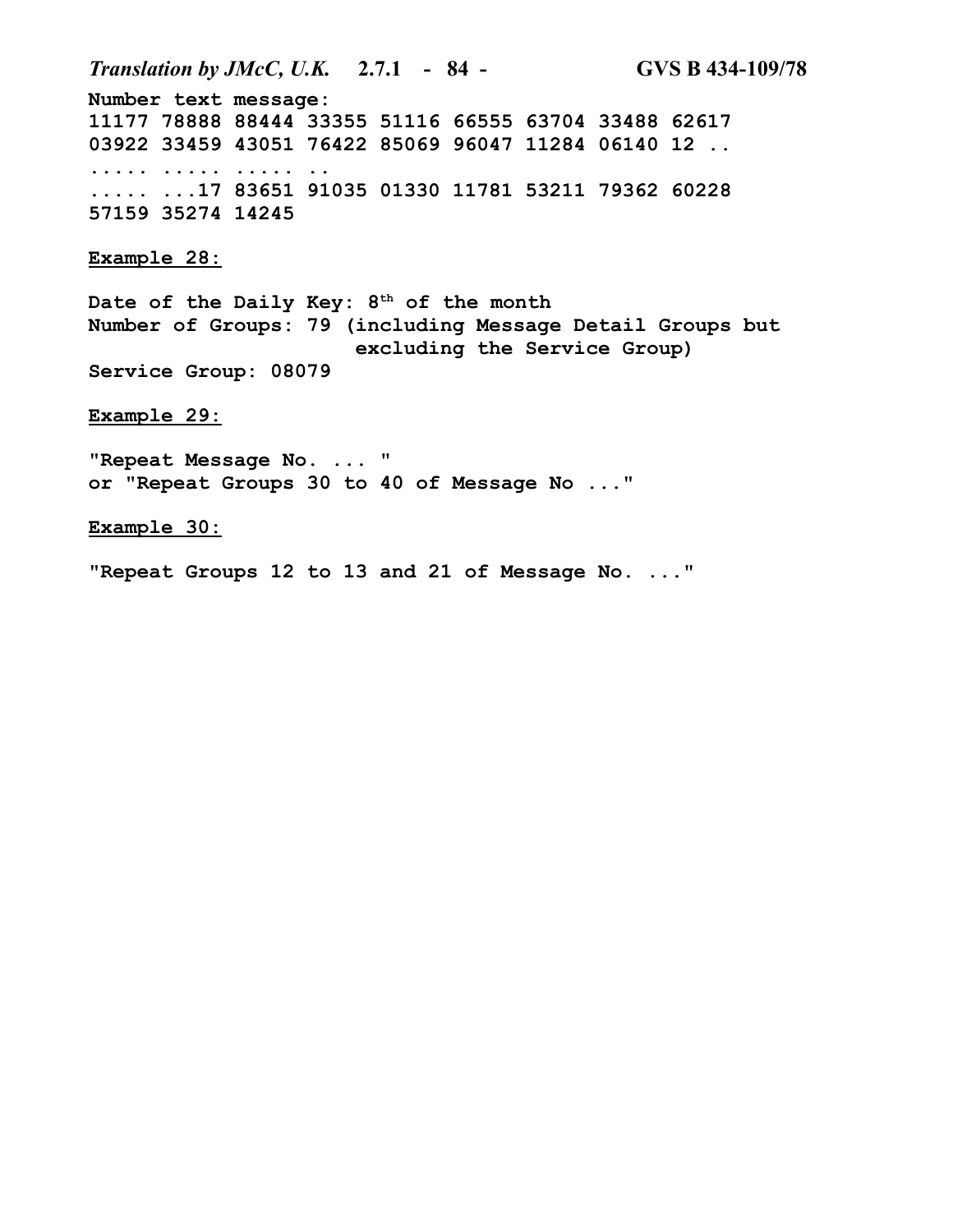*Translation by JMcC, U.K.* **2.7.1 - 85 - GVS B 434-109/78 Table**

# **Substitution table for diacritics**

| <b>Item</b><br>no.<br>No. | Diacritical<br>Sign  | Replacement<br>unit      | Examples of letters<br>with diacritics |
|---------------------------|----------------------|--------------------------|----------------------------------------|
| 1 <sup>st</sup>           | <br>(umlaut)         | <b>XXX</b>               | ä, ë, ï, ö, ü                          |
| 2 <sup>nd</sup>           | (ring)               | <b>YYY</b>               | å, ů                                   |
| 3 <sup>rd</sup>           | (Circumflex)         | $\mathbf{ZZ} \mathbf{Z}$ | â, ê                                   |
| $4^{\text{th}}$           | $\check{\ }$ (Caron) | TTT                      | č, ě, ň, ř, š                          |
| 5 <sup>th</sup>           | '(grave)             | <b>HHH</b>               | è                                      |
| 6 <sup>th</sup>           | $'$ (acute)          | LLL                      | ć, é, ó, ź                             |
| 7 <sup>th</sup>           | $\dot{d}$ (dot)      | <b>KKK</b>               | ż                                      |
| $8^{\text{th}}$           | . (ogonek)           | 000                      | a, e                                   |
| 9 <sup>th</sup>           | (cedilla)            | <b>BBB</b>               | Ç                                      |

*See Example 5[P78] for an example of the use of the replacement units.*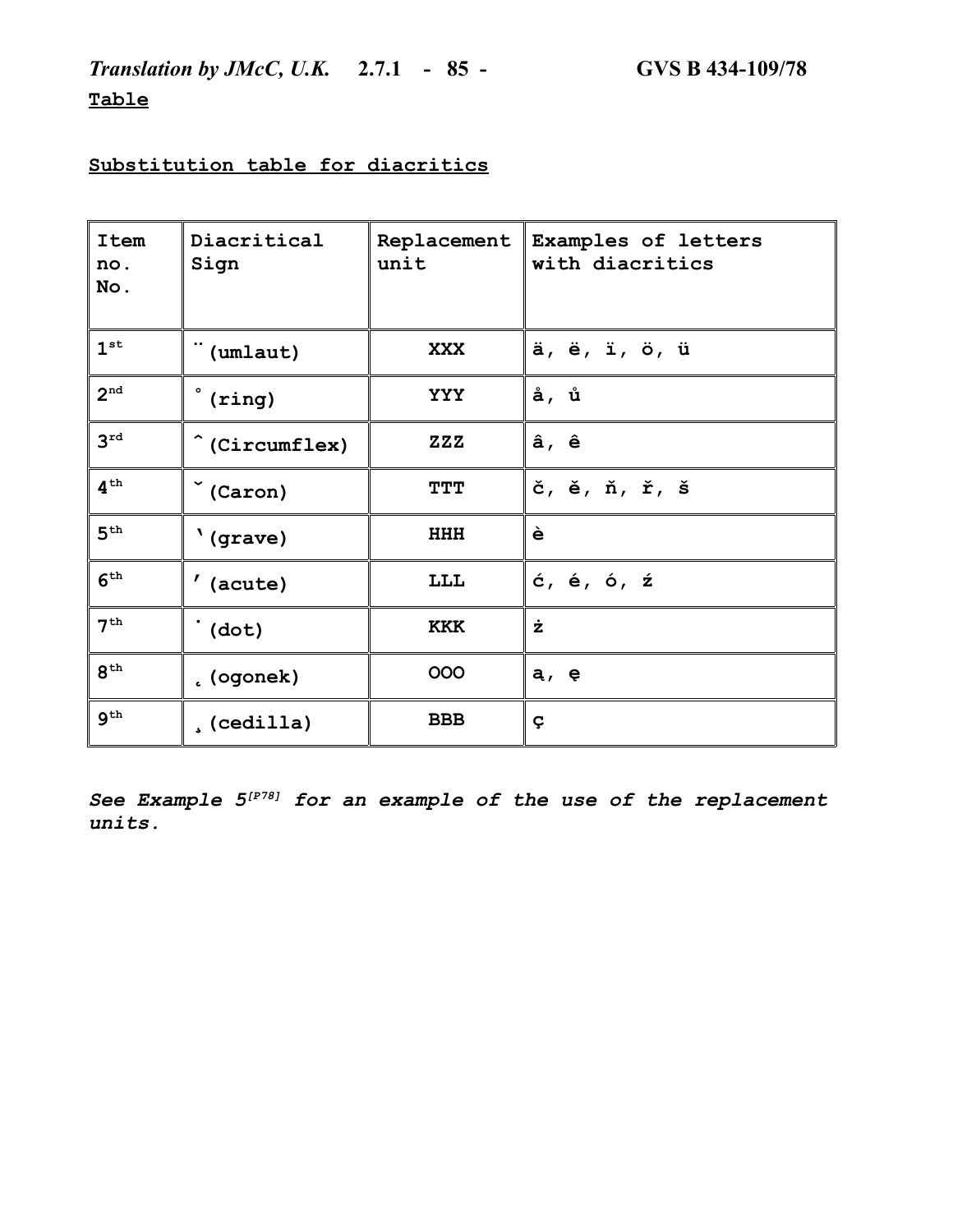

**Figure 6: Schlüsselscheibensatz.**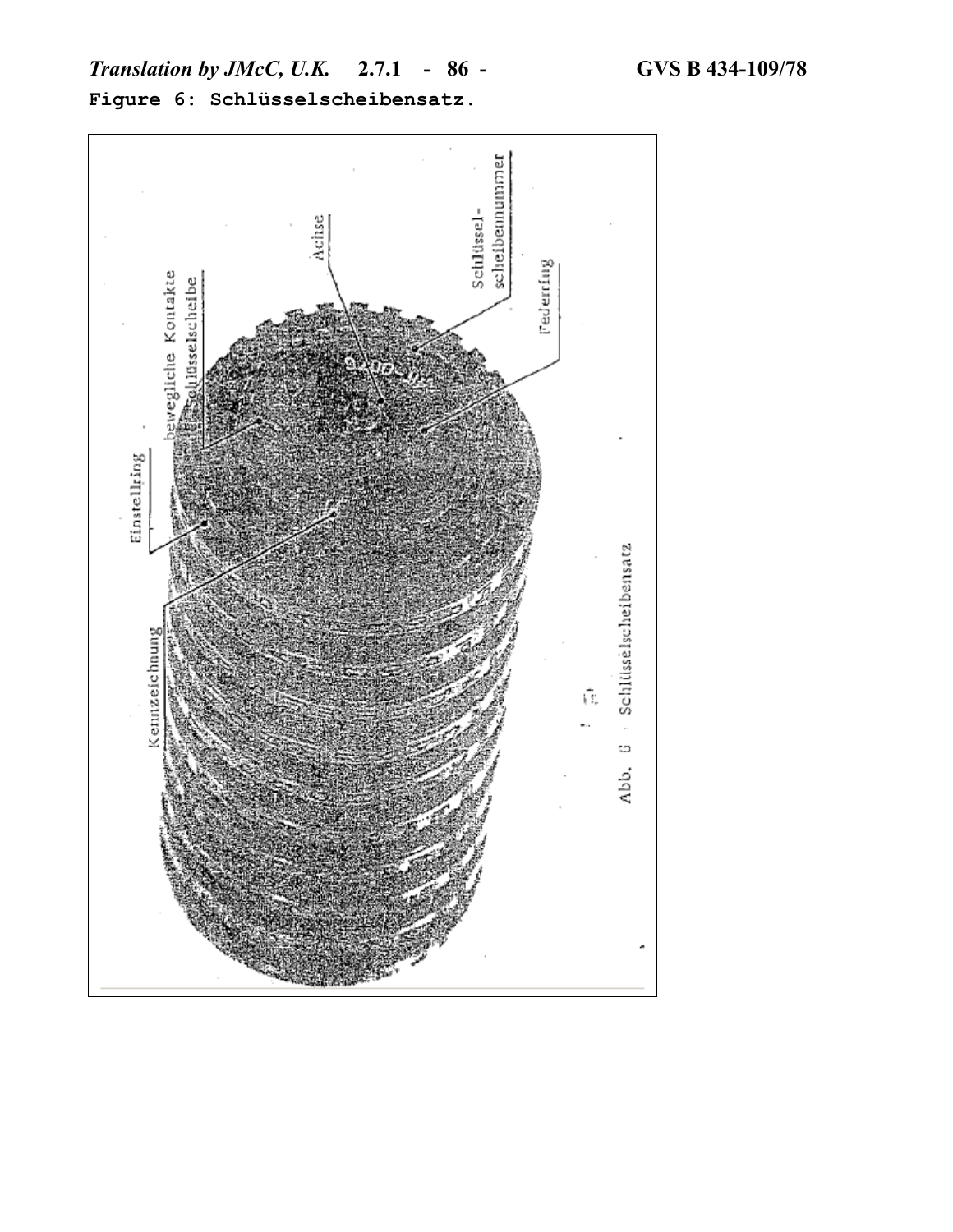

**Figure 7: Disassemblable rotor.**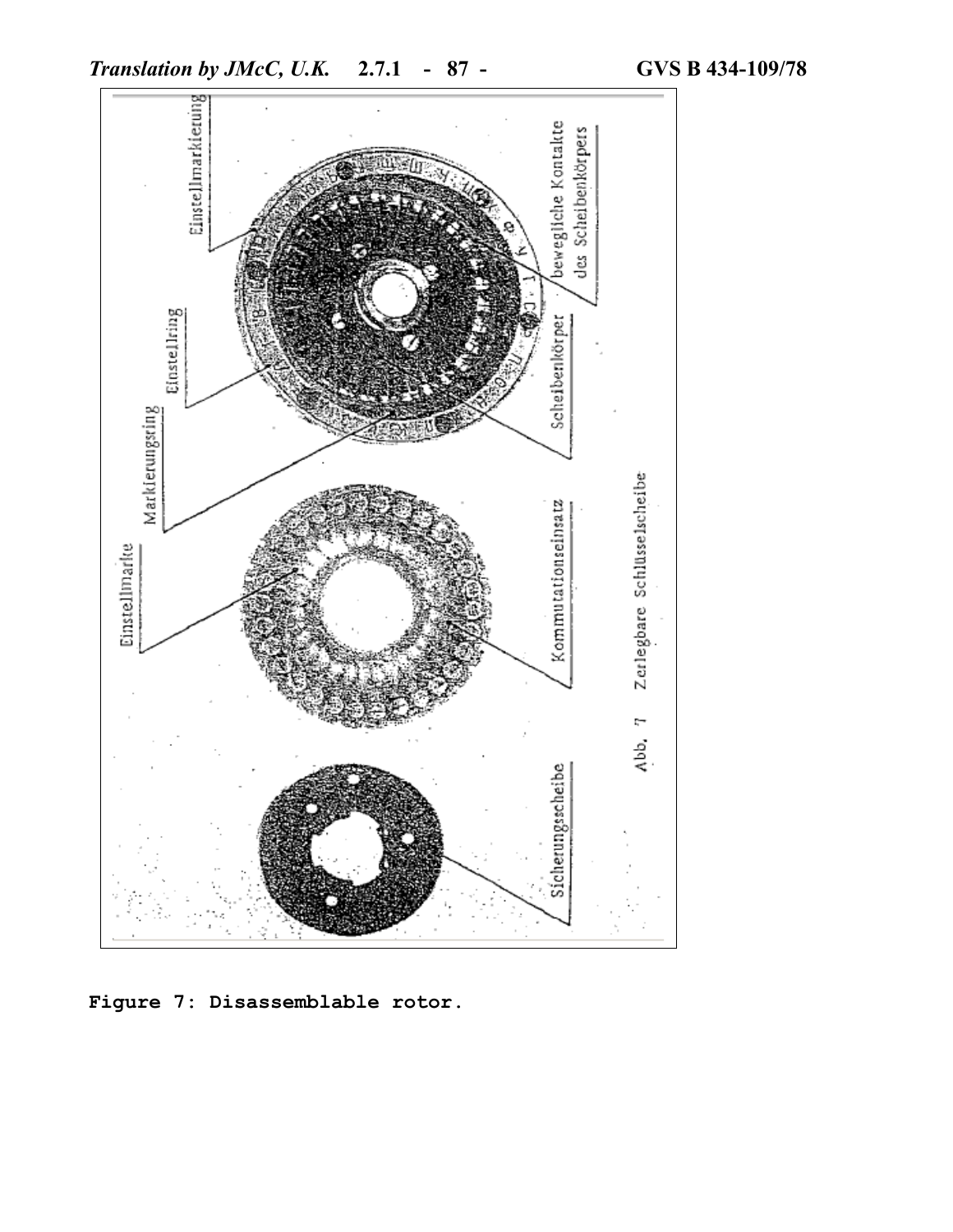

**Figure 8: Cipher Machine Model M-125-3MN with its housing removed.**

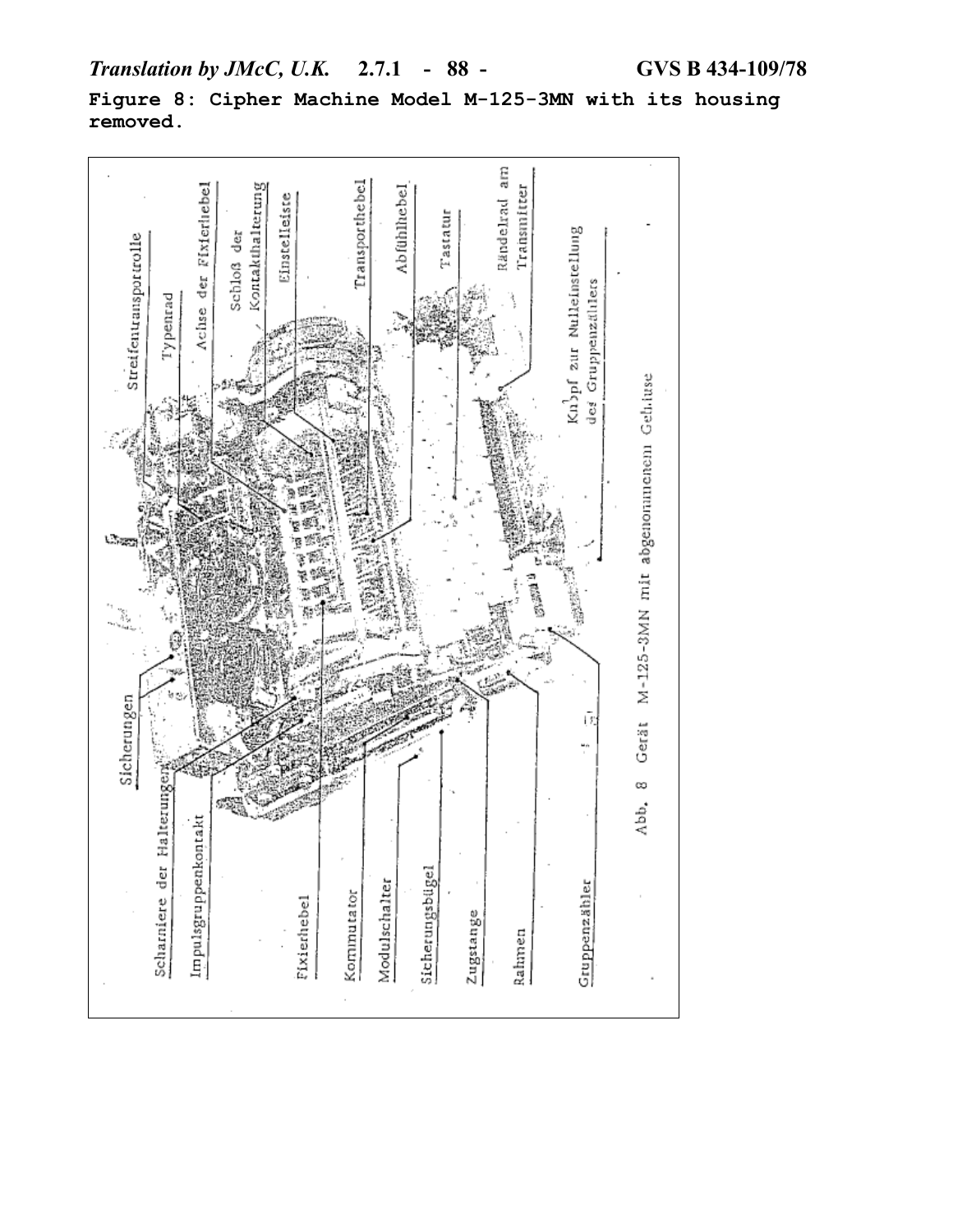

# *Translation by JMcC, U.K.* **2.7.1 - 89 - GVS B 434-109/78 Figure 9: Cipher Machine Model M-125-3MN.**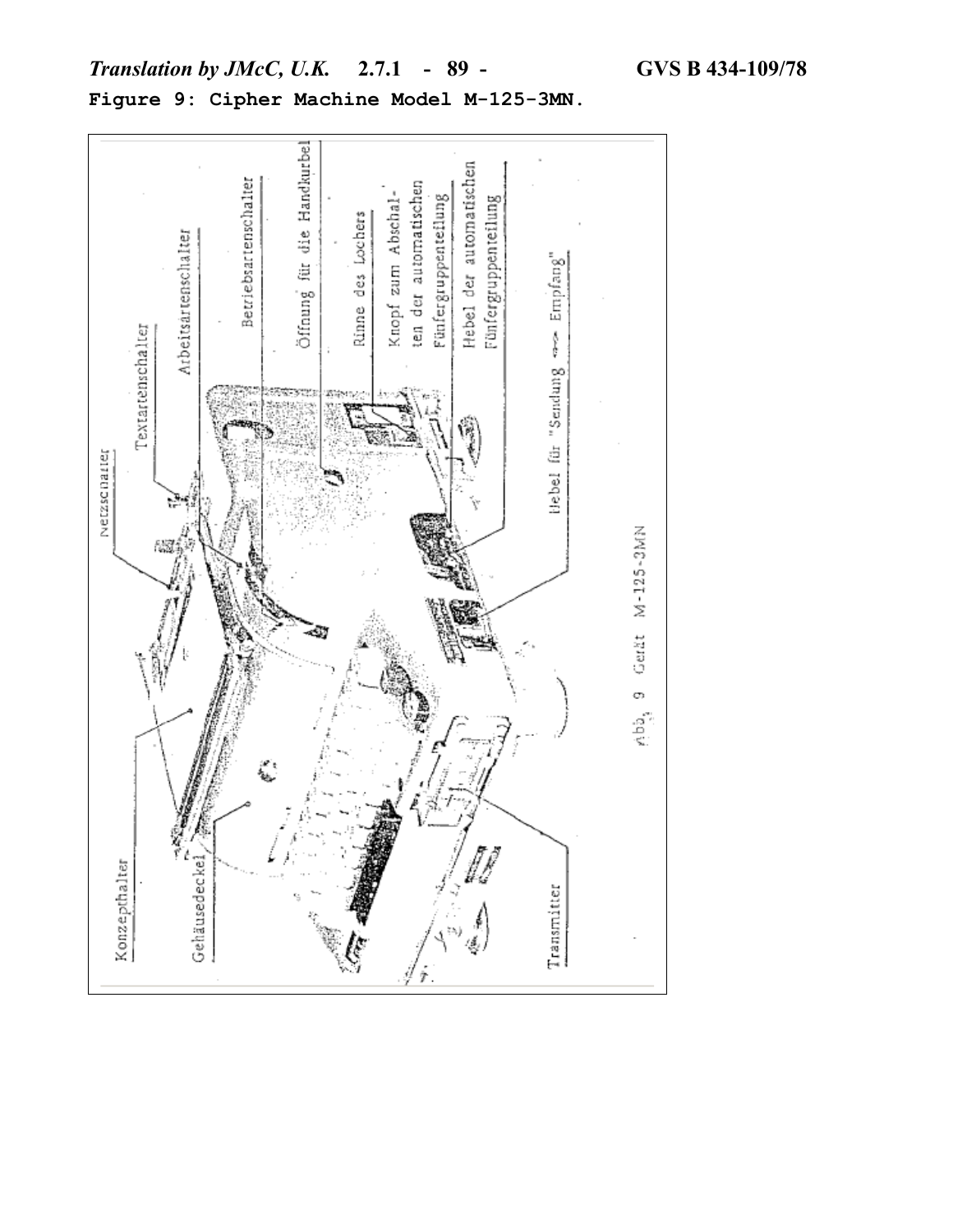

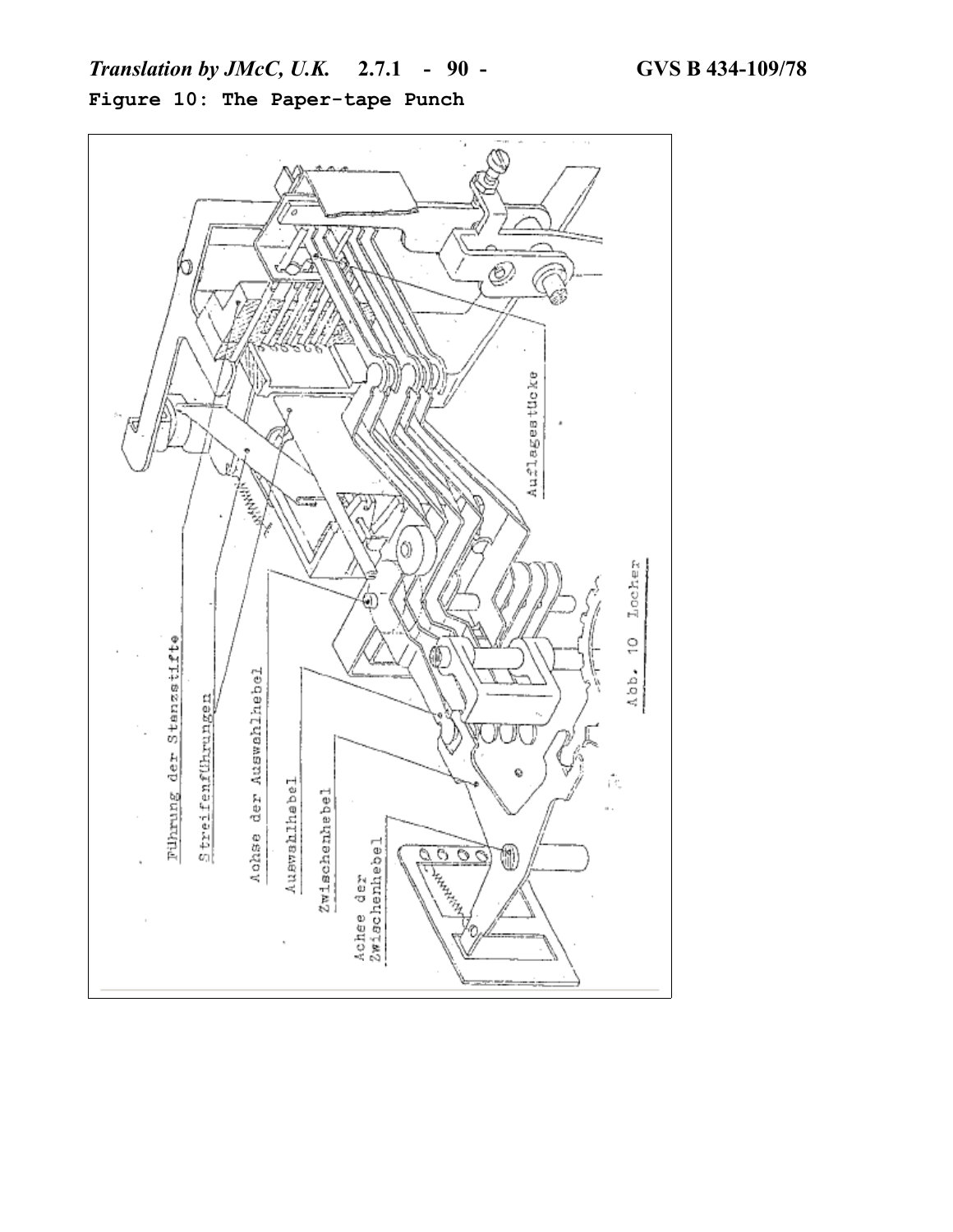

**Figure 11 The power train of the Cipher Machine**

**Figure Assignment of the print-wheel being used and the setting 12 of the Text Mode switch for determining the effective keyboard segment in the cipher machine M-125-3MN.**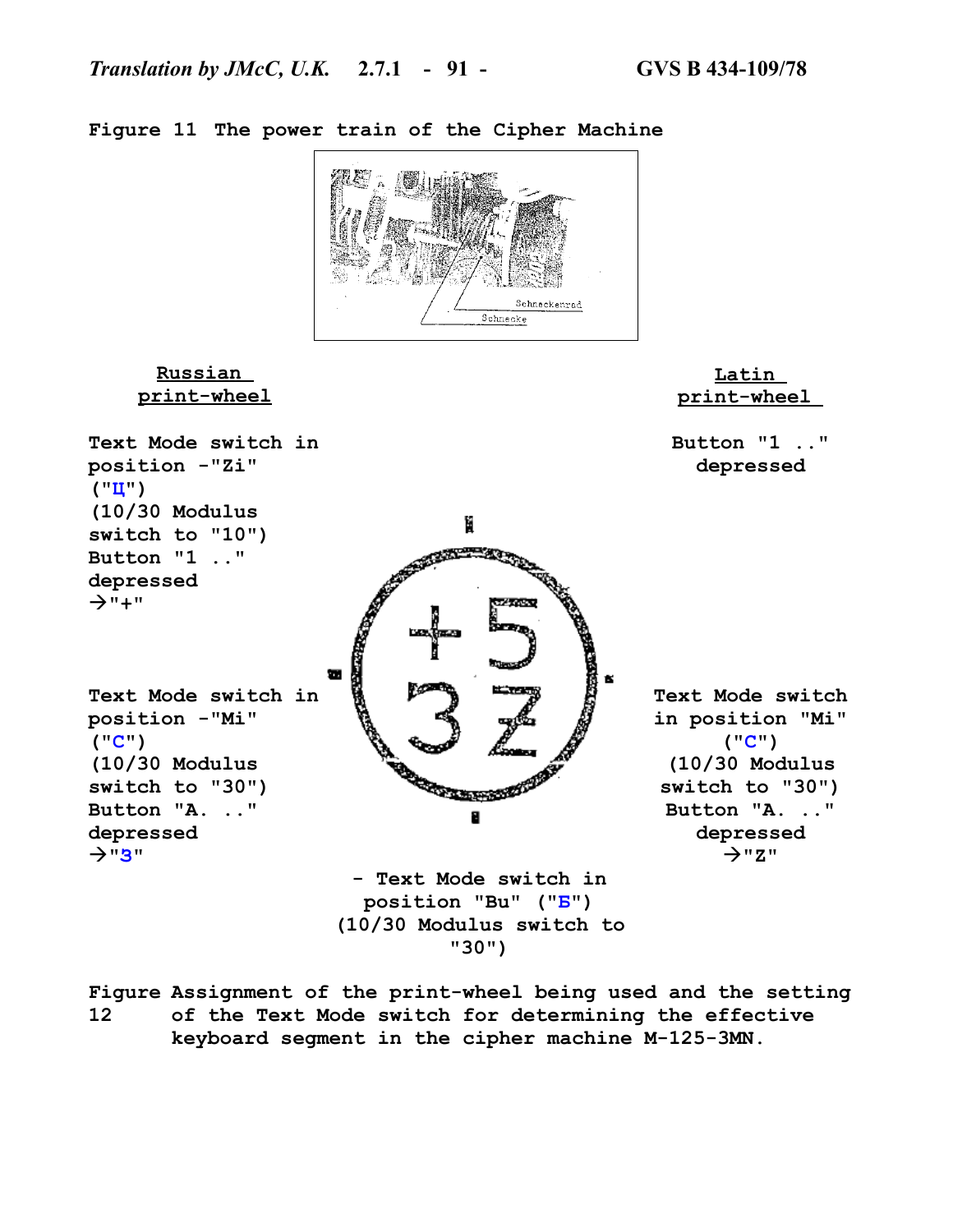**Text Mode "Bu" ("Б") GGGGG88888666666KKKKKAAAAA99999 J 2 E R T Z U I O P 3 A S D F G H 4 K L 5 6 7 C V B N M 8 9 \* | V Space "Mi" ("С") J 2 E R T Z U I O P 3 A S D G H 4 K L 5 6 7 C B N M 8 9 \* | | V V** Space Space Space Space Space Space Space Space Space Space Space Space Space Space Space Space Space Space Space Space Space Space Space Space Space Space Space Space Space Space Space Space Space Space Space Space Space **1 2 3 4 5 6 7 8 9 0 Q W V Ä Ü J ( ) Ö F Y X / , . : - \* "Zi" ("Ц") 1 2 3 4 5 6 7 8 9 0 \***

**Testing text for Cipher Machine Model M-125-3MN**

**"Bu" ("Б") GGGGG88888666666KKKKKAAAAA99999 J 2 E R T Z U I 0 P 3 A S D F G H 4 K L 5 6 7 C V B N M 8 9 \* | V Space**

 **Testing text for Cipher Machine Model M-125-MN**

Figure 13 Testing texts ( $\rightarrow$ : When deciphering **resulting characters)**

# *Translation by JMcC, U.K.* **2.7.1 - 92 - GVS B 434-109/78**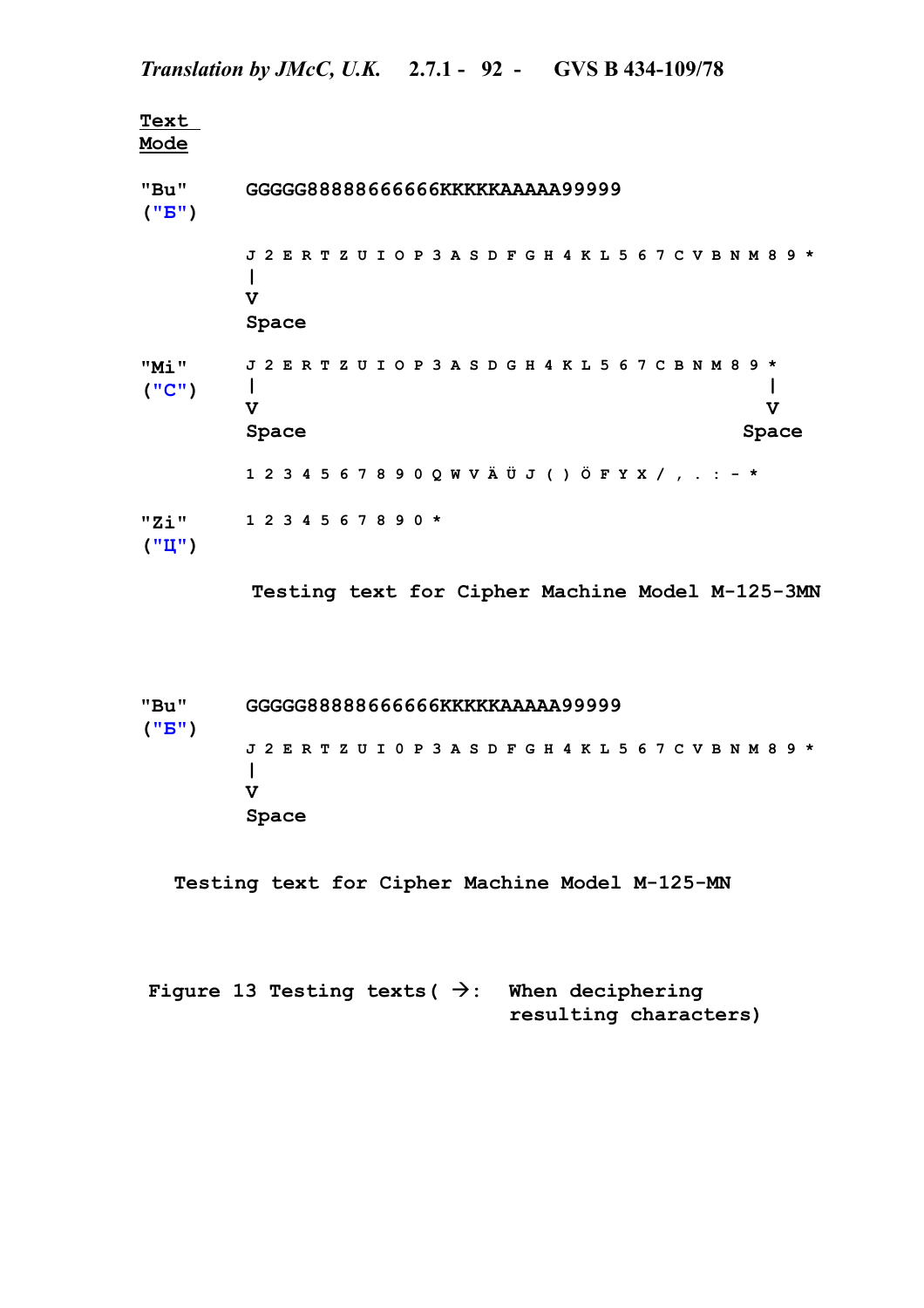**The commissioning of the equipment set according to Section 4[P36** *et seq***]. Explanations: - : only for Model M-125-3MN o : only for Model M-125-MN \* : for Models M-125-3MN and M-125-MN Operations Switch to ↓ : on position ↑ : off position Operations | | | | | W A G | | | | | Check the power supply | \* | Establish the mains voltage | \* | Setting screw under the machine to "ВКЛ" | - | Install Latin print-wheel | - | Language Mode Plug to "LAT"("ЛАТ") | o | Set up the Daily Key | \* | Lever** to *"*transmit" **1 1 1 1 Insert paper-tape | \* | Power supply switch to "Netz~"("СЕТЬ~") | \* | | Power supply switch to "Netz="("СЕТЬ=") | | \* | Cipher Machine ↑ | \* | \* | Connect the Cipher Machine to the Power Supply Unit | | \* | | \* | | Regulator switch to "1" or "0" | \* | | Connect the Power Supply Unit to the mains | \* | | Connect the Power Supply Unit to the battery | | \* | Voltage selection switch ("НАПРЯЖЕНИЕ") to "250" | | \* | | | |** Switch on the Power Supply Unit  $|$   $|$   $|$   $|$   $|$   $|$ **Cipher Machine ↓ | \* | \* | Output Mode switch to "DL"("ПФ") | \* | \* | Operating Mode switch to "D"("Р") or "C"("З") | \* | \*** | **Press "On"("ПУСК") on the tape-reader and Adjust the voltage Check the voltage | | | \* | | | \* | | | Cipher Machine ↑ | \* | \* | W : A.C. A : Both A.C. and D.C. G : D.C.**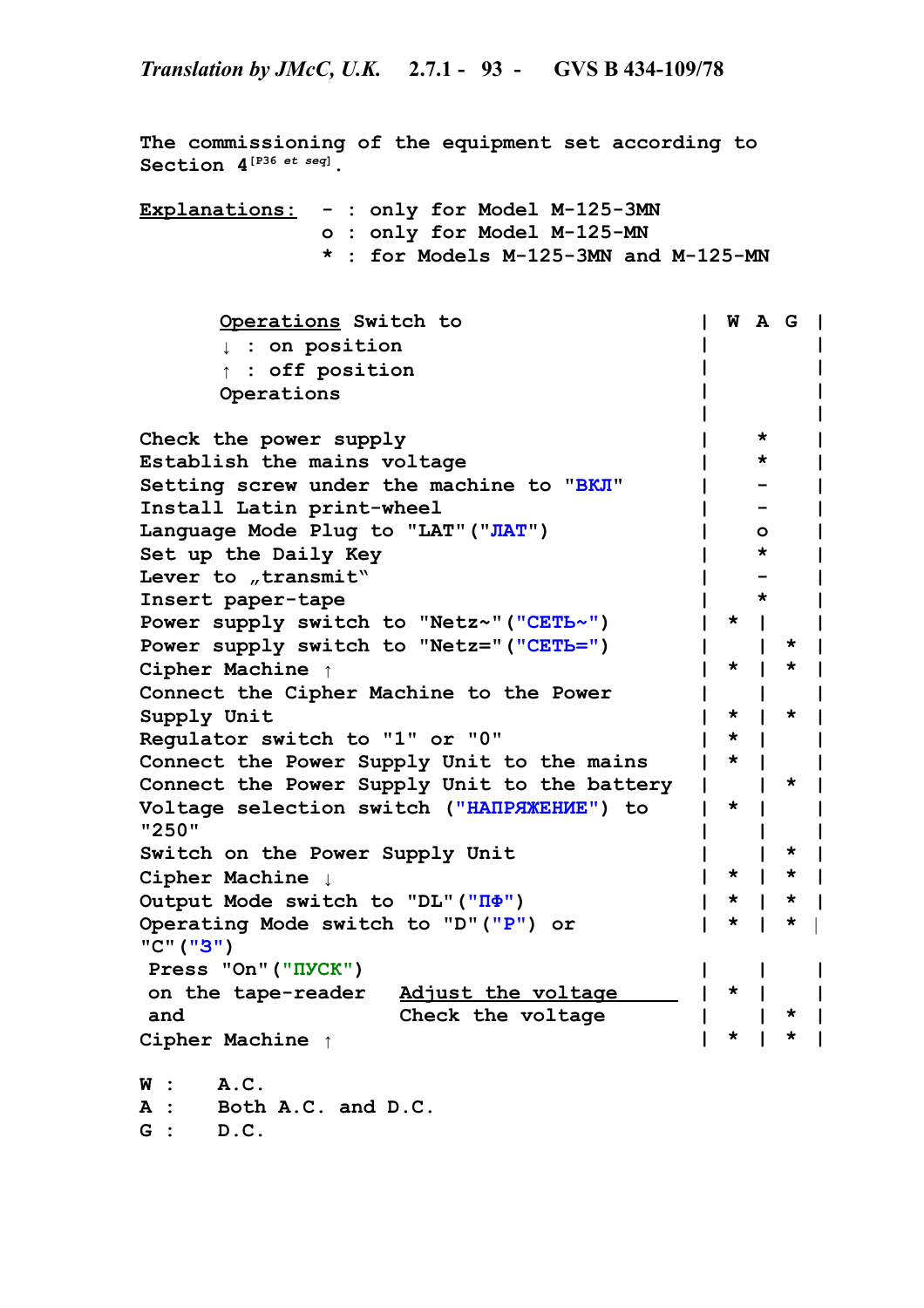**Checking for proper functioning**

| According to Section 5 <sup>[P39 et</sup><br>seq] | Explanations:                |                         |                |                |                |         |
|---------------------------------------------------|------------------------------|-------------------------|----------------|----------------|----------------|---------|
|                                                   | - : only for Model M-125-3MN |                         |                |                |                |         |
| Operations, Switch to                             | o : only for Model M-125-MN  |                         |                |                |                |         |
| : pressed, on position<br>$\mathbf{L}$            | * : for Models M-125-3MN and |                         |                |                |                |         |
| $\uparrow$ : off position                         | $M-125-MN$                   |                         |                |                |                |         |
|                                                   | Columns in order.            |                         |                |                |                |         |
|                                                   |                              | $\overline{\mathbf{1}}$ | $\overline{2}$ | $\overline{3}$ | $\overline{4}$ | 5.      |
|                                                   |                              |                         |                |                |                |         |
| Commission the equipment set                      |                              | ∸<br>$\star$            | ∸              | ∸              | ∸              |         |
| Press "On" ("IVCK") on tape-reader $\downarrow$   |                              |                         |                |                |                |         |
| Text Mode switch to "Bu" ("B")                    |                              |                         |                |                |                |         |
| 10/30 Modulus switch to "30"                      |                              |                         |                |                |                |         |
| Language Mode Plug to "LAT" ("JIAT")              |                              | $\circ$                 |                |                |                |         |
| Cipher Machine 1                                  |                              |                         |                |                |                | $\star$ |
| Remove the tape from the tape-reader              |                              |                         |                | $\star$        | *              | $\star$ |
| Feed the tape just made and tear off.             |                              |                         | $\star$        | $\star$        | *              | $\star$ |
| Compare the tape just made with the               |                              |                         |                |                |                |         |
| control-text.                                     |                              |                         |                | $\star$        |                | $\star$ |
| Put the tape just made into the tape-             |                              |                         |                |                |                |         |
| reader                                            |                              |                         | $\star$        | *              | $\star$        |         |
| Set the wheels to 10 $\times$ A                   |                              |                         |                | $\star$        | *              |         |
| Output Mode switch to "D" ("IIY")                 |                              |                         | $\star$        |                | *              |         |
| Operating Mode switch to "D" ("P")                |                              |                         |                |                | *              |         |
| Text Mode switch to "Bu" ("B")                    |                              |                         |                |                |                |         |
| Output Mode switch to "DL" ("II )                 |                              |                         |                | $\star$        |                |         |
| Operating Mode switch to "C" ("3")                |                              |                         |                | *              |                |         |
| Press "On" ("IVCK") on tape-reader $\downarrow$   |                              |                         | $\star$        | $\star$        | *              |         |
| Operating Mode switch to "K" ("O")                |                              | $\star$                 |                |                |                |         |
| Cipher Machine                                    |                              | $\star$                 |                |                |                |         |
| Type each 5 times: G, 8, 6, K, A, 9               |                              | $\star$                 |                |                |                |         |
| Press space-bar once $\downarrow$                 |                              | $\star$                 |                |                |                |         |
| All keys alternating with space-bar 1             |                              | *                       |                |                |                |         |
| Move the tape on by one character                 |                              |                         |                |                |                |         |
| Text Mode switch to "Mi" ("C")                    |                              |                         |                |                |                |         |
|                                                   |                              |                         |                |                |                |         |
| Key "On" ("IIVCK") on tape-reader ↓               |                              |                         |                |                |                |         |
| All keys alternating with space-bar               |                              |                         |                |                |                |         |
| except the 1 and A keys                           |                              |                         |                |                |                |         |
| Press "1" key once $\downarrow$                   |                              |                         |                |                |                |         |
| All keys alternating with space-bar               |                              |                         |                |                |                |         |
| except the 1 and A keys                           |                              |                         |                |                |                |         |
| Move the tape on by one character                 |                              |                         |                |                |                |         |
| Text Mode switch to "Zi" ("Ц")                    |                              |                         |                |                |                |         |
| First row of keys alternating with                |                              |                         |                |                |                |         |
| space-bar $\downarrow$ except the J key           |                              |                         |                |                |                |         |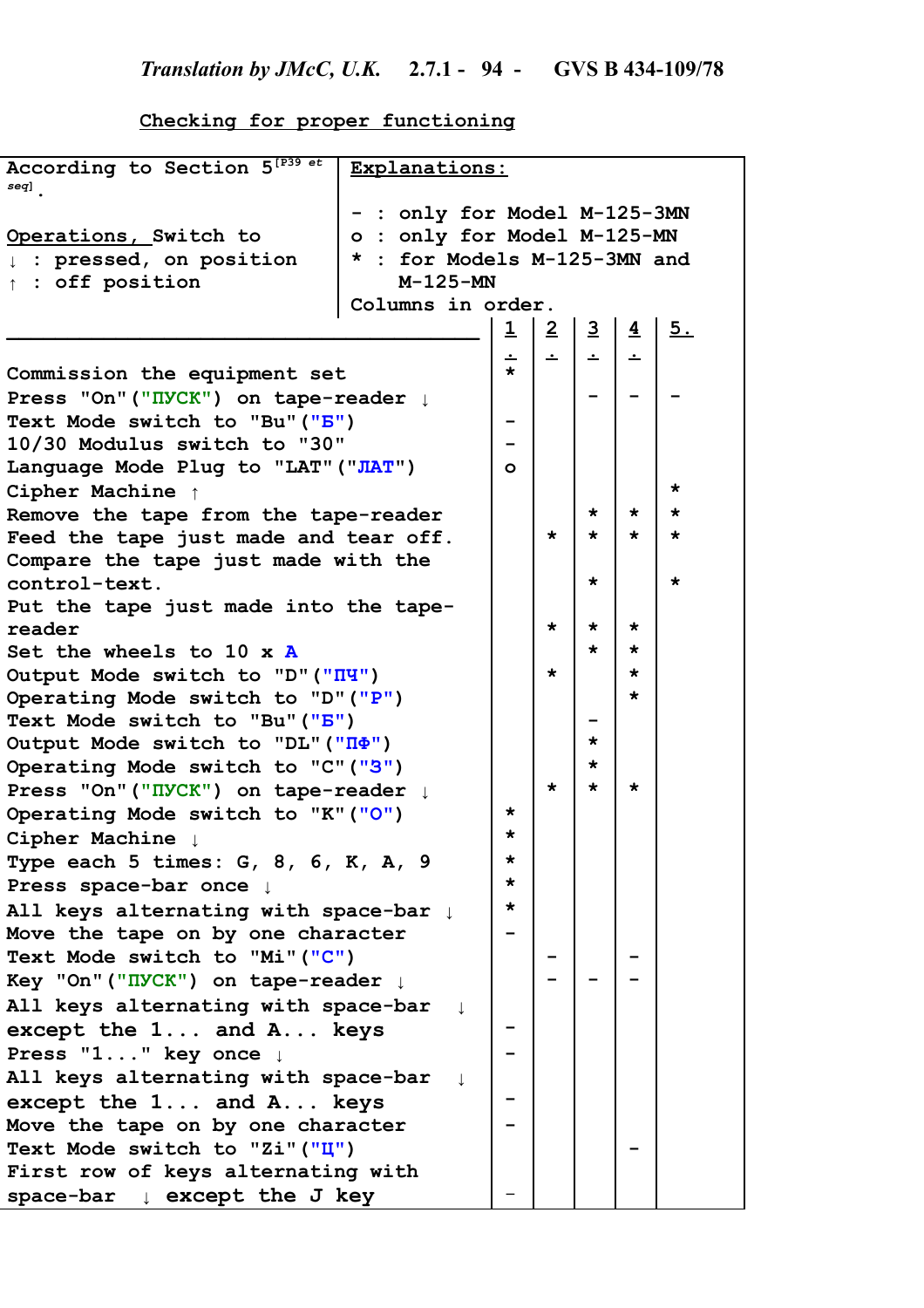# **Enciphering according to Section 7[P48** *et seq***].**

| Explanations:                                                       |           |          |              |                    |               |              |               |               |              |                |                      |   |
|---------------------------------------------------------------------|-----------|----------|--------------|--------------------|---------------|--------------|---------------|---------------|--------------|----------------|----------------------|---|
| only for M-125-                                                     |           | Paper    |              |                    | punched-tape. |              |               |               |              |                |                      |   |
| 3MN                                                                 |           | a11      |              |                    | ind.          |              |               | all           |              |                | ind.                 |   |
| only M-125-MN<br>$\circ\colon$                                      | £.<br>tra |          |              | & .<br>tra         |               |              |               |               |              |                |                      |   |
| $\star$ :<br>for Models M-125-                                      |           |          |              |                    | circ.         |              |               |               |              | circ           |                      |   |
| 3MN and M-125-MN                                                    |           | ffi      |              |                    | tra-          |              |               | ffi           |              |                |                      |   |
|                                                                     |           |          |              |                    |               |              |               |               |              |                |                      |   |
| Only for circular                                                   | C.        |          |              |                    | ffic          |              |               | C.            |              | tra-           |                      |   |
| traffic                                                             |           |          |              |                    |               |              |               |               |              |                | ffic                 |   |
| Operations, Switch to                                               |           |          |              |                    |               |              |               |               |              |                |                      |   |
| : Data input, on position<br>T.                                     |           |          |              |                    |               |              |               |               |              |                |                      |   |
| : Data output, off position<br>$\uparrow$                           | rl        | d        | $\mathbf{z}$ | r                  | d             | $\mathbf{z}$ | r             | d             | $\mathbf{z}$ | $\mathbf{r}$   | $\mathbf{d}$         | z |
| Install Russian print-wheel                                         |           |          |              |                    |               |              |               |               |              |                |                      |   |
| Language Mode Plug to                                               | o         |          |              | o                  |               |              | ol            |               |              | $\circ$        |                      |   |
| "RUSS" ("PYC")                                                      |           |          |              |                    |               |              |               |               |              |                |                      |   |
| Install Latin print-wheel                                           |           |          |              |                    |               |              |               |               |              |                | $-1$                 |   |
| Language Mode Plug to                                               |           | ٥        |              |                    | O             |              |               | o             |              |                | $\circ$              |   |
| "LAT" ("JIAT")<br>10/30 Modulus switch to "30"                      |           |          |              |                    |               |              |               |               |              |                |                      |   |
| 10/30 Modulus switch to "10"                                        |           |          |              |                    |               |              |               |               |              |                | - 1                  |   |
| Set up the Daily Key                                                | $\star$   | $^\star$ |              | $\star$            | *             |              | *             | $\star$       |              | ∗I             | $\star$              |   |
| Create a Message Key                                                | $\star$   | $\star$  |              |                    |               |              | *۱            | $\star$       |              |                |                      |   |
| Text Mode switch to "Bu" ("B")                                      |           |          |              |                    |               |              |               |               |              |                | - 1                  |   |
| Text Mode switch to "Zi" ("Ц")                                      |           |          |              |                    |               |              |               |               |              |                |                      |   |
| Operating Mode switch to "K" ("O")                                  | *         | *        |              | $\star$            | *             |              | *۱            | $\star$       |              | *              | $\star$              |   |
| Output Mode switch to "D" ("III")                                   | $\star$   | $\star$  |              | $\star$            | $\star$       |              |               |               |              |                |                      |   |
| Output Mode switch to "DL" ("II )                                   |           |          |              |                    |               |              | *۱            | 치             |              | $\star$        | * I                  |   |
| Set ON the groups-of-5 switch $\downarrow$                          | *         | *        |              | $\star$<br>$\star$ | $\star$       |              |               |               |              |                |                      |   |
| Set the mark on the paper-tape<br>transport roller against the mark |           |          |              |                    |               |              |               |               |              |                |                      |   |
| on the lever                                                        |           |          |              |                    |               |              |               |               |              |                |                      |   |
| Cipher Machine !                                                    | *         |          |              | $\star$            | *             |              | *l            | *             |              | *              | $\star$              |   |
| Feed the tape using the space-bar                                   |           |          |              |                    |               |              | *۱            | $\star$       |              |                | *                    |   |
| System Indicator Group !                                            |           |          |              | $\star$            | *             |              |               |               |              |                | * I                  |   |
| Traffic Type Group $\downarrow$                                     |           |          |              |                    |               |              |               |               |              |                |                      |   |
| Identification Group !                                              | *         | $\star$  |              | *                  | $\star$       |              | *۱            | $\star$       |              |                | * I                  |   |
| Feed the tape using the space-bar                                   |           |          |              |                    |               |              | $^\star$      |               |              | $\star$        | $\star$              |   |
| Operating Mode switch to "C" ("3")                                  | *         |          |              |                    |               |              | *             | $\star$       |              | $\star$        | $\star$              |   |
| Clear the groups-of-5 counter                                       | *         |          |              | *                  | $\star$       |              | *۱            | *۱            |              | *              | * I                  |   |
| Set OFF the groups-of-5 switch $\uparrow$                           | *         | $\star$  |              |                    | $\star$       |              |               |               |              |                |                      |   |
| Set up the Message Key                                              | *<br>*    | *<br>*   |              | *                  | $\star$<br>*  |              | *l<br>$\star$ | * <br>$\star$ |              | * <br>$^\star$ | $\star$  <br>$\star$ |   |
| Plain-text $\downarrow$<br>Complete the group-of-5.                 | $\star$   | $\star$  |              | $\star$            | $\star$       |              | *۱            | $\star$       |              | $\star$        | * I                  |   |
| Move the tape on by one character                                   |           |          |              |                    |               |              | *۱            | $\star$       |              | $\star$        | * I                  |   |
| Operating Mode switch to "K" ("O")                                  | $\star$   | $\star$  |              | $\star$            | $^\star$      |              | *۱            | *۱            |              | *              | * I                  |   |
| Press the space-bar once.                                           | $\star$   | *        |              | $\star$            | $\star$       |              |               |               |              |                |                      |   |
| Service-group                                                       | $\star$   | $\star$  |              | $\star$            | $\star$       |              | *۱            | $\star$       |              | $\star$        | $\star$ 1            |   |
| Feed the tape with the space-bar                                    |           |          |              |                    |               |              | *۱            | *۱            |              | $\star$        | * 1                  |   |
| Cipher Machine $\uparrow$ , Tear off the                            | *         |          |              | $\star$            | *             |              | ∗l            | *۱            |              | $\star$        | *                    |   |
| paper-tape and label                                                |           |          |              |                    |               |              |               |               |              |                |                      |   |

**r : Russian**

**d : German**

**Z : Numbers only**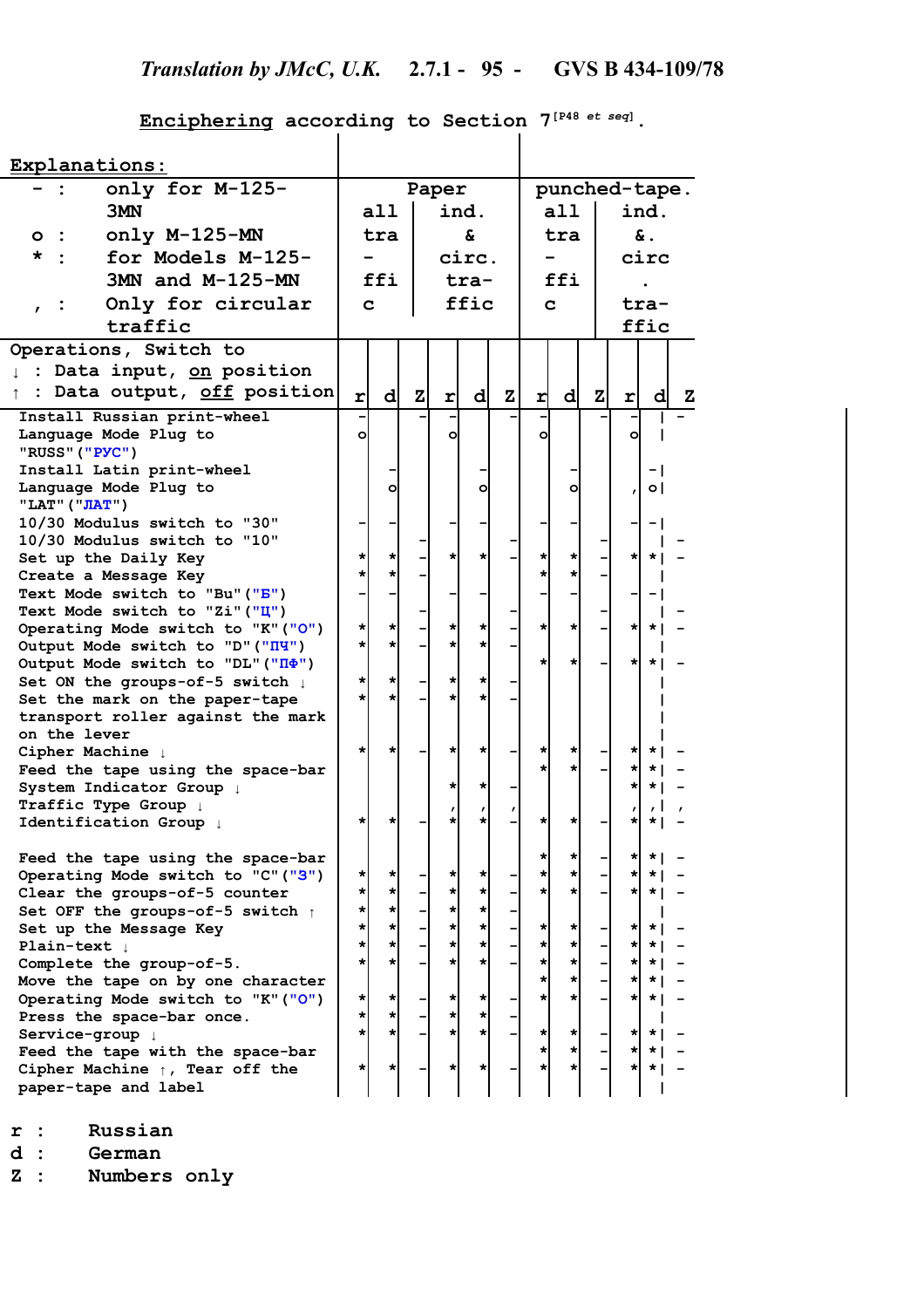# **Deciphering according to Section 8[P64** *et seq***].**

| Explanations:                                                |         |         |              |            |         |           |               |         |           |        |              |   |  |
|--------------------------------------------------------------|---------|---------|--------------|------------|---------|-----------|---------------|---------|-----------|--------|--------------|---|--|
| only for Model                                               |         |         |              | From paper |         |           | From punched- |         |           |        |              |   |  |
| $M-125-3MN$                                                  |         | a11     |              | ind        |         |           | tape.         |         |           |        |              |   |  |
| only for Model<br>$\circ\colon$                              |         | tra-    |              |            | &.      |           | a11           |         |           |        | ind.         |   |  |
| $M-125-MN$                                                   |         | ffic    |              |            | circ    |           |               |         |           |        | <u>&amp;</u> |   |  |
|                                                              |         |         |              |            |         |           |               | tra-    |           |        |              |   |  |
| for Models M-125-<br>*                                       |         |         |              |            |         |           |               | ffic    |           |        | circ         |   |  |
| 3MN and M-125-MN                                             |         |         |              |            | tra-    |           |               |         |           |        |              |   |  |
|                                                              |         |         |              |            | ffic    |           |               |         |           |        | tra-         |   |  |
|                                                              |         |         |              |            |         |           |               |         |           |        | ffic         |   |  |
| Operations, Switch to                                        |         |         |              |            |         |           |               |         |           |        |              |   |  |
| Data input, on position<br>$\ddot{\cdot}$                    |         |         |              |            |         |           |               |         |           |        |              |   |  |
| Data output, off position                                    |         |         |              |            |         |           |               |         |           |        |              |   |  |
|                                                              | r       | d       | $\mathbf{z}$ | r          | d       | ${\bf z}$ | r             | d       | ${\bf z}$ | r      | d            | z |  |
| Install Russian print-wheel                                  |         |         |              |            |         |           |               |         |           |        |              |   |  |
| Language Mode Plug to                                        | $\circ$ |         |              | O          |         |           | $\circ$       |         |           | O      |              |   |  |
| "RUSS" ("PYC")                                               |         |         |              |            |         |           |               |         |           |        |              |   |  |
| Install Latin print-wheel                                    |         |         |              |            |         |           |               |         |           |        | - 1          |   |  |
| Language Mode Plug to "LAT" ("JIAT")                         |         | $\circ$ |              |            | $\circ$ |           |               | $\circ$ |           |        | οI           |   |  |
| 10/30 Modulus switch to "30"<br>10/30 Modulus switch to "10" |         |         |              |            |         |           |               |         |           |        | - 1          |   |  |
| Text Mode switch to "Bu" ("B")                               |         |         |              |            |         |           |               |         |           |        |              |   |  |
| Text Mode switch to "Zi" ("I")                               |         |         |              |            |         |           |               |         |           |        | - 1          |   |  |
| Operating Mode switch to "K" ("O")                           |         |         |              |            |         |           | *             | *       |           | *      |              |   |  |
| Output Mode switch to "D" ("III")                            |         |         |              |            |         |           | *             | $\star$ |           | *      | * 1          |   |  |
| Place cipher-text paper-tape with                            |         |         |              |            |         |           | *             | *       |           | *      | * I          |   |  |
| first group into the reader                                  |         |         |              |            |         |           |               |         |           |        |              |   |  |
| Cipher Machine $\downarrow$                                  |         |         |              |            |         |           | *             | *       |           | *      | $\star$ 1    |   |  |
| Press "On" ("IIVCK") on tape-reader                          |         |         |              |            |         |           | $\star$       | *       |           | *      | * 1          |   |  |
|                                                              |         |         |              |            |         |           |               |         |           |        |              |   |  |
| Place cipher-text paper-tape at                              |         |         |              |            |         |           | *             | *       |           | *      | $\star$      |   |  |
| first group after the no-holes                               |         |         |              |            |         |           |               |         |           |        |              |   |  |
| character into the reader                                    |         |         |              |            |         |           |               |         |           |        |              |   |  |
| Press "On" ("IVCK") on tape-reader                           |         |         |              |            |         |           | *             | *       |           | *      | $\star$      |   |  |
|                                                              |         |         |              |            |         |           |               |         |           |        |              |   |  |
| Cipher Machine $\uparrow$                                    |         |         |              |            |         |           | *             | *       |           | *      |              |   |  |
| Set up the Daily Key                                         | *       | *       |              | *          | $\star$ |           | *             | *       |           | *      | * 1          |   |  |
| Cipher Machine !                                             | *       | *       |              | *          | *       |           | *             | *       |           | *      | * I          |   |  |
|                                                              |         |         |              |            |         |           |               |         |           |        |              |   |  |
| Determine the Identification                                 | *       | *       |              |            |         |           | *             | *       |           |        |              |   |  |
| Groups                                                       |         |         |              | *          |         |           |               |         |           |        |              |   |  |
| Seek out the Identification Groups                           | $\star$ | *       |              | *          | *<br>*  |           | *             | *       |           | *<br>* | * I          |   |  |
| Set up the Message Key<br>Output Mode switch to "D" ("IIY")  | $\star$ | *       |              | *          | *       |           | *             | *       |           | *      | ∗ ।          |   |  |
| or "DL" (" $\Pi\Phi$ ")                                      |         |         |              |            |         |           |               |         |           |        | ∗ ।          |   |  |
| Clear the groups-of-5 counter                                | *       | *       |              | *          | *       |           | *             | *       |           | *      | * 1          |   |  |
| Operating Mode switch to "D" ("P")                           | *       | *       |              | *          | $\star$ |           | *             | *       |           | *      | *            |   |  |
| Text Mode switch to "Zi"("Ц")                                |         |         |              |            |         |           |               |         |           |        |              |   |  |
| Text Mode switch to "Mi" ("C") or                            | *       | *       |              | *          | *       |           | $\star$       | *       |           | *      | * I          |   |  |
| "Bu" (" <mark>B"</mark> )                                    |         |         |              |            |         |           |               |         |           |        |              |   |  |
| Enter the cipher-text                                        | *       | *       |              | *          | *       |           | $\star$       | *       |           | *      | $\star$      |   |  |
| Cipher Machine $\uparrow$                                    | *       | *       |              | *          | *       |           | *             | *       |           | *      |              |   |  |
| Label the plain-text paper-tape                              | *       | *       |              | *          | *       |           | *             | *       |           |        |              |   |  |
| Russian<br>r                                                 |         |         |              |            |         |           |               |         |           |        |              |   |  |
| d<br>German                                                  |         |         |              |            |         |           |               |         |           |        |              |   |  |
|                                                              |         |         |              |            |         |           |               |         |           |        |              |   |  |

**Z : Numbers only**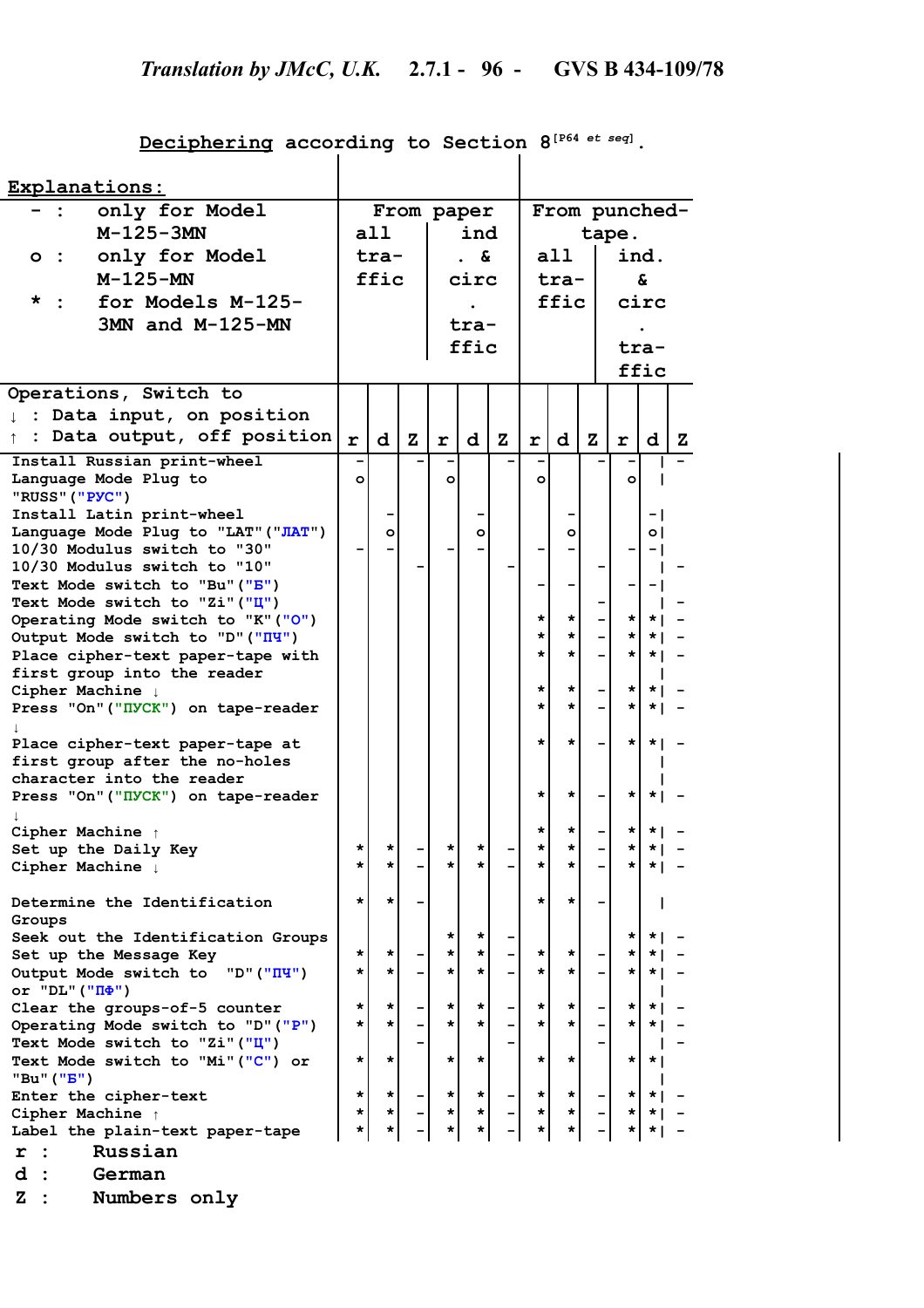*Translation by JMcC, U.K.* **2.7.1 - 97 - GVS B 434-109/78**

**13. Pre-editing Russian-language plain-texts**

# **13.1 General**

**Sections which are the same for the enciphering and deciphering of Russian and German plain-texts are not repeated below.**

# **13.2 Enciphering a plain-text must be carried out in the same order as it stands:**

Classification level (for non-classified plain-texts НЕСЕКРЕТНО) - Receiver - reference (if applicable) - Text – VS-No. (For non-classified plain-texts FS-No.) - Signature – date of signature.

# **13.3. Figures in Letter Text Mode are be written in full. Examples:**

### **Cardinal Numbers**

| $\mathtt{KT}$ : | hKT:                                         |
|-----------------|----------------------------------------------|
| $9 -$           | ДЕВВЯТЬ                                      |
| $10 -$          | ДЕССЯТЬ                                      |
| 19 -            | ДЕВЯТНАДЦАТЬ                                 |
| $30 -$          | <b>ТРИДЦАТЬ</b>                              |
| 79 -            | CEMLДЕСЯТ ДЕВЯТЬ (perhaps an error for       |
|                 | ДЕВВЯТЬ)                                     |
| 509 -           | ПЯТЬСОТ ДЕВВЯТЬ                              |
| 1220 -          | ОДНА ТЫСЯЧА ДВЕСТИ ДВАДЦАТЬ                  |
|                 | 21010 - ДВАДЦАТЬ ОДНА ТЫСЯЧА ДЕССЯТЬ         |
|                 | 00105 - НОЛЬ НОЛЬ СТО ПЯТЬ                   |
|                 |                                              |
|                 | Ordinal numbers associated with enumerations |
| ---             | ----                                         |

| $\mathtt{KT}$ : | hKT: |  |
|-----------------|------|--|
|                 |      |  |

- $1^{\text{st}}$  **st - ПЕРВОЕ ТЧК**
- **2 nd ВТОРОЕ ТЧК**
- **3 rd - ТРЕТЬЕ ТЧК**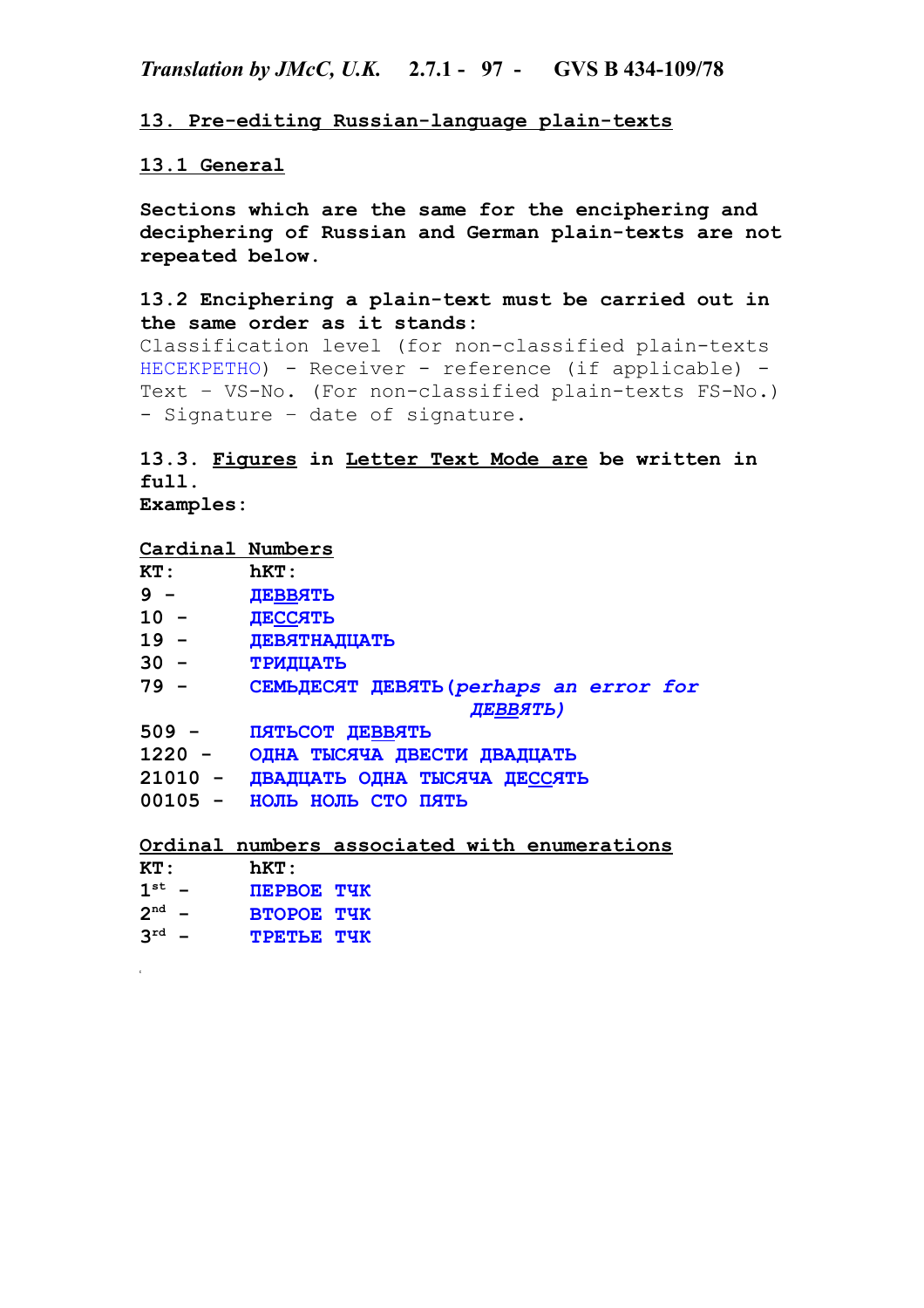```
4
th - ЧЕТВЕРТОЕ ТЧК
5
th - ПЯТОЕ ТЧК
6
th - ШЕСТОЕ ТЧК
7
th - СЕДЬМОЕ ТЧК
8
th - ВОСЬМОЕ ТЧК
9
th - ДЕВВЯТОЕ ТЧК
10th - ДЕССЯТОЕ ТЧК
Ordinal numbers in conjunction with nouns
KT: hKT:
9 дивизия - ДЕВВЯТАЯ ДИВИЗИЯ
51 полк - ПЯТЬДЕСЯТ ПЕРВЫИ ПОЛК
13 отделение - ТРИНАДЦАТОЕ ОТДЕЛЕНИЕ
Decimals
KT: hKT:
29.7 - ДВАДЦАТЬ ДЕВЯТЬ И СЕМЬ ДЕССЯТЫХ
 9.19 - ДЕВВЯТЬ И ДЕВЯТНАДЦАТЬ СОТЫХ
 0.027 - НОЛЬ И ДВАДЦАТЬ СЕМЬ ТЫСЯЧНЫХ
 Common Fractions
KT: hKT:
1/3 - ОДНА ТРЕТЬЯ
5/9 - ПЯТЬ ДЕВВЯТЫХ
10 2/5 - ДЕССЯТЬ И ДВЕ ПЯТЫХ
Measurements
KT: 25 x 15 x 5
hKT: ДВАДЦАТЬ ПЯТЬ НА ПЯТНАДЦАТЬ НА ПЯТЬ
Measurements on topographical maps
KT: hKT:
1: 100000 – CТО ТЫСЯЧНАЯ
1: 200000 - ДВЕСТИ ТЫСЯЧНАЯ
1: 500000 - ПЯТЬСОТ ТЫСЯЧНАЯ
```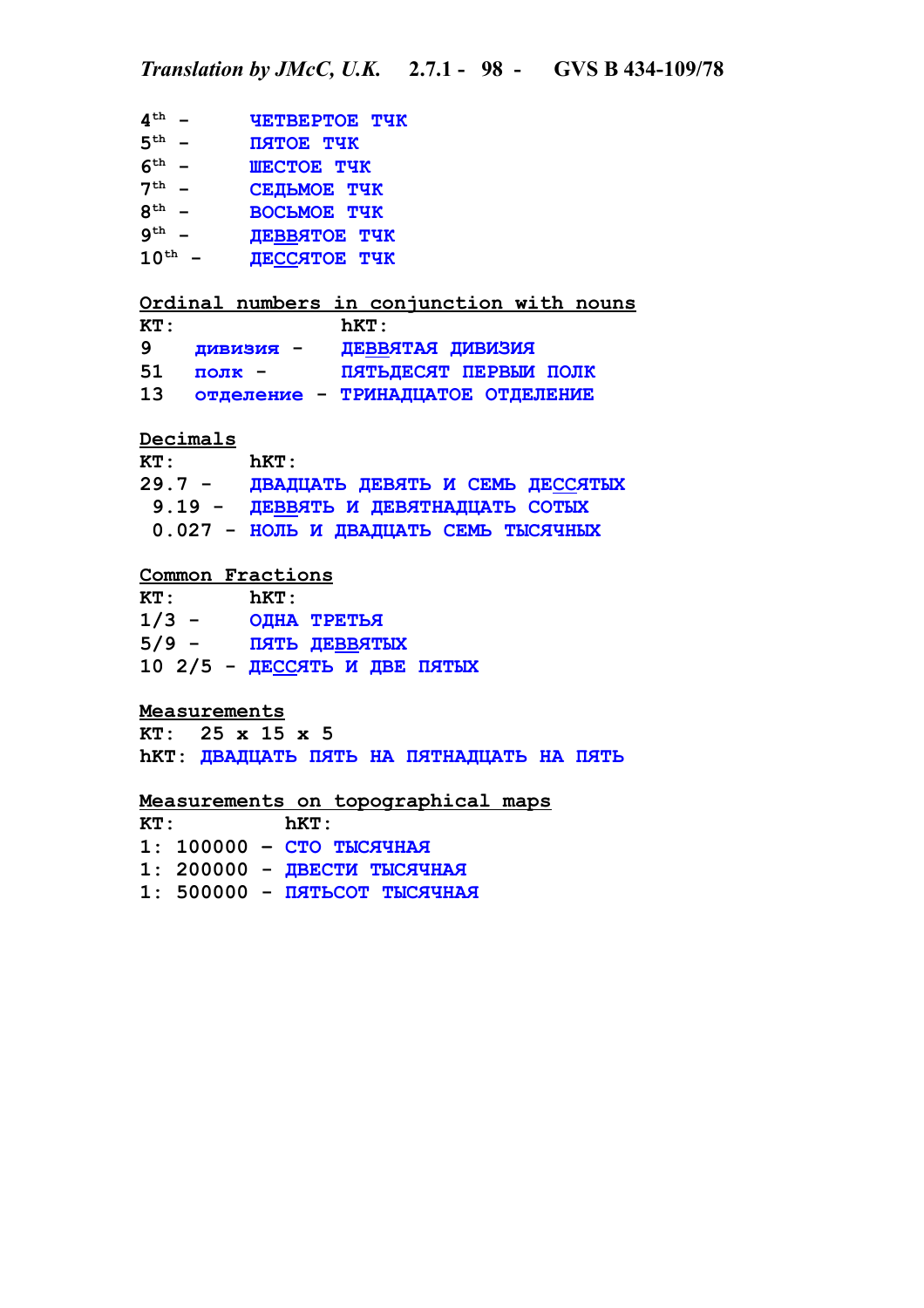*Translation by JMcC, U.K.* **2.7.1 - 99 - GVS B 434-109/78**

**After numbers already written out in full in the plain-text, the Service Code "ПРОПИСЬЮ", put in brackets, should be placed.**

**Example: KT: семьсот пятьдесят hKT: СЕМЬСОТ ПЯТЬДЕСЯТ СКБ ПРОПИСЬЮ СКБ**

**Roman numerals are to be enciphered as they are spoken. After that the Service Code "РИМ" with parentheses.**

**Example: KT: II hKT: ДВА СКБ РИМ СКБ**

**Numbers that are not separated by punctuation (e.g. in tables) are to be separated by the service-group "ИНТ".**

**Example:**

**KT: 3850 5 10**

**hKT: ТРИТЫСЯЧИ ВОСЕМЬСОТ ПЯТЬДЕСЯТ ИНТ ПЯТЬ ИНТ ДЕССЯТЬ**

**13.4. In Letters text, the letters Й, Э and Ъ are to be replaced as follows:**

**Й -> И Э -> Е Ъ -> Ь**

**KT : удар по обЪектам и войскам первого эшелона hKT : УДАР ПО ОБЬЕКТАМ И ВОИСКАМ ПЕРВОГО ЕШЕЛОНА**

**In proper names (eg family names, call-signs, typedesignations, geographical terms) are the explanatory Service Codes**

| - "KPT" | (краткое)           | (for letter $\mathbb{W}(M'')$ |  |
|---------|---------------------|-------------------------------|--|
|         | - "ОБР" (оборотное) | $(for$ letter $\sqrt{9}$ )    |  |
|         | - "ТВРД" (твердый)  | $(for$ letter $``b'')$        |  |

**to be inserted, and if necessary,**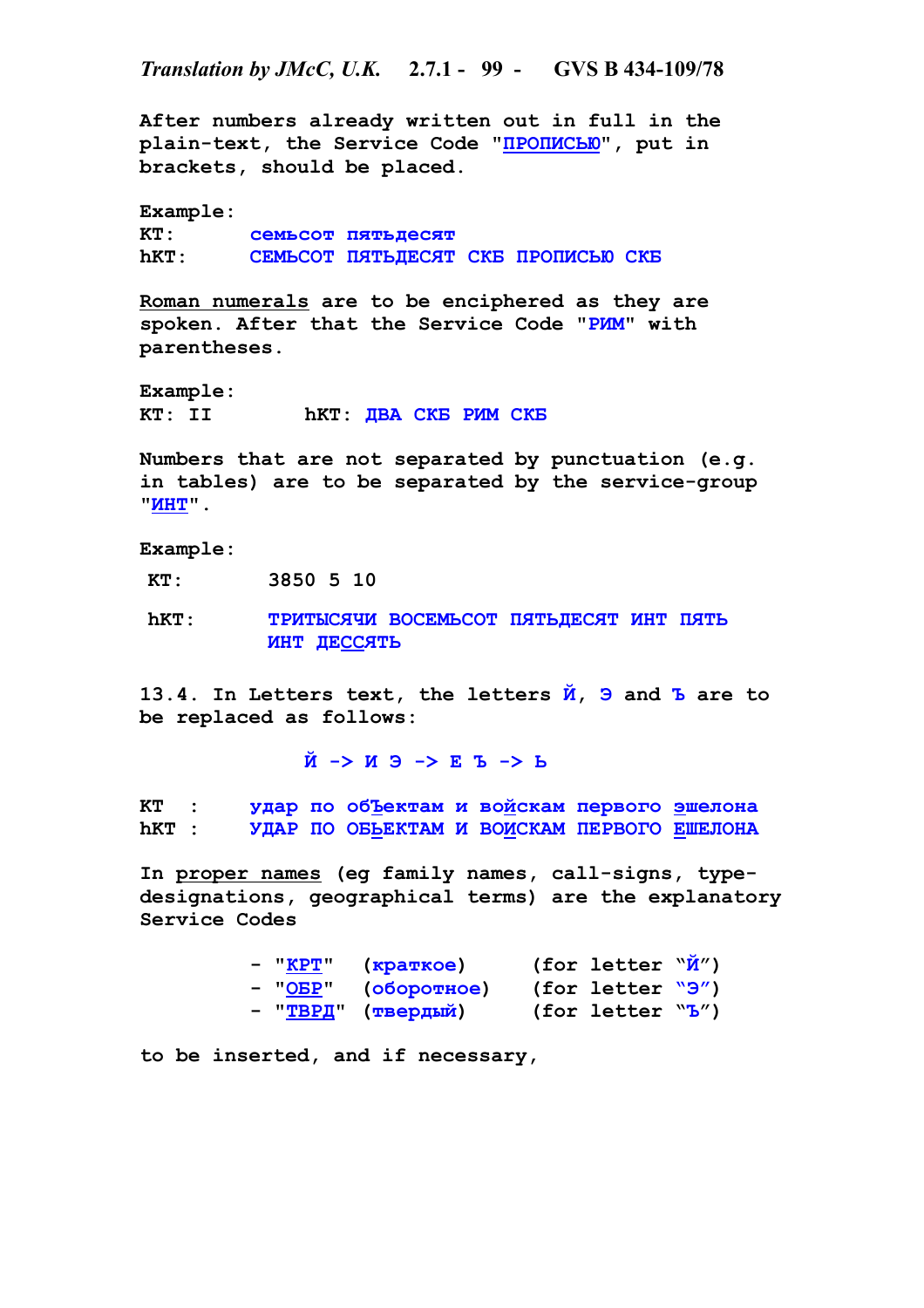**proper names are to be repeated after the Service Code "ПВТ". Examples: KT: The callsign СЪЭЙЕ hKT: СЬЕИЕ СКБ ТВРД ПЕРВОЕ ОБР КРТ СКБ ПВТ СЬЕИЕ KT: станция ЭРКНЕР hKT: СТАНЦИЯ ЕРКНЕР СКБ ПЕРВОЕ ОБР СКБ ПВТ ЕРКНЕР KT: ПЕТРОВСКИЙ Э. И. HKT: ПЕТРОВСКИИ Е СКБ ОБР СКБ И ПВТ ПЕТРОВСКИИ Е И 13.5. Service Codes (operational abbreviations), punctuation and other characters are to be used during enciphering in letters Text Mode as outlined below. Точка (point) - ТЧК Запятая (comma) - ЗПТ Точка с запятой (semicolon) - ТЧКСЗПТ Двоеточке (colon) - ДВТЧК Скоба (bracket) - СКБ Кавычки (quotes) - КВЧК Дробная черта (slash) - ДРОБЬ Номер (number) - НР Абзац (Section) - АБЦ Повторяю (I repeat) - ПВТ Поправляю (I correct) - ППР Краткое (Й) - КРТ Оборотное (Э) - ОБР Твердый (Ъ) - ТВРД Латинская (latin) - ЛАТ Римская (roman numerals) - РИМ Интервал (separation) - ИНТ Конец (end) - КНЦ Получение подтвердите (receipt confirmation) - ПДТВ Вручение подтвердите (delivery confirmation) - ВРЧ сего года (this year) - СГ Шифртелеграмма (coded message) - ШТ**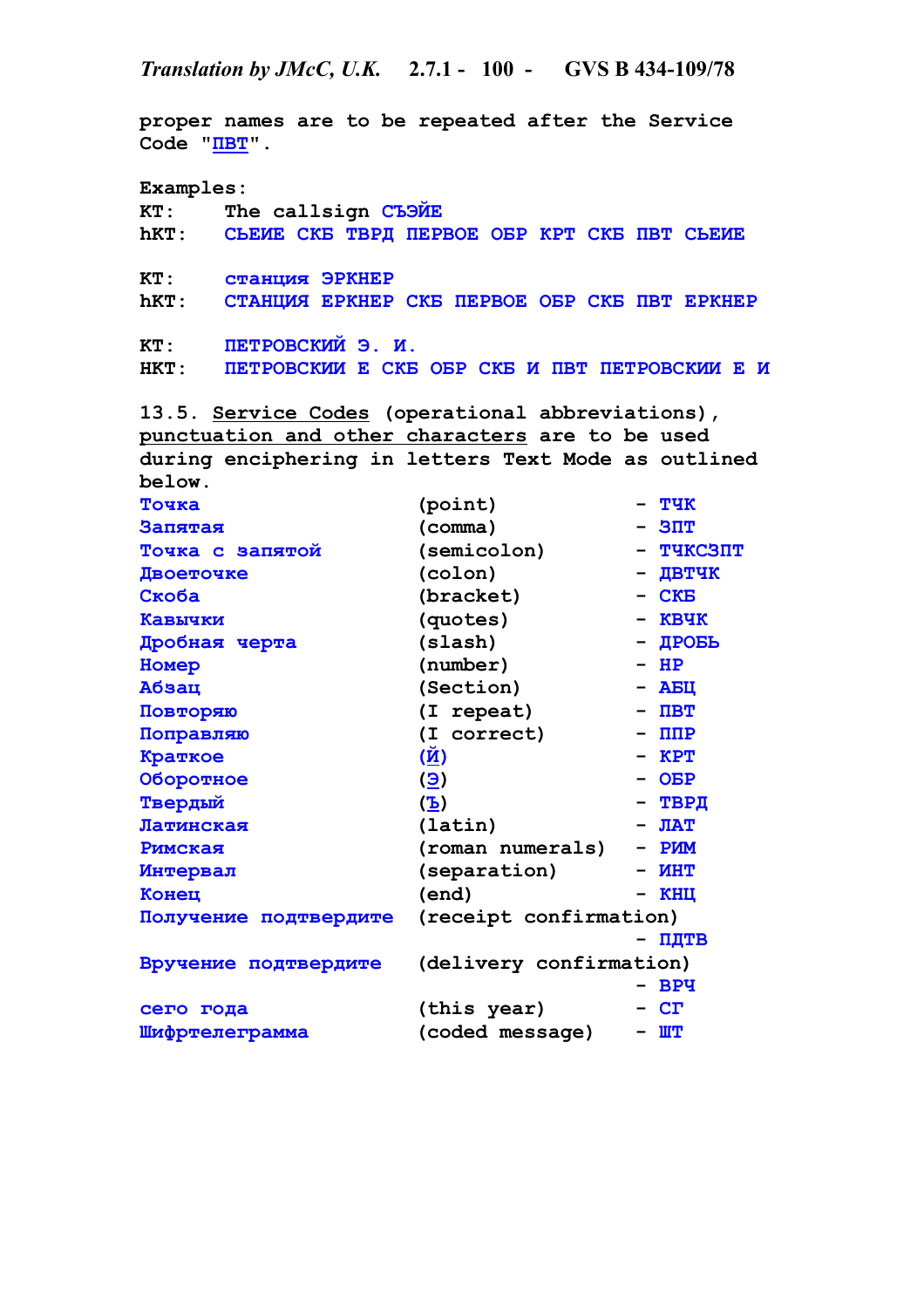**Characters not in the tables are to be written in full: Example: KT: ...+ (Plus) ...§ (Paragraph)...-(Minus or Hyphen) hKT: ...ПЛЮС.......ПАРАГРАФ.........МИНУС or ТИРЕ**

# **13.6. Repetitions**

**In the repetition of proper names (family name, callsign, model names, geographical terms, individual letters, etc.) the Service Code "ПВТ" is to be inserted, enciphered, before the repeated name.**

**Where proper names are separated by punctuation marks, in repetitions, the punctuation marks are to be omitted.**

**Examples:**

**KT: Позывной самолета ШКМТЕ hKT: ПОЗЫВНОИ САМОЛЕТА ШКМТЕ ПВТ ШКМТЕ**

**KT: Изделие 8К65У hKT: ИЗДЕЛИЕ ВОСЕМЬ K ПВТ K ШЕСТЬДЕСЯТ ПЯТЬ У ПВТ У hKT in the letter-digit-character text: ИЗДЕЛИЕ 8К65У ПВТ 8К65У**

**KT: ШАРКОВО, КУДЕНЬ, МАГДИЦИ hKT: ШАРКОВО ЗПТ КУДЕНЬ ЗПТ МАГДИЦИ ПВТ ШАРКОВО КУДЕНЬ МАГДИЦИ**

**13.7. Doubling of certain letters.**

**For words in which the garbling of a single letter could lead to misunderstanding, these letters are to be doubled.**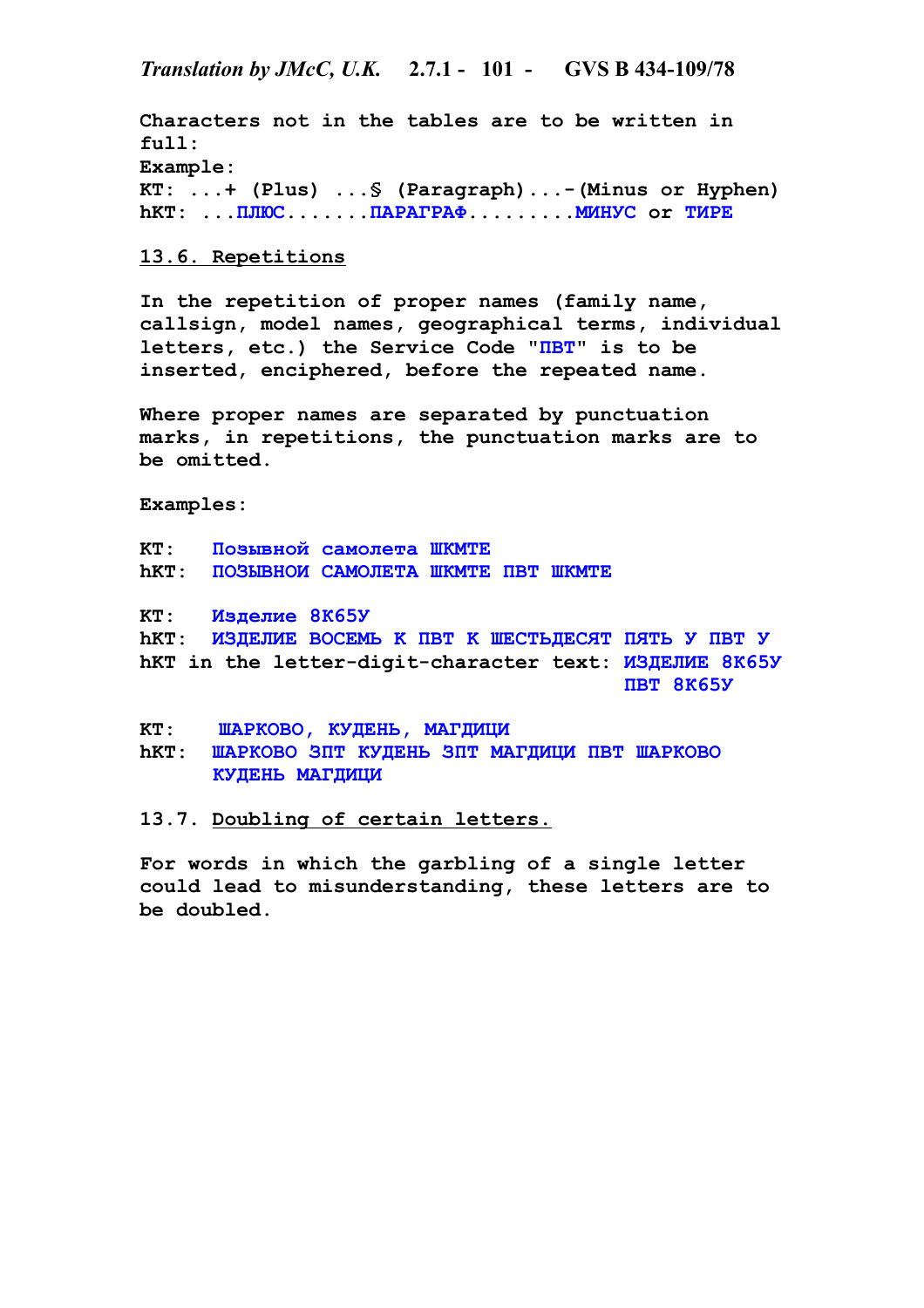**Examples:**

| KT:                | <b>hKT:</b>    |
|--------------------|----------------|
| <b>MIOHL</b>       | <b>MIOHHL</b>  |
| ИЮЛЬ               | <b>ИЮЛЛЬ</b>   |
| <b>ФЕДОТ</b>       | <b>ФЕДОТТ</b>  |
| <b>ФЕДОР</b>       | <b>ФЕДОРР</b>  |
| <b><i>MPAH</i></b> | <b>ИРАНН</b>   |
| <b><i>MPAK</i></b> | <b>ИРАКК</b>   |
| Девять             | <b>JEBBATL</b> |
| Десять             | ДЕССЯТЬ        |
| HallI              | <b>HHAM</b>    |
| <b>Baw</b>         | <b>BBAII</b>   |
|                    |                |

**13.8. Dates are to be enciphered as they appear in the text. It is allowed to encipher the month instead of the ordinal number designating the month name. In the date of the current year, the Russian letters "СГ" are used for the year; in the past or future years are only the last two digits to be enciphered.**

**Examples:**

**KT: 02. 03. this year hKT: ВТОРОГО ТРЕТЬЕГО СГ or ВТОРОГО МАРТА СГ hKT: In Letter-Digit-Special character text: 02.03. СГ**

**KT: 10. 06. 1964 hKT: ДЕССЯТОГО ИЮННЯ ШЕСТЬДЕСЯТ ЧЕТВЕРТОГО ГОДА or ДЕССЯТОГО ШЕСТОГО ШЕСТЬДЕСЯТ ЧЕТВЕРТОГО ГОДА**

**13.9. Times are to be enciphered including minutes.**

**Examples KT: 09.00 ч. hKT: ДЕВВЯТЬ ТЧК НОЛЬ НОЛЬ**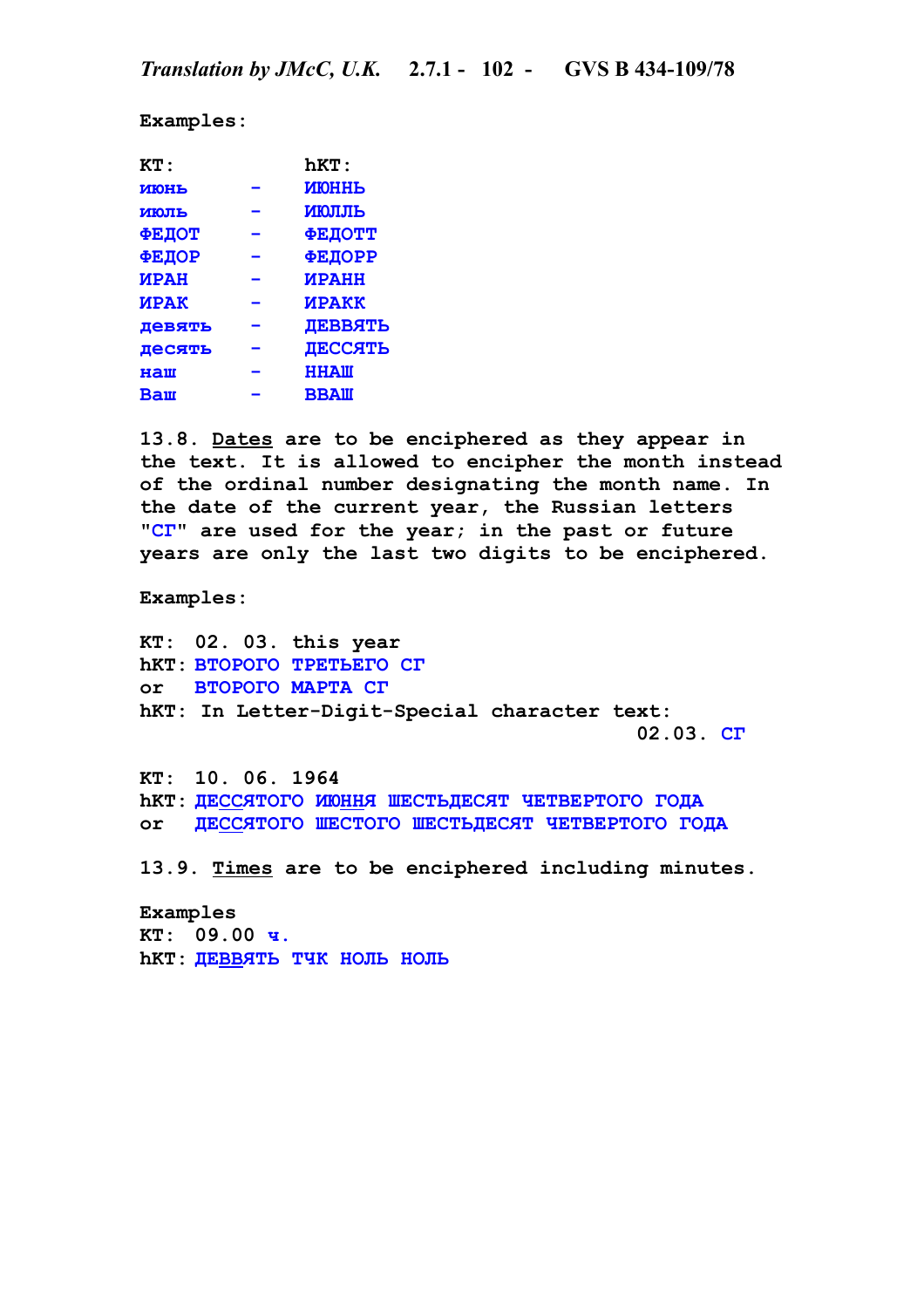**KT: 2I.45 ч. hKT: ДВАДЦАТЬ ОДИН ТЧК СОРОК ПЯТЬ**

**13.10. Hyphens within ranks are not to be enciphered.**

**Example:**

**KT: генерал-майор hKT: ГЕНЕРАЛ МАИОР**

**13.11. In the case of initials, period/full stop characters are not to be enciphered. The separation must be made by a single space. During the repetition of initials, the intermediate space is not to be enciphered.**

**Example:**

**KT: Иванов А. И. hKT: ИВАНОВ А И or: ИВАНОВ А И ПВТ АИ**

**13.12. When specifying Unit Numbers, Field Post numbers, post office box numbers as well as latitude and longitude, the following abbreviations are used: Войсковая часть (Unit) - ВЧ Полевая почта (Field Post) - ПП Почтовый ящик (post box) - ПЯ Широта (Width (latitude)) - Ш Долгота (Length (longitude)) - Д**

**Examples:**

**KT: Командиру войсковой части полевая почта I5903 hKT: КОМАНДИРУ ВЧ ПП ПЯТНАДЦАТЬ ТЫСЯЧ ДЕВЯТЬСОТ ТРИ**

**KT: Организация почтовый ящик 352 hKT: ОРГАНИЗАЦИЯ ПЯ ТРИСТА ПЯТЬДЕСЯТ ДВА**

**KT: Широта I5° I0' долгота I2I° I3' hKT: Ш ПЯТНАДЦАТЬ ГРАДУСОВ ДЕССЯТЬ МИНУТ Д СТО ДВАДЦАТЬ ОДИН ГРАДУС ТРИНАДЦАТЬ МИНУТ**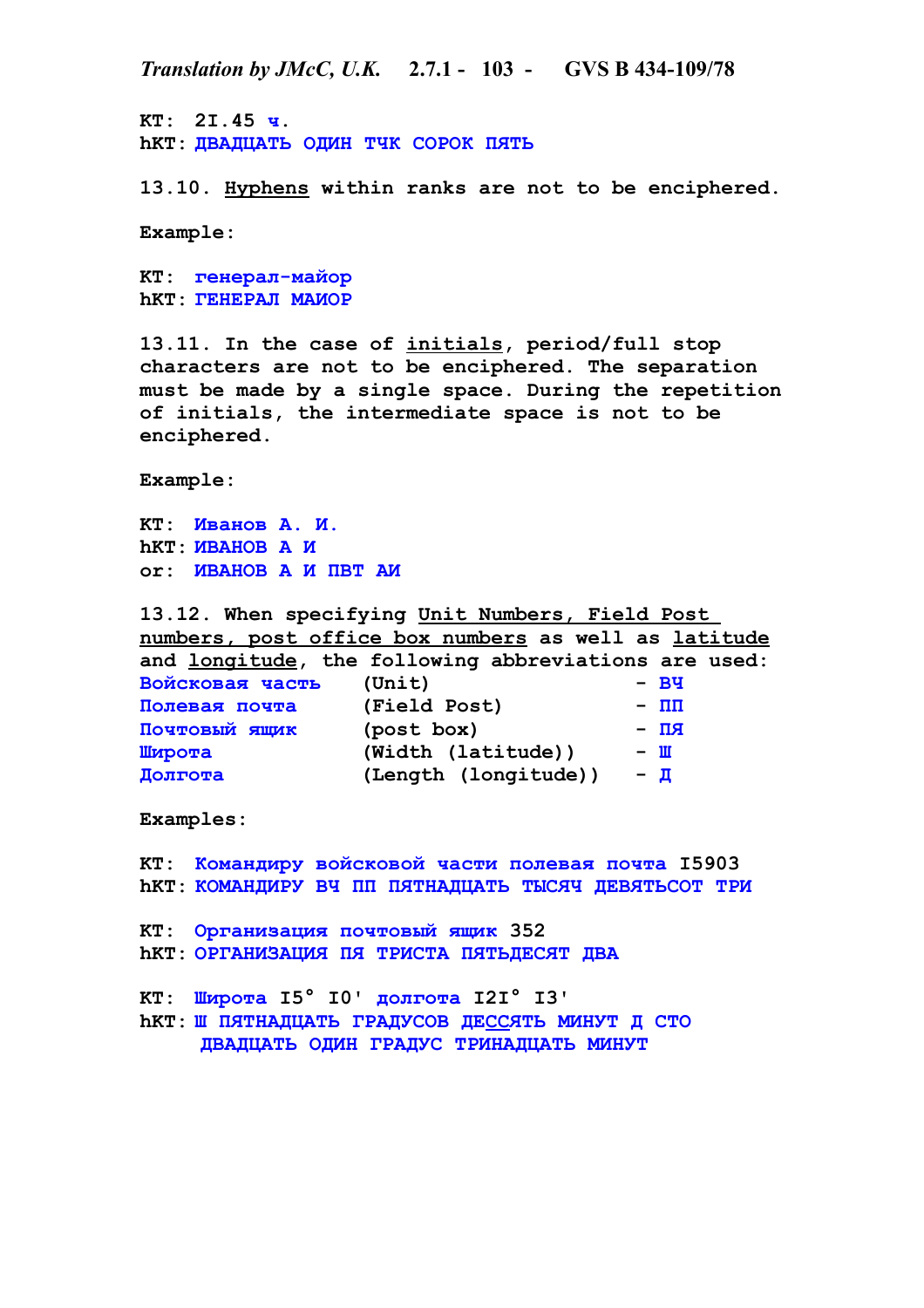**13.13. If, in the text, sizes and quantities are to be repeated, then the size and quantity terms can be abbreviated as follows: процентов (%) - ПРОЦ тысяч (1000) - ТЫС рублей (rubles) - РУБ минут (minute) - МИН секунд (second) - СЕК десятых (tenth) - ДЕС метров в секунду (m/sec) - МСЕК кабельтовых (Cable length) - КАБ градусов (degrees) - ГР**

**13.14. The adjectives north, south, east and west in all their grammatical declension forms can be abbreviated as follows: северная (north) - СЕВ южная (south) - ЮЖН восточная (east) - ВОСТ западная (west) - ЗАП**

**13.15. Latin characters occurring in Russian texts are to be converted according to this table into Russian letters:**

**A B C D E F G H I J K L M N O P Q R S А Б Ц Д Е Ф Г Х И Ш К Л М Н О П Я Р С**

**T U V W X Y Z T У Ж В Ь Ы З**

**Latin letters which have been thus converted into Russian letters are to be indicated using the Service Code "ЛАТ". This Service Code is to be bracketted in parentheses.**

**Examples:**

**KT: карта L - 20 hKT: КАРТА Л СКБ ЛАТ СКБ ПВТ Л ТИРЕ ДВАДЦАТЬ**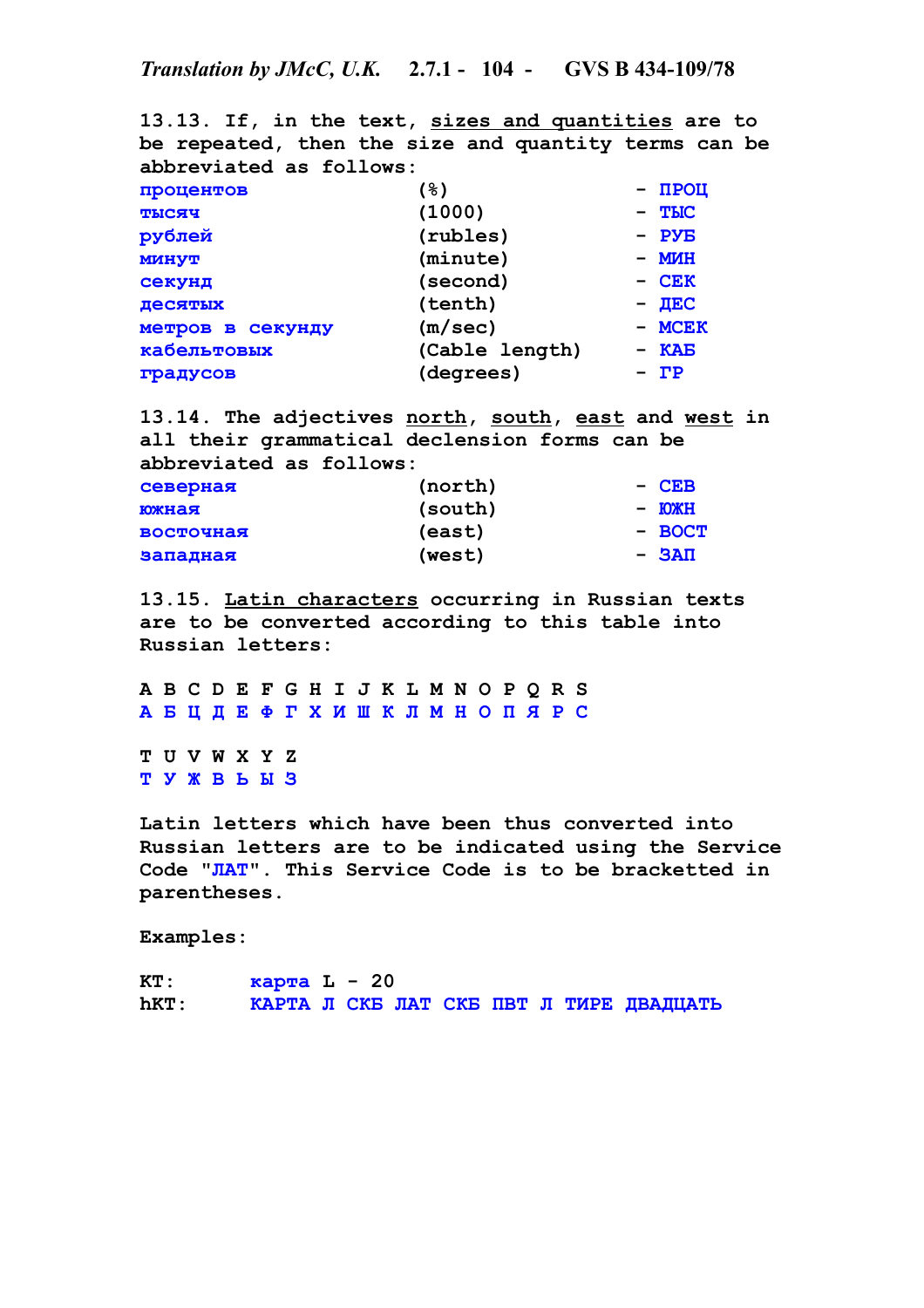**KT: позывной No. NRV hKT: ПОЗЫВНОИ НР НРЖ СКБ ЛАТ СКБ ПВТ НРЖ**

# **13.16. Errors**

**If a typo occurs during enciphering, then the errormarker " ППР" is to be enciphered and then the incorrect word is to be repeated. Numbers are to be repeated in full. If necessary, the correctly repeated word (or number) can be repeated once more.**

**Examples:**

| KT:  | полковник МЮЛЛЕР                                    |
|------|-----------------------------------------------------|
| hKT: | ПОЛКОВНИК МЮЛЛЕН ППР МЮЛЛЕР                         |
| KT:  | <b>Y EA</b>                                         |
| hKT: | У БИ ППР У БА ПВТ У БА                              |
| KT:  | 285                                                 |
| hKT: | ДВЕСТИ ТРИДЦАТЬ ПЯТЬ ППР ДВЕСТИ ВОСЕМЬДЕСЯТ<br>пять |

#### **13.17. Continuations**

**Longer plain-texts are to be split when a message length of more than 300 groups is anticipated. Each part of the message is then to be processed separately, that is, using a new Message Key.**

**At the end of the first part a Control Section is to be enciphered in which the number of parts, the VS-No., the sender and the date of the signature will be communicated. In the following parts (except the last one), before the text, a Control Section is to be enciphered, in which the number of the part and the VS-No be informed, to which belongs this part.**

**In the last part of the message, before the text, a Control Section is to be enciphered, in which the end of the message and its VS-No. are to be sent.**

**If it becomes apparent that the plain-text consists of more or fewer**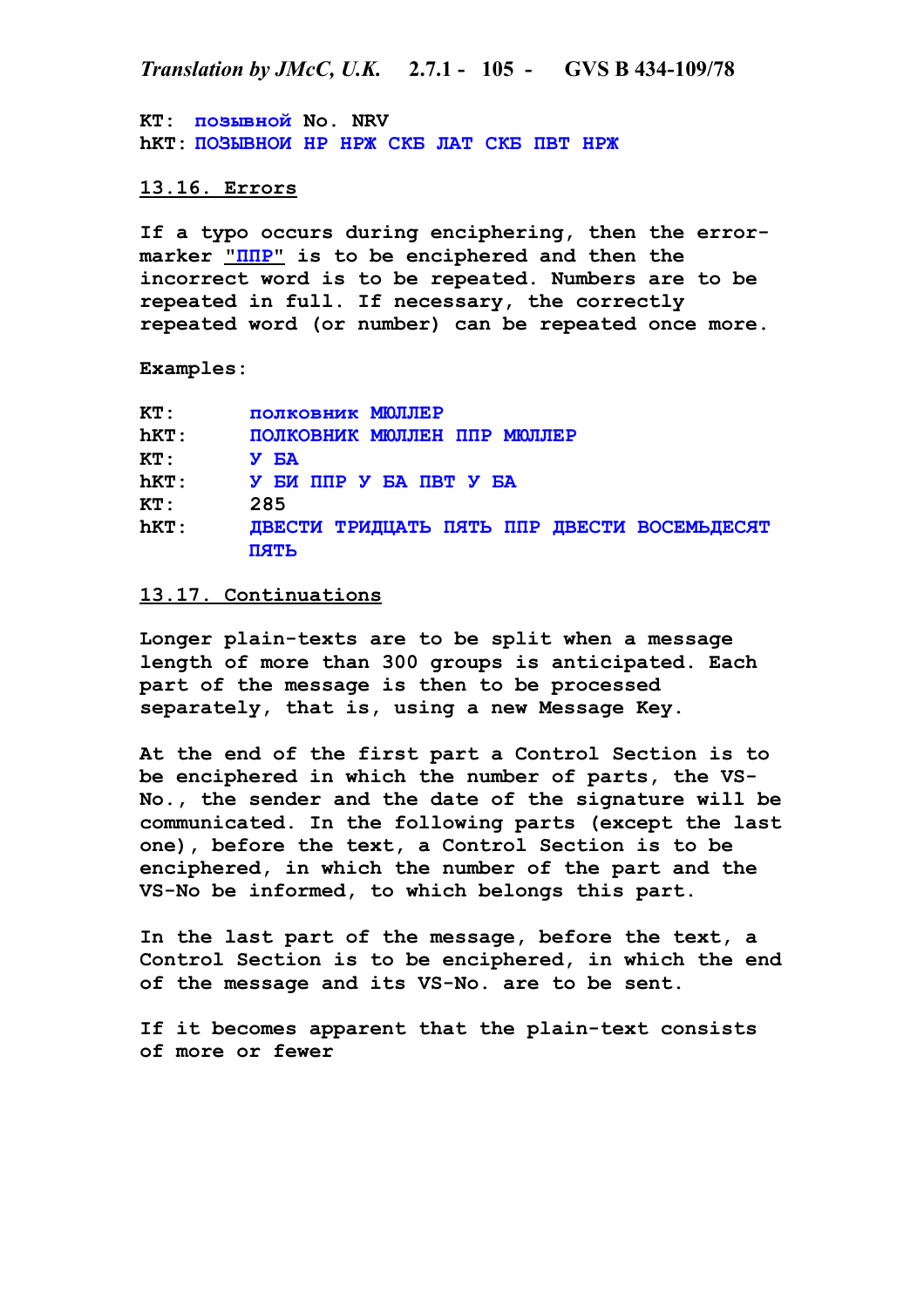**parts then was announced in the first part, then, at the end of the last part, a Control Section is to be enciphered, in which the exact number of parts is notified. In unclassified plain-texts, the practice message No. or the FS-No. is to be enciphered. Examples: Message in 2 parts KT: Учебная No. 9 Командиру I0 мсд Приказываю: I. С 05.06. по 09.07.I978 года .......................................... 2. С 10.00 ч. до 14.00 ч. наступать ...... .......................................... I5.07.I978 г. Мюллер генерал-лейтнант hKT: НЕСЕКРЕТНО УЧЕБНАЯ КОМАНДИРУ ДЕССЯТОИ МСД ПРИКАЗЫВАЮ ДВТЧК ПЕРВОЕ ТЧК С ПЯТОГО ИЮННЯ ПО ДЕВВЯТОЕ ИЮЛЛЯ СГ ИЗ ДВУХ ЧАСТЕИ НР ДЕВВЯТЬ ГЕНЕРАЛ ЛЕИТНАНТ МЮЛЛЕР ПЯТНАДЦАТОГО ИЮЛЛЯ СГ НЕСЕКРЕТНО УЧЕБНАЯ ЧАСТЬ ВТОРАЯ КНЦ НР ДЕВВЯТЬ ВТОРОЕ ТЧК С ДЕССЯТИ ТЧК НОЛЬ НОЛЬ ДО ЧЕТЫРНАДЦАТИ ТЧК НОЛЬ НОЛЬ НАСТУПАТЬ KT: GVS ... aus 3 Teilen Nr. 105 Danilow 28.08.d. J, hKT: СОВ СЕКРЕТНО ...ИЗ ТРЕХ ЧАСТЕИ НР СТО ПЯТЬ ДАНИЛОВ ДВАДЦАТЬ ВОСМОГО АВГУСТА СГ KT: GVS Teil 2 Nr. 105 ... hKT: СОВ СЕКРЕТНО ЧАСТЬ ВТОРАЯ НР СТО ПЯТЬ ... KT: GVS Teil 3 Ende Nr. 105 ... hKT: СОВ СЕКРЕТНО ЧАСТЬ ТРЕТЬЯ КНЦ НР СТО ПЯТЬ ... KT: ...Absatz Fernschreiben wird nicht in 3, sondern in 5 Teilen übertragen hKT: ...АБЦ ШТ ПЕРЕДАЕТСЯ НЕ ТРЕМЯ ЗПТ А ПЯТЬЮ ЧАСТЯМИ**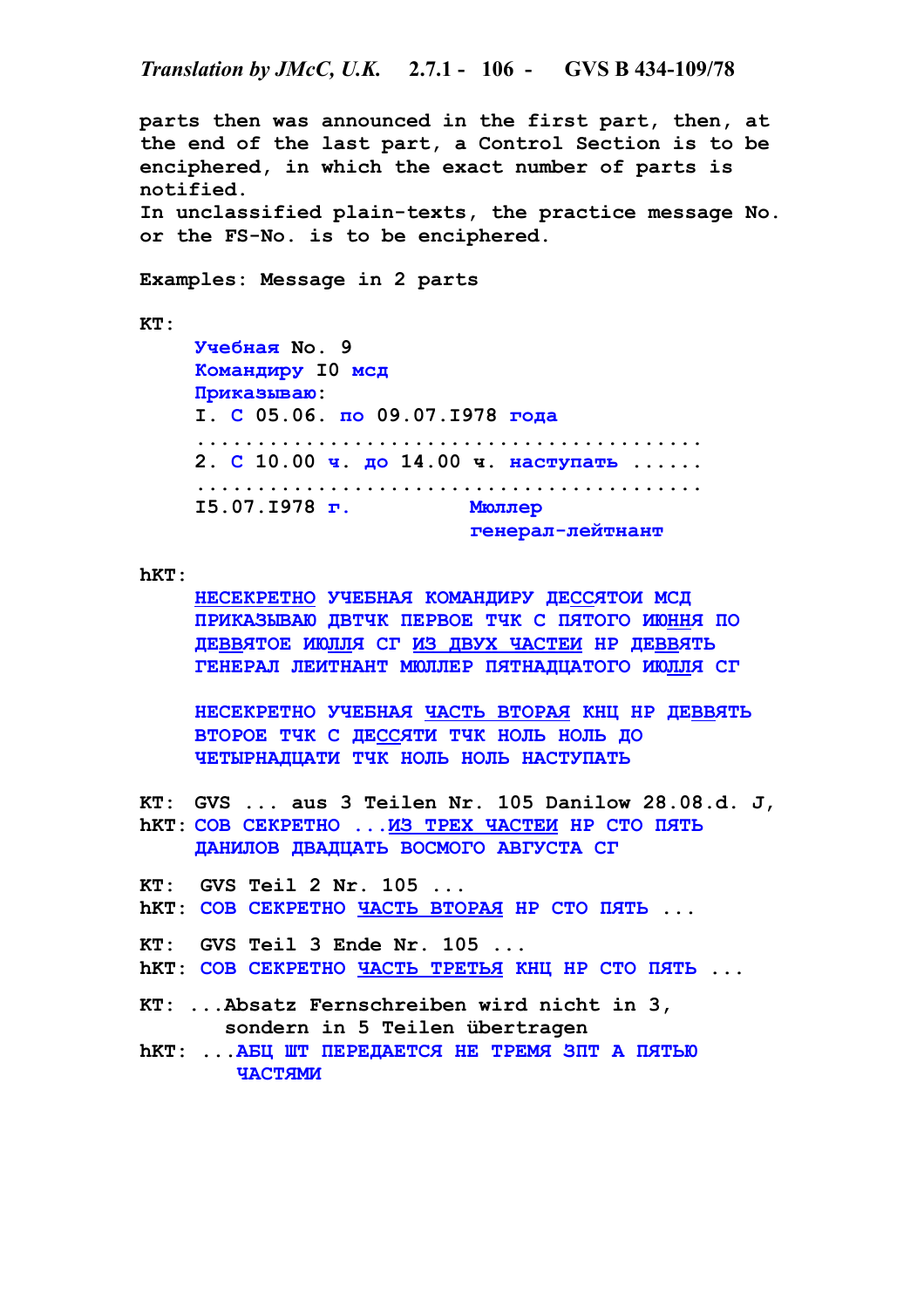*Translation by JMcC, U.K.* **2.7.1 - 107 - GVS B 434-109/78**

**13.18. Ciphering of messages with circular and individual texts**

**If there is a message which is addressed to multiple recipients, while at the same time containing different text insertions, then, firstly, the text which is the same for all recipients is to be enciphered using the Message Key Tables for circular traffic.**

**The text insertions are to be announced by the signals " ВСТАВКА ПЕРВАЯ , ВСТАВКА ВТОРАЯ ... " (***first insertion, second insertion***) etc., or, if there is**  just a single text insertion, by the signal **"BCTABKA"** *(insertion)* **only. If the text insertions are not intended for all recipients then at the end of the message communicate in a Control Section, for whom which text insertions are intended.**

**Text insertions which are different for each recipient, are to be enciphered, with the Message Key Tables for individual traffic; text insertions which are intended for a group of recipients are to be enciphered with the Message Key Tables for circular traffic.**

**At the beginning of the text insertion is the signal "К НР" and the VS-No., the signal "ВСТАВКА" (when there is just a single insertion) followed by the text insertion itself, or "ВСТАВКА ПЕРВАЯ", followed by the first text insertion,"ВСТАВКА ВТОРАЯ" followed by the second text insertion and so on, to be enciphered. When a particular text insertion is not intended for a particular recipient, then, for example, the signal " ВСТАВКА ПЕРВАЯ НЕТ" is to be enciphered.** 

**Text insertions are to be treated as separate messages. Individual text insertions in General Traffic messages can also be processed using the same method.**

# **13.19. Service Messages**

**If Service Messages between cipher stations become necessary (for example, communications about destructions of Keys, etc.), then they can be sent after operational**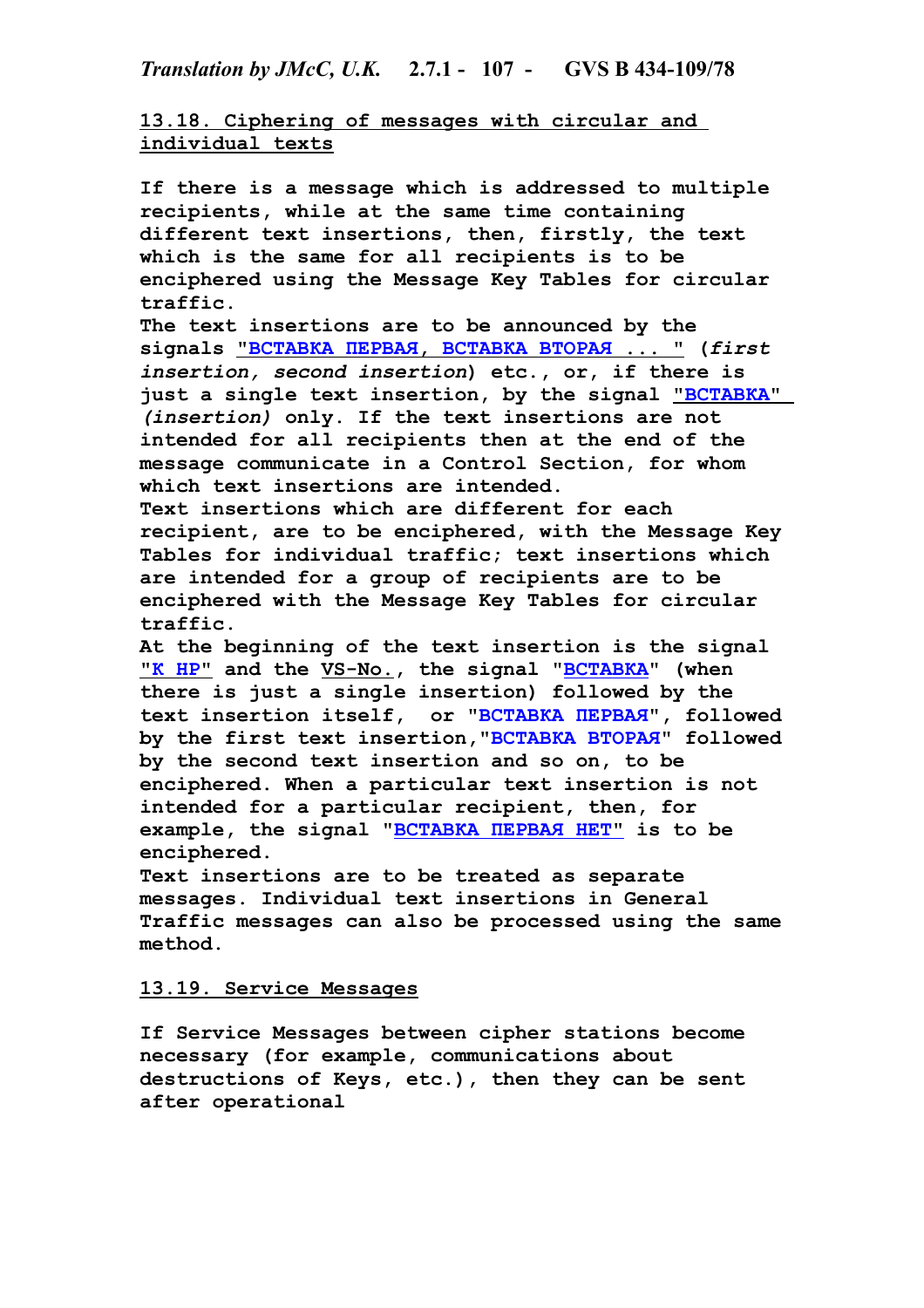*Translation by JMcC, U.K.* **2.7.1 - 108 - GVS B 434-109/78**

**messages. For this purpose, the signal "АБЗАЦ"(АБЦ) is to be enciphered, and the Service Message is to be written in as short a form as possible. The Service Message is to be recorded in the log book or in the message confirmation book and log book with reference to the FS-No. of the message, and confirmed by Head of the cipher post or by the duty operator by signature.**

**13.20 Special features for enciphering the Letter-Number-Special Character texts**

**When enciphering the letter-digit-character text can the letters and numbers, and characters of the first and second registers are used. It should be noted that the transition from the first to the second register, the shift key** 



**is pressed. During the transition from second to first register the shift key is pressed.**



**Example:**

**KT: отражение**

A. . . **hKT: OTPA**  $\frac{\Phi \mathbf{F}}{k}$  (2.Register)  $\frac{X \mathbf{V}}{k}$  EHME

**13.21 Formation of the Service Group**

**During the formation of the Service Group, the numbers of the date of the encipherment are to be replaced by letters using the following table:**

 **Numbers 1 2 3 4 5 6 7 8 9 0 А Б В Г Д Е Ж З И К**

**Example:**

**Date of enciphering: October 8 Group number: 79 Group numbers: 08079 Service group: КЗКЖИ**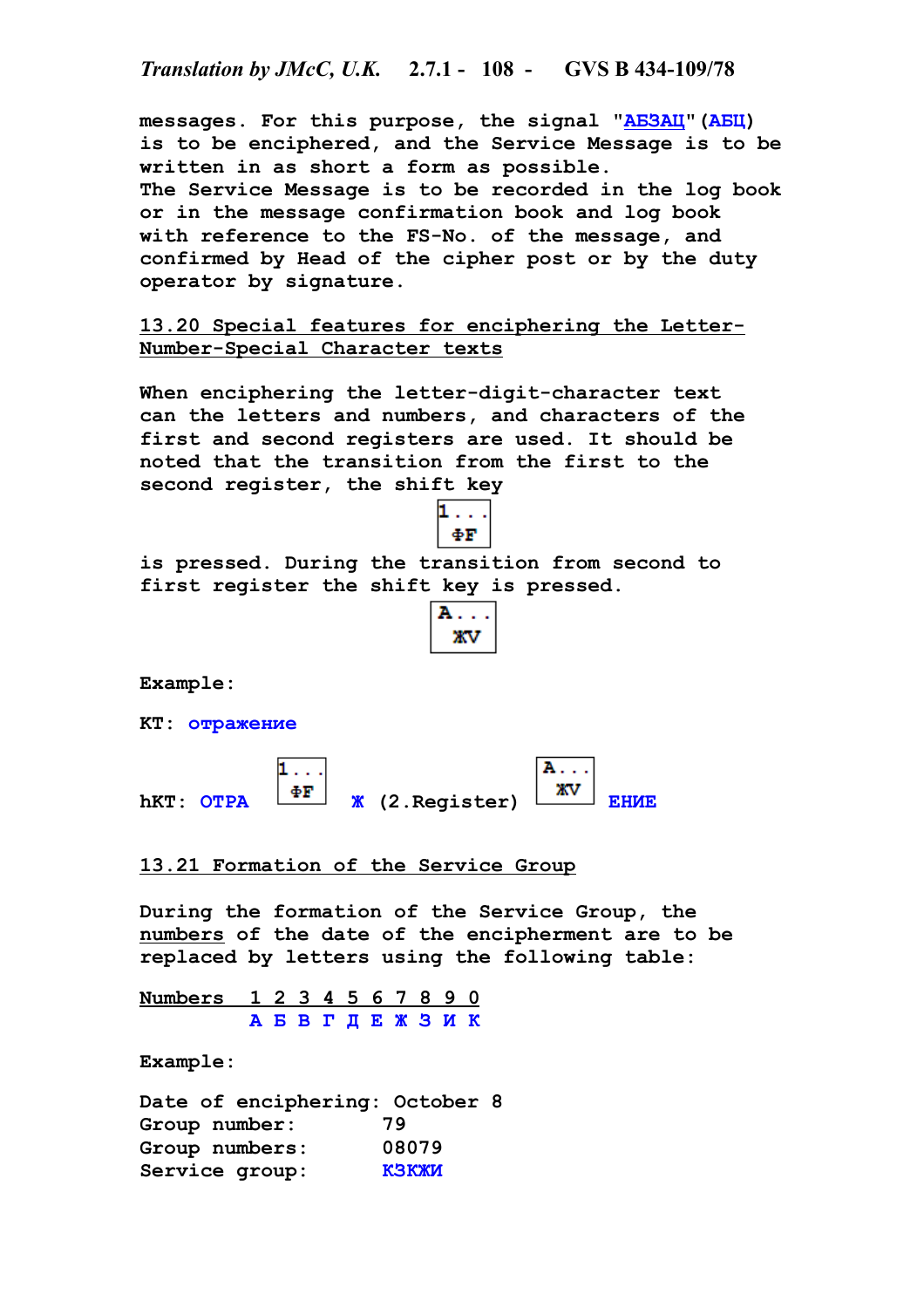## **13.22. Reception and delivery confirmations**

**13.22.1. Reception and delivery confirmations are to be given as follows:**

- **- through an open message referring to the FS-No. of the enciphered message;**
- **- through an enciphered message or Control Section of the following operational message with respect the VS-No.;**
- **- through an open message with two groups of five.**

**13.22.2. The requirement for the receiving or delivery confirmation must be satisfied in a Control Section after a message by the following service group: ПДТВ - receipt of the enciphered message ВРЧ - delivery confirmation of the plain-text. The transmission type is determined by the following Service Codes ШИФРОМ – by ciphered message, ГРУППОИ - by two groups. If neither of the two Service Codes was transmitted, then, if requested, send the confirmation by an open message.**

**13.22.3. The formation of the above two groups of five has to be done by:**

- **- The first four characters of the first group of five are to come from the first four characters of the Identification Group of the message to be confirmed.**
- **- As the fifth character of the first group, and as the first character of the second group, the current day of the month is to be used.**
- **- As the second to fifth characters of the second group, the time (hours, minutes) is to be used.**

**The digits of the date and of the time are to be converted into letters according to the table given in Section 13.21[P108]. In this way, several messages can be**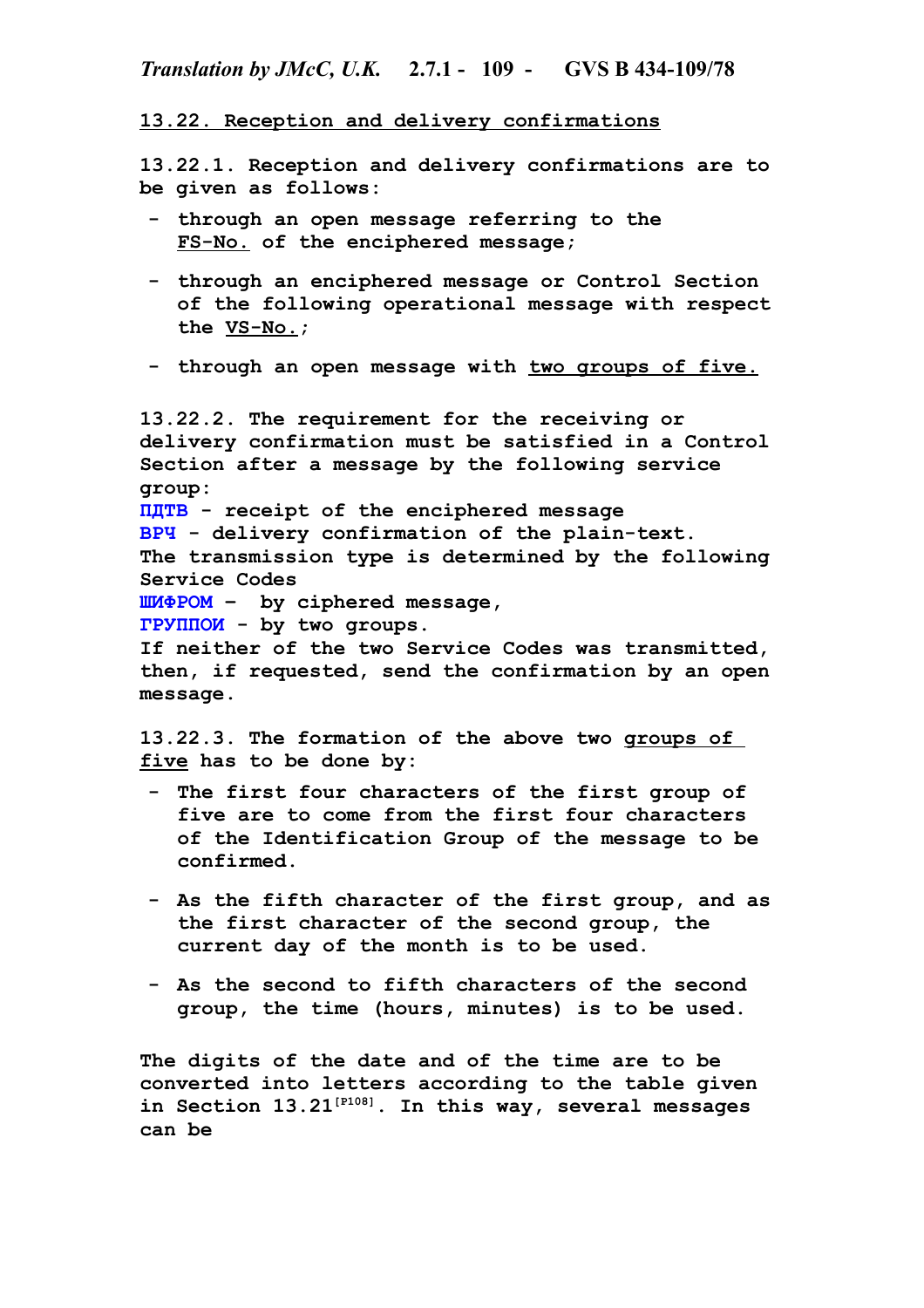**confirmed at the same time.**

**Example:**

**A message with the Identification Group ОКРМП was received on the 09th day of the month at 15.20.**

**The two groups of five would be: ОКРМК ИАДБК**

**13.23. De-garbling and check-back queries.**

**De-garbling according to Sections 9[P69], and checkback queries according to Section 10[P73], are to be performed in accordance with the following examples: ПРОВЕРЬТЕ И ПОВТОРИТЕ ВАШ ТЛГ НР ... (Check and repeat your message no ....) or ПРОВЕРЬТЕ И ПОВТОРИТЕ ОТ...ДО ...ГРУППЫ ВАШЕГО ... ТЛГ НР ... (Check and repeat groups from... to ... of your message no....)**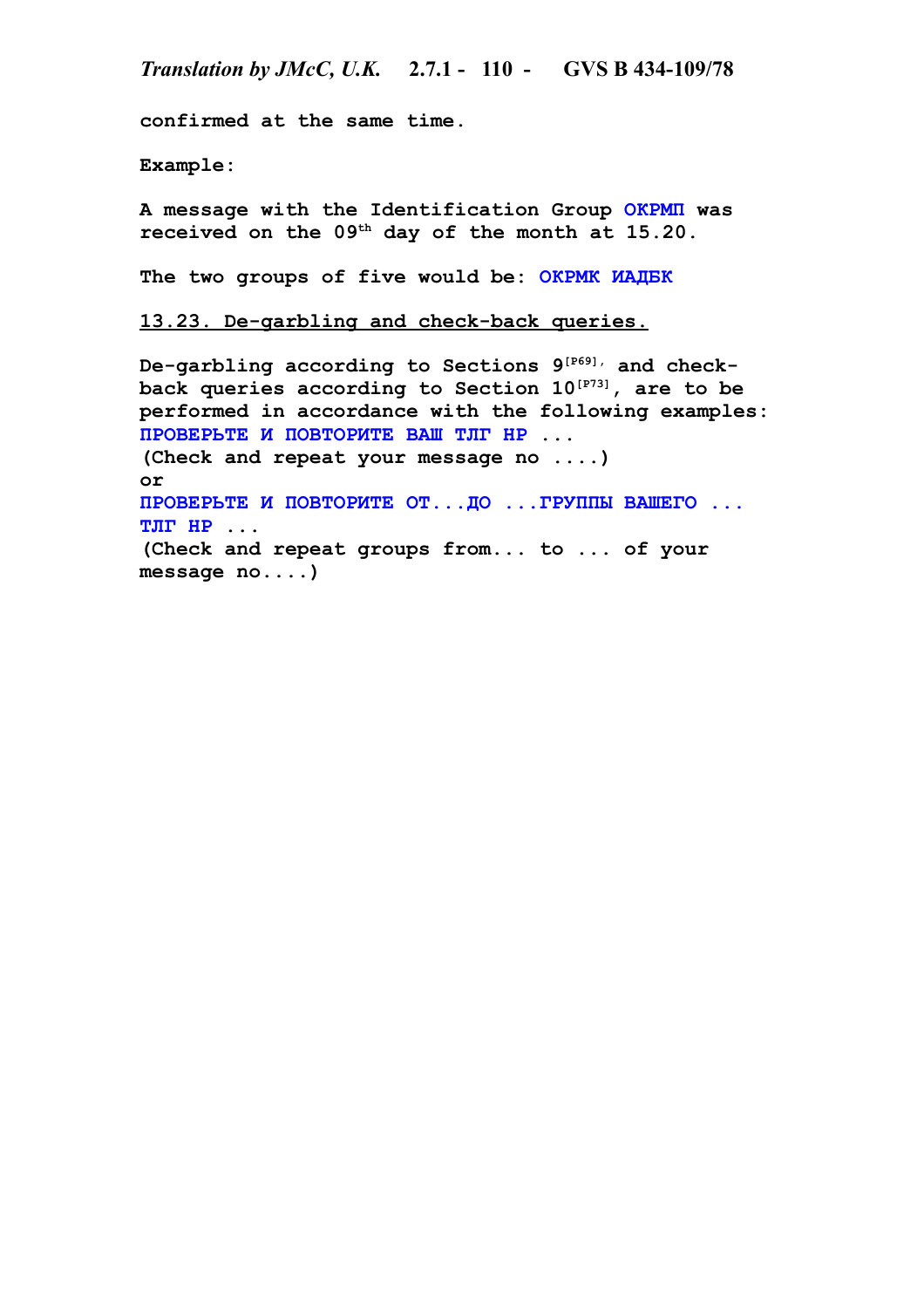## *Translation by JMcC, U.K.* **2.7.1 - 111 - GVS B 434-109/78**

**Opening the Daily Key Package type "OSV-25-N" and "OSB-25-N"**

**Upon receipt and before the opening of the Daily Key Package check the integrity of the packaging, especially the seams.**

## **Opening the Key Package:**

- **- in the transparent film cut an opening which is bounded by the weld seam, the perforation of the casing and the opening of the brochure.**  *"broschuröffnung"(***?);**
- **- tear back the casing to the perforation;**
- **- pull out the signature sheet;**
- **- indicate the opening of the Daily Key Package by dating and signing the signature sheet.**

**Retrieval of the Daily Key Tables and the Punched Key-cards:**

- **- tear the paper insert at the perforation and pull it out;**
- **- tear off the Daily Key Table and the Punched Keycard at the perforation of the signature sheet;**
- **- pull out the Daily Key Table and the Punched Keycard and label with the serial number;**
- **- Confirm the removal of the Daily Key Tables and the Punched Key-cards by dating and signing the signature sheet.**

**To prevent damage during the removal of the Daily Key Tables and Punched Key-cards, the Key Package is to be held on the opposite edge of the perforation and to exert no pressure from above.**